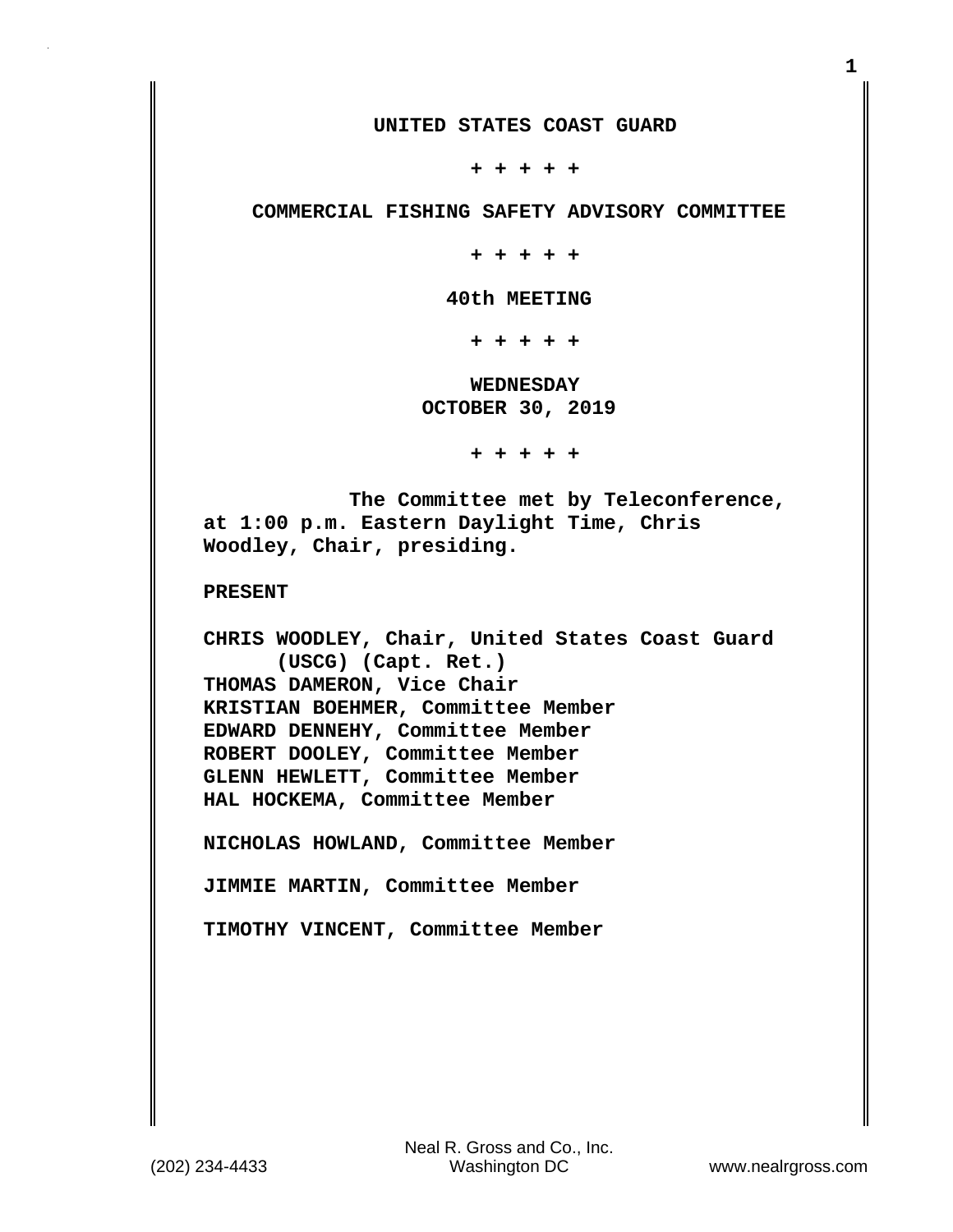**ALSO PRESENT**

**CAPTAIN MATTHEW EDWARDS, USCG-CVC, Designated Federal Officer JOSEPH MYERS, USCG-CVC-3, Alternate Designated Federal Officer (ADFO) JONATHAN WENDLAND, USCG-CVC-3, ADFO ROGER BUTTURINI, USCG-CG-Reg ALAN DAVIS, Safety and Compliance Director, American Seafoods Company DAN HARDIN, USCG D13 Coordinator WALTER HOPPE, USCG D7 Coordinator JACK KEMERER, USCG Ret. MELANEE LIBBY, USCG-FACA THOMAS MIELKE, USCG-LRA GABRIELA MCMURTRY, NOAA Office of General Counsel LARRY PETERS, USCG Training Center Yorktown REBECCA REESE, NOAA Office of General Counsel MICHAEL RUDOLPH, USCG D13 CFVS Examiner SUZANNE SCHUETTE, Safety and Compliance Manager, D.P.A. JOHN SHERLOCK, USCG D8 Coordinator SCOTT WILWERT, USCG D17 Coordinator**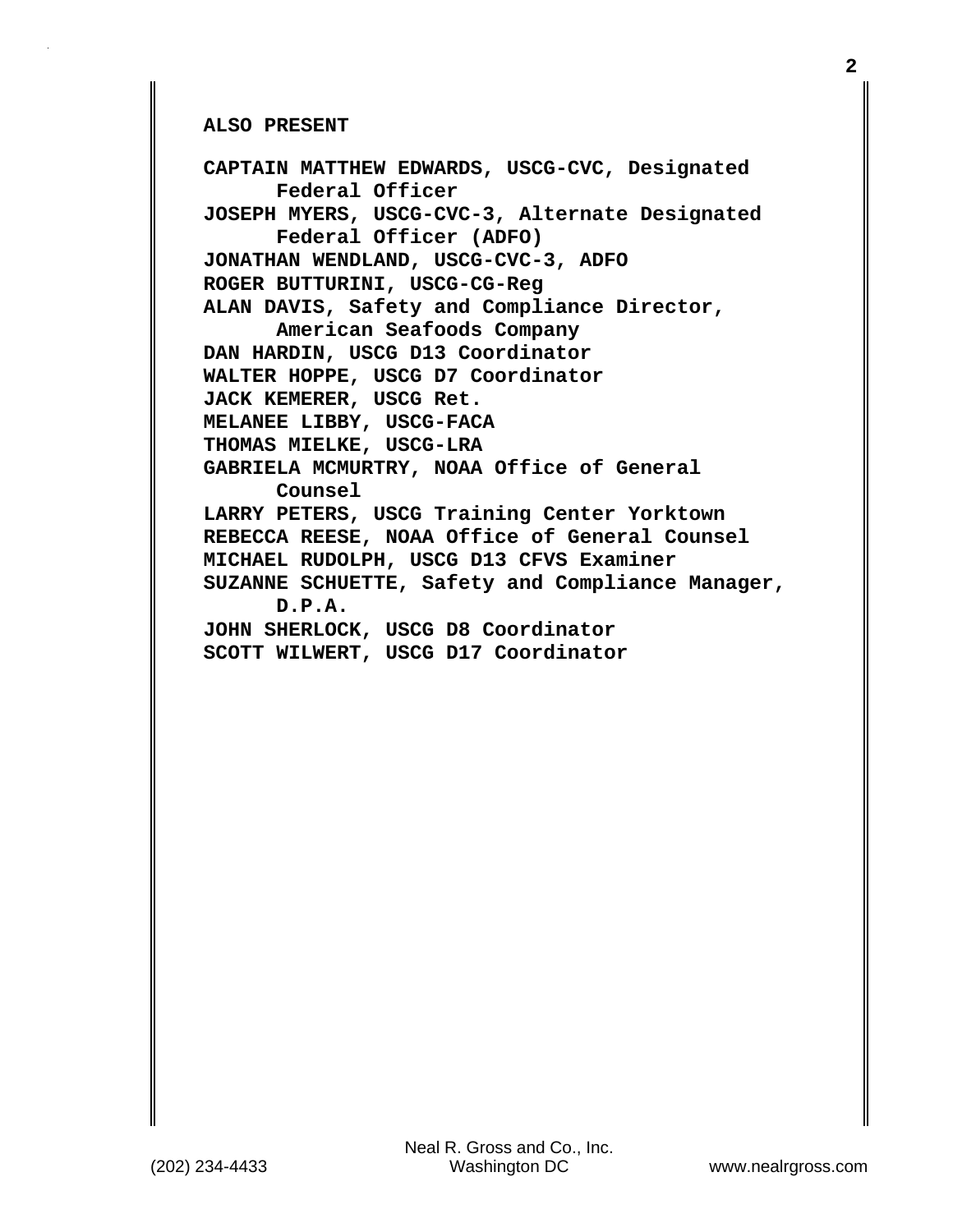## **C-O-N-T-E-N-T-S**

| Welcome, Introduction and Roll Call. $\ldots$ 4                                                                                                                                       |
|---------------------------------------------------------------------------------------------------------------------------------------------------------------------------------------|
| Declare Quorum 12                                                                                                                                                                     |
| Convene Meeting, Opening Remarks CVC 12<br>Captain Edwards (DFO)                                                                                                                      |
| Opening Remarks CVC-3. 13<br>Mr. Myers (DFO)                                                                                                                                          |
| Opening Remarks Chairman 16<br>Mr. Woodley, Chairman                                                                                                                                  |
| Old Business:                                                                                                                                                                         |
| 39th CFSAC Minutes-format change 19                                                                                                                                                   |
| Rulemaking(s) status $\cdots$ $\cdots$ $\cdots$ $\cdots$ $\cdots$ $\cdots$                                                                                                            |
| De-Reg Project 20                                                                                                                                                                     |
| Reg Project. 21                                                                                                                                                                       |
| Grant Talking Points $\cdots$ $\cdots$ $\cdots$ $\cdots$ $\cdots$ $\cdots$                                                                                                            |
| New Business:                                                                                                                                                                         |
| Introduction Task #01-19-B 67<br>Mr. Myers and Captain Edwards                                                                                                                        |
| Discussion Task # 01-19 Develop a<br>Voluntary Best Practice Guide to Be<br>Used By the Commercial Fishing Industry<br>During Fishing Vessel Construction,<br>Maintenance, and Repair |
| Public Comment Period. 75                                                                                                                                                             |
| Comments by Designated Federal Officer 106                                                                                                                                            |
| Comments by Committee Chairman 107                                                                                                                                                    |
| Adjournment of Meeting 111                                                                                                                                                            |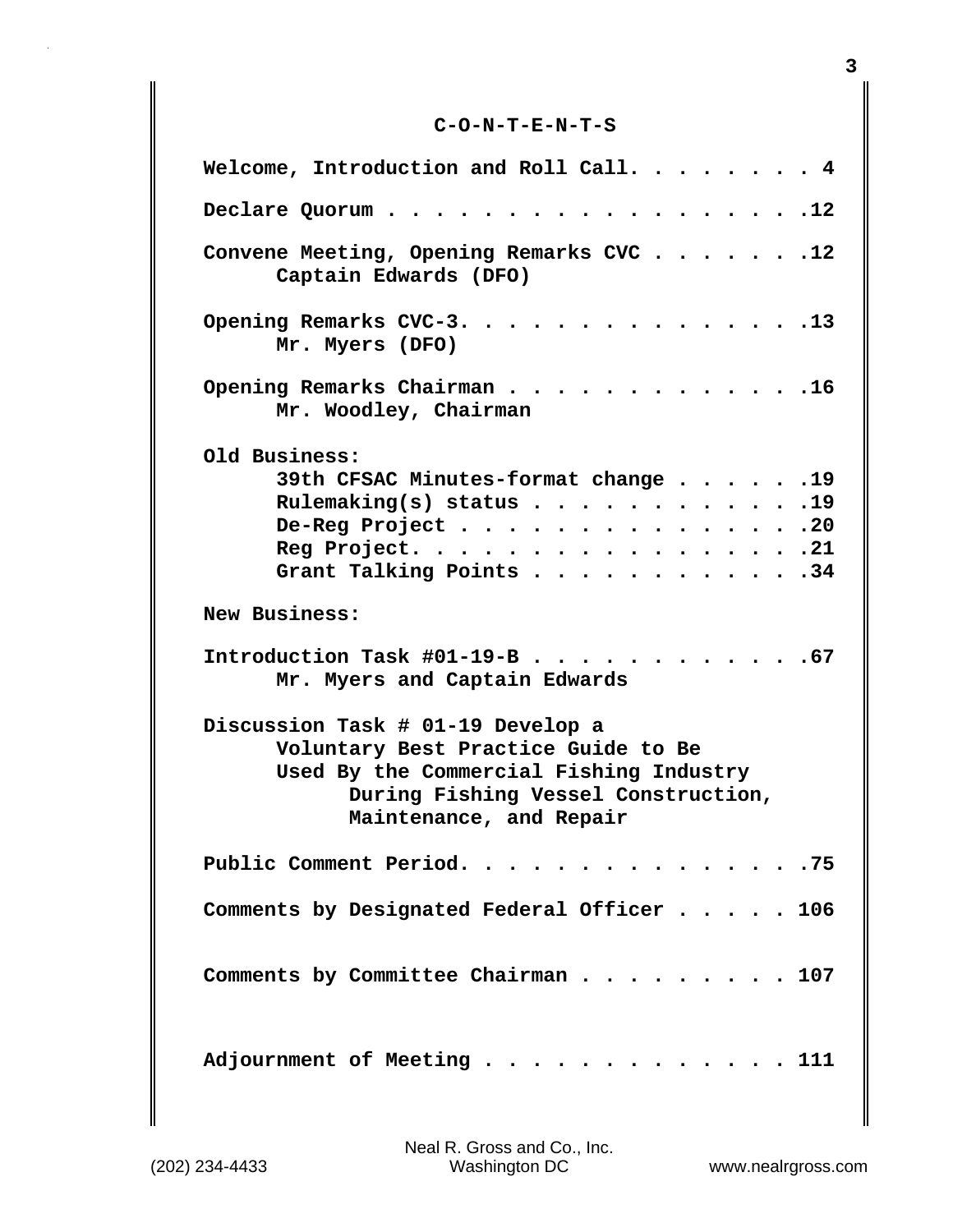| $\mathbf{1}$ | $P-R-O-C-E-E-D-I-N-G-S$                           |
|--------------|---------------------------------------------------|
| $\mathbf{2}$ | (1:11 p.m.)                                       |
| 3            | MR. WENDLAND: Okay, good day                      |
| 4            | everybody. Sorry for the line troubles there.     |
| 5            | Appreciate everybody calling in. Lots of energy   |
| 6            | here in Washington D.C., some great, some not so  |
| 7            | great.                                            |
| 8            | On the great side, the Nationals have             |
| 9            | pushed the season as far as it can go. And going  |
| 10           | for the World Series tonight, so go Nats.         |
| 11           | Before we get started, a few rules of             |
| 12           | engagement. Again I'd just like to request you    |
| 13           | mute all electronic devices until speaking. This  |
| 14           | meeting, for those that don't know is going to be |
| 15           | recorded, or is being recorded by a Court         |
| 16           | Reporter.                                         |
| 17           | This committee operates under the                 |
| 18           | rules of Robert's Rules. So please address your   |
| 19           | comments through the Chairman. For example, Mr.   |
| 20           | Chairman, I'm Jonathan Wendland and I'd like to   |
| 21           | make a motion. And the Chairman will recognize    |
| 22           | you at that point in time.                        |

 $\mathbf{I}$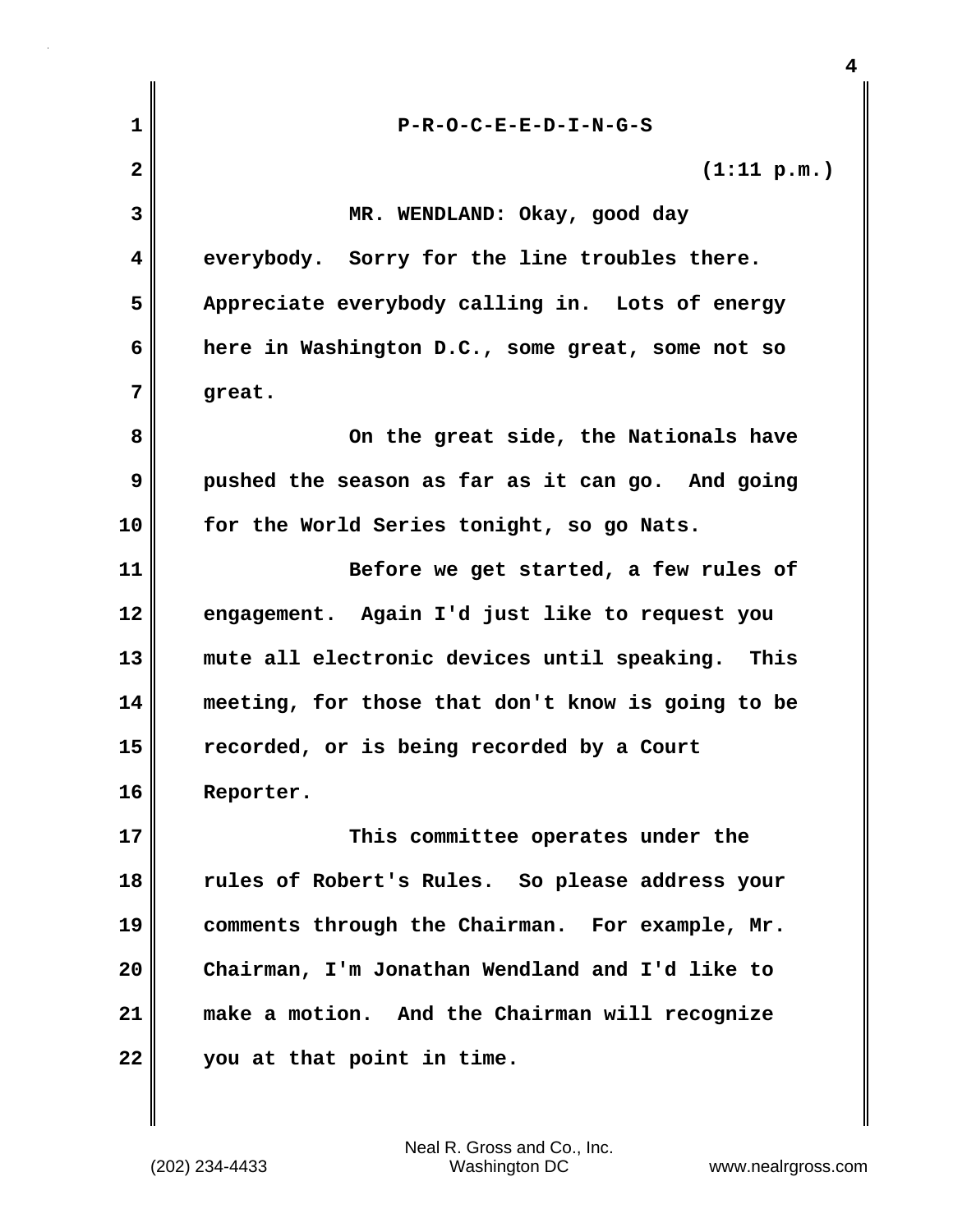**1 It's very important to do that so the 2 transcription can be accurate and the meeting 3 flows accordingly. If and when you do speak, 4 please unmute your phone. And remember to 5 identify yourself, speak clearly, concisely and 6 with a purpose. 7 For the public calling in, please hold 8 your comments until the public comment periods. 9 We have built in two. Time is of the essence 10 since we only have two hours for this meeting. 11 And we'll go a little bit longer just because of 12 the delay here. 13 Coast Guard as requested, the Coast 14 Guard District Coordinators to forward their 15 presentations to us to save a little bit of time. 16 They have done so. And they can be viewed at 17 www.dco.uscg.mil/fishsafe. 18 We will not be asking the coordinators 19 to present, to save the time. But I've built in 20 a few minutes if there are any questions on any 21 presentations for a short discussion to occur on** 22 each or any of them.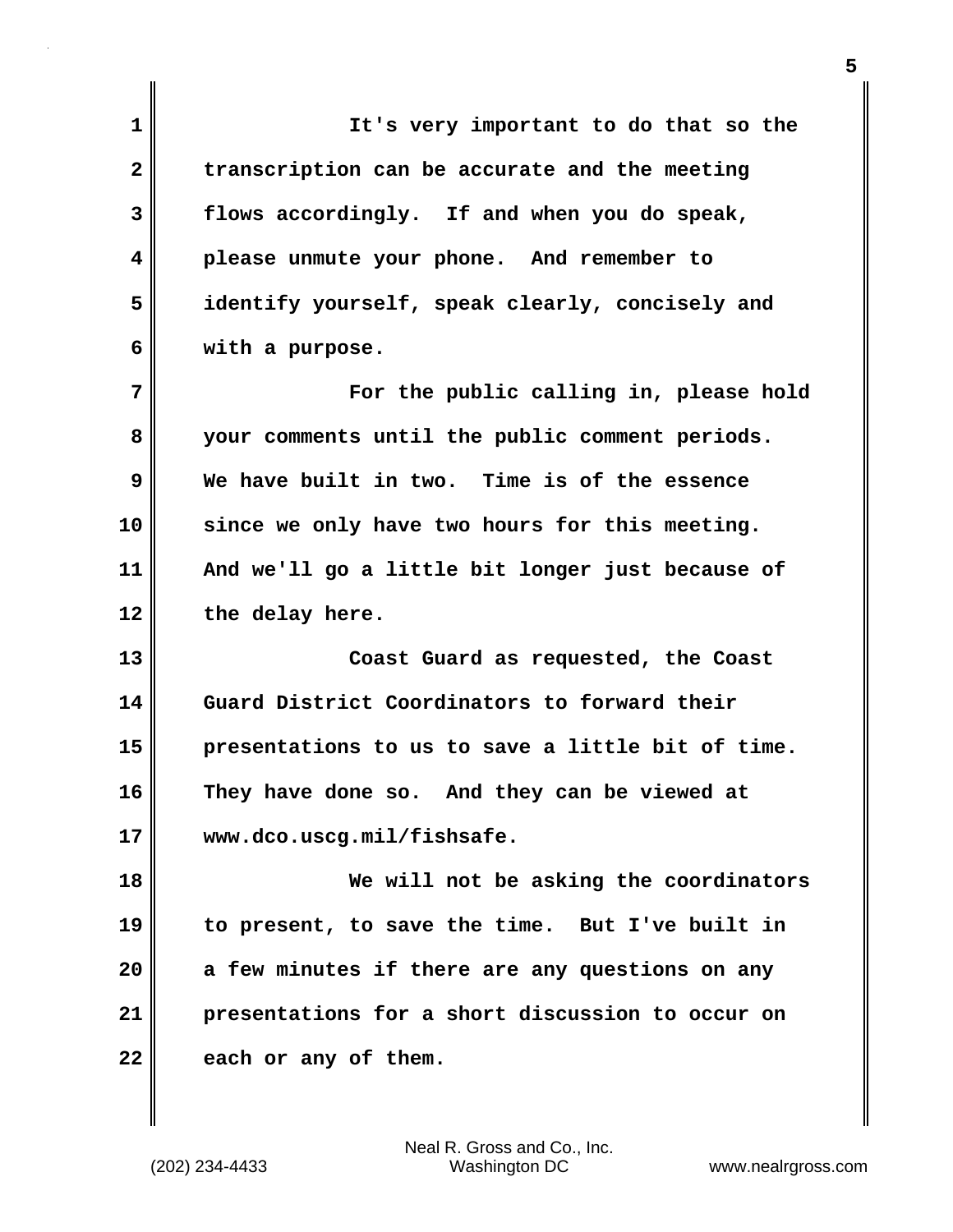| 1              | Keeping the theme of positive energy,            |
|----------------|--------------------------------------------------|
| $\overline{2}$ | I'm not sure how many of you have seen the graph |
| 3              | that was sent out regarding, CG-INV the graphic  |
| 4              | regarding Operational Casualties and Fatalities  |
| 5              | 1982-2018. The downward trend is very positive.  |
| 6              | And the result is because of everyone on this    |
| 7              | call and beyond. Everyone has a piece in this,   |
| 8              | foremost the industry, NOAA, the National Marine |
| 9              | Fisheries Service, the Observer Program, NIOSH,  |
| 10             | this committee, ANSI, all those participating in |
| 11             | the training, and every Coast Guard Examiner out |
| 12             | there with the boots on the deck plates.         |
| 13             | Before we go a little bit further, I'd           |
| 14             | just like to take 30 seconds and tip my hat to a |
| 15             | colleague of mine for the past ten years, Mr.    |
| 16             | David Belliveau. For those of you that don't     |
| 17             | know, David's not with the division any longer.  |
| 18             | But he was a big part of this division over the  |
| 19             | past ten years. And this program owes him a      |
| 20             | great debt of gratitude. So thank you, Dave.     |
| 21             | For the record, there will two                   |
| 22             | comments, there were two comments submitted in   |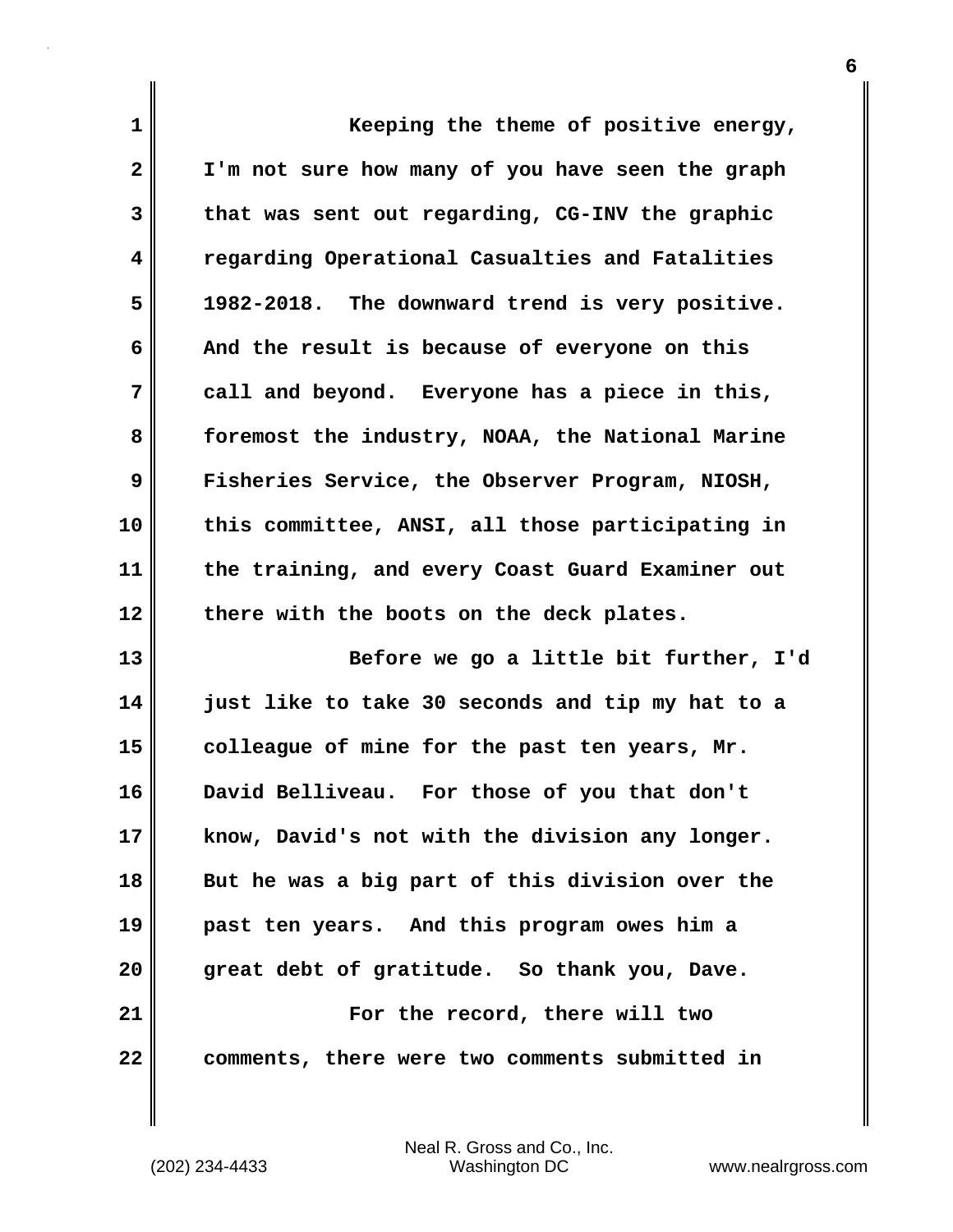**1 the Federal Register. We will address those as 2 best we can in the new business and in old 3 business sections. But of course we can address 4 those during the public comment period as well if 5 we don't fully answer the questions. 6 We request that if you would like to 7 speak, to send us an email. This is regarding 8 the public, to cgcvc3@uscg.mil, again that's 9 cgcvc3@uscg.mil. And we will get you in order of 10 those emails that come in. 11 To give you an idea of the structure 12 of this meeting, we will do a roll call. We will 13 request if you are sitting in a room with a 14 number of people, which we understand there may 15 be a lot to choose, just the highest ranking 16 person or somebody to represent you. 17 And then for those that would like to 18 be a part of the signings, the signups to send us 19 an email again at that same email at 20 cgcvc3@uscg.mil. This will speed up the roll 21 call and we'll be able to go forth a little bit 22 faster.**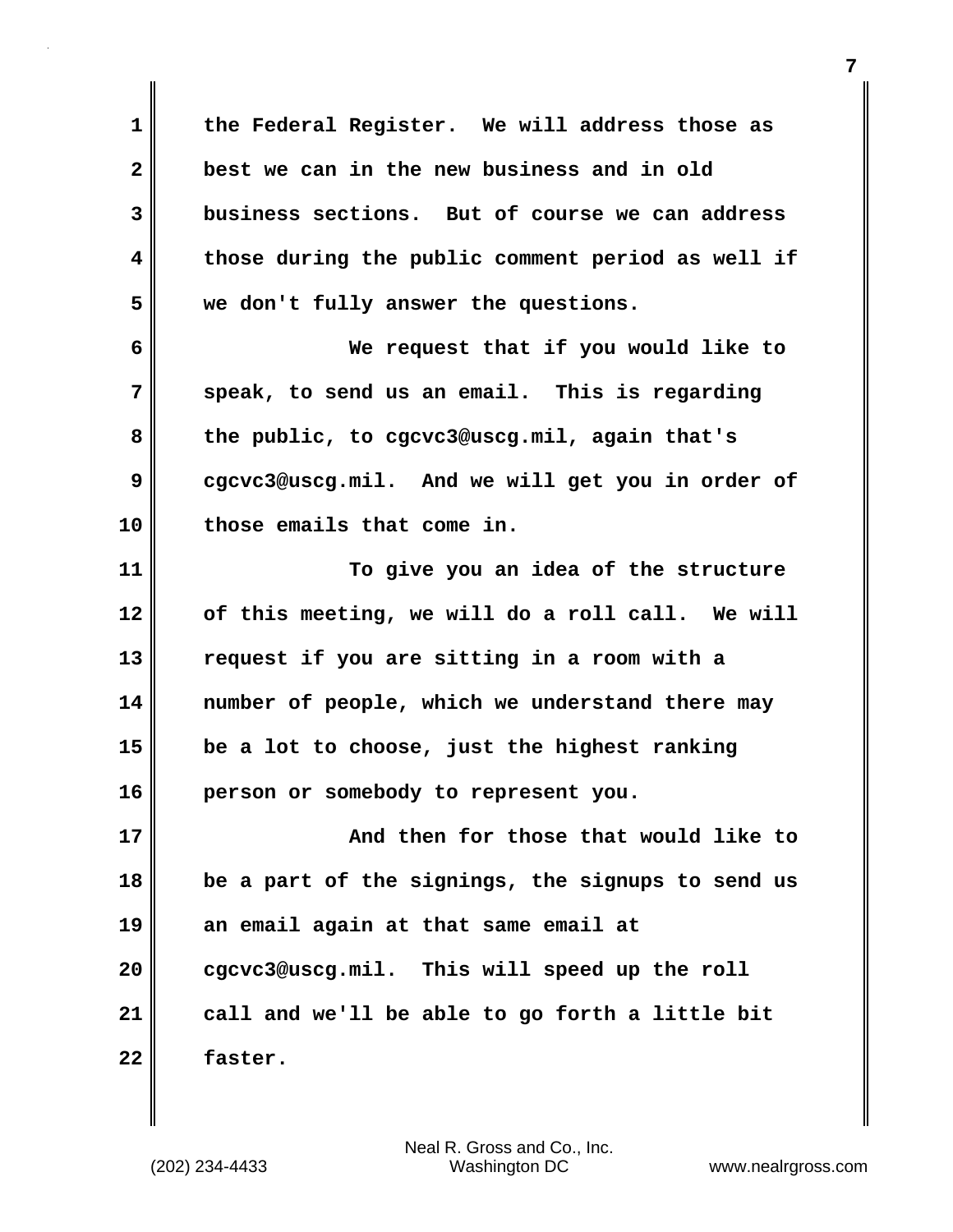| 1            | Following the roll call, DFO, Captain            |
|--------------|--------------------------------------------------|
| $\mathbf{2}$ | Williams will call the meeting to order. He and  |
| 3            | both Mr. Myers will have a brief introductory    |
| 4            | kick-off talk. The Chairman will make an opening |
| 5            | statement. And we will go forth from there.      |
| 6            | So at this point it time, I'd like to            |
| 7            | start up the roll call and we'll start with the  |
| 8            | current Committee Members.                       |
| 9            | Mr. Hewlett, are you on the line? Mr.            |
| 10           | Hewlett, negative. Mr. Dennehy.                  |
| 11           | MR. DENNEHY: Oh.                                 |
| 12           | MR. WENDLAND: Present. Mr. Dameron.              |
| 13           | VICE CHAIR DAMERON: Present.                     |
| 14           | MR. WENDLAND: Mr. Hockema.                       |
| 15           | MR. HOCKEMA: Present.                            |
| 16           | MR. WENDLAND: Mr. Boehmer.                       |
| 17           | MR. BOEHMER: Present.                            |
| 18           | MR. WENDLAND: Mr. Martin.                        |
| 19           | MR. MARTIN: Present.                             |
| 20           | MR. WENDLAND: Mr. Dooley.                        |
| 21           | MR. DOOLEY: Present.                             |
| 22           | MR. WENDLAND: Chairman Woodley.                  |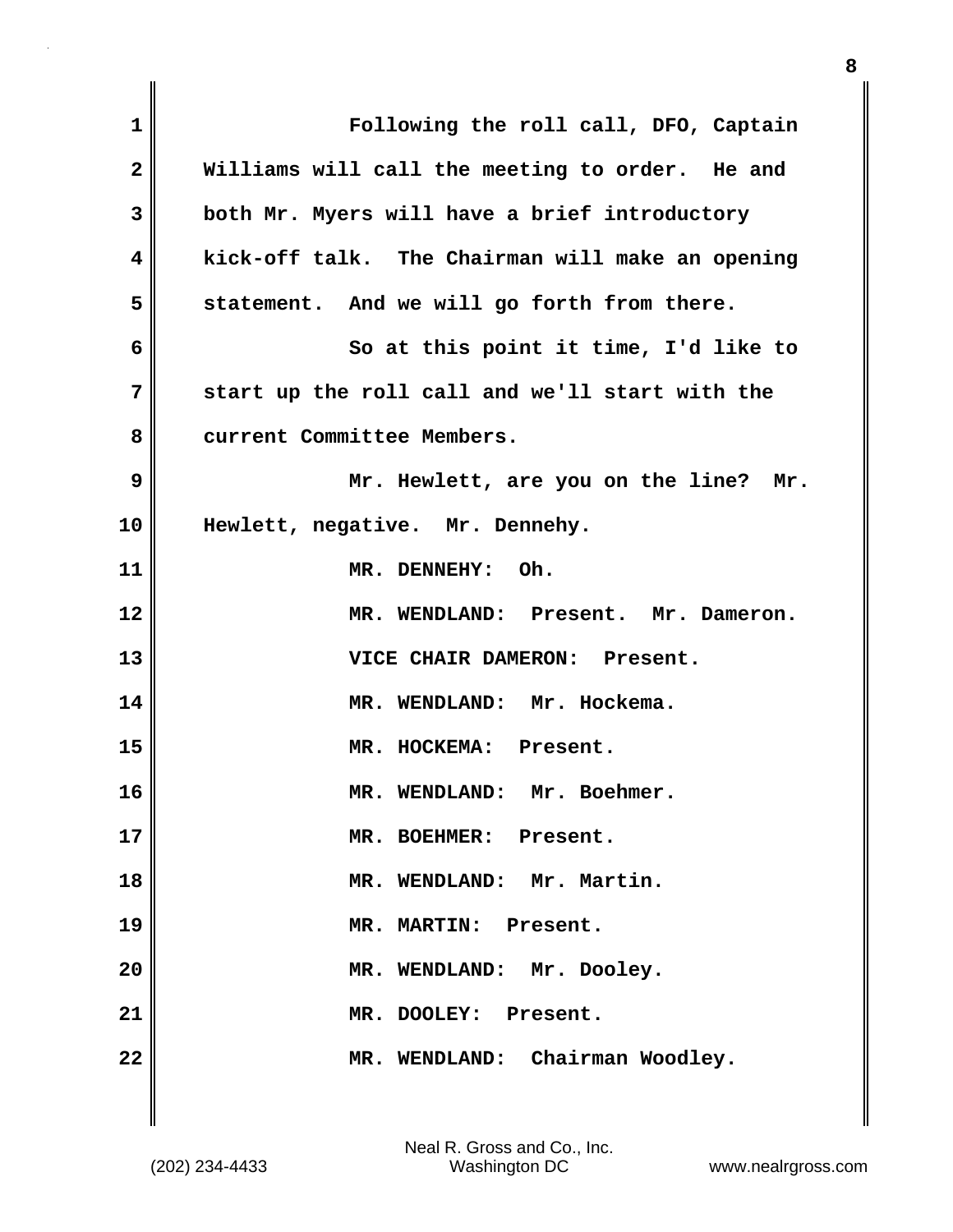| $\mathbf{1}$            | MR. HEWLETT WOODLEY: Present.                 |
|-------------------------|-----------------------------------------------|
| $\overline{\mathbf{2}}$ | MR. WENDLAND: Mr. Mahoney. Mr.                |
| 3                       | Mahoney, negative.                            |
| 4                       | Mr. Vincent                                   |
| 5                       | MR. VINCENT: Present.                         |
| 6                       | MR. WENDLAND: Mr. Howland.                    |
| 7                       | MR. HOWLAND: Present.                         |
| 8                       | MR. WENDLAND: Okay, very good.                |
| 9                       | Now we'll go through the Coast Guard          |
| 10                      | Districts. District 1. Anybody from D!?       |
| 11                      | Negative.                                     |
| 12                      | MR. HEWLETT: Well, it's Member                |
| 13                      | Hewlett is present.                           |
| 14                      | MR. WENDLAND: Understood. It's the            |
| 15                      | Coast Guard District Coordinators we're doing |
| 16                      | right now. District 5, anybody from D5? D7.   |
| 17                      | MR. HOPPE: Walter Hoppe's here.               |
| 18                      | MR. WENDLAND: Okay, Walter. D9,               |
| 19                      | anybody from D9? D11, anybody from D11? D13.  |
|                         |                                               |
| 20                      | MR. HARDIN: Dan Hardin's here.                |
| 21                      | MR. WENDLAND: Thank you, Dan. D14,            |

 $\mathbf{I}$ 

(202) 234-4433 Washington DC www.nealrgross.com Neal R. Gross and Co., Inc.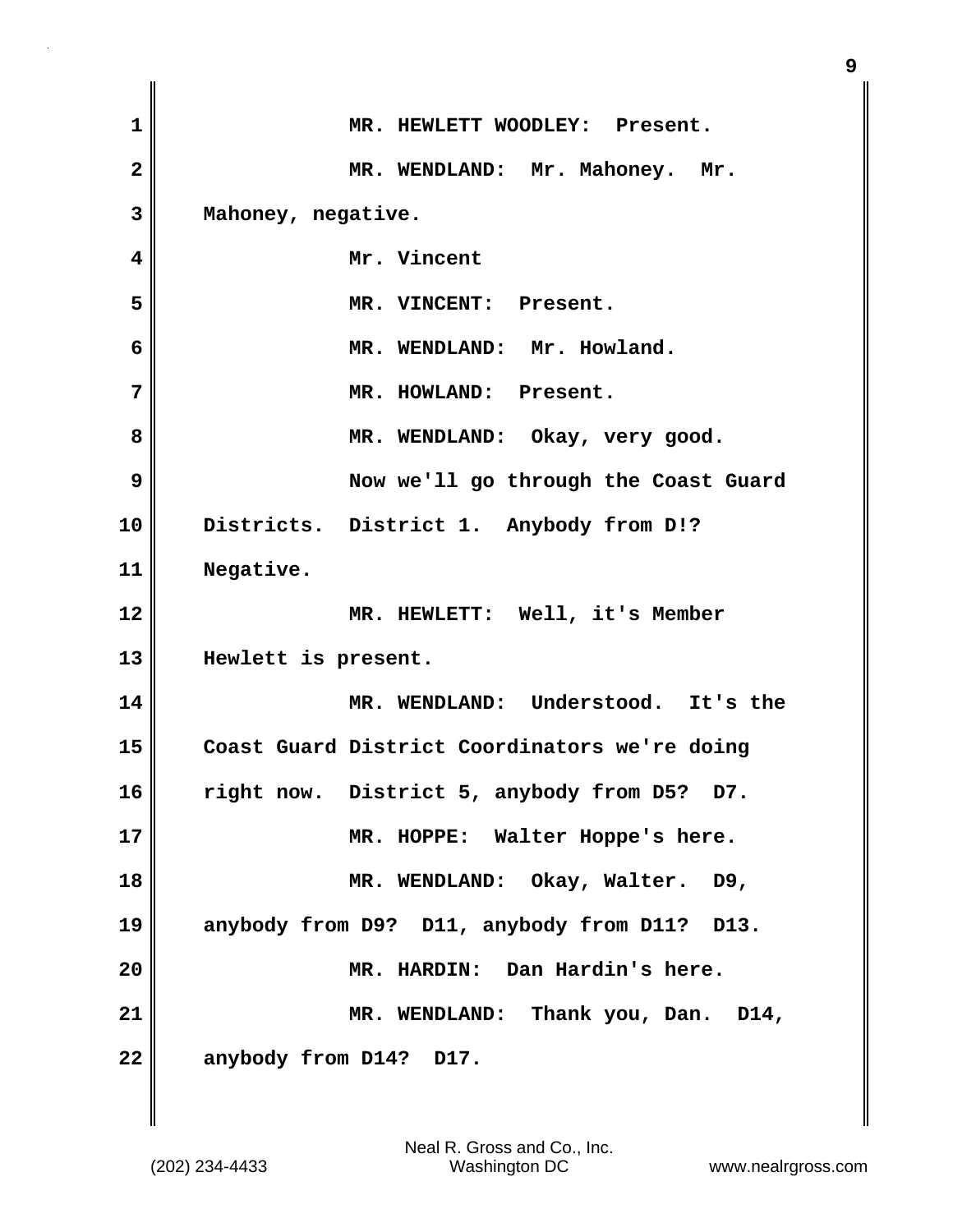| 1            | MR. WILWERT: Yes, Scott Wilwert's                 |
|--------------|---------------------------------------------------|
| $\mathbf{2}$ | here.                                             |
| 3            | MR. WENDLAND: Thanks, Scott. Anybody              |
| 4            | from LANT, LANTAREA? Negative. PACAREA, anybody   |
| 5            | from PAC? Negative. Anybody from Yorktown?        |
| 6            | MR. PETERS: Yes, Larry Peters is here             |
| 7            | from Training Center, Yorktown.                   |
| 8            | MR. WENDLAND: Hi, Larry.                          |
| 9            | Okay, how about anybody from the                  |
| 10           | committee, past Committee Members, past Committee |
| 11           | Members?                                          |
| 12           | MR. SHERLOCK: John Sherlock, District             |
| 13           | 8.                                                |
| 14           | MR. WENDLAND: Okay, we got you John,              |
| 15           | that's a coordinator. Anybody past Committee      |
| 16           | Members?                                          |
| 17           | MR. DAVIS: Alan Davis.                            |
| 18           | MR. WENDLAND: Hi, Alan. Any other                 |
| 19           | past Committee Members?                           |
| 20           | Okay, how about anybody from the                  |
| 21           | public?                                           |
| 22           | MS. HEWLETT: Yes, Barbara Hewlett,                |
|              |                                                   |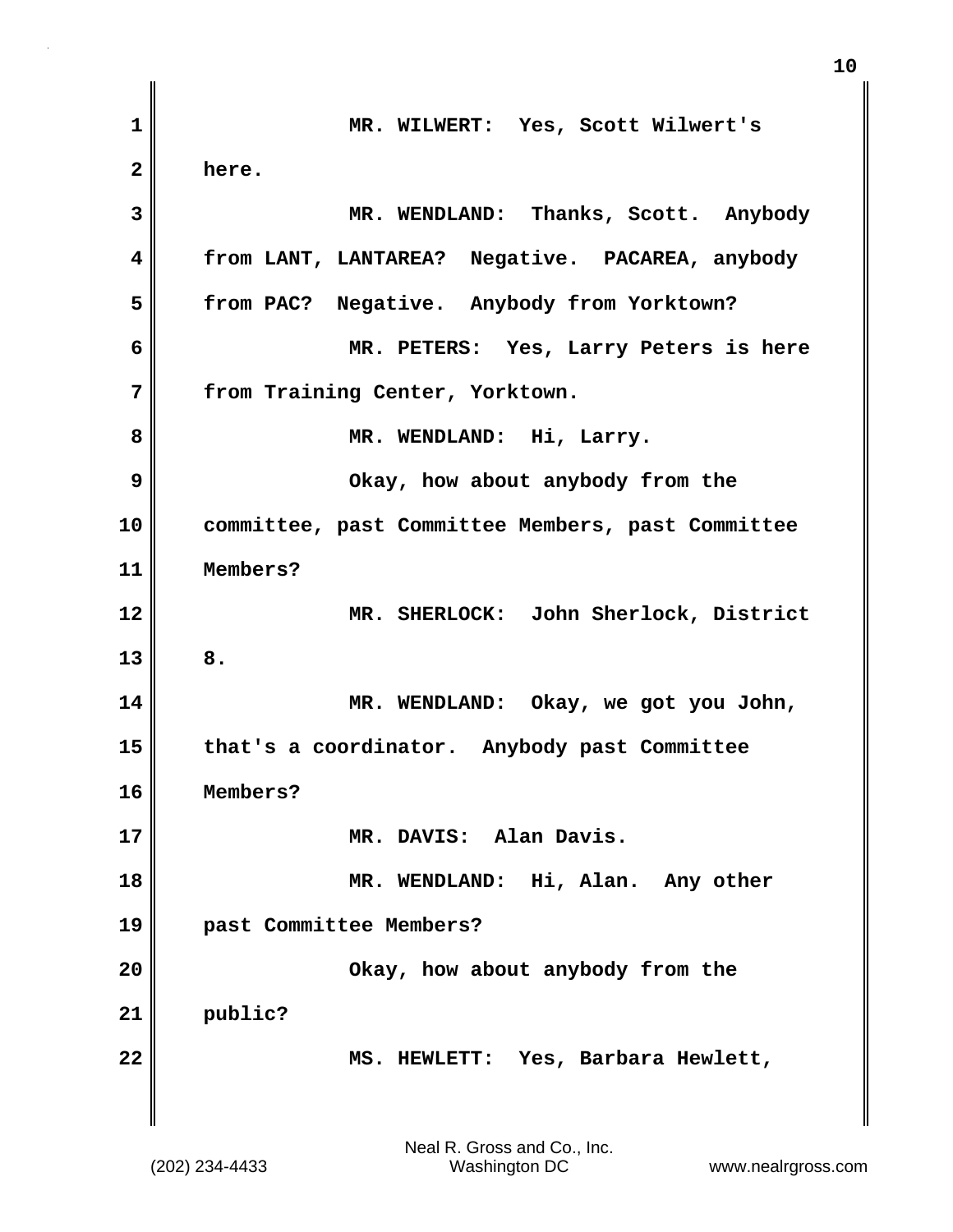**1 from the Marathon. 2 MR. WENDLAND: Hi, Barb. 3 MS. HEWLETT: Hi. 4 MS. SCHUETTE: Suzanne Schuette, 5 Phoenix Processor Limited Partnership. 6 MR. WENDLAND: Hi Suzanne, thank you 7 for calling in. 8 MR. KEMERER: Jack Kemerer. 9 MR. WENDLAND: Hi, Jack, welcome. 10 How about anybody from any other 11 government agencies? 12 MS. REESE: Rebecca Reese and Gabriela** 13 McMurtry from NOAA. **14 MR. WENDLAND: Thank you, thank you 15 for calling in. 16 MR. RUDOLPH: Mike Rudolph, from 17 Marine Safety Unit Portland. 18 MR. WENDLAND: Hi, Mike. 19 MR. CUDDEBACK: Bob Cuddeback, Sector 20 Puget Sound. 21 MR. WENDLAND: Hi, Bob.** 22 **Anybody else?**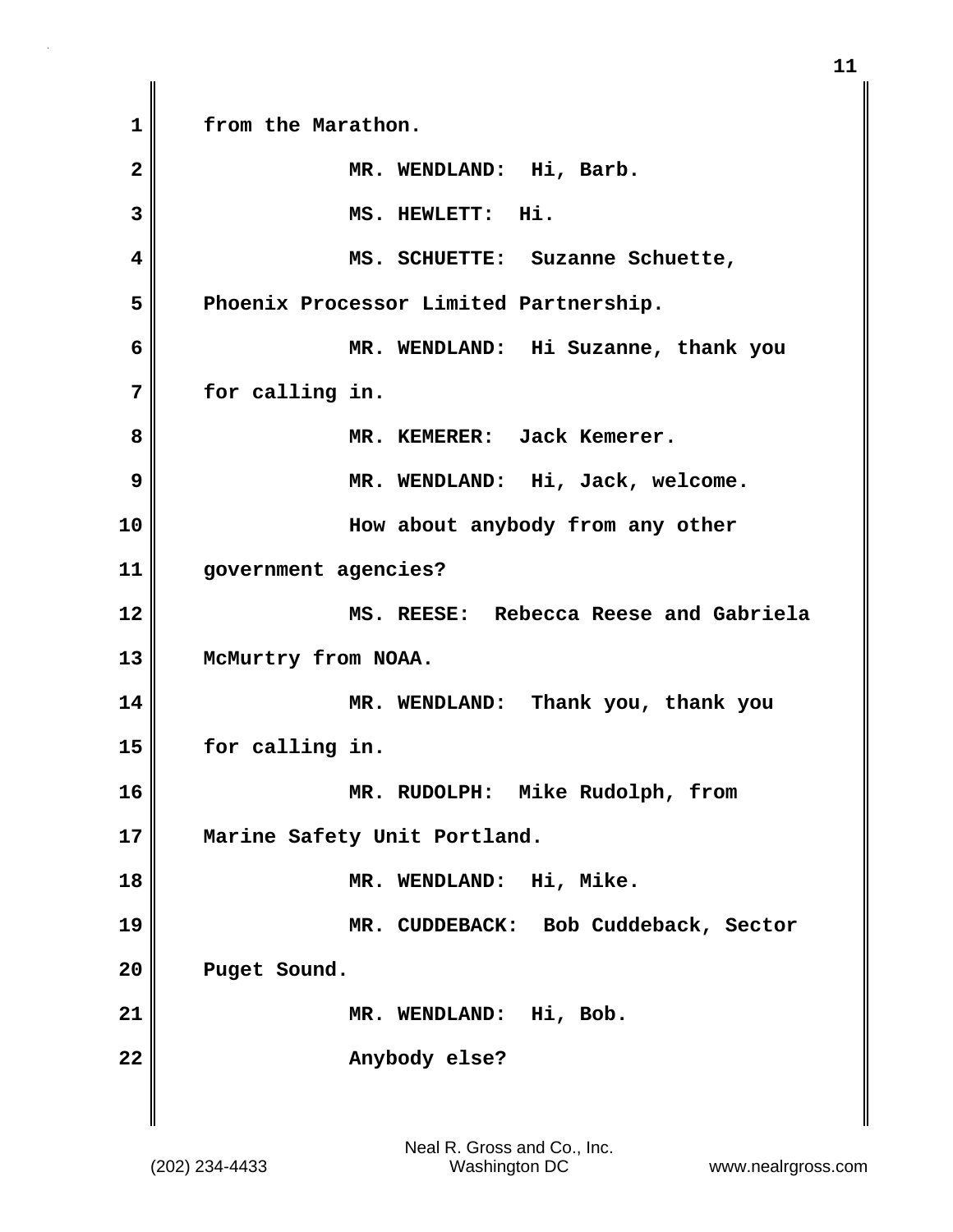| $\mathbf 1$             | Okay, so Mr. Chairman Woodley and                 |
|-------------------------|---------------------------------------------------|
| $\mathbf{2}$            | Captain Edwards, looks like we do have a quorum   |
| 3                       | for the Committee Members. So I'd like to at      |
| $\overline{\mathbf{4}}$ | this point in time turn it over to Captain        |
| 5                       | Edwards to convene the meeting and maybe some     |
| 6                       | opening remarks. Captain Edwards.                 |
| 7                       | CAPTAIN EDWARDS: All right, thank                 |
| 8                       | you. Hi, everyone. This is Captain Edwards and    |
| 9                       | good morning, good afternoon where ever you are.  |
| 10                      | Thank you for joining us today and being on the   |
| 11                      | phone. As well as thank you for those that        |
| 12                      | submitted comments to us ahead of time for us to  |
| 13                      | review.                                           |
| 14                      | You know, as Mr. Wendland commented               |
| 15                      | before, the casualty trend is moving downward and |
| 16                      | that's definitely the direction we wanted to see. |
| 17                      | And you know, the Coast Guard is committed to     |
| 18                      | reducing commercial fishing vessel and industry   |
| 19                      | casualties. And we can't do that without your     |
| 20                      | assistance.                                       |
| 21                      | We recognize that human factors is a              |
| 22                      | leading cause to almost all of these casualties.  |

 $\mathbf{I}$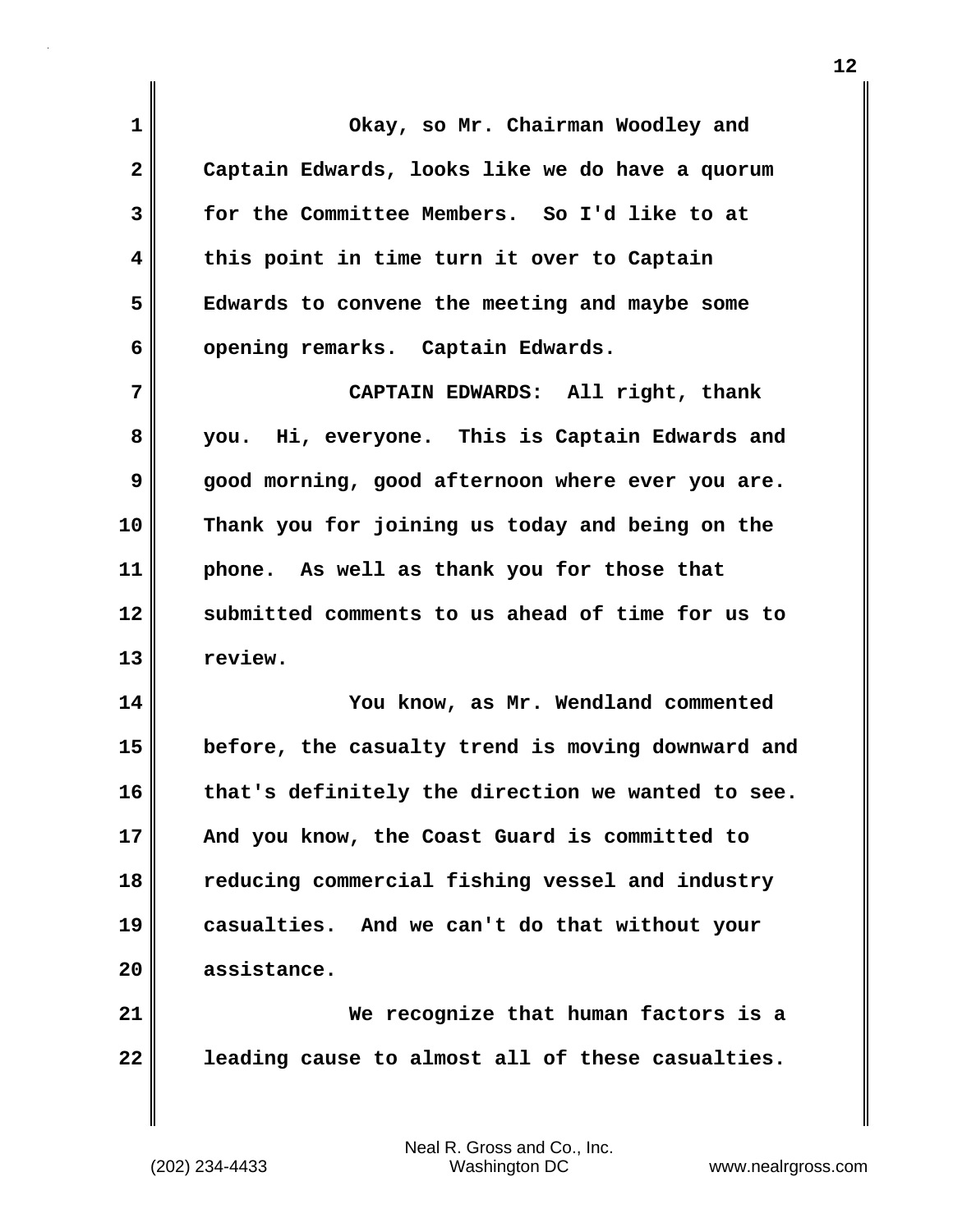**1 And you know, one thing is we believe through** 2 outreach measures, through better training, **3 better communications, looking at new 4 technologies, and a whole variety of different 5 measures we can use to even improve the safety of** 6 the industry further.

**7** So again, we're going to look to you **8 for your expertise and your experience as to what 9 is working in your own fleet. To accomplish this 10 like I said it really needs to be a Coast Guard, 11 maritime community partnership. And it's going 12 to really hinge on a collaborative effort between 13 both us as the regulators, and you all as the 14 experts.**

**15 So again, thanks for joining us and I 16 will thank you ahead of time for the work that 17 you're going to do to help us move in that 18 direction. So with that I'll turn it over to Mr. 19 Joe Myers for other remarks and administrative 20 notes.**

**21 MR. MYERS: Thank you, Captain. Good 22 afternoon everyone. And welcome aboard, thanks**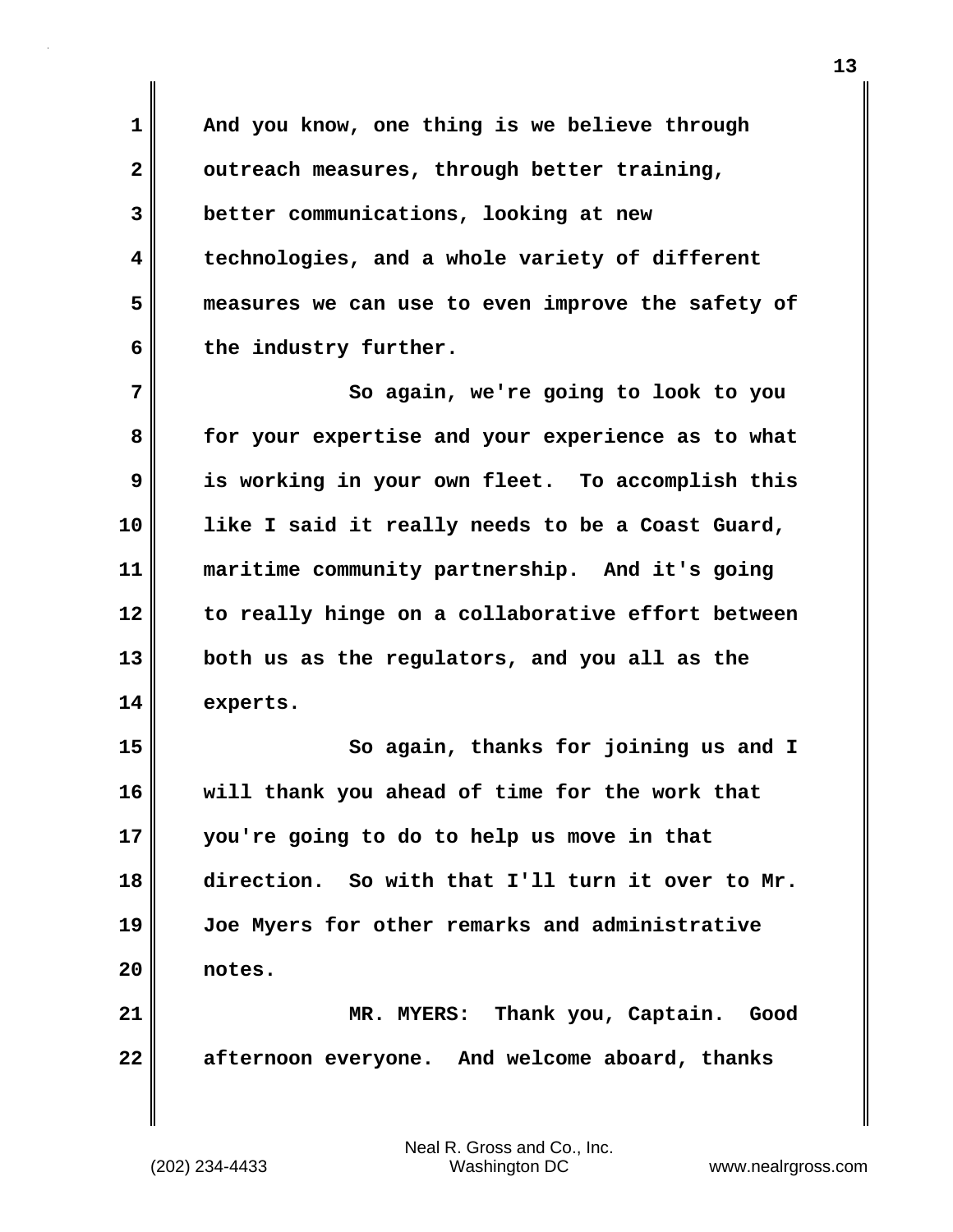**1 for taking time out of your schedules to meet 2 with us this afternoon. I think we're going to 3 do good things.**

**4 As you know, my name is Joe Myers and 5 I'm the Chief of the Fish and Vessel Safety 6 Division for the Office of Commercial Vessel 7 Compliance. And I've dealt with quite a lot of 8 you, if not all of you, in one way shape or form. 9** So again, it's good to be with you this **10 afternoon.**

**11 Just for starters to set the tone, I 12 wanted to share with you that this year to date, 13 we done about 4,000 dockside exams for Calendar 14 Year 19, which is a lot.**

**15 As of last week, I believe it was up 16 to about 279 for this month alone. And that 17 means we have boots on the deck. We're talking 18 safety with industry, between industry and the 19 Coast Guard. And we're just furthering along 20 that partnership. And again, that's our main 21 goal.**

**22 But also to date, we've had about 22**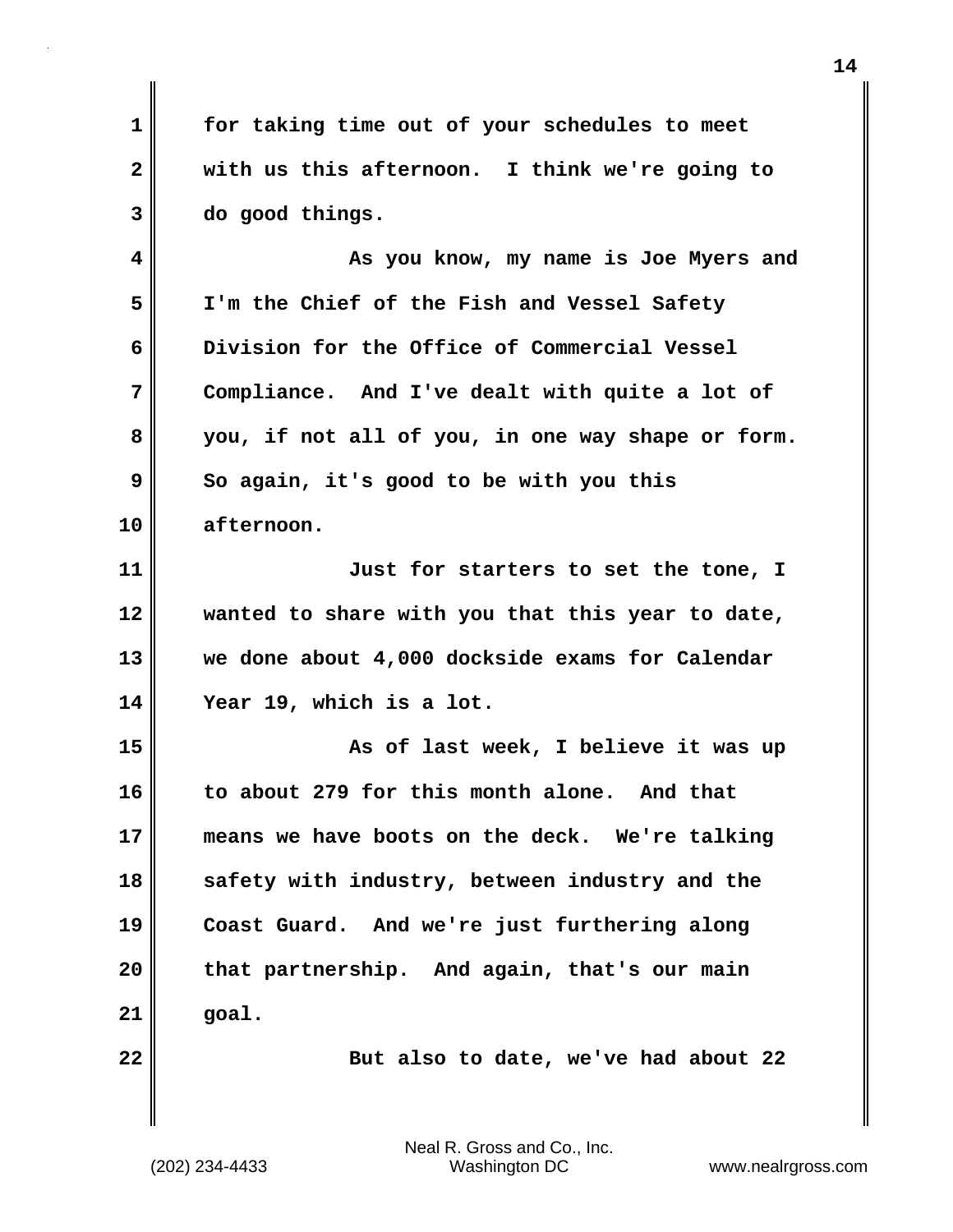**1 fish and vessel losses, sinkings, 12 fatalities, 2 seven fires that were significant enough to 3 report, 44 groundings, and a number of 4 terminations for unsafe voyage. 5 And I just want to comment to kind of 6 plant the thoughts that our top three lifesaving 7 which captures PFDs, immersion suits, life raft 8 deficiencies, communications issues such as 9 EPIRBs and your alarms. Firefighting was number 10 three. And that has to do with critical fire 11 extinguishers and fixed systems. 12 But again number one being lifesaving. 13 And we're going to be addressing lifesaving a 14 little bit later on in the meeting with regards 15 to our tasks that we're going to be offering up. 16 So that said, obviously our ultimate 17 goal is to bring those numbers down always. You 18 know, one death is unacceptable and so we have to 19 push forward. And I know that's your goal also. 20 This meeting has been published in the 21 Federal Register under docket USCG-2019-0751. 22 And we will be introducing Task Statement 01-19**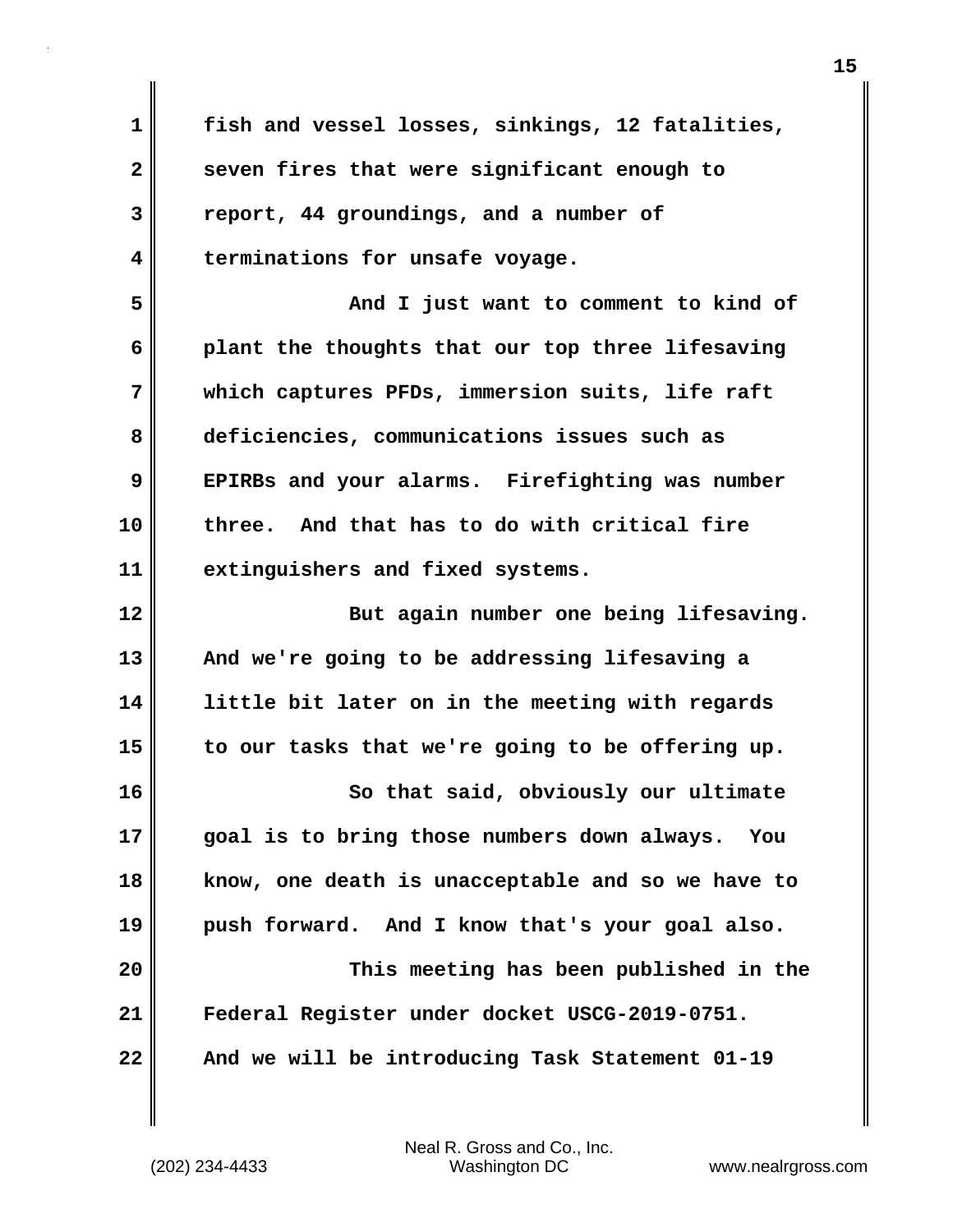**1 for CFSAC committee input and adoption. And so 2 we hope you'll be adopting that. 3** And that said, I just wanted to remind **4 everyone also, and we'll be blurting out 5 websites, and emails to contact us with, which 6 we're trying to grow our communication efforts. 7 But the FRN, the proposed Task Statements along 8 with the CFSAC meeting minutes, we will be 9 posting it on our website.** 10 || **10 || And I'm going to say it slow, but 11 we'll be, I'll say this again before we wrap up 12 today, but our site accommodates public viewing. 13 It's https://www.dco.uscg.mil/fishsafe, one word, 14 fishsafe. And if anyone wants to after this 15 meeting, if you have any alibis or pointed 16 questions, we also ask that you email us directly 17 at cgfishsafe@uscg.mil, cgfishsafe@uscg.mil, 18 okay. 19 And again, welcome aboard. And Mr. 20 Chair, Mr. Woodley, I hand it off to you, sir. 21 CHAIR WOODLEY: Good morning everyone, 22 Chris Woodley here, out in Seattle. Thank you,**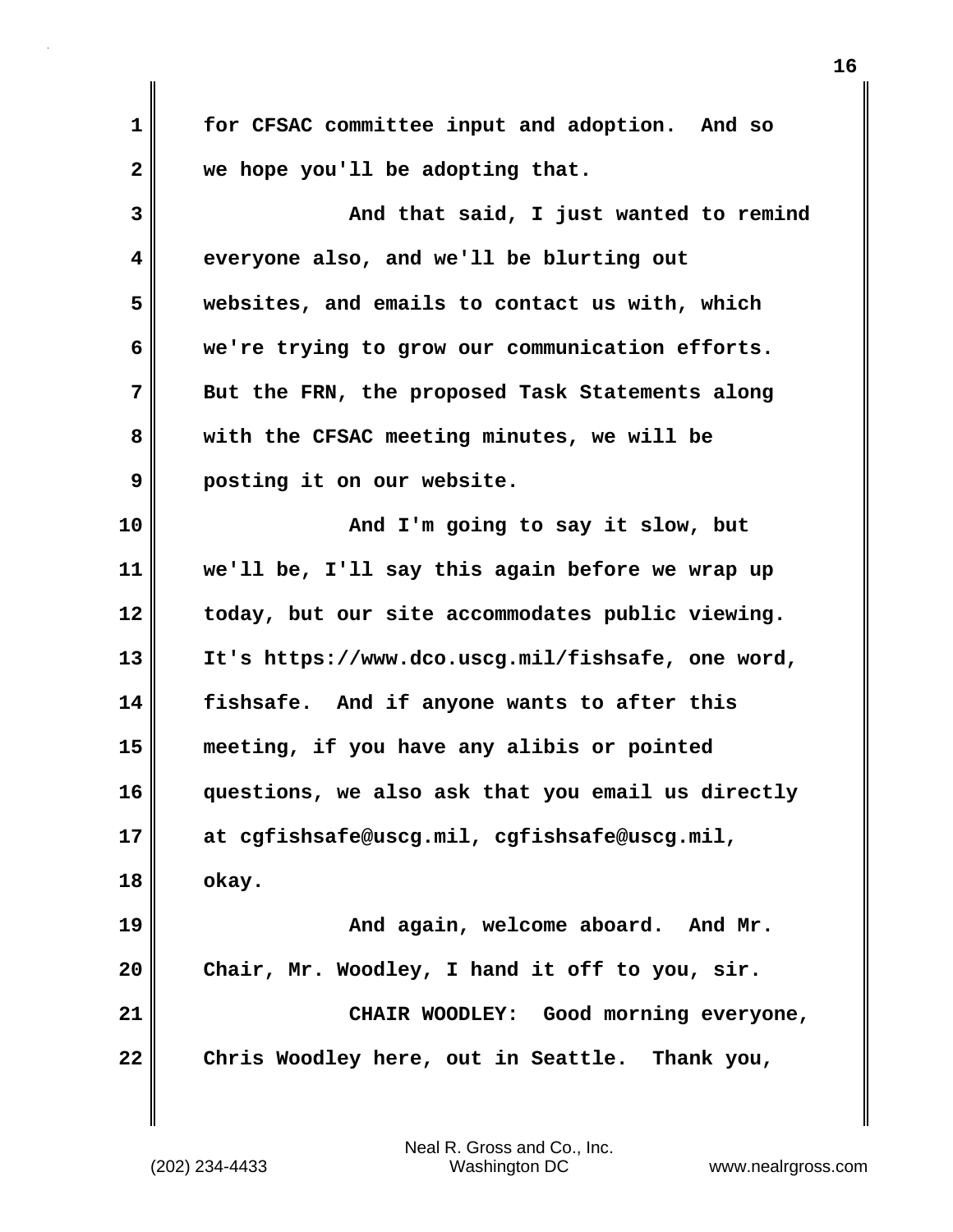**1 Coast Guard and Members of the Advisory Committee 2 for your participation today and all the work 3 that goes into putting something like this 4 together.**

**5 I know it's going to especially 6 challenging because we're on a teleconference 7 today. But I expect that we should be able to 8 get some good things accomplished and start in on 9 a specific direction.**

**10 I just wanted to, you know, as the -- 11 I guess this is my first official meeting as 12 Chair. And so thank you for all of you. Thanks 13 everybody who I've been talking to over the last 14 couple of days and trying to put some focus on 15 this.**

**16 So, you know, from my point of view, 17 I'm very very interested, you know, during my 18 term in this position to really focus on using 19 data from NIOSH and the Coast Guard, and focusing 20 Coast Guard Headquarters, the Regional District 21 Coordinators, and local fishing safety examiners 22 to identify the best practices and prevention in**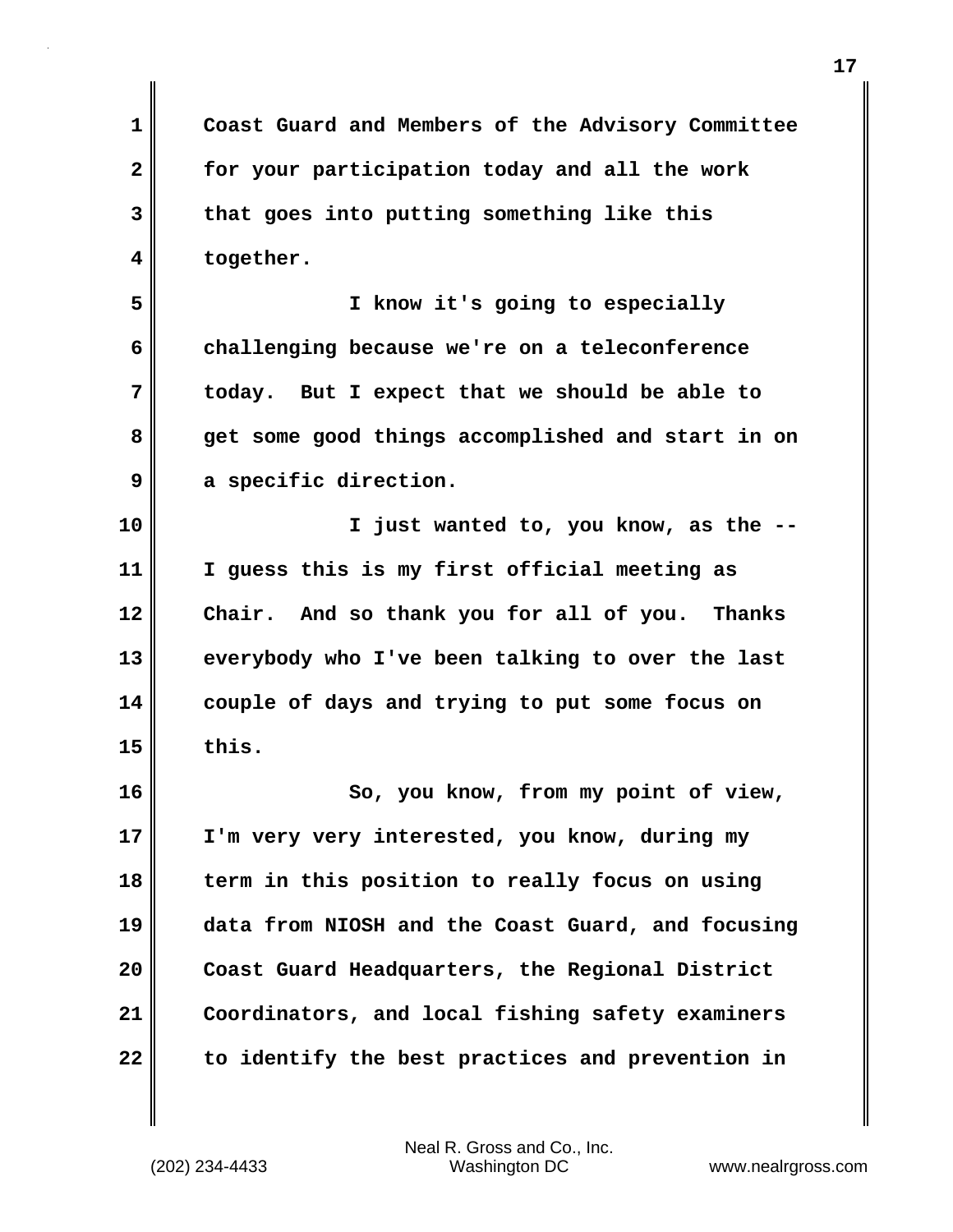**1 response to accidents and fatalities which, you 2 know, result in the largest numbers of lives 3 lost.**

**4 And I think that as we look at, you 5 know, this world of research and data, and that 6 varies, you know, region to region obviously. 7 But in the end I think that the best way to 8 translate, you know, research into action in the 9 field is to use the platform of the Fishing 10 Vessel Safety Exam for both Coast Guard examiners 11 to both educate and learn from fishermen. And 12 that goes, you know, fishermen learning from the 13 Coast Guard.**

**14 It's my view the dockside exam is the 15 single most interaction that occurs between a 16 fisherman and the Coast Guard. And it's 17 important to focus that limited interaction on 18 the most important issues.**

**19 I mean typically a dockside exam goes 20 from an hour to two hours. And during that time 21 I think that we can, you know, I'm hopeful that 22 as the Advisory Committee we can identify best**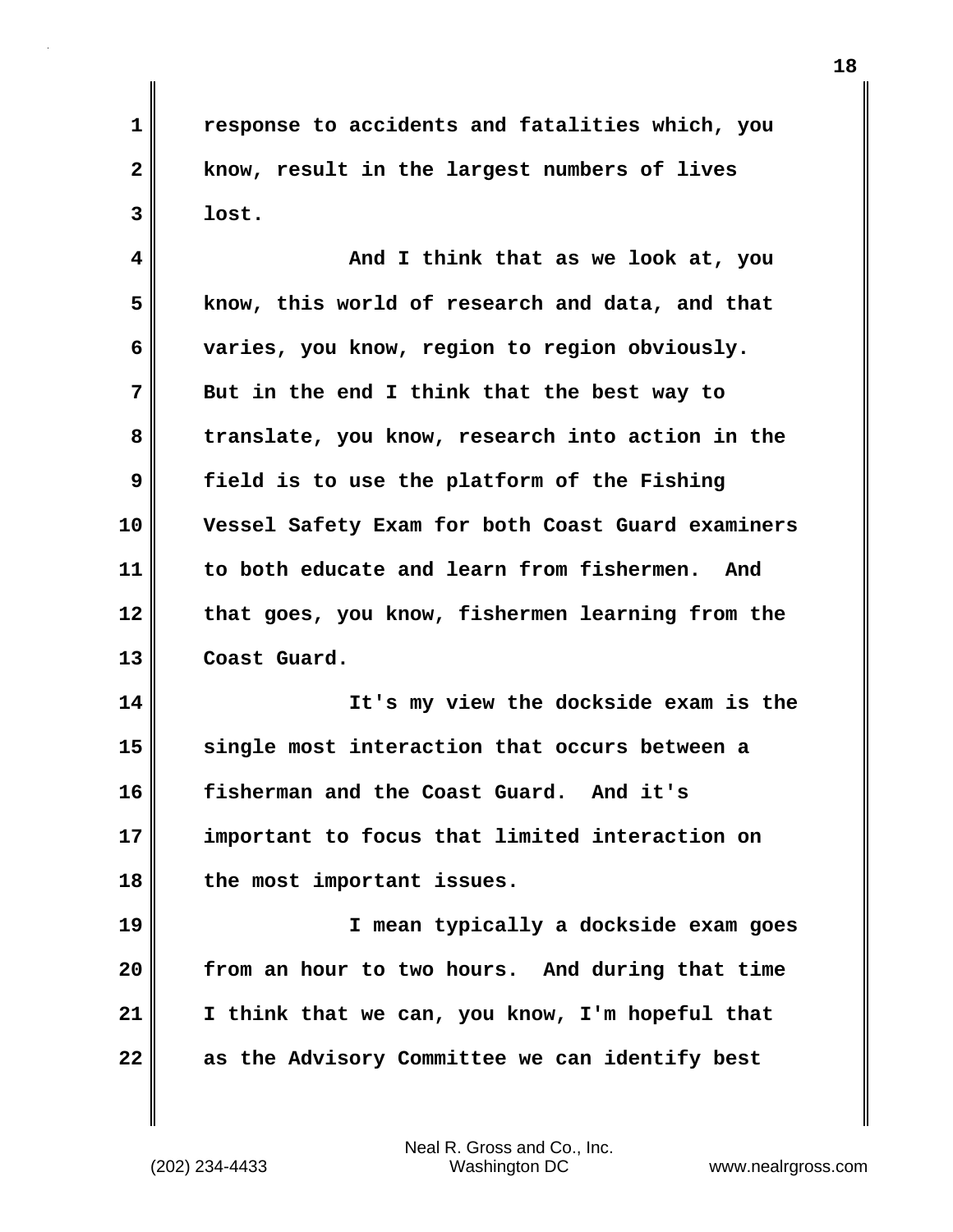**1 practices and information to be passed between 2 the Coast Guard, between the fishermen and vice 3 versa so that, you know, we're using that limited 4 time effectively.**

**5 And, you know, I understand what may 6 be important and a priority, may depend on region 7 and fishery type. And I think, you know, this is 8 a good approach to take. And I've reached out to 9 the individual Advisory Committee Members, and 10 some of the District Coordinators.**

**11 But, you know, I'm always interested 12 and open to hearing what your priorities and 13 concerns are. And what you would like to see 14 this committee take up. So that will wrap up my 15 comments. And I look forward to working with 16 everybody.**

**17 CAPTAIN EDWARDS: Thanks, Chris. 18 Appreciate that and very nice opening statements. 19 We'll roll right into old business at 20 this point in time. Just wanted to mention real 21 quickly the Seattle minutes, the 39th Commercial 22 Fishing Safety Advisory Committee meeting.**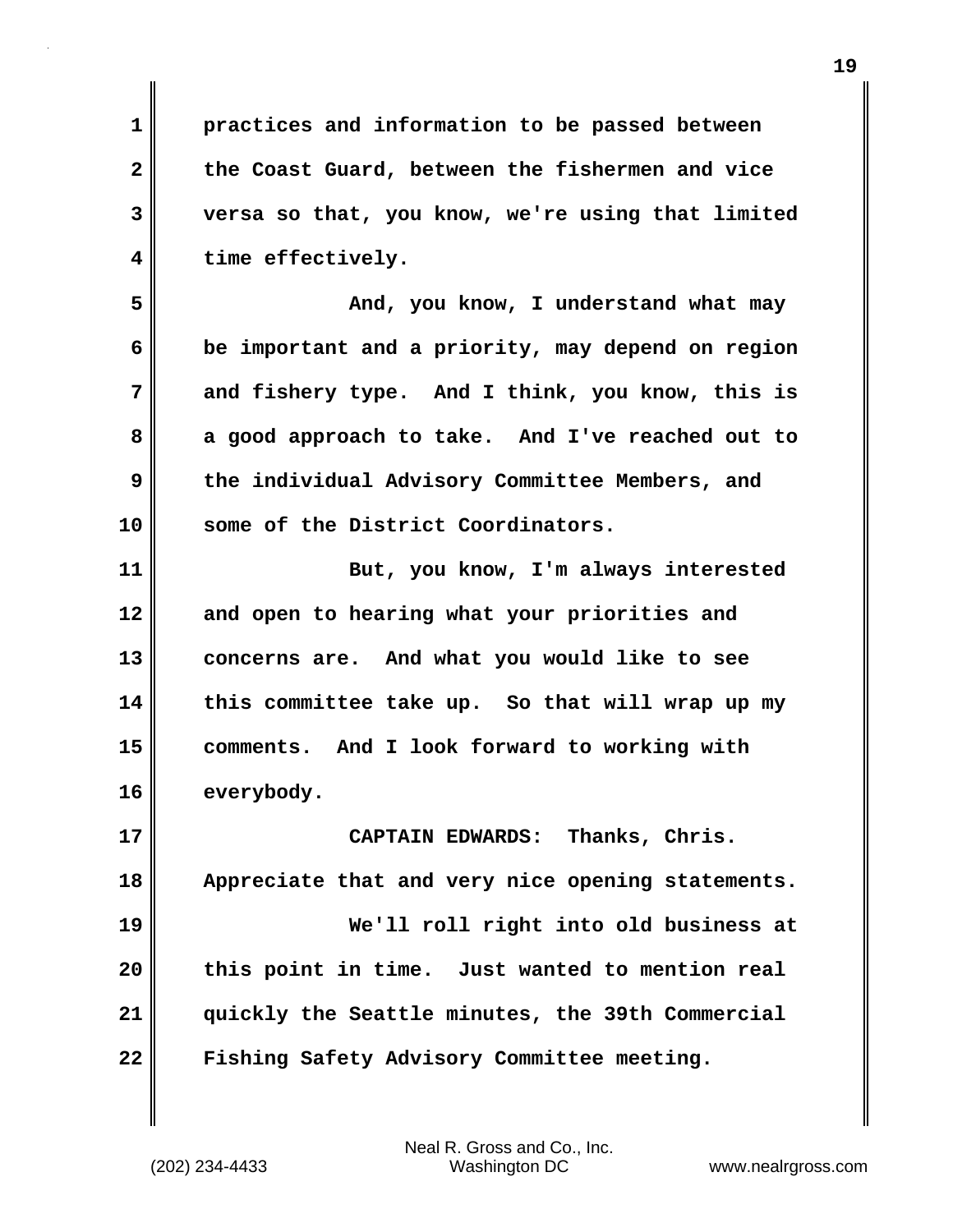**1 That's up on our webpage that Mr. Myers 2 mentioned, as well as all the information for 3 this meeting to date. And that webpage again, is 4 www.dco.uscg.mil/fishsafe. 5 And just one note with that, some of 6 you may have noticed that that's a pure 7 transcription, so it's not a summary. So based** 8 on the feedback from the Seattle meeting, the **9 full transcription will be posted, rather than a 10 summary. 11 So at this point in time, we'd also 12 like to just bring everybody up to speed. I know 13 there's always been questions out there regarding 14 the two reg projects. We have the de-reg project 15 and then the regulatory project that most of you 16 are familiar with as well. 17 And we invited Mr. Butturini to this 18 meeting just to give you some feedback from the 19 reg side of the house. Mr. Butturini. 20 MR. BUTTURINI: Thank you everybody. 21 This is Roger Butturini. And I am in the Office 22 of Standards Evaluation and Development here at**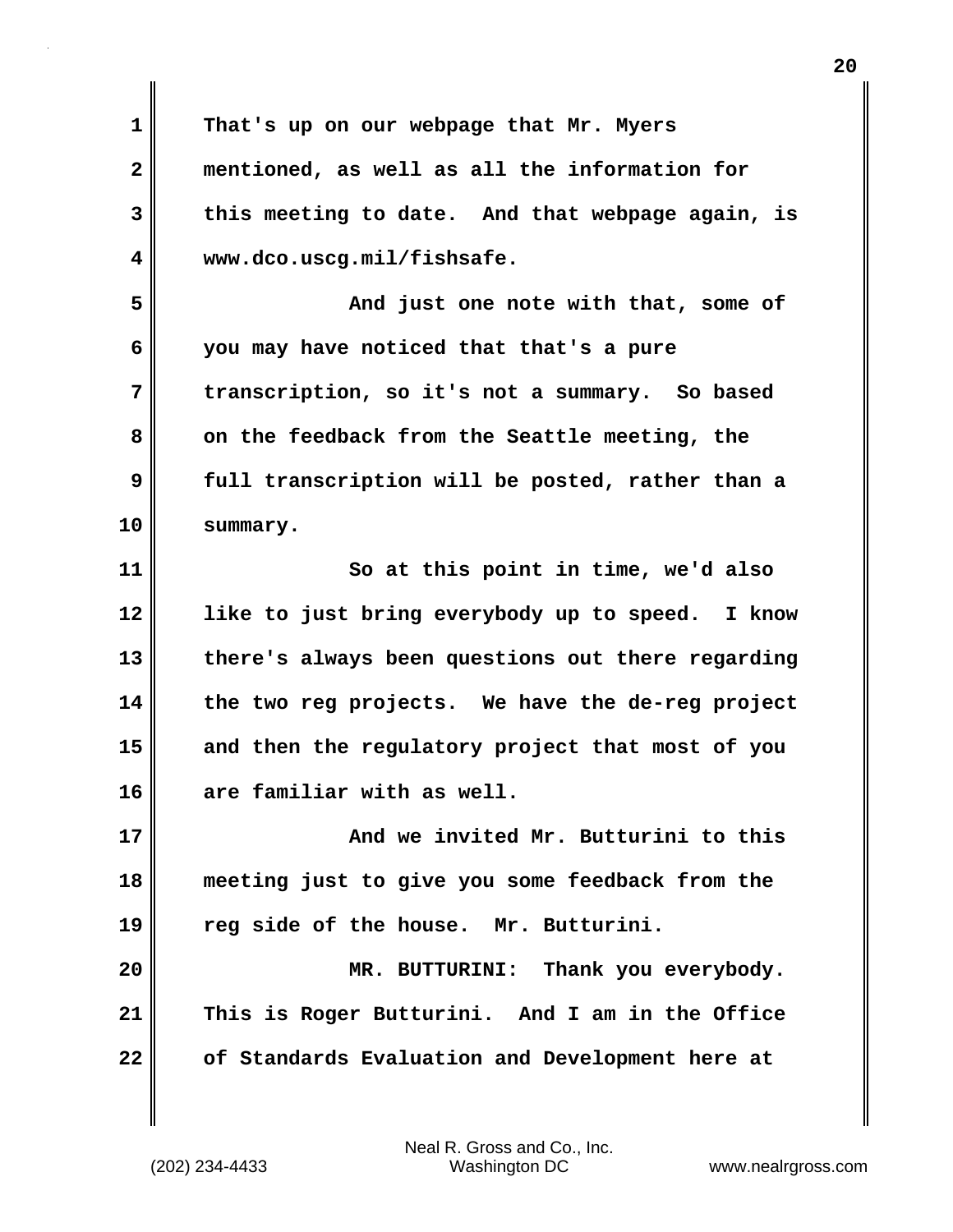**1 Coast Guard Headquarters.**

| $\mathbf{2}$ | Just to put things in context, my                 |
|--------------|---------------------------------------------------|
| 3            | office is responsible for running the rulemaking  |
| 4            | process. We are project managers and economic     |
| 5            | analysts, environmental analysts, technical       |
| 6            | writers, and such like that. And our job is to    |
| 7            | support the technical offices like, Mr. Myers in  |
| 8            | reaching their administrative goals. I mean       |
| 9            | their, pardon me, their regulatory goals.         |
| 10           | So the technical decisions or                     |
| 11           | strategic decisions rest with them. And we look   |
| 12           | after the process. And we safeguard the           |
| 13           | integrity of it. So with regard with our current  |
| 14           | regulatory work, we don't have any fishing vessel |
| 15           | related active rulemaking projects that are on    |
| 16           | the Unified Agenda.                               |
| 17           | And if you're unfamiliar with the                 |
| 18           | Unified Agenda, that's OMB's list of regulatory   |
| 19           | work going on in government. And you can find it  |
| 20           | by googling Unified Agenda and working your way   |
| 21           | down to Homeland Security and us.                 |
| 22           | We do have an old project that is on              |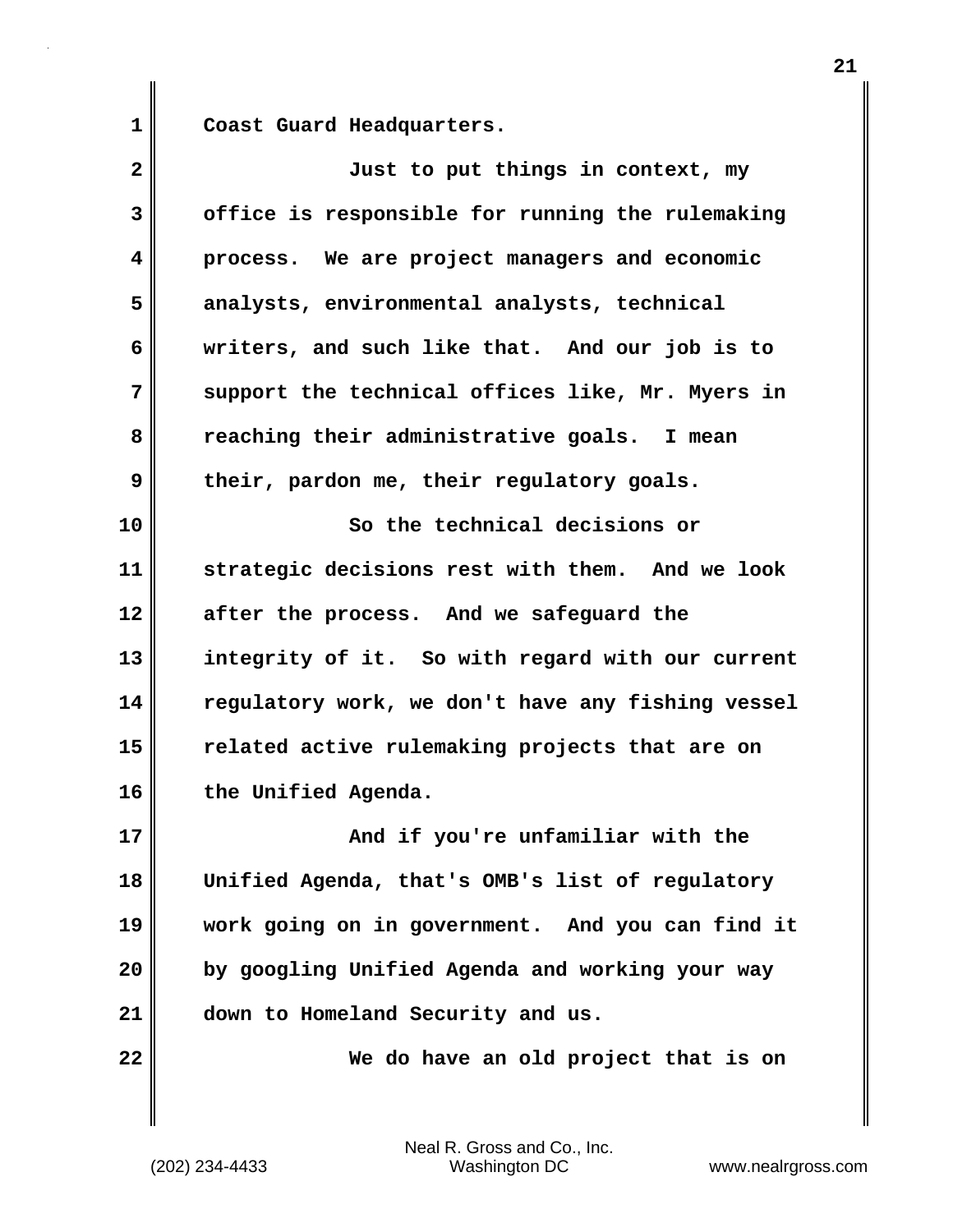**1 the Unified Agenda that dates back to the 2010 2 and 2012 legislation regarding fishing vessels, 3 training, safety standards, equipment, record 4 keeping, dockside exams. And some of that was 5 statutory and became automatically effective. 6 We made that particular rulemaking 7 inactive at the beginning of 2017 or thereabouts 8 when our regulatory environment changed to one 9 that focused on deregulation. 10 In other words it became important for 11 us, from our direction through the administration 12 to -- as you've heard a lot about I'm sure -- to 13 look at our regulations and see how we could 14 reduce regulatory burdens rather than add to 15 them. So we made that project inactive. 16 In the meantime, you're probably 17 familiar with the notice we published in the 18 Federal Register, the public soliciting 19 deregulation suggestions. We followed that later 20 with taskings for the Advisory Committees 21 including yours, for further deregulation 22 suggestions.**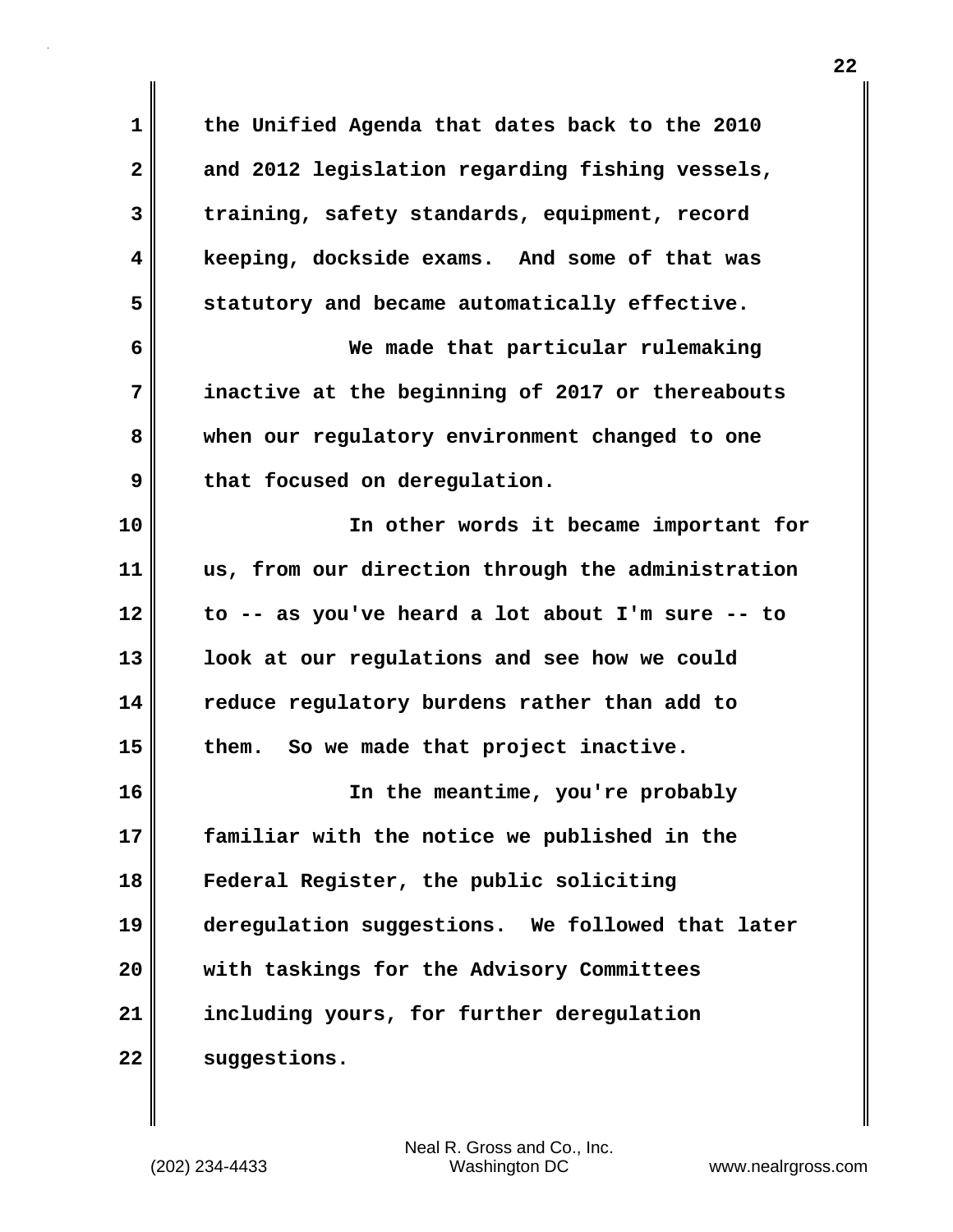**1 As a result, we received about 1700 2 suggestions from a number of different sources, 3 including the Advisory Committees, and the 4 public, and the industry, and Coast Guard people, 5 and academia, you name it. There were a lot of 6 people who had ideas. 7 Now, it was a pretty big group, 1700 8 different suggestions, or 1700 total suggestions. 9 Now, I'm from the great state of Tennessee. And 10 in Tennessee we know a thing or two about 11 distillation. So, we distilled all these 12 comments into something like just under 400 13 distinct comments, by removing duplicates, and 14 combining a few things into similar topics and**  $15 \parallel$  such. **16 From there, we divided the comments we 17 had amongst the various technical offices here at 18 Coast Guard Headquarters and of course some had 19 to do with marine equipment. Some had to do with 20 lifesaving equipment, firefighting equipment, 21 licensing issues, and so forth.**

**22 From that, the technical offices**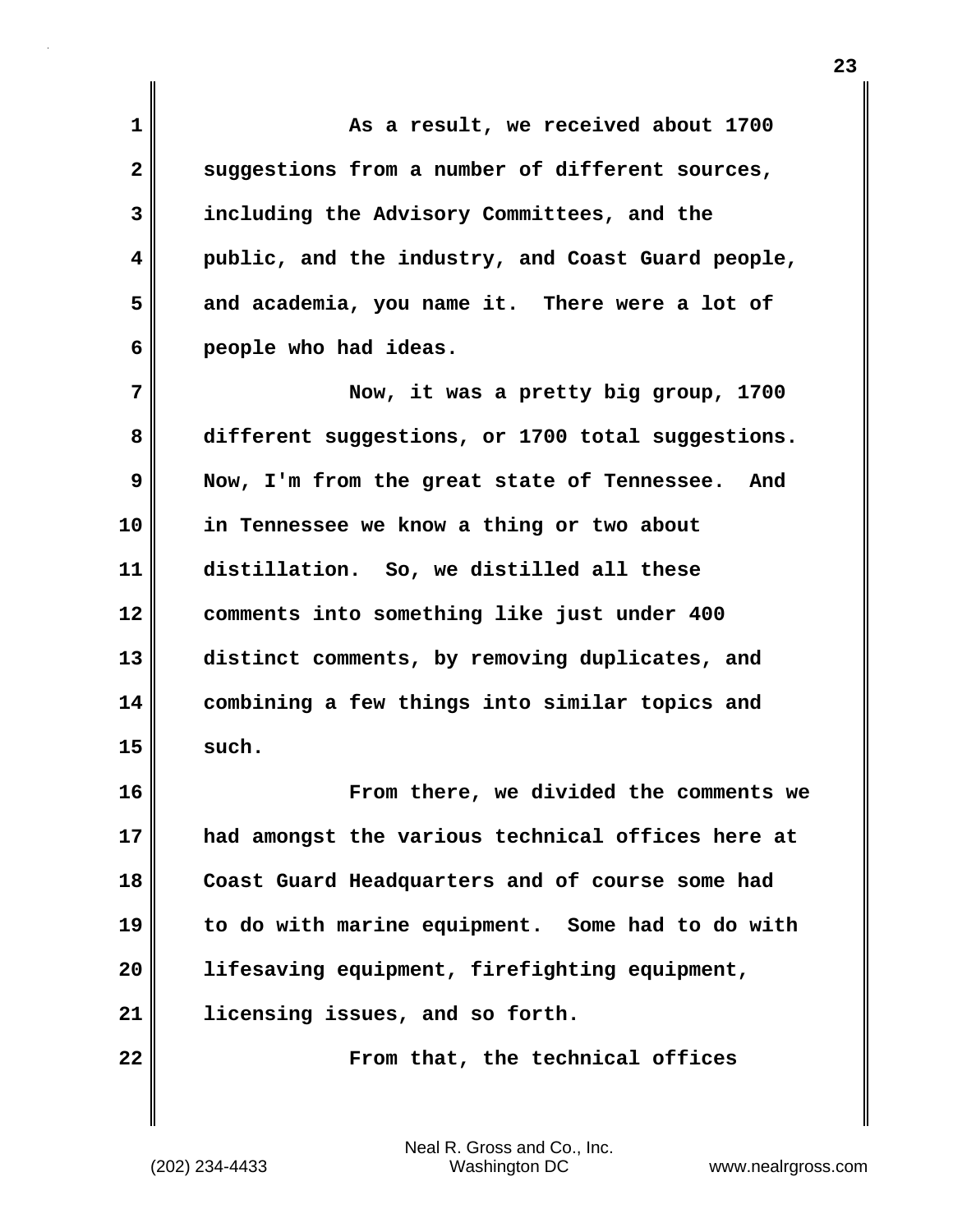**1 identified high, medium and low projects that 2 they could work on. For instance we had many 3 comments, and I'm sure you're again, you're 4 familiar with some of these that had to deal with 5 statutory mandates. And we had to essentially 6 strike these from our regulatory tasks, because 7 we can't help those. 8 The remaining comments that related to** 9 our regulations were prioritized based --**10 CAPTAIN EDWARDS: Excuse me, I'm sorry 11 to interrupt. This is Captain Edwards, but if 12 someone who just joined could put their phone on 13 mute. We're getting a lot of feedback here on 14 the line. 15 All right, go ahead, please. 16 Hopefully that gets better, okay. 17 MR. BUTTURINI: Well anyway the point, 18 the short story is that we have prioritized all 19 these comments for the balance between the 20 biggest deregulatory payoff and their importance 21 to the submitters. 22 As I mentioned, none of those have**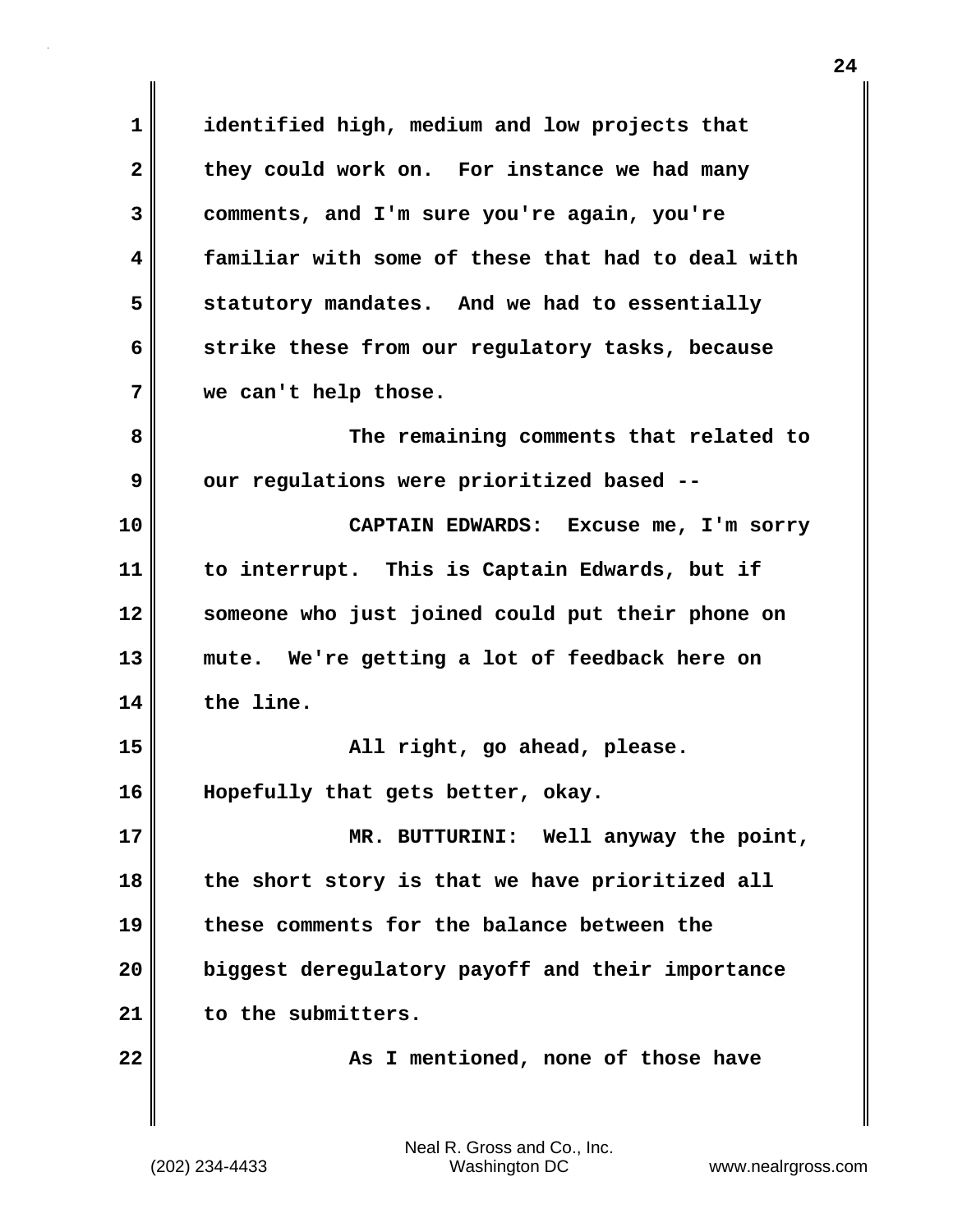**1 currently risen to being announced in the Unified 2 Agenda. That doesn't mean that we aren't giving 3 them consideration for future work. Or that we 4 considered them unimportant. It's really a 5 matter of prioritizing along with all the other 6 technical offices objectives here at Coast Guard 7 Headquarters. 8 We do expect that deregulation will be 9** our environment for the foreseeable future. And **10 we would welcome any future suggestions for 11 deregulation activities that you may have in the 12 future. I hope that helps answer what happened 13 to the suggestions that everybody put in. 14 But I certainly am willing to try to 15 answer questions if you have any about that 16 process. Thank you, Mr. Chairman. 17 MR. WENDLAND: Okay, does anybody have 18 any questions? 19 MR. HOCKEMA: I do, Hal Hockema. 20 MR. WENDLAND: All right, go ahead 21 Hal. 22 CAPTAIN EDWARDS: Again, we'd like to,**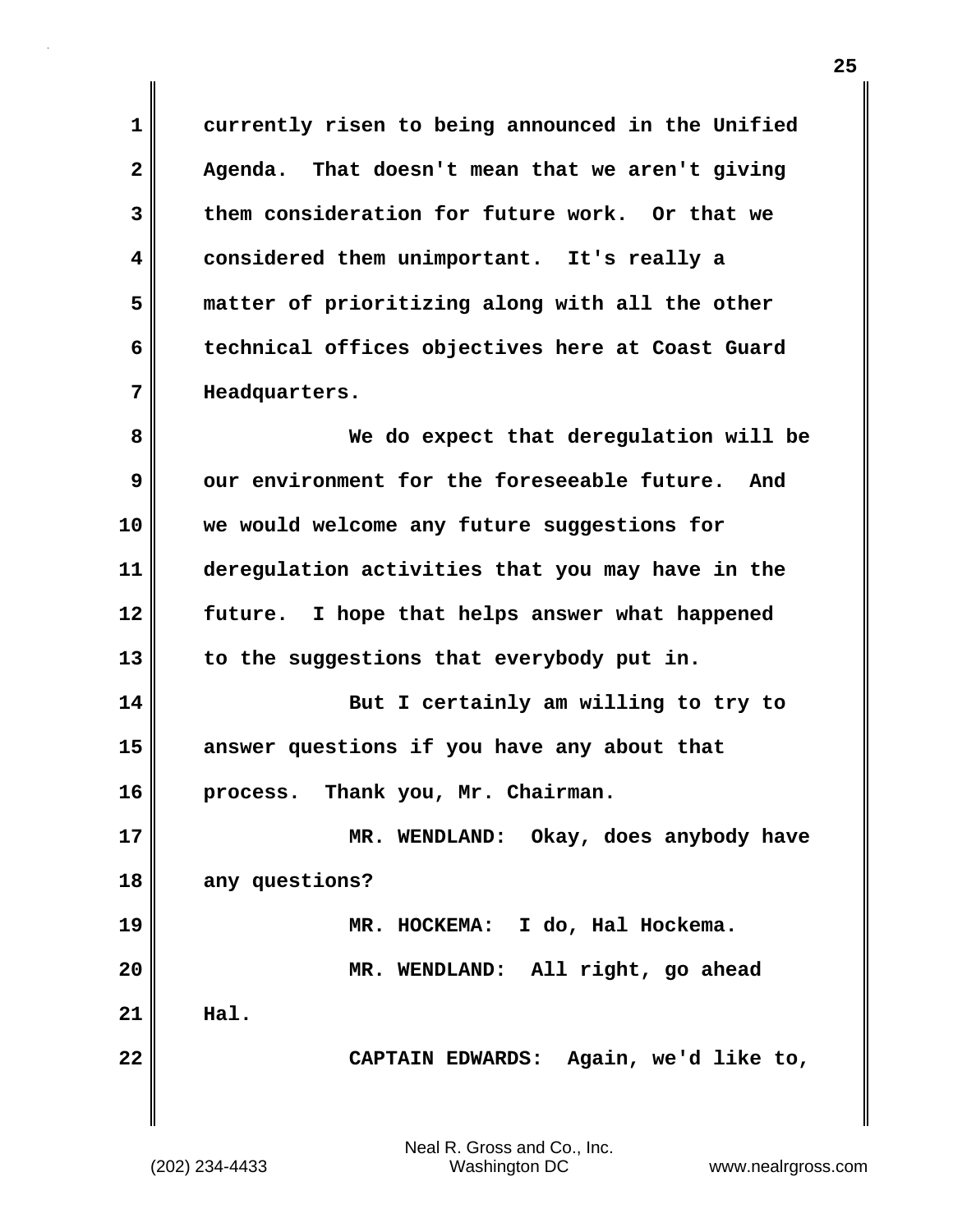**1 somebody joined the call, or if everybody could 2 just check their phones. We're getting a lot of 3 feedback. So if you could check your phones, and 4 put them on mute if you're not speaking, thank 5 you.**

**6 MR. HOCKEMA: Yes, thank you. So 7 there have been laws in place since 2010 with no 8 regulatory implementing regulations. The laws 9 still apply. And so this is what's confusing to 10 me, and I understand the situation with the 11 President and everything. But there are laws 12 passed by Congress that are in place, and that 13 mandates enforcement of those laws.**

**14 So, how does the Coast Guard handle 15 laws that are in place, but no implemented 16 regulations?**

**17 MR. BUTTURINI: Hi, this is Roger 18 again, and I think the best thing for me to do is 19 probably defer that question to our legal and 20 program experts. I'm happy to give you an 21 opinion, but it's, it may in other words conflict 22 with the real experts.**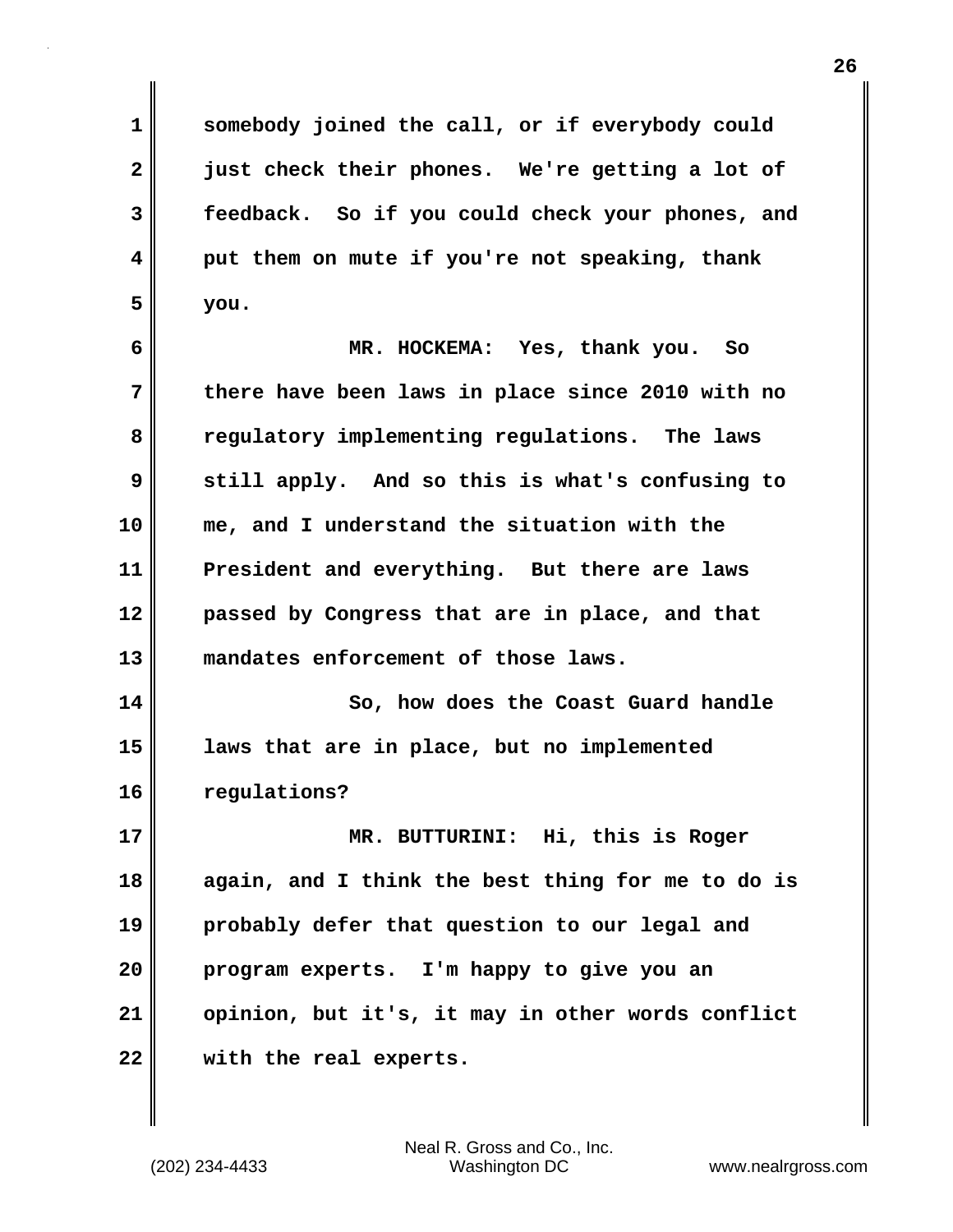| $\mathbf 1$  | MR. MIELKE: Good afternoon. This is               |
|--------------|---------------------------------------------------|
| $\mathbf{2}$ | Tom Mielke, I'm the project counsel for the       |
| 3            | committee. And that's a very good question. A     |
| 4            | lot of it depends upon how Congress actually      |
| 5            | writes the law. And the legal term is whether or  |
| 6            | not it's self-executing or not. If a law is       |
| 7            | self-executing that means it doesn't need any     |
| 8            | regulations to be enforced.                       |
| 9            | If it's broad enough so that                      |
| 10           | regulations are going to be required to interpret |
| 11           | what Congress said, or to give you industry the   |
| 12           | directions it needs to comply with the law, then  |
| 13           | it's not self-executing. If you have a self-      |
| 14           | executing law like some of them are, then it will |
| 15           | be enforced as it is written. Does that clarify   |
| 16           | your question?                                    |
| 17           | MR. HOCKEMA: Yes, okay, understood.               |
| 18           | Thank you.                                        |
| 19           | MR. WENDLAND: Are there any other                 |
| 20           | questions regarding the reg projects?             |
| 21           | CHAIR WOODLEY: Jonathan, this is                  |
| 22           | Chris. I have a question when others have had     |
|              |                                                   |

 $\mathsf I$ 

 $\mathbf{I}$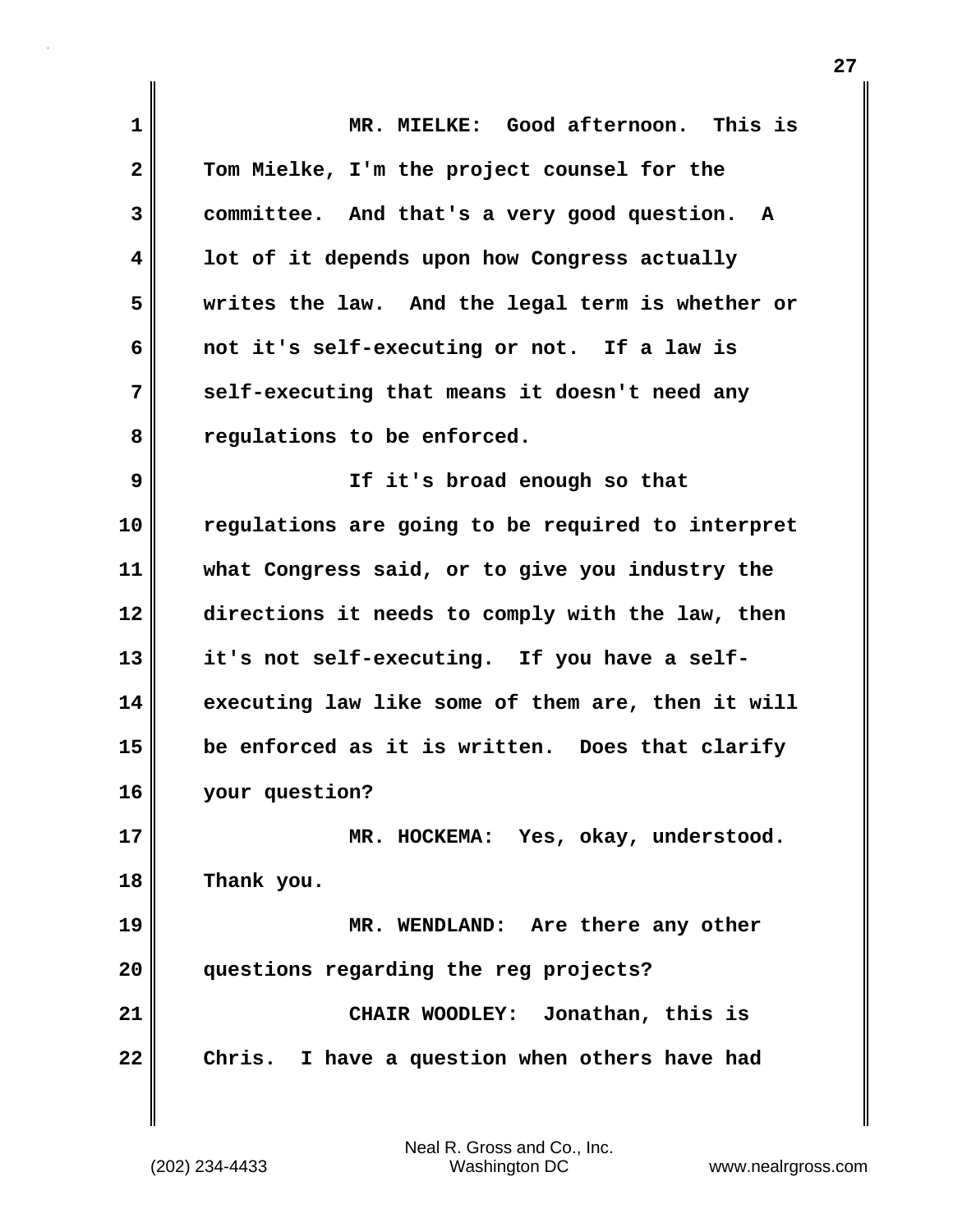**1 their chance.**

**2 MR. WENDLAND: Okay. Anybody else? 3 Mr. Chairman, go ahead.**

**4 CHAIR WOODLEY: Yes, I've got two 5 questions. I guess the first one is as it 6 relates to the 1700 comments that were distilled 7 down into, I wrote down 490 separate topic areas. 8 Is that a written document anywhere that's 9 available for the committee to review to see what 10 made at least that initial cut and what didn't? 11 That was my first question.**

**12 And then my second question is 13 regarding the self-actuating or self, that 14 legislation that can take effect automatically. 15 My understanding was the most recent rulemaking 16 identified those sections in the law which were 17 self-starting so to speak.**

**18 So I guess my question is, it was our 19 understanding that even though they were self-20 actuated there still needed to be a regulation 21 which allowed them to go into effect. So my 22 question is, is that just a misunderstanding?**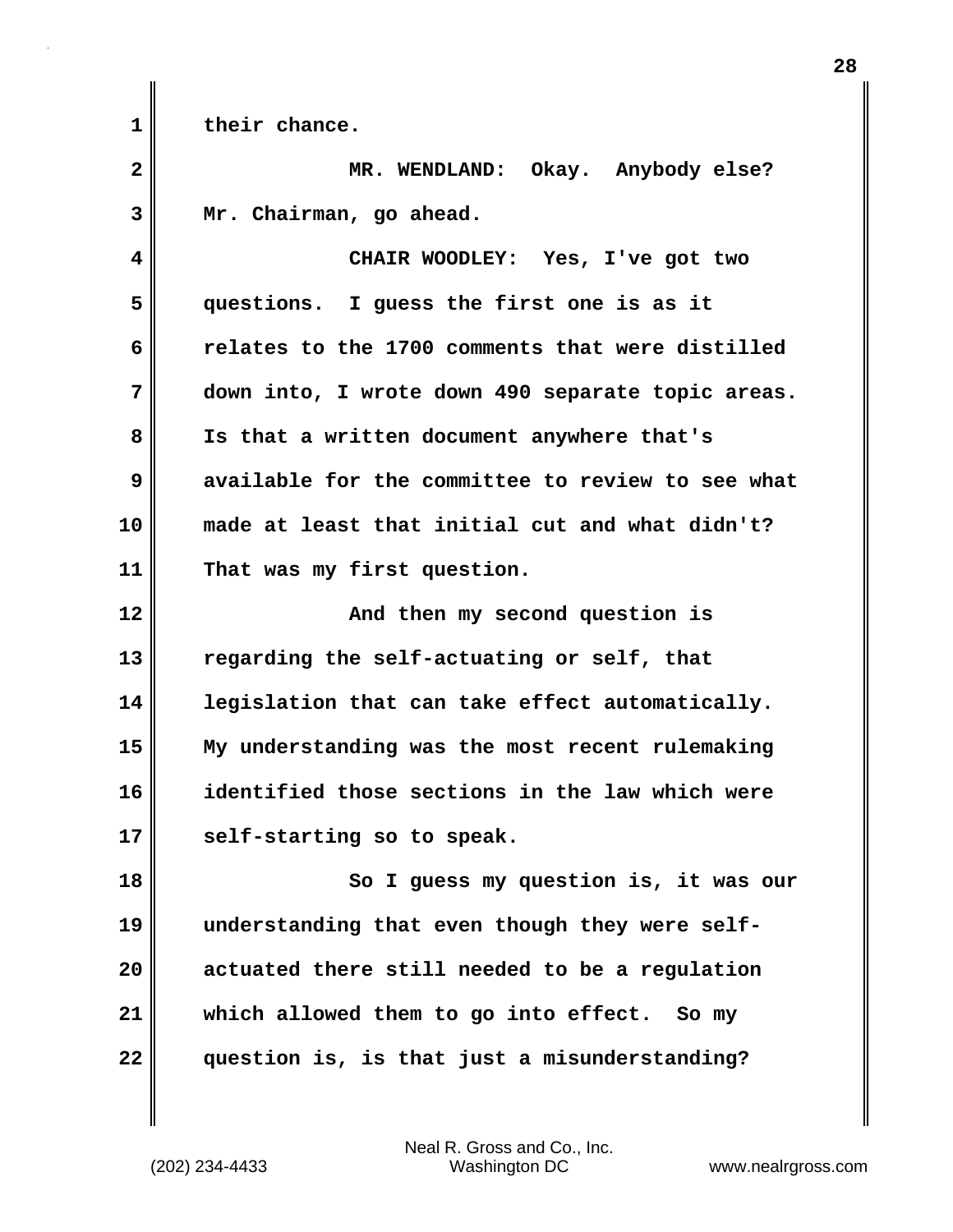| $\mathbf 1$  | And I guess the specific question I would ask     |
|--------------|---------------------------------------------------|
| $\mathbf{2}$ | would be, do state-numbered vessels now have to   |
| 3            | meet the requirements of federal, which were in   |
| 4            | place for federal documented vessels?             |
| 5            | MR. MIELKE: I would have to take a                |
| 6            | look to see the actual wording of the statute to  |
| 7            | tell you the truth. I'm not that, I don't have    |
| 8            | it committed to memory, let's put it that way.    |
| 9            | It could be very difficult to make that decision. |
| 10           | And there's a lot of case law that goes into it.  |
| 11           | And it's not really all that easy to do.          |
|              |                                                   |
| 12           | You know, the law says paint your hull            |
| 13           | blue, that's pretty easy. But paint it some       |
| 14           | shade of blue, then you've got all kinds of       |
| 15           | different things you can do to it. So, again,     |
| 16           | I'd have to take a look and see exactly what the  |
| 17           | wording on the statute is on that one, and        |
| 18           | probably do a little research on it.              |
| 19           | CHAIR WOODLEY: Well all right, thank              |
| 20           | This is Chris again. Yes, I guess I would<br>you. |
| 21           | ask that for that entire rulemaking project that  |

(202) 234-4433 Washington DC www.nealrgross.com Neal R. Gross and Co., Inc.

 $\mathbf{l}$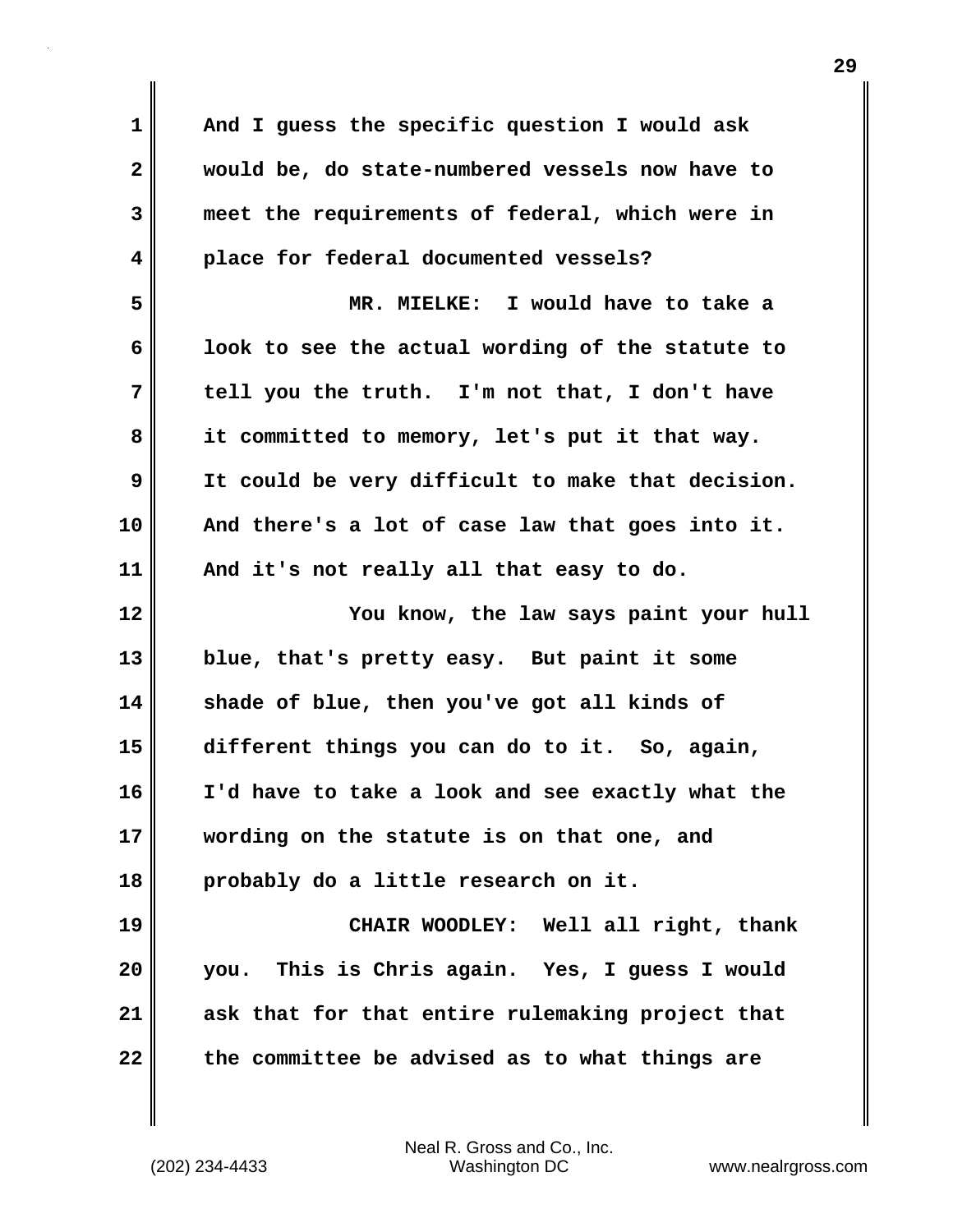1 self-actuating and what aren't.

| $\mathbf{2}$ | Because that was, I mean when that                |
|--------------|---------------------------------------------------|
| 3            | rulemaking came out, the implication was that the |
| 4            | things identified in that rulemaking were those   |
| 5            | things where the Coast Guard did not need to      |
| 6            | exercise administrative oversight or expertise    |
| 7            | and were there for self-actuating.                |
| 8            | However, there still needed to be a               |
| 9            | regulation put into place to start that process.  |
| 10           | So, yes follow up on that would be greatly        |
| 11           | appreciated. Thank you.                           |
| 12           | MR. MIELKE: I'd like to be correct                |
| 13           | about that sir. Unfortunately what happened       |
| 14           | right after that is that Congress passed some     |
| 15           | more legislation which changed the original       |
| 16           | legislation we were writing the regulations on.   |
| 17           | CHAIR WOODLEY: I have no further                  |
| 18           | questions, thanks.                                |
| 19           | MR. BUTTURINI: I'm sorry Chris, this              |
| 20           | is Roger again. I wasn't following entirely what  |
| 21           | you were saying. And forgive me for asking you    |
| 22           | to repeat part of that. Did this have to do with  |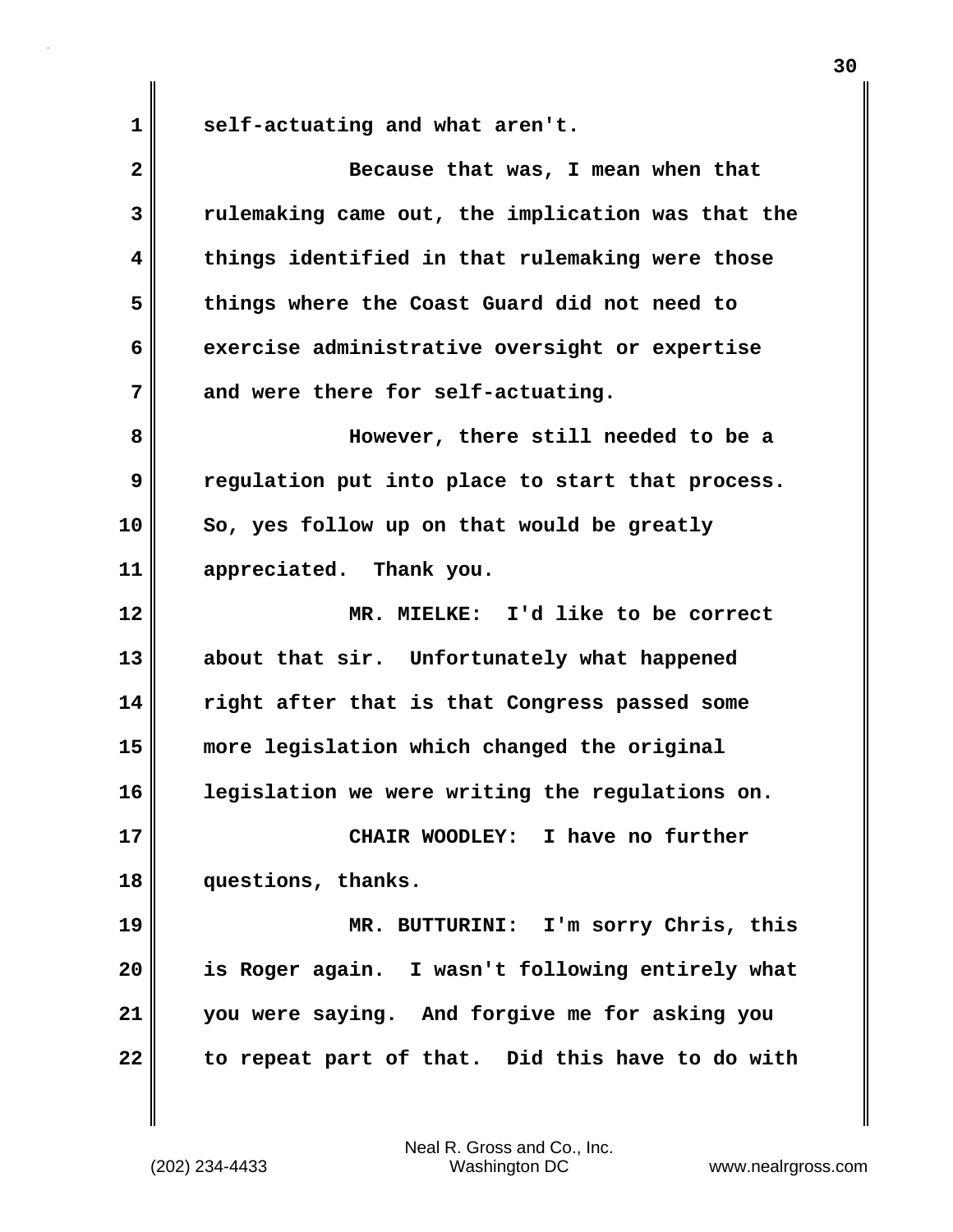**1 the five-year documentation interval, no? 2 CHAIR WOODLEY: No, what it has to do 3 with is the -- I forget which statute it was 4 because there are so many that address fishing 5 vessel safety issues. 6 But it was the one which would 7 establish an equivalent between a state-numbered 8 vessel and a documented vessel in terms of 9** enforcement of fishing vessel safety regulations. **10 Under the old statute, it was a 11 documented vessel that operated beyond three 12 miles, had to do x, y, and z. And under the new 13 statute it didn't matter if it was state or 14 documented, as long as it operated beyond three 15 miles, it needed to meet x, y, and z. 16 MR. BUTTURINI: Okay. 17 CHAIR WOODLEY: So it established a 18 parity between state-numbered vessels and 19 documented vessels. 20 MR. BUTTURINI: Yes, okay. Thank you 21 for indulging me. I was hoping that I might be 22 able to help on that. But that's a topic that**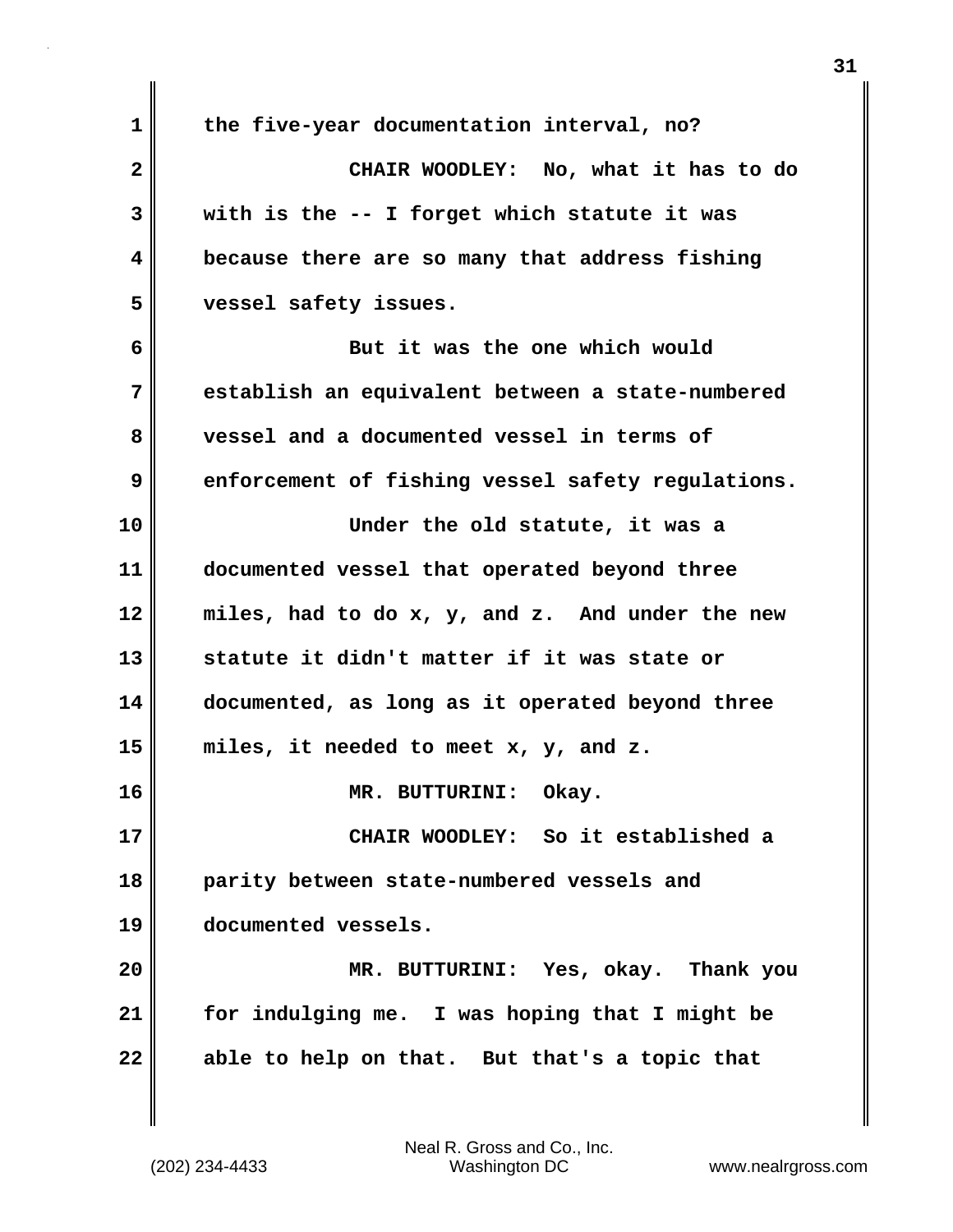**1 I'm not familiar with and again I would have to 2 defer. And I imagine it's something that -- so**  $3$  Joe. **4 MR. MYERS: And I was just going to 5 add, this is Joe Myers. Chris, to help us to 6 provide you with a very clear response, do you 7 think after this meeting you can send us a clear, 8 just a very clear, the clarity of the question? 9 Because I know we don't have reference 10 material in front of us, as you may not either. 11 And it would probably help us if you just maybe 12 sent us an email. Or we talk on the phone and 13 get very clear direction on what you'd like us to 14 feed back to you. 15 CHAIR WOODLEY: Yes, I'd be glad to 16 write something up. And I'll send it to you. 17 Thanks. 18 MR. MYERS: Sure. 19 MR. BUTTURINI: And then we're on the 20 same page. 21 MR. MYERS: Yes, sir. 22 MR. BUTTURINI: Thank you, very much.**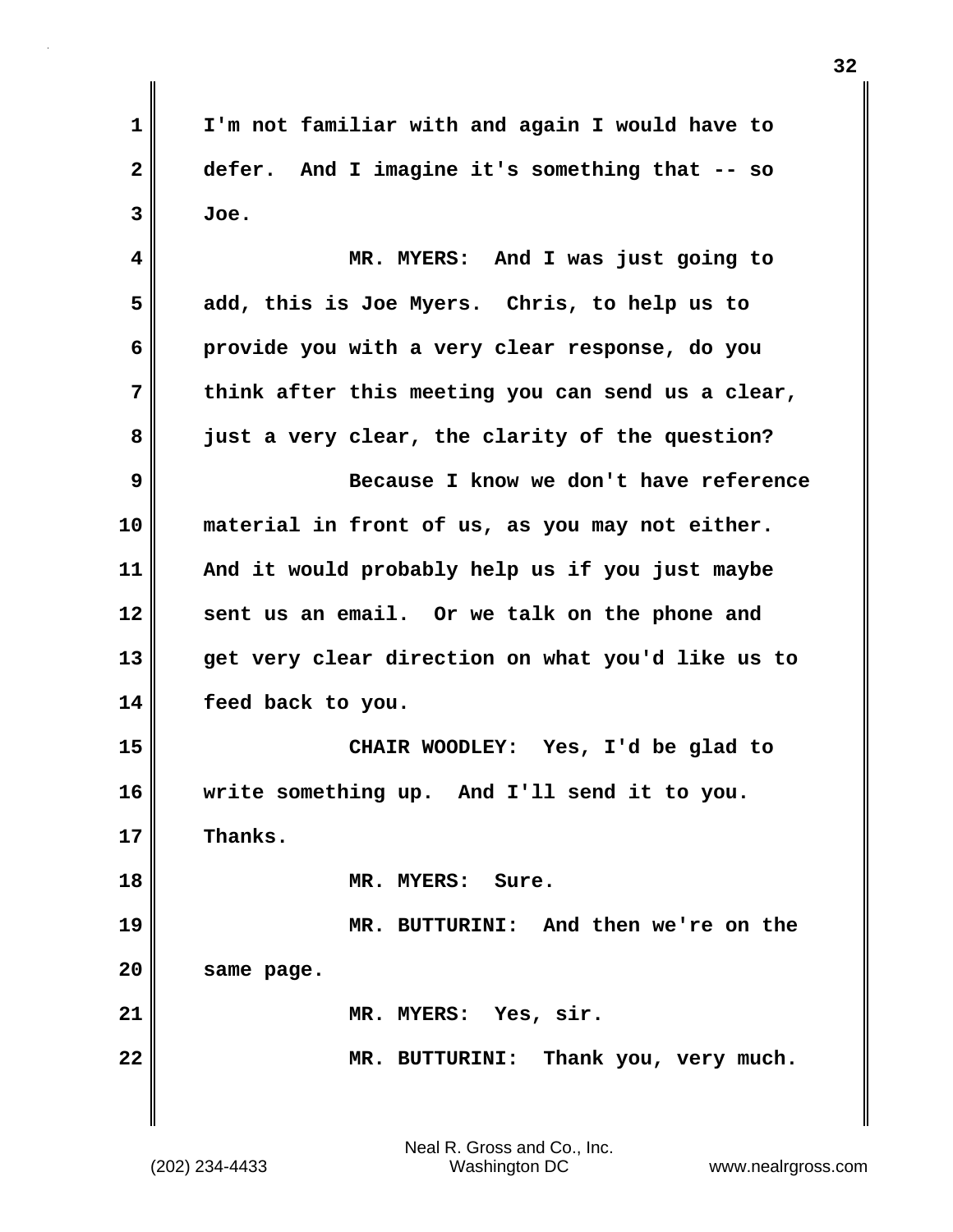**1 And Mr. Chairman with regard to the first part of 2 your question there. Frankly, I can't think of a 3 reason why we could not provide you with our 4 distilled list of comments. Because all the 5 comments themselves are in the docket. 6 I do think I probably would have to 7 clear that, you know, with our legal staff and 8 maybe with some of the managers who are kind of 9 the owners of that information. But it's not 10 information that has any sensitivity to it as far 11 as I can tell. 12 And I guess I would echo Joe's comment 13 that if you wouldn't mind sending an email, 14 probably the same email, into either Joe or 15 Jonathan, or whomever would like to get it. Then 16 I'd be happy to follow up on it. 17 CHAIR WOODLEY: Roger, thank you. 18 MR. WENDLAND: Thank you, Roger. Does 19 anybody else have any further questions on the 20 regulation projects? 21 Okay, hearing none, I'd like to move 22 to the last item on old business. And that will**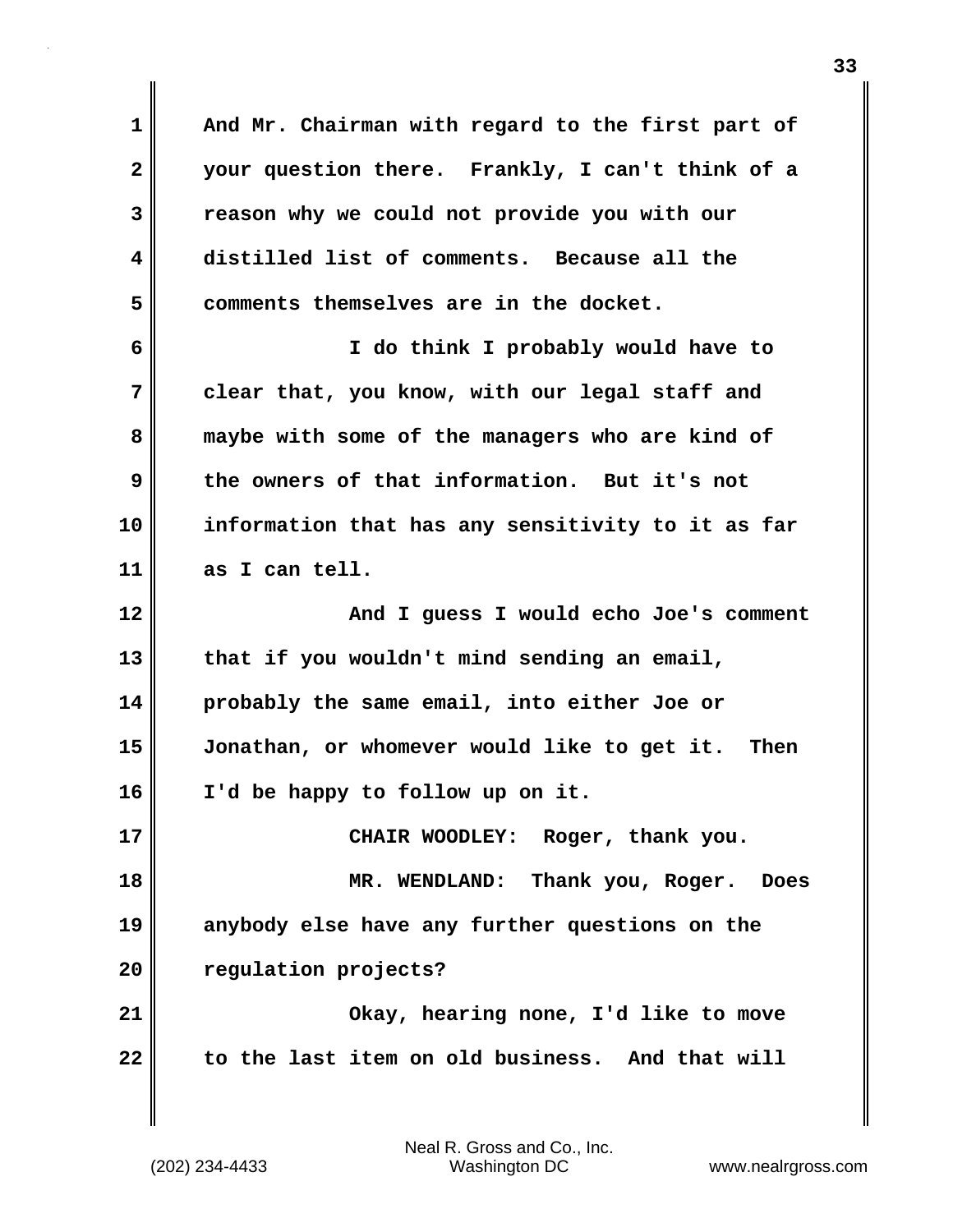**1 be to Mr. Myers to give a brief discussion on 2 grants. Mr. Myers. 3 MR. MYERS: Greetings everyone. I 4 wanted to give everyone just a quick update on 5 our Training and Research Grants project, and 6 actually two projects. One the 2019 Fiscal Year 7 Grant and Research projects. And then I'll talk 8 briefly on the Fiscal Year 20. 9 But the Fishing Vessel Training and 10 Research Grants in partnership with NIOSH were 11 awarded in 30 September, 2019. A little over a 12 couple months ago, or a month and a half ago. 13 Ten applications were received in 14 early 2019. All ten applications were approved 15 for funding. One institution declined funding 16 for their second research grant application 17 because of concerns of meeting the 15 percent 18 cost matching requirement. But so again, you 19 know, one applicant decided to not to forego. 20 But in accordance with the Coast Guard 21 and NIOSH funded, they funded four out of five 22 commercial fishing occupational safety research**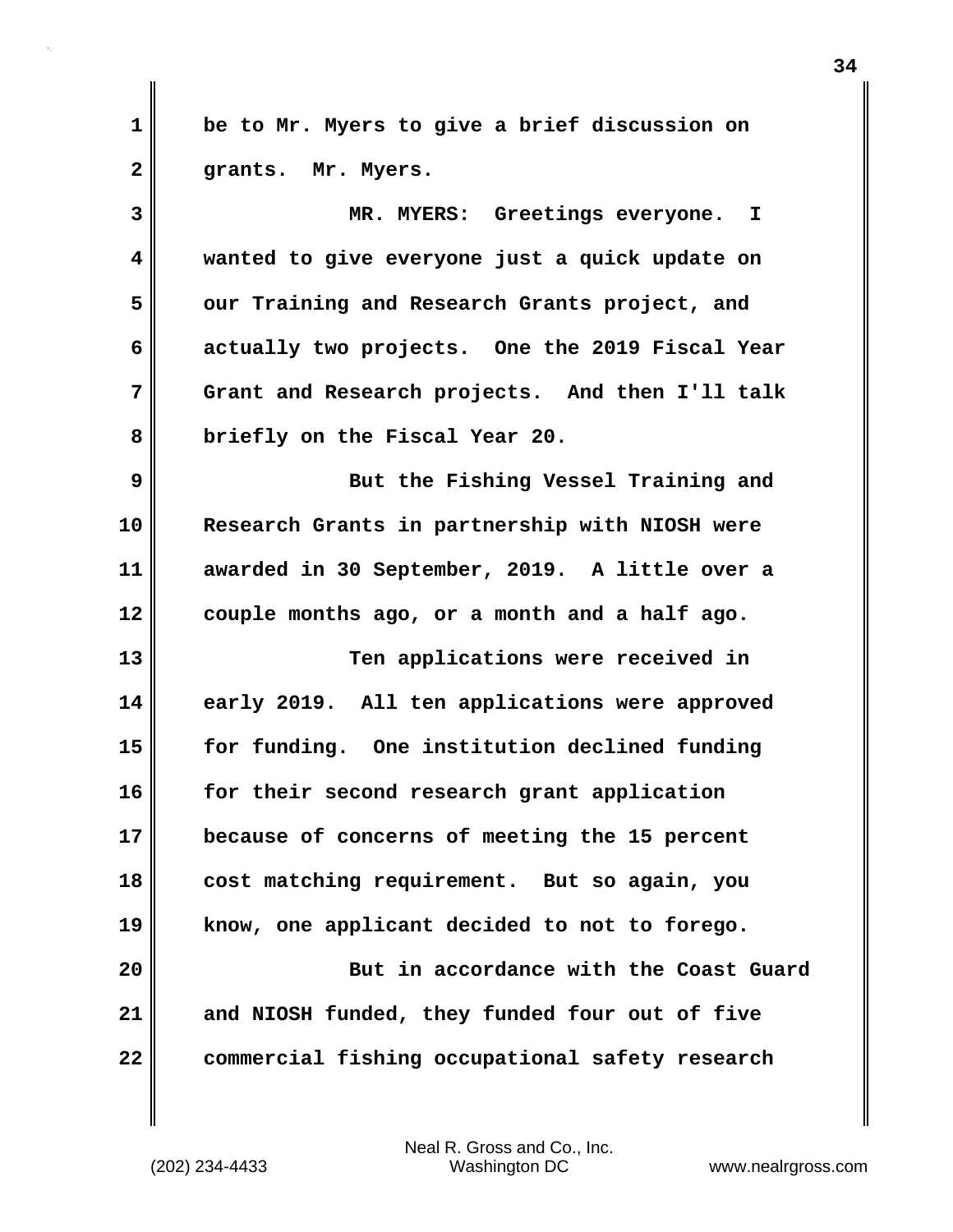**1 cooperative agreement applications. And all five 2 project grant applications. The training project 3 grant applications.**

**4 There are plans, and all the grantees 5 have been contacted. And measures are moving 6 forward with NIOSH, because NIOSH is managing 7 this project on our behalf. We, the Coast Guard 8 still remains as technical experts and provides 9 guidance on certain areas.**

**10 But the managing of the grants process 11 is still with NIOSH. And they are moving forward 12 with the Fiscal Year 20 applicant process. And 13 that obviously kicked off earlier this month.**

**14 So right now, NIOSH is now writing a 15 new funding opportunity announcement for each 16 program for Fiscal Year 20. And they will be 17 providing information on that forthcoming. I'm 18 thinking, I hate to put a date on it, but I'm 19 thinking within the next several months. But 20 again, that's always subject to change. 21 There have been appropriations already**

**22 committed for the upcoming grants projects. And**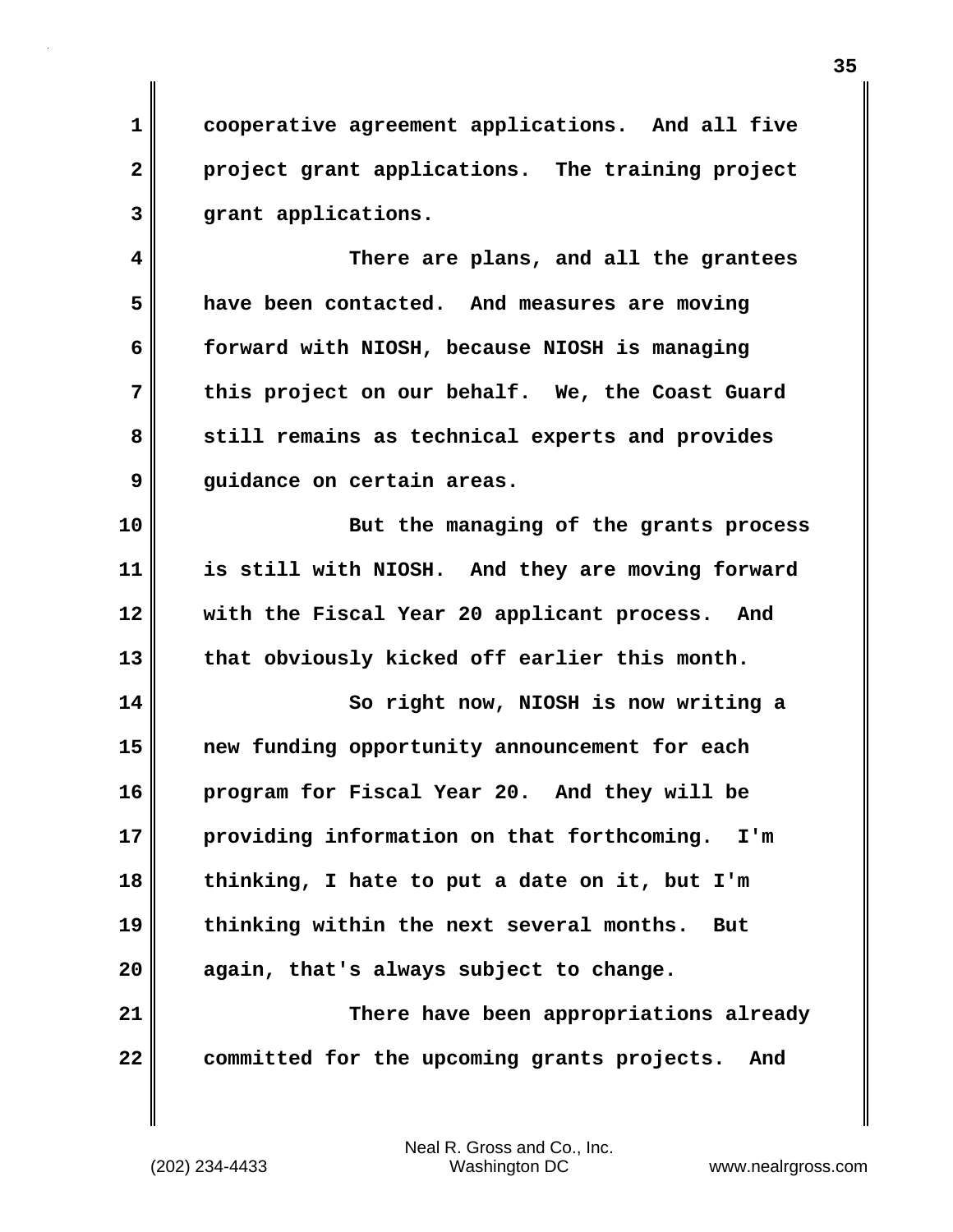| 1            | when I say grants, that's both training and       |
|--------------|---------------------------------------------------|
| $\mathbf{2}$ | research grants. And so \$6 million have been     |
| 3            | appropriated for Fiscal Year 20 through 21. So    |
| 4            | basically that \$6 million covers two fiscal      |
| 5            | years.                                            |
| 6            | Where the last grants projects covered            |
| 7            | one fiscal year. So, but there's going to be      |
| 8            | details flushed out in that in the near future.   |
| 9            | Again, NIOSH will be posting a public             |
| 10           | announcement and the Coast Guard will likely post |
| 11           | a similar announcement under Maritime's Commons   |
| 12           | Blog.                                             |
| 13           | And so that is basically the brief on             |
| 14           | the Training Grants project as it stands. Are     |
| 15           | there any questions?                              |
| 16           | VICE CHAIR DAMERON:<br>Thank you.<br>Mr.          |
| 17           | Chairman.                                         |
| 18           | CHAIR WOODLEY: Yes.                               |
| 19           | VICE CHAIR DAMERON: Mr. Chairman,                 |
| 20           | this is Tom Dameron. I have a couple question     |
| 21           | for the Coast Guard under old business.           |
| 22           | MR. WENDLAND: Yes, Tom. I think you               |
|              |                                                   |

 $\mathbf{I}$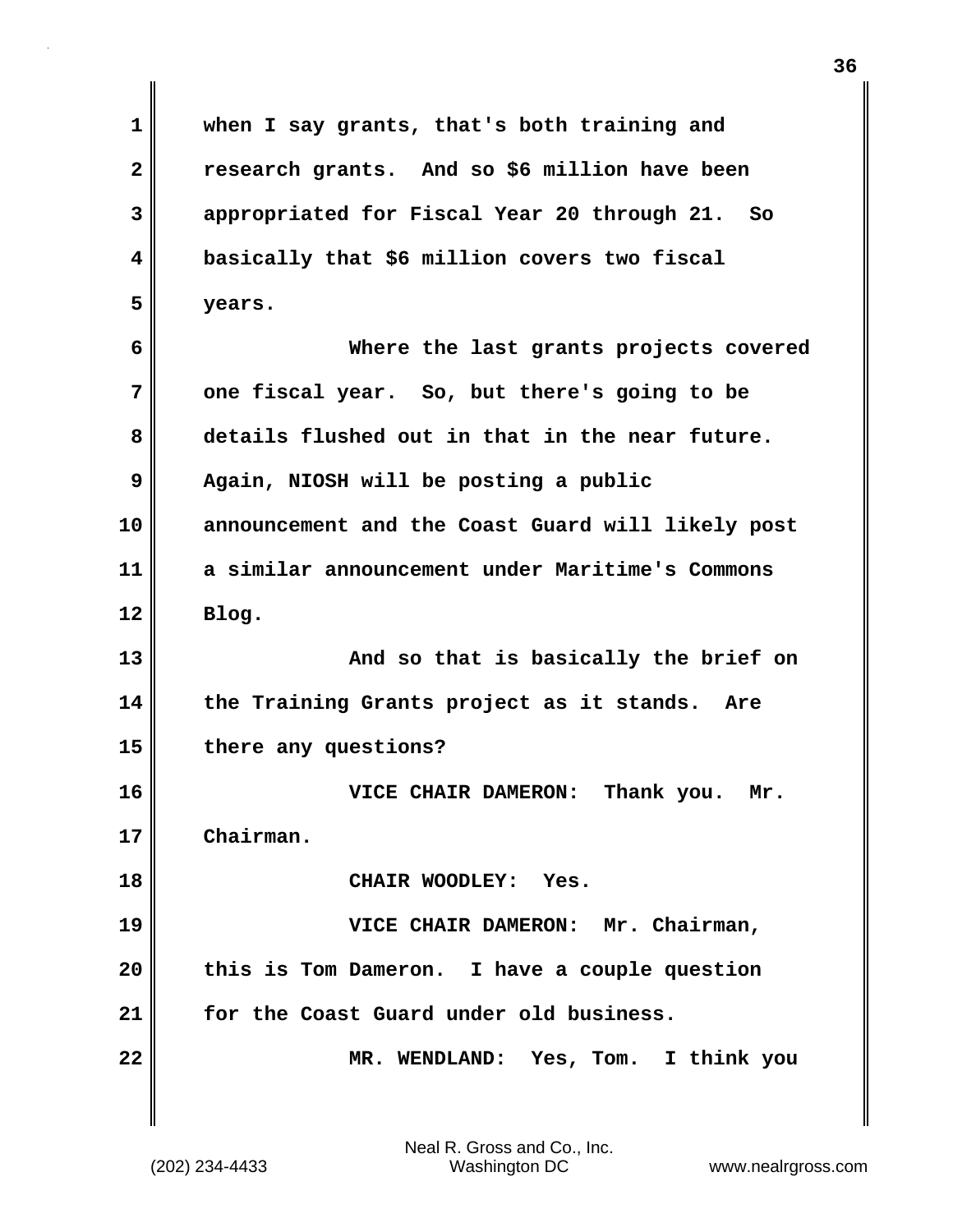**1 might be on mute. Go ahead.**

| $\mathbf{2}$ | VICE CHAIR DAMERON: This is Tom                 |
|--------------|-------------------------------------------------|
| 3            | Dameron a couple questions for the Coast Guard  |
| 4            | under old business. The first question is with  |
| 5            | the change to the way the 39th meeting minutes  |
| 6            | were captured. Is the committee still going to  |
| 7            | vote to approve those minutes? Or has that      |
| 8            | process changed?                                |
| 9            | And the second question for the Coast           |
| 10           | Guard is during our last meeting there was      |
| 11           | several motions made. In particular that the    |
| 12           | Coast Guard work with Tom on setting traffic    |
| 13           | lanes through wind energy areas. There was a    |
| 14           | motion to address fishing vessels that must     |
| 15           | remain in class, if they would no longer be     |
| 16           | required to be built to class, currently.       |
| 17           | And there was a motion made on more             |
| 18           | frequent Advisory Committee teleconferences and |
| 19           | meetings. I was wondering if the Coast Guard    |
| 20           | might have any updates on any of those motions? |
| 21           | Thank you.                                      |
| 22           | MR. WENDLAND: Yes, Tom. I can                   |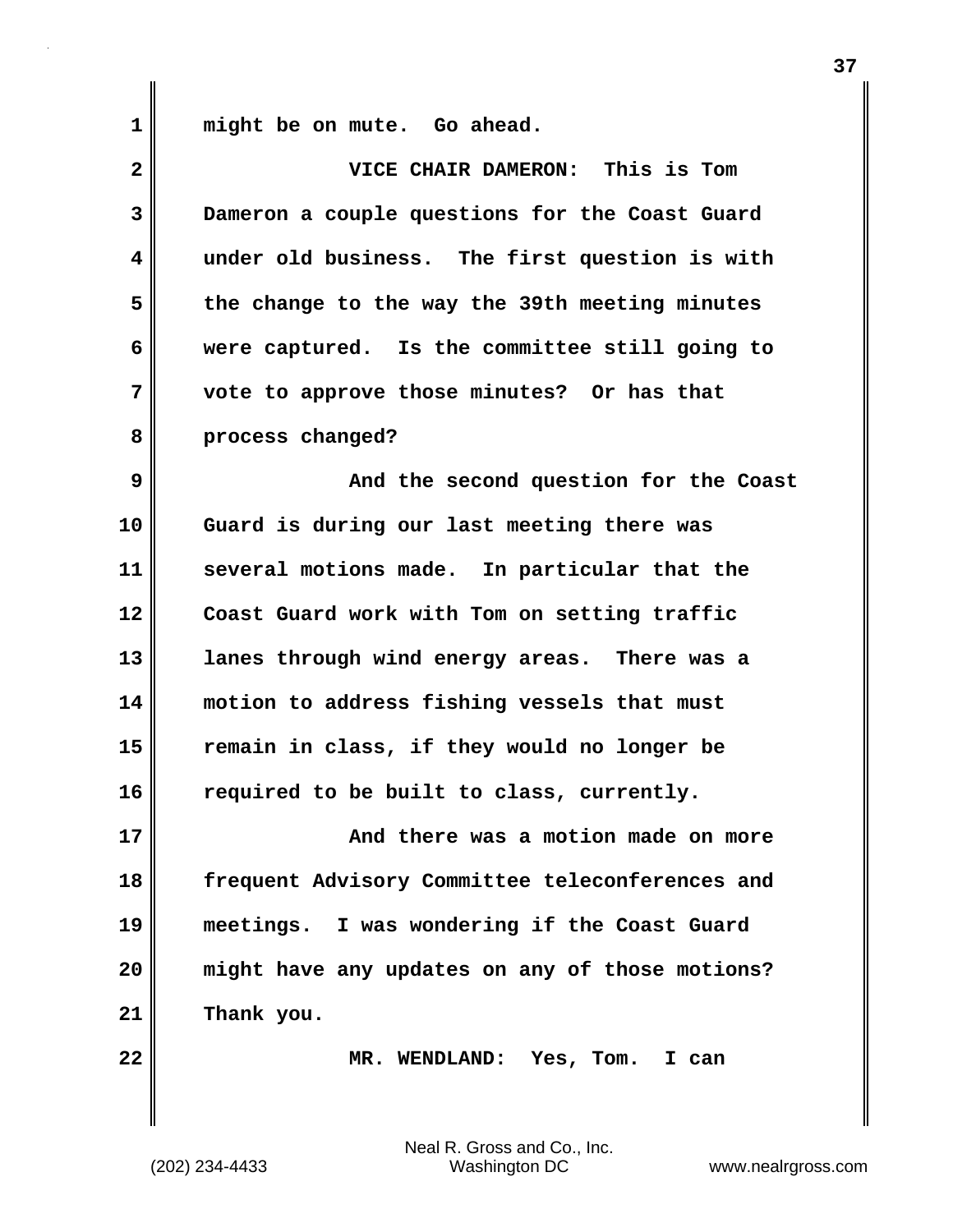**1 address your first couple of questions there. 2 And on the first one regarding the minutes, in 3 the past the purpose of doing a committee vote to 4 accept the minutes was because it was a summary. 5 So at this point in time, the decision 6 with the pure transcript it is as it's spoken. 7 So there's really no need to do an acceptance of 8 the minutes. So therefore the decision was made 9 not to have a vote on the minutes, because 10 there's really no need. 11 VICE CHAIR DAMERON: Okay, thank you 12 for that clarification. And on the updates on 13 any of the motions that the committee made at our 14 39th meeting, is there any updates on those? 15 MR. MYERS: This is Joe Myers 16 speaking. And I know I can comment on one of the 17 two at least. One being, that yes, there were 18 comments that there were more frequent face-to-19 face meetings with the Advisory Committee. And I 20 believe what we passed and again, I'll let 21 Captain Edwards comment if I'm stating this 22 wrong.**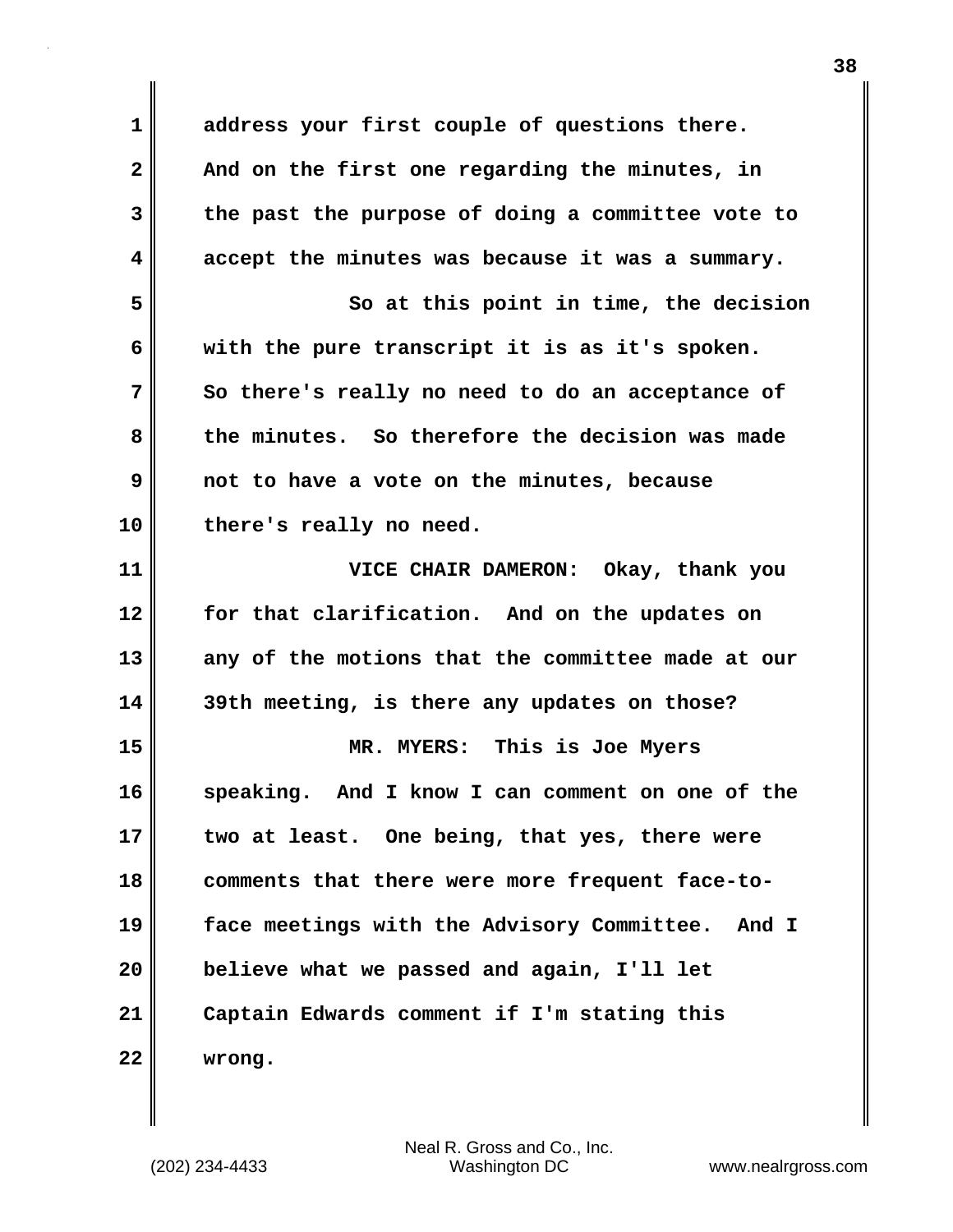| 1            | But our position is that if we have a             |
|--------------|---------------------------------------------------|
| $\mathbf{2}$ | valid tasking for the committee, we are -- and it |
| 3            | warrants meeting -- we are more than happy to     |
| 4            | schedule a meeting and, you know, go through the  |
| 5            | process. But if there are no valid taskings it    |
| 6            | would be a moot point to meet. And so that's      |
| 7            | what I think our position is. And the way the     |
| 8            | bylaws are, is we at least try to accommodate one |
| 9            | meeting, but if more meetings are needed they are |
| 10           | as deemed necessary.                              |
| 11           | MR. WENDLAND: Captain.                            |
| 12           | CAPTAIN EDWARDS: Yes, this is Captain             |
|              |                                                   |
| 13           | Edwards. I would say, you know, so one of the     |
| 14           | goals of this meeting is to provide the Council   |
| 15           | with a task statement that will, you know,        |
| 16           | provide the foundation to hold future meetings    |
| 17           | that we can go over in person and adopt the       |
| 18           | outcome of that.                                  |
| 19           | VICE CHAIR DAMERON: Thank you for                 |
| 20           | that clarification. This is Thomas Dameron        |
| 21           | again. So one of the motions at the last meeting  |

 $\mathbf{I}$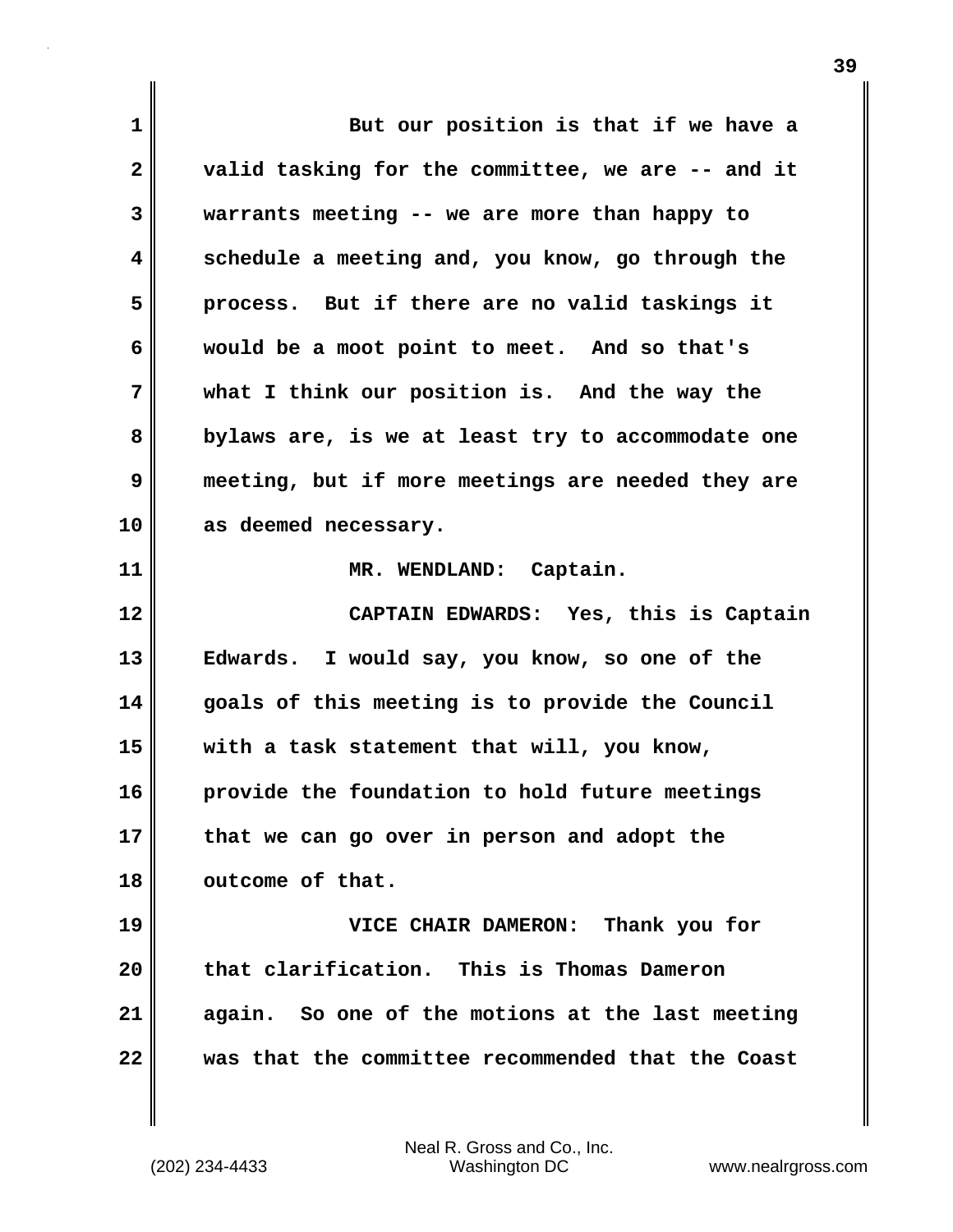**1 Guard advise the U.S. House Subcommittee on Coast 2 Guard and Maritime Transportation, and also the 3 Senate Subcommittee on Oceans, Atmosphere, and 4 Fisheries that we were not in favor of keeping 5 the requirement to continue to remain in class 6 for fishing vessels that wouldn't have to be 7 built to class today. 8 Do you know if those, that advice was 9 given to the committee? Thank you. 10 CAPTAIN EDWARDS: No, no advice was 11 given to the committee. 12 MR. WENDLAND: Tom, does that answer 13 all your questions? 14 VICE CHAIR DAMERON: That does, thank 15 you. 16 MR. WENDLAND: Okay, very good. Does 17 anybody else have any questions on the old 18 business before we move to the new business? 19 Okay, hearing none, I'd just like to 20 give a quick update on the membership. Many of 21 you know that we currently have 11 out of 18 22 slots filled. Back in May we solicited for**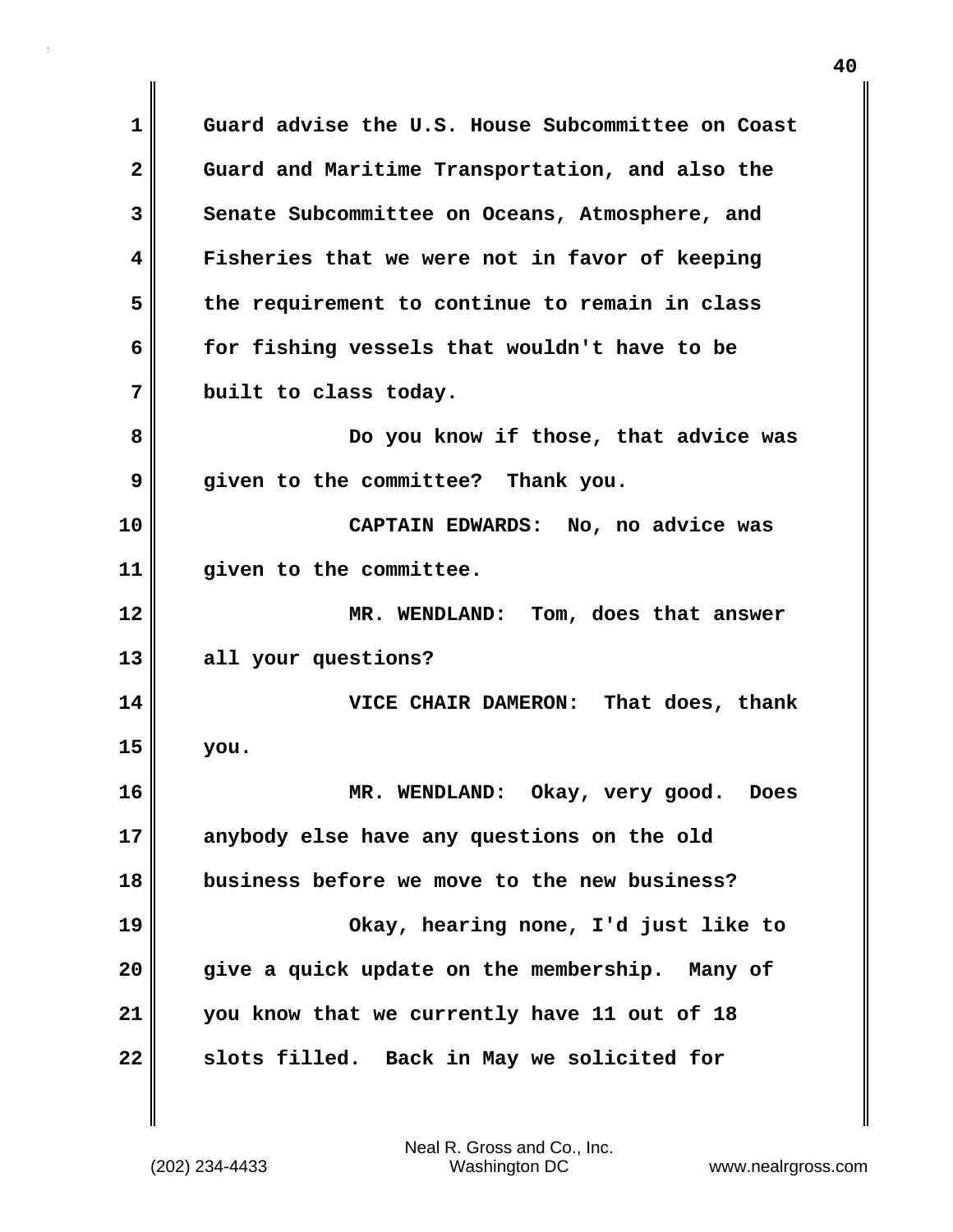**1 applications, seven vacancies on the committee. 2 We received those applications. There 3 have been selections for those seven positions. 4 That has been forwarded to DHS. And I believe it 5 is now at the White House. So that's where it 6 resides. You know, the process is what it is. 7 And we did have an administration 8 meeting back in June. We had some discussions 9 about this. We've advised the committee what was 10 coming up. And also at that meeting -- it was a 11 purely administration meeting, no business. 12 In which the committee elected the 13 Chair, and the Vice Chair of this committee. 14 Hence the reason why there is no vote on the 15 Chairmanship or the Vice Chairmanship since no 16 new members since that time joined this 17 committee. 18 So I'd also like to mention that this 19 committee, the Commercial Fishing Safety Advisory 20 Committee expires technically on September 30th 21 of 2020. The 2018 Auth Act had language in it 22 regarding the National Commercial Fishing Safety**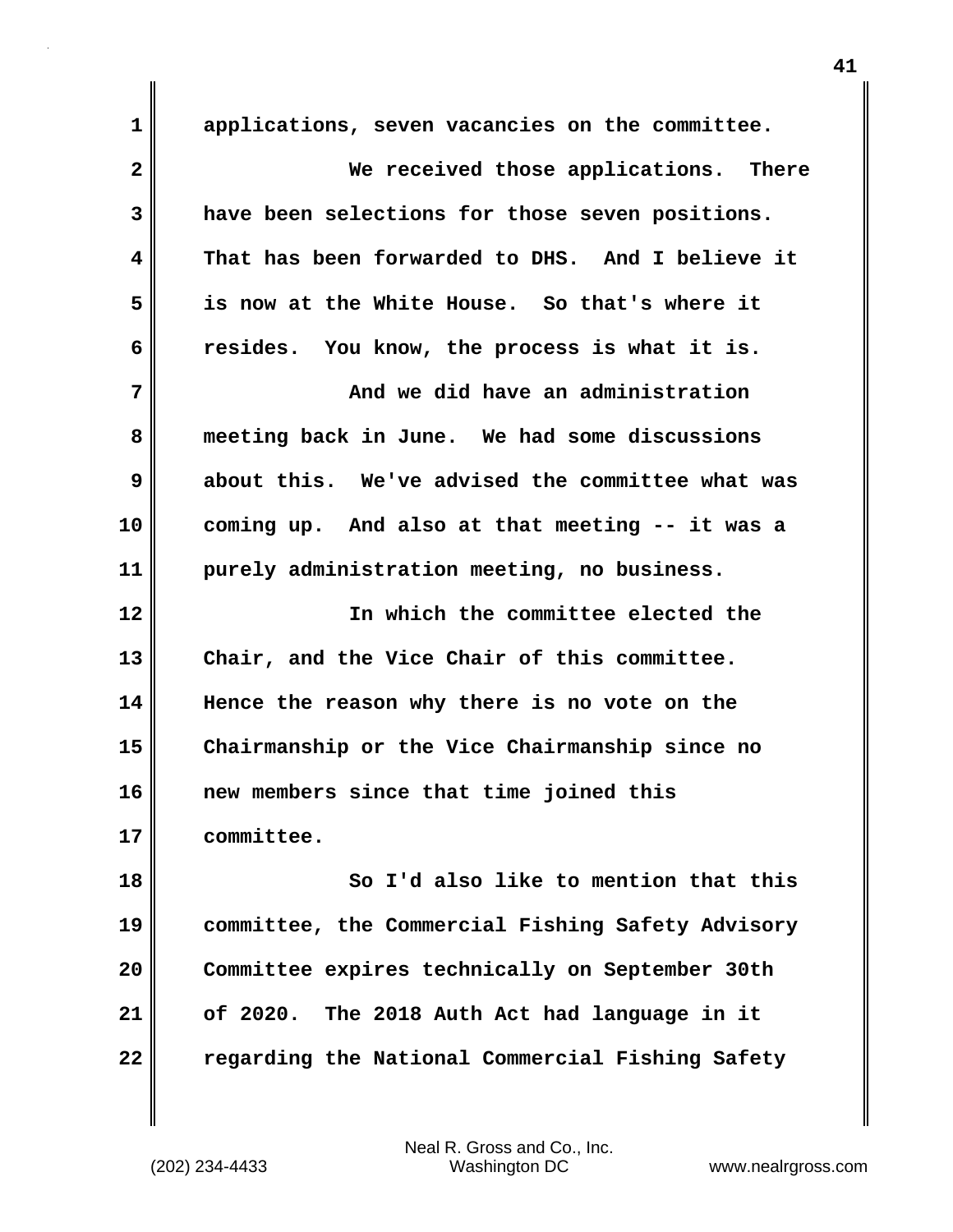**1 Advisory Committee, so there's discussion right 2 now to try to at least extend this committee 3 through December 4th of 2020.**

**4 But the guidance at this point in time 5 has been those that are on this current committee 6 will have to reapply to the new committee. So 7 that's going to create some administration 8 challenges. We recognize this, because that 9 means at least all 11 people on this committee 10 will have to reapply. And potentially if the 11 seven new applicants are approved by the White 12 House before September 30th in 2020, will also 13 have to reapply.**

**14** So with that, does any body have any **15 questions regarding this committee, the 16 membership, or the legislative National 17 Commercial Fishing Safety Advisory Committee in 18 the 2018 Auth Act?**

**19 VICE CHAIR DAMERON: Mr. Chairman, 20 this is Tom Dameron. I do have a question on 21 that.**

**22 CHAIR WOODLEY: Go ahead, Tom.**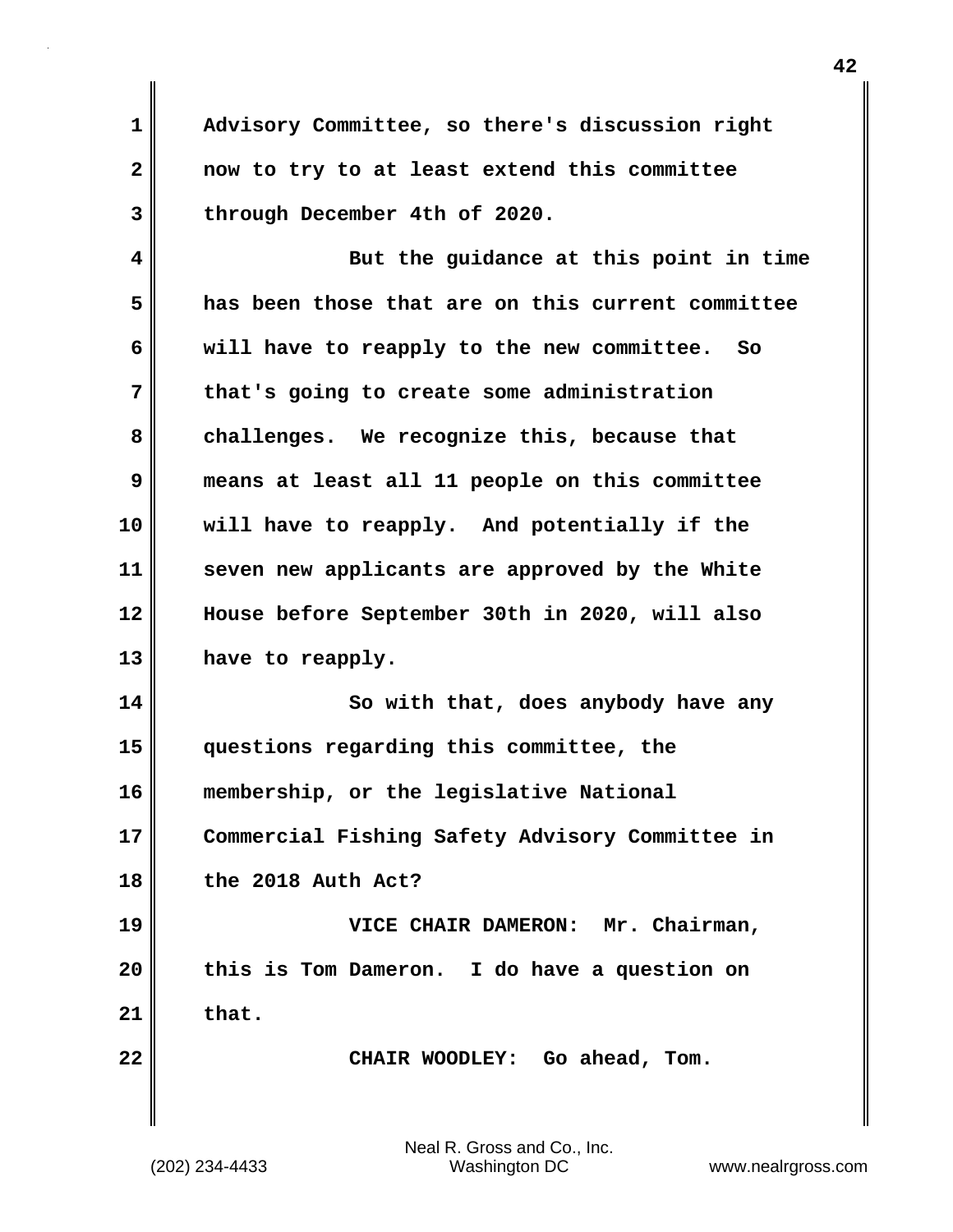| 1            | VICE CHAIR DAMERON: Thank you, and               |
|--------------|--------------------------------------------------|
| $\mathbf{2}$ | another question for the Coast Guard. I believe  |
| 3            | that the 2018 Auth Act gave the Commercial       |
| 4            | Fishing Safety Advisory Committee the authority  |
| 5            | to make recommendations directly to Congress     |
| 6            | without advising the Coast Guard directly.       |
| 7            | Is that true or did I misread                    |
| 8            | something there? Thank you.                      |
| 9            | MR. WENDLAND: Tom we're looking into             |
| 10           | the specific language at this time. We believe   |
| 11           | that is not the case, but we're going to have to |
| 12           | take a closer look at that.                      |
| 13           | So give us two minutes here if you               |
| 14           | would, or 30 seconds.                            |
| 15           | (Pause.)                                         |
| 16           | Hi, this is Tom Mielke<br>MR. MIELKE:            |
| 17           | What it does say in the administration<br>again. |
| 18           | section for the Advisory Committees, "Each       |
| 19           | committee established under this chapter shall   |
| 20           | submit, in writing, to the Secretary its advice, |
| 21           | reports, and recommendations, in a form and at a |
| 22           | frequency determined appropriate by the          |

(202) 234-4433 Washington DC www.nealrgross.com Neal R. Gross and Co., Inc.

 $\mathbf{I}$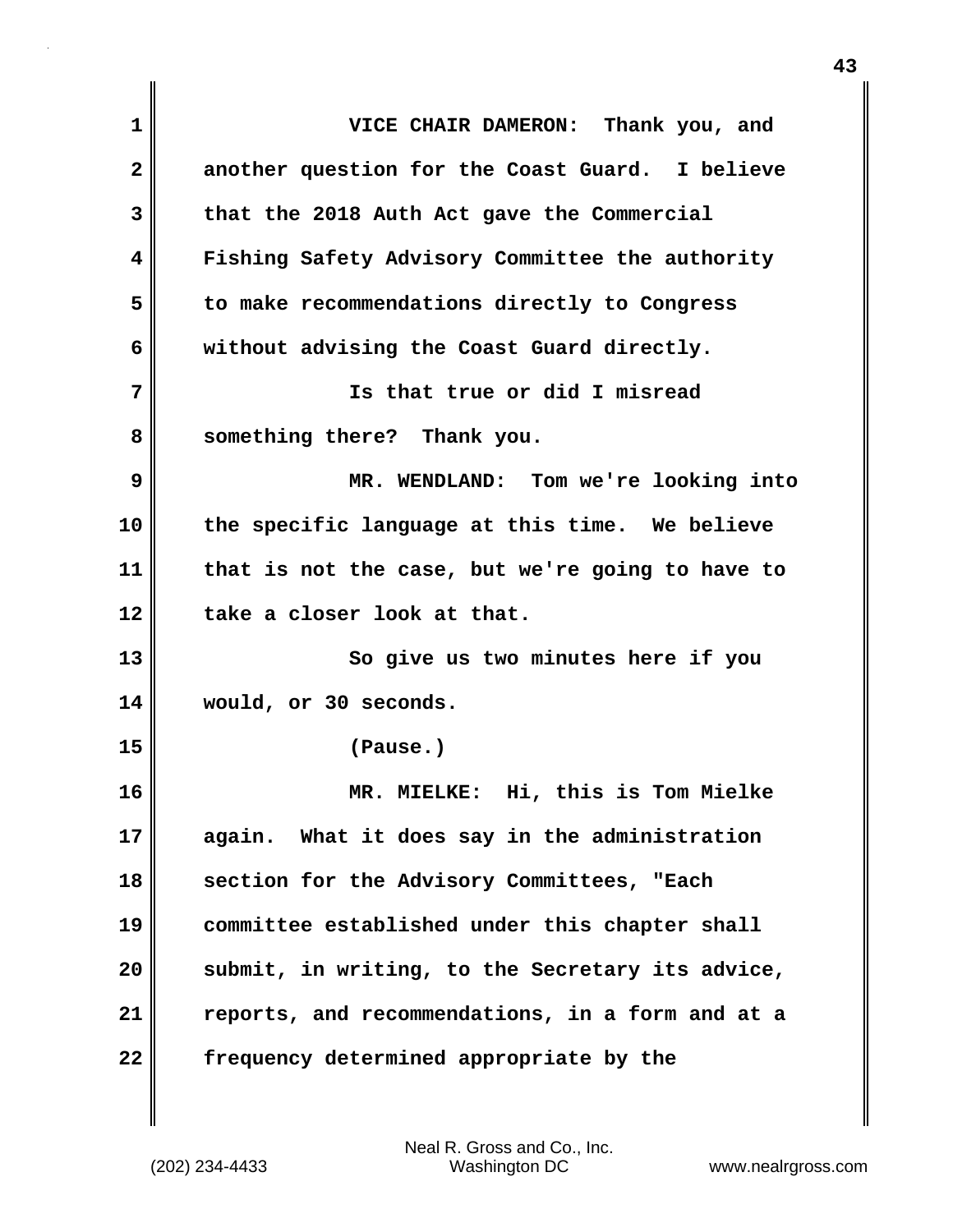**1 committee."**

| $\mathbf{2}$ | Our position has always been that the             |
|--------------|---------------------------------------------------|
| 3            | committee works to advise the Coast Guard of its  |
| 4            | recommendations. And that's precisely what the    |
| 5            | language says here.                               |
| 6            | MR. HOCKEMA: Mr. Chairman, this is                |
| 7            | Hal Hockema.                                      |
| 8            | CHAIR WOODLEY: Yes, go ahead Hal.                 |
| 9            | MR. HOCKEMA: Has that law been passed             |
| 10           | or is it still in, yes, has it been passed yet or |
| 11           | is it still in process?                           |
| 12           | CAPTAIN EDWARDS: So this is Captain               |
| 13           | Edwards. I know that there is probably some       |
| 14           | draft language that is being worked on, on the    |
| 15           | Hill. But that is, we're not aware of anything    |
| 16           | that has been passed by Congress that has that    |
| 17           | provision in it.                                  |
| 18           | MR. HOCKEMA: Okay, thank you.<br>That             |
| 19           | was my assumption too.                            |
| 20           | CHAIR WOODLEY: Yes, this is Chris                 |
| 21           | Woodley, just further clarification to Hal's      |
| 22           | question.                                         |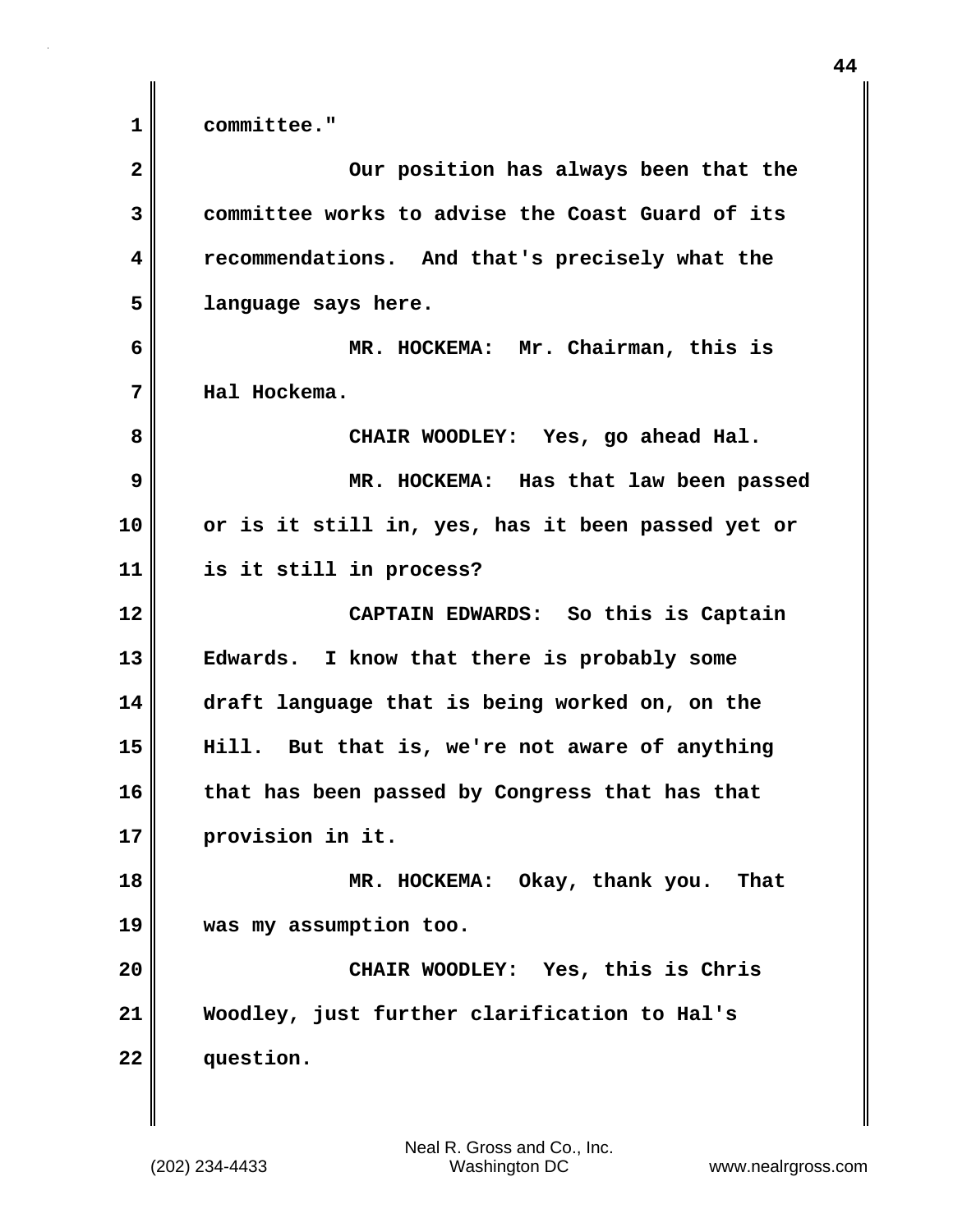| $\mathbf 1$  | So the Coast Guard Authorization Act              |
|--------------|---------------------------------------------------|
| $\mathbf{2}$ | in 2018 does have language in there regarding the |
| 3            | National Fishing Vessel Safety Advisory           |
| 4            | Committee.                                        |
| 5            | And the Coast Guard Authorization Act             |
| 6            | that was, is in the Senate right now, also has    |
| 7            | some amendments to the 2018 Act. But again, that  |
| 8            | has not passed the House and the Senate. I        |
| 9            | believe that bill is currently in pre-conference  |
| 10           | between the two bodies. So moving slowly.         |
| 11           | MR. WENDLAND: Okay, thank you, Mr.                |
| 12           | Chairman. Does anybody else have any other        |
| 13           | questions regarding this committee, the           |
| 14           | membership, or the National Commercial Fishing    |
| 15           | Safety Advisory Committee in the 2018 Auth Act?   |
| 16           | VICE CHAIR DAMERON: This is Tom                   |
| 17           | Dameron. I have one more question, Mr. Chairman.  |
| 18           | CHAIR WOODLEY: Go ahead, Tom.                     |
| 19           | VICE CHAIR DAMERON: So since it seems             |
| 20           | like this is a new committee, so will the old     |
| 21           | term limit carry over for this new committee? Or  |
| 22           | will that all be reset? Thank you.                |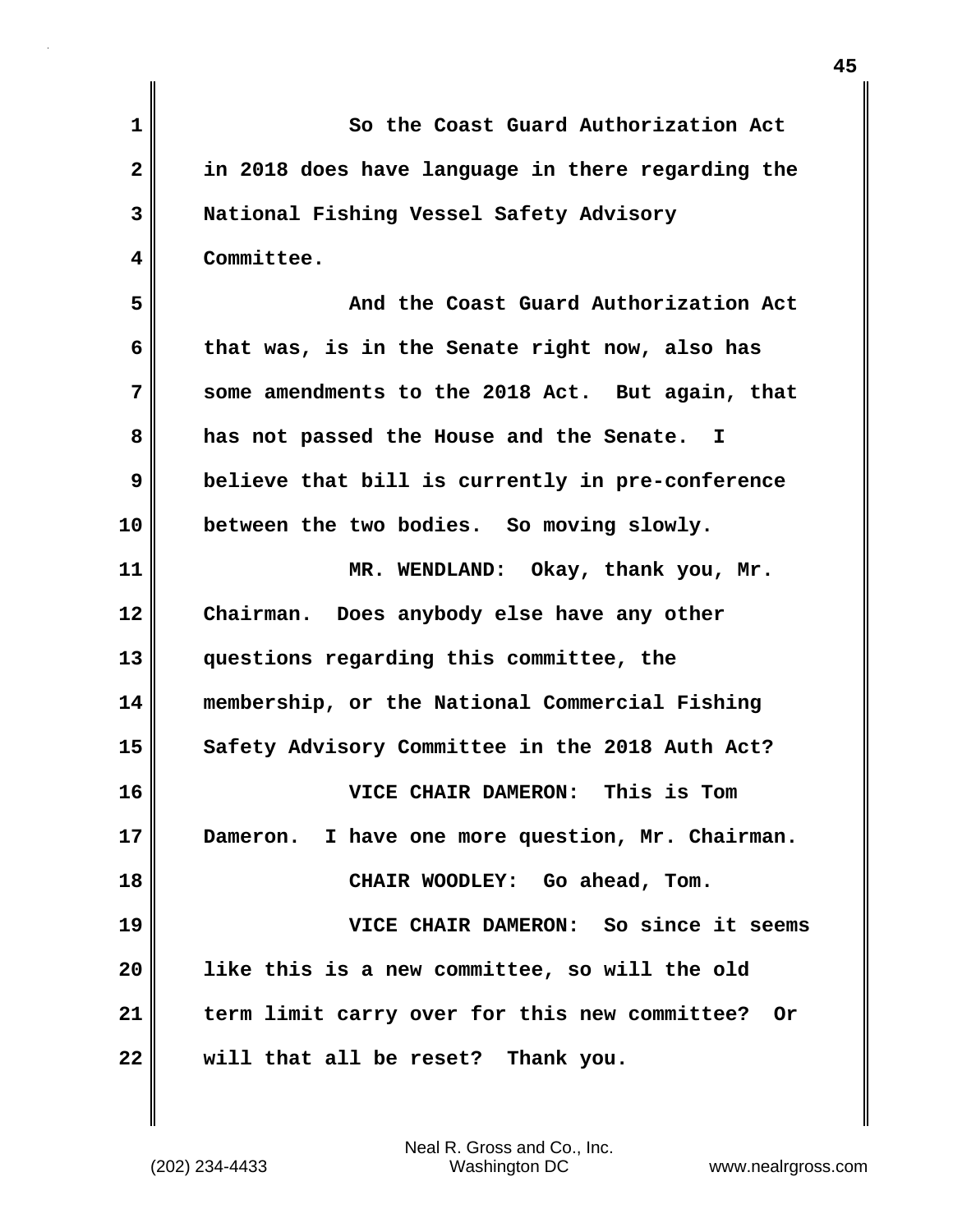| 1            | CHAIR WOODLEY: Yes, Tom. I can have              |
|--------------|--------------------------------------------------|
| $\mathbf{2}$ | Melanee Libby from FACA address that. Thank you. |
| 3            | MS. LIBBY: Good afternoon. This is               |
| 4            | Melanee Libby from the Office of Business and    |
| 5            | Commandant Prevention and Policy. When that old  |
| 6            | committee expires in December 4th of 2020. Those |
| 7            | membership goes away as well.                    |
| 8            | So like Jonathan was saying, everyone            |
| 9            | will need to reapply for the position. We will   |
| 10           | advertise as soon as they're vacant, once the    |
| 11           | committee has been established and filed.        |
| 12           | MR. WENDLAND: Does that answer                   |
| 13           | everybody's questions?                           |
| 14           | VICE CHAIR DAMERON: This is Tom                  |
| 15           | Dameron. So if I heard right, it is a new        |
| 16           | committee. So the old term limits from the       |
| 17           | Commercial Fishing Vessel Safety Advisory        |
| 18           | Committee will not apply to the new committee?   |
| 19           | MR. WENDLAND: Yes, everything is                 |
| 20           | going to reset, Tom. So there's going to be a    |
| 21           | new charter, new bylaws, and everyone that's     |
| 22           | currently on the committee will have to reapply, |

 $\mathbf{I}$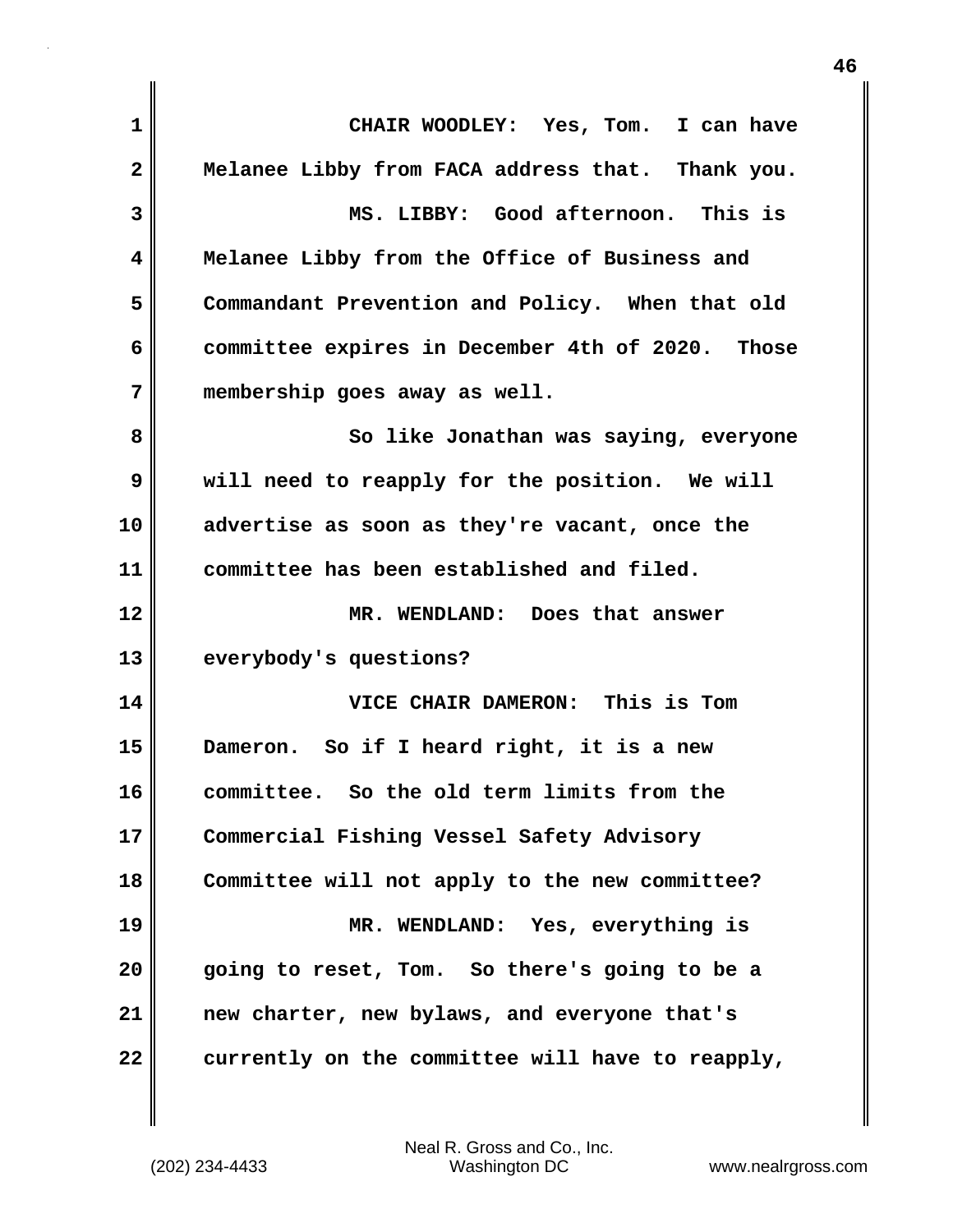**1 as it stands right now. 2 MR. BOEHMER: Mr. Chairman, this is 3 Kris Boehmer. 4 CHAIR WOODLEY: Go ahead, Kris. 5 MR. BOEHMER: I think, I hear what 6 Tom's asking and I haven't heard a clear answer 7 either. Let's say that I'm on my second term 8 right now. And in 2020, I reapply. Do they look 9 at those as that I'm reapplying for the third 10 term, or am I starting for a fresh for a first 11 term? Is the question that I haven't had, heard 12 clearly answered. 13 MR. WENDLAND: Ms. Libby, do you have 14 any response? 15 MS. LIBBY: Yes, this Melanee Libby 16 again. Once again, I want to clarify. When that 17 committee terminates. Everyone starts new. 18 MR. BOEHMER: Thank you. 19 MR. WENDLAND: Okay. Does anybody 20 else have any questions on that? 21 We recognize it's going to, as that 22 continues there's going to be some administrative**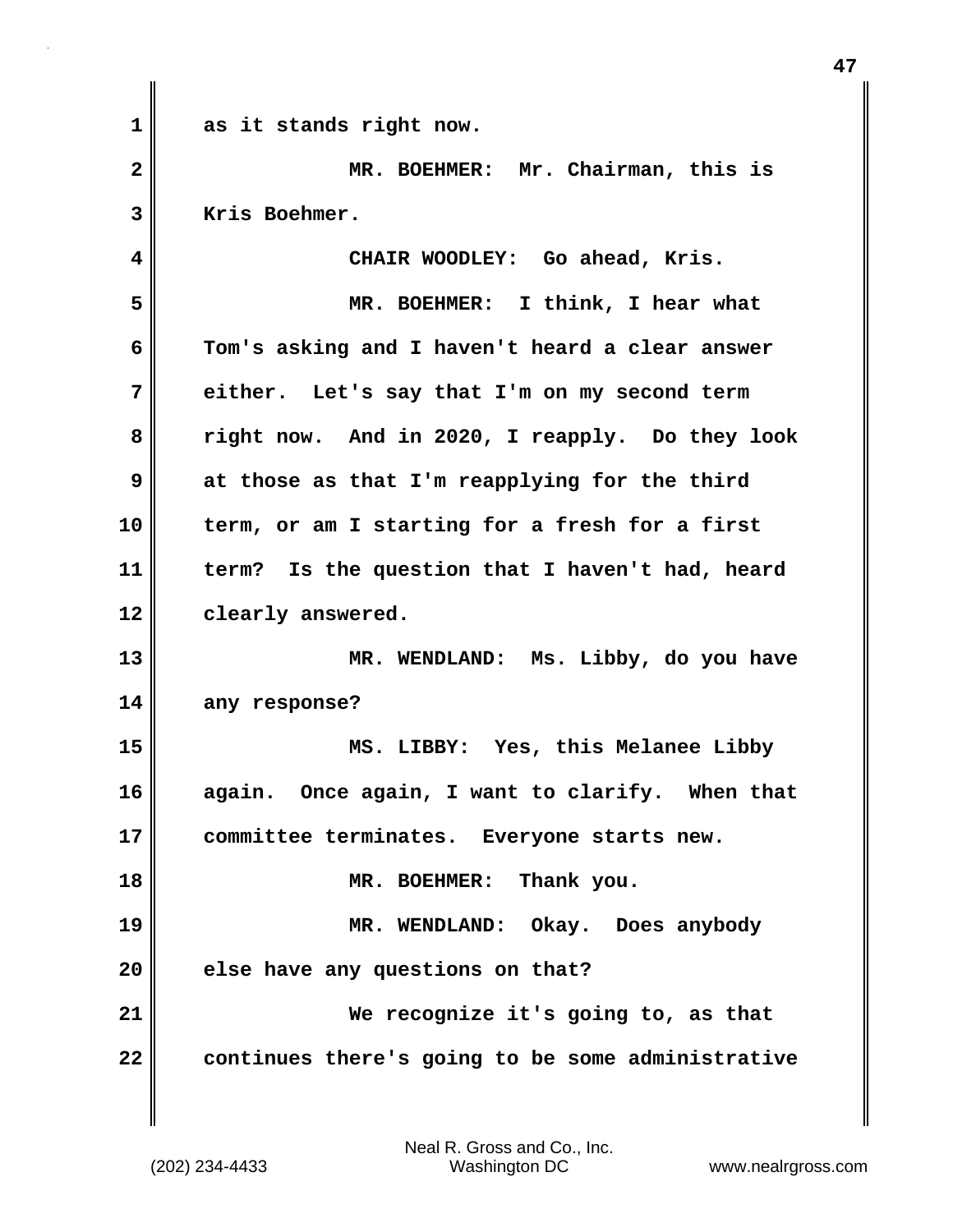**1 potential hiccups with that. But they'll be 2 addressed as we can as time moves forward. Okay, 3 last opportunity regarding that. Anybody else 4 have any questions? 5 Okay, hopefully everyone had a chance**

**6 to review the coordinator updates. As we 7 mentioned earlier that we're not going to have 8 all the coordinators do a presentation. But we 9 wanted to give the committee an opportunity at 10 this point in time to ask any questions of the 11 coordinators that are currently on the call at 12 this point in time. Does anybody have any 13 questions on any of the presentations? 14 MR. WENDLAND: Okay, hearing none -- 15 CHAIR WOODLEY: Okay, Jonathan, yeah,**

**16 this is Chris. I appreciate the effort that went 17 into putting these quick summaries together.** 

**18 And I guess one of the things that I 19 was wondering was whether it would be possible 20 during our next iteration, so the next time we 21 meet, to further break down the number of exams 22 that are being performed for documented versus**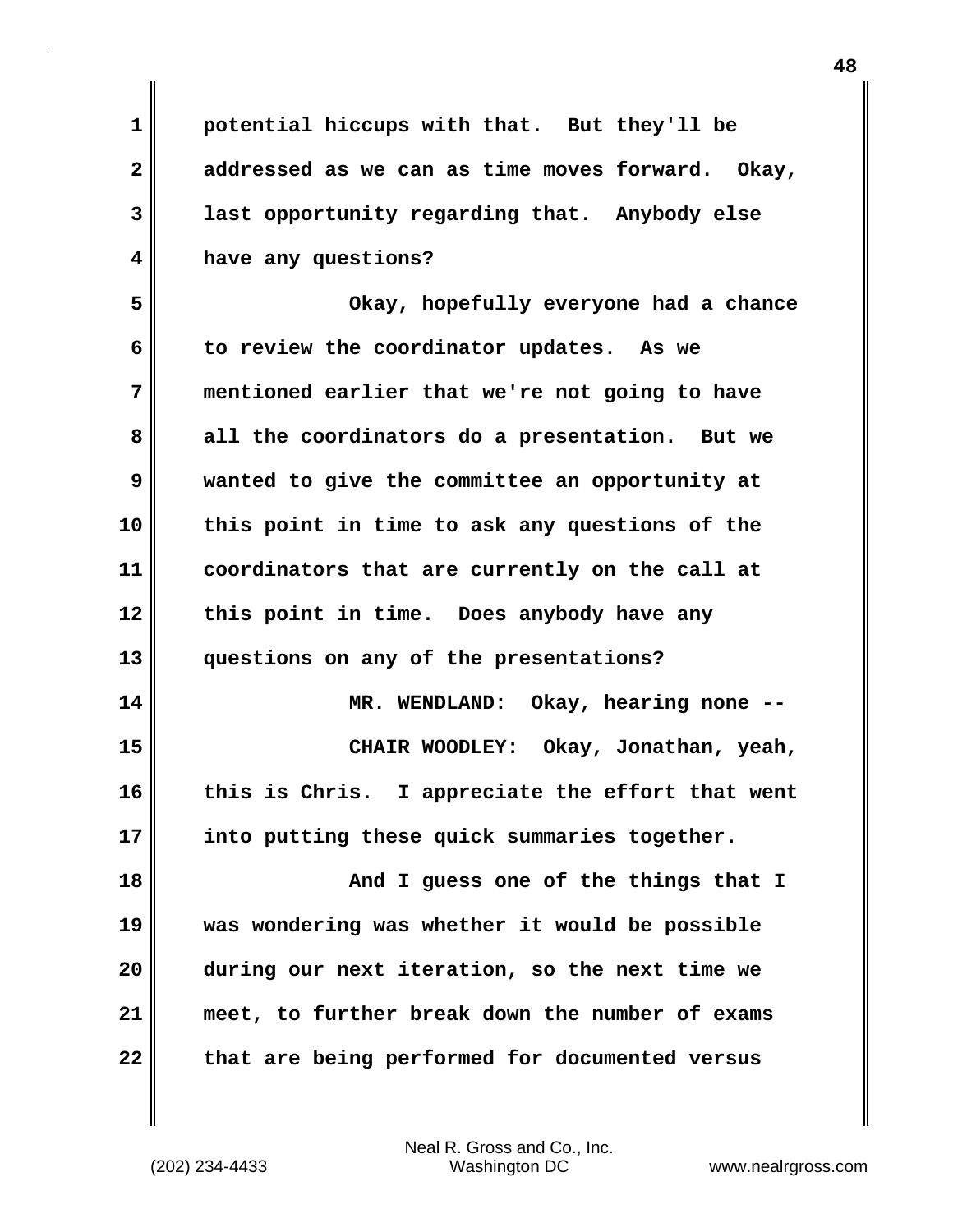**1 state vessels.** 

| $\overline{\mathbf{2}}$ | And the reason I ask that is that the             |
|-------------------------|---------------------------------------------------|
| 3                       | requirement to have a dockside exam is for boats, |
| 4                       | I believe over 50 feet, that operate more than    |
| 5                       | three miles beyond the boundary line, if I'm not  |
| 6                       | mistaken.                                         |
| 7                       | And so, what I was trying to                      |
| 8                       | understand was to what extent are the boats that  |
| 9                       | are required to have exams actually getting those |
| 10                      | exams, and is there a need for better enforcement |
| 11                      | of the dockside exam requirements? Does that      |
| 12                      | make sense?                                       |
| 13                      | MR. WENDLAND: Yeah, it does, and I                |
| 14                      | can address that, I think, Mr. Chairman.<br>The   |
| 15                      | first part is it doesn't matter on the size       |
| 16                      | operating outside of three nautical miles.        |
| 17                      | It's not 50 feet, it's any vessel                 |
| 18                      | operating outside of three nautical miles.        |
| 19                      | Whether it's state or federally documented, it's  |
| 20                      | required to have a mandatory exam.                |
| 21                      | Now, in regard to your question, can              |
| 22                      | we break that down?                               |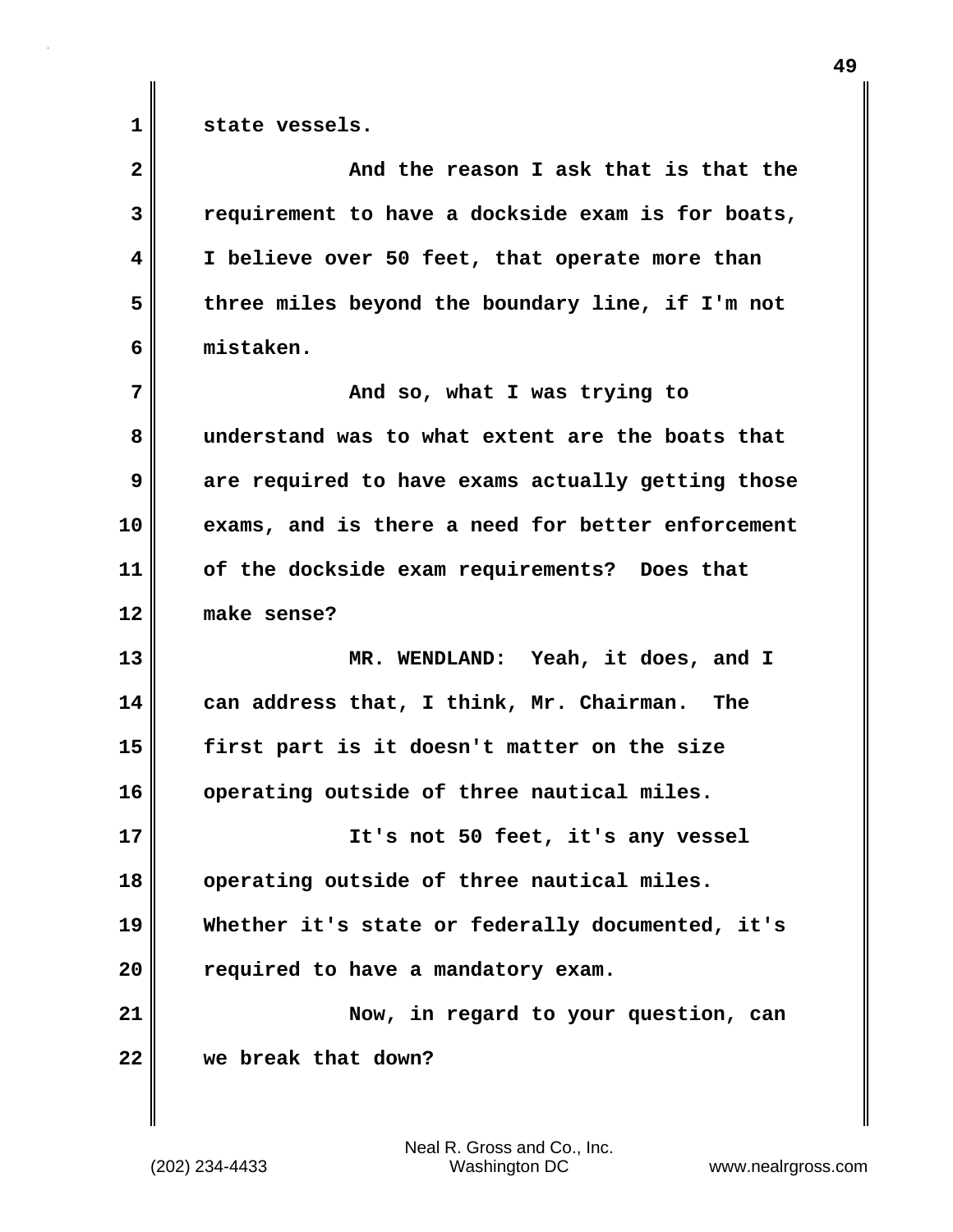| 1            | We certainly can ask the coordinators             |
|--------------|---------------------------------------------------|
| $\mathbf{2}$ | to provide us the information of which ones, and  |
| 3            | how many are state, and how many are documented.  |
| 4            | CHAIR WOODLEY: Yeah, thank you                    |
| 5            | Jonathan, and the reason that I bring that up, I  |
| 6            | was specifically looking at the 17th District     |
| 7            | Coordinator's report where they have a population |
| 8            | of, you know, nearly 9,000 vessels in the state   |
| 9            | and 1,600 dockside exams completed in FY19.       |
| 10           | But I'm willing to bet about three or             |
| 11           | 4,000 of those vessels are probably skiffs, is    |
| 12           | what I'm trying to say, probably under 28 feet,   |
| 13           | and probably don't operate beyond three miles.    |
| 14           | You know, in some of the districts, it            |
| 15           | looks like they're doing a great job in hitting   |
| 16           | the entire target population, but in other areas  |
| 17           | the numbers don't quite suggest that, and I think |
| 18           | that's more a question of better defining the --  |
| 19           | MR. WENDLAND: Denominator.                        |
| 20           | CHAIR WOODLEY: The denominator, who               |
| 21           | needs to have an exam, as opposed to vessels that |
| 22           | may not require it. So that was my point in       |

(202) 234-4433 Washington DC www.nealrgross.com Neal R. Gross and Co., Inc.

 $\mathbf{I}$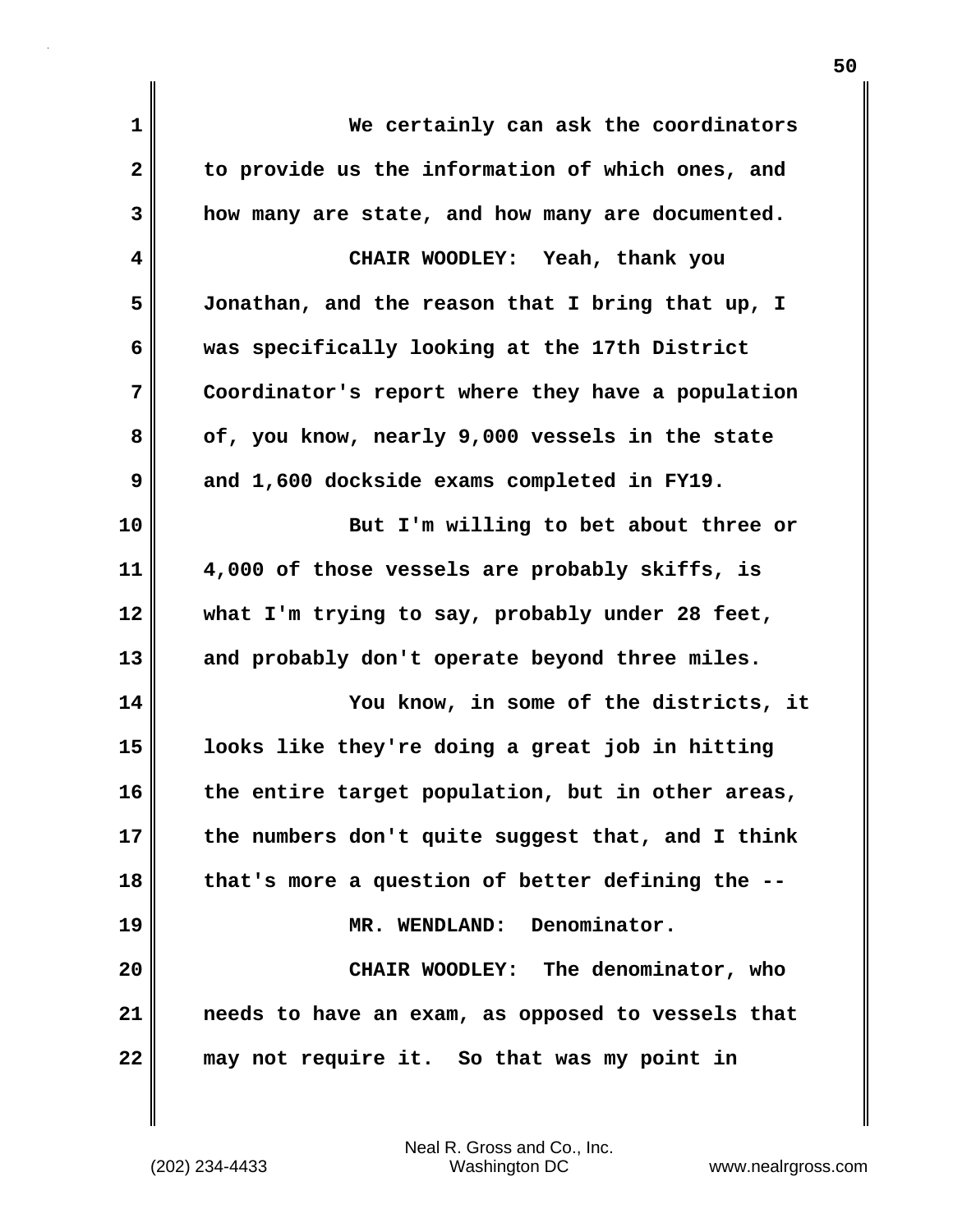**1 trying to drill down on this. 2 MR. WENDLAND: Okay, understood. You 3 know, we can take one minute here, I think. 4 I think Scott Wilwert and Dan Hardin 5 -- I don't want to put them on the hook, but if 6 they can address the question perhaps, regarding 7 these vessels being skiffs or otherwise. 8 I'd certainly open it up to D13 and** 9 then D17 quickly to comment on that. **10 MR. WILWERT: Hey Jonathan, this is 11 Scott Wilwert up in D17. I can speak to Chris's 12 question a little bit. 13 Yeah, certainly, you know, we take our 14 vessel numbers from the Commercial Fishing Entry 15 Commission Database, so that 8,500 to 9,000 16 vessel estimate does include anyone who's 17 registered with the Alaska Department of Fish and 18 Game to fish in some capacity. Those aren't 19 permit holders, but actual vessels. 20 Between just vessels that operate on 21 the inside waters of Southeast Alaska, regardless 22 of their size and whether they're documented or**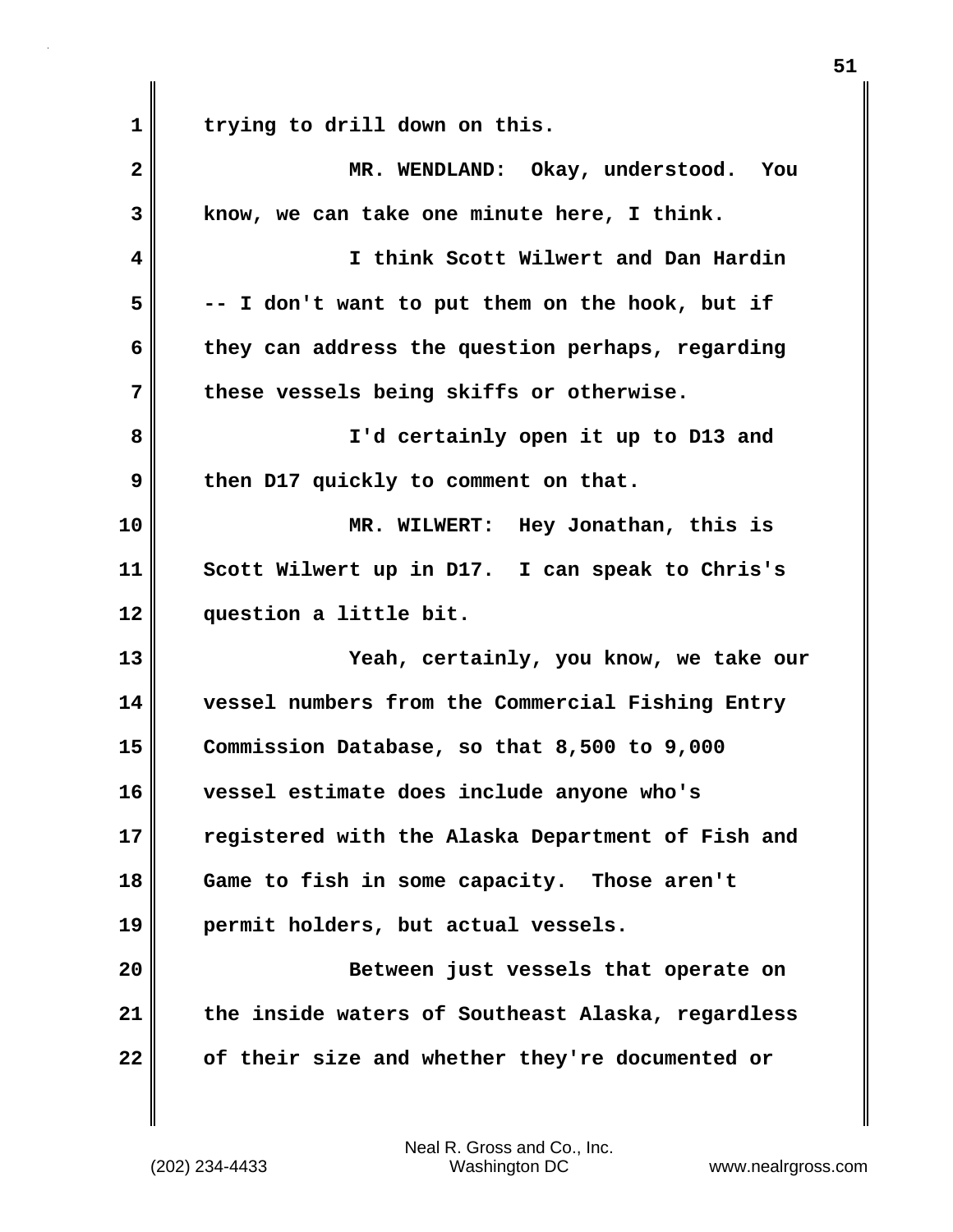**1 state-registered, there are quite a few vessels 2 who can make a living on the inside waters of 3** Southeast Alaska, which doesn't require them to **4 go beyond three miles from a territorial sea 5 baseline, so that accounts for, you know, a 6 portion of vessels. 7 I don't have that number off the top 8 of my head. 9 And then certainly, with all the set 10 net and gill net type fisheries in remote 11 communities that are accomplished in skiffs, 12 again, obviously skiffs are going to be state-13 registered, but regardless of whether they're 14 state-registered or not, they again are not 15 operating beyond three miles from the territorial 16 sea baseline, mostly because as you know, most of 17 these fisheries happen within three miles in the 18 first place. 19 So, the reason that it appears that we 20 have eight or 9,000 vessels, but only did 1,600 21 exams -- and with exams being cyclical, whether**

**22 people are getting them every other year to meet**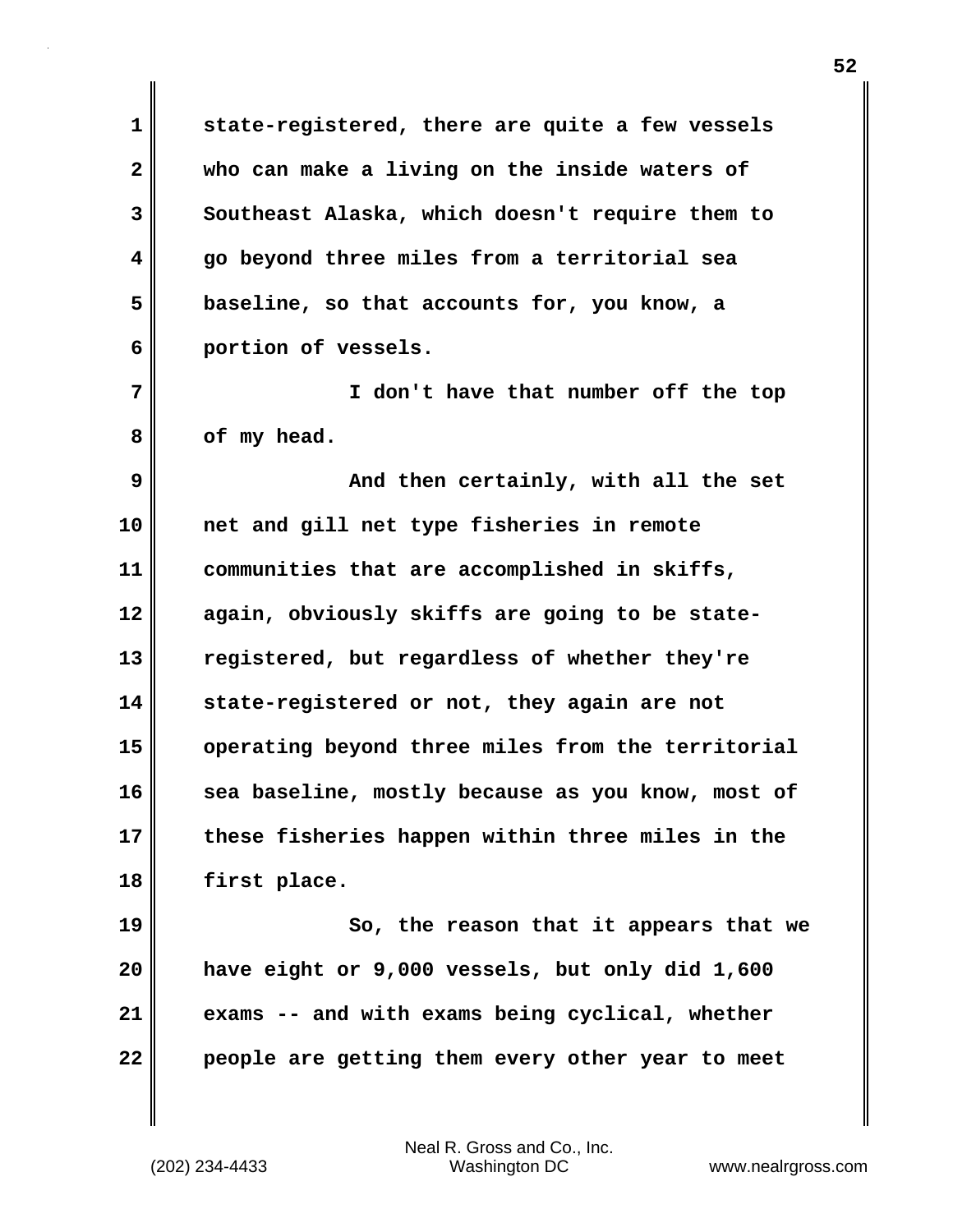**1 a requirement, or every fifth year, sure the math 2 doesn't seem to add up. 3 It would imply that we're not seeing 4 a lot of the fleet, but actually, you know, we're 5 meeting the call for everyone who is a mandatory 6 exam candidate, and quite a few voluntary exam 7 candidates. 8 And I think the issue up here in 9 Alaska is, I think I can comfortably say that 10 almost half of the vessels probably don't need a 11 mandatory exam decal. 12 MR. HARDIN: Mr. Chairman, this is Dan 13 Hardin. 14 CHAIR WOODLEY: Sorry, go ahead Dan, 15 I was on mute. 16 MR. HARDIN: Yeah. So, just my 17 comment about this question is I would ask you to 18 remember that a mandatory dockside exam is 19 required once every five years, so think about it 20 in those terms when you prepare the numbers. 21 CHAIR WOODLEY: Right, yeah, so Dan, 22 I think that's a -- number one, Scott, thank you,**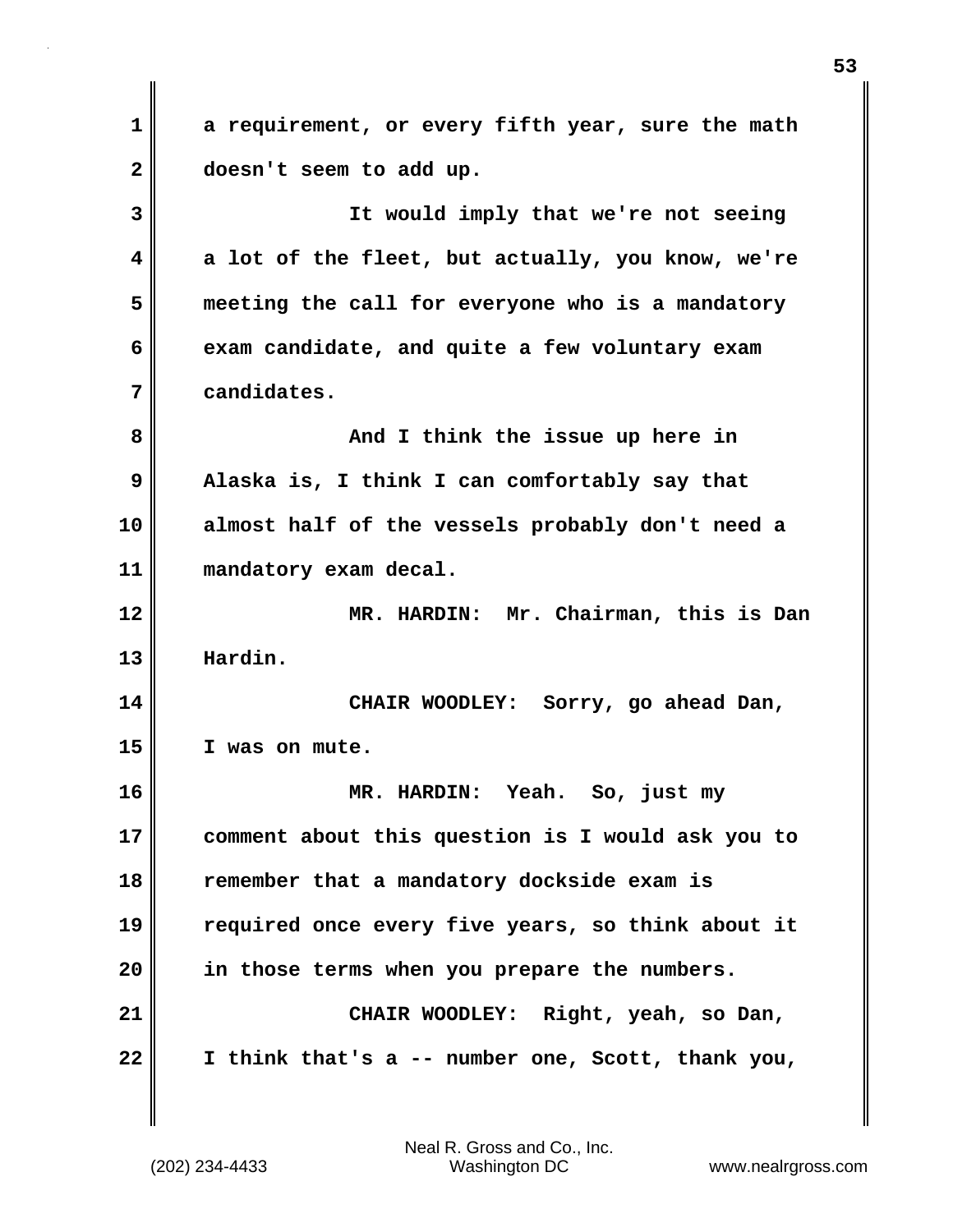**1 and Dan, to your point, yeah, that's what I want 2 to get a better handle on -- is whether the boats 3 that are out there operating have decals and are 4 just in rotation, you know, during a five year 5 cycle, or whether there's still a large component 6 of the fleet that is operating without a dockside 7 exam, when in fact they require one. 8 MR. HARDIN: This is Dan Hardin, 13th 9 District. 10 I can certainly say that it's becoming 11 pretty rare for us, when we're doing boarding, to 12 find a vessel that doesn't have, or met that five 13 year requirement. It's very rare. 14 MR. WILWERT: Yeah, so Mr. Chairman, 15 this is Scott Wilwert from D17. I can definitely 16 second that. 17 I can actually only think of two or 18 three instances where we issued, you know, 19 a letter to a vessel informing them of their 20 requirement to get a mandatory dockside exam. 21 We do have some boats, because of our 22 agreement with PELLA (phonetic) and the Observer**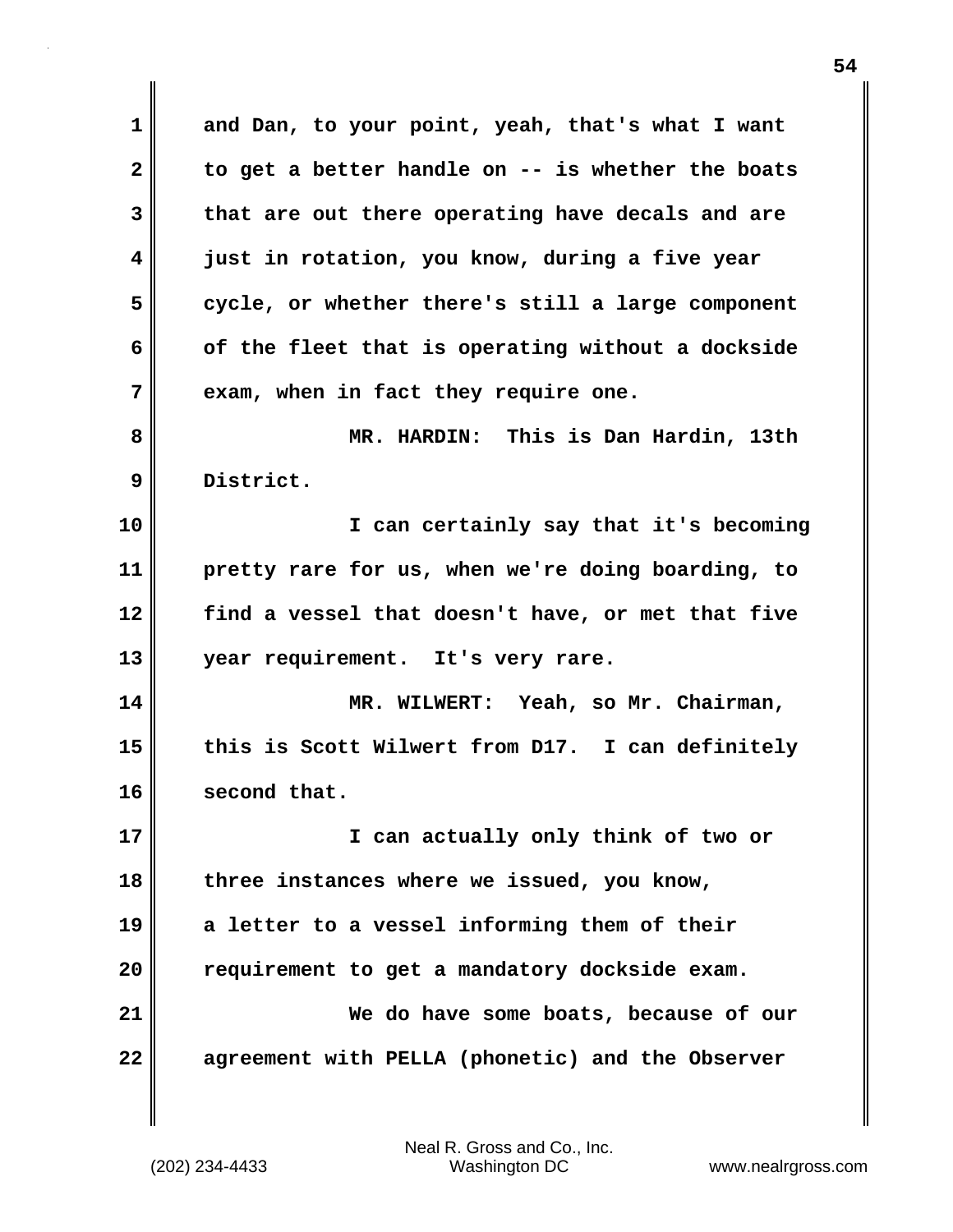**1 Program, we'll follow up for a two year decal 2 regiment, then the five. 3 And that's just because of the 4 Observer embarkation, but there are quite a few 5 vessels here in Alaska that do not embark 6 observers, say trawlers, other fishery types that 7 go beyond three miles, that are on that five year 8 cycle, so that may account again for the 9 disparity in the numbers that you're seeing 10 between exams conducted and amount of vessels. 11 CHAIR WOODLEY: All right. Yeah, this 12 is Chris. 13 Yeah, Scott and Dan, thank you for 14 that amplifying information. 15 And again, that's why I think it might 16 be -- you know, I'm not sure what the best way is 17 to collect the data, but I believe that what I'm 18 hearing from you is, at least anecdotally, and 19 it's your perception that, you know, most of the**

**21 it be one year, you know, issued in the last year 22 or in the last five years.**

**20 boats that require an exam have an exam, whether**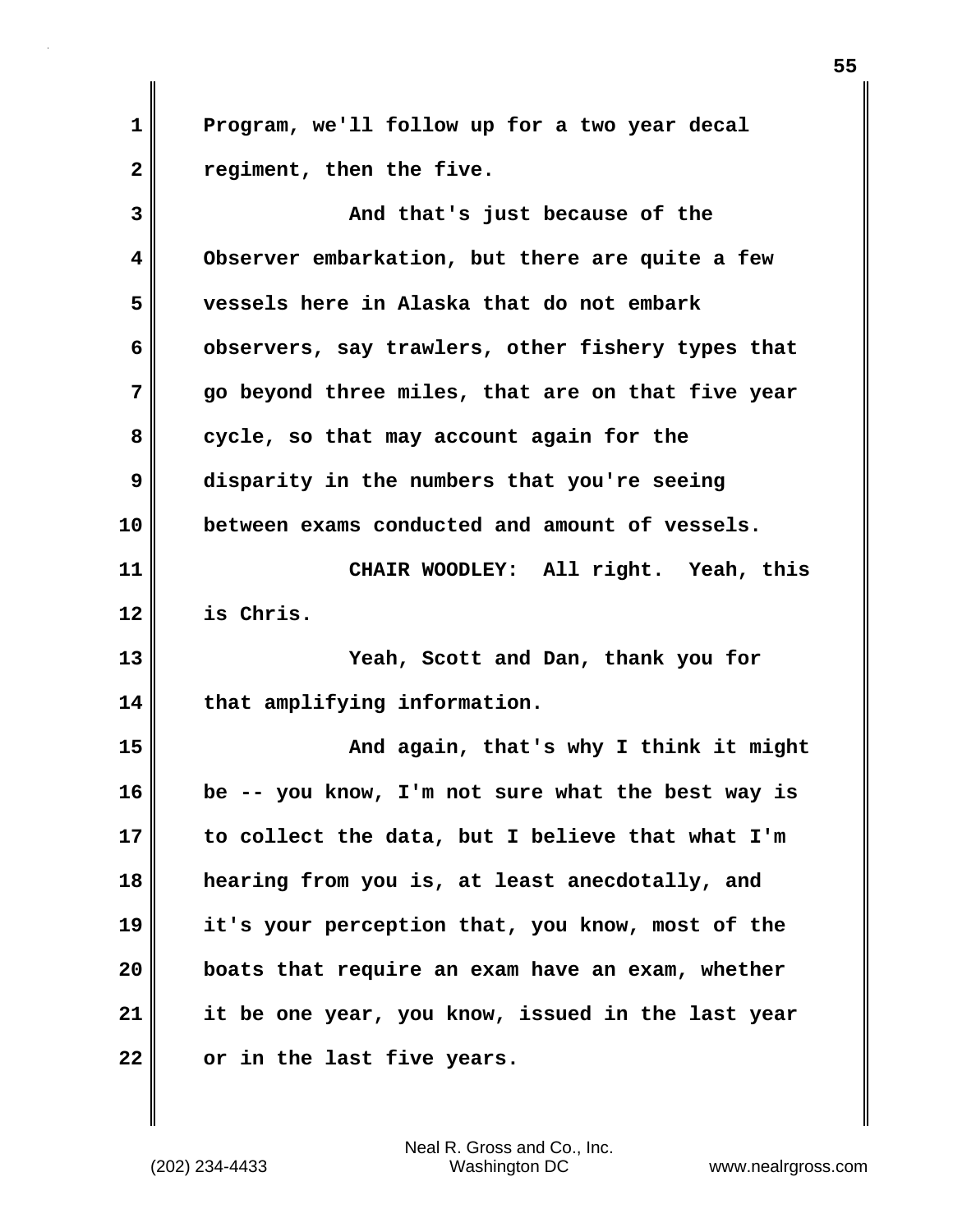| $\mathbf 1$  | And I guess what I would like to find             |
|--------------|---------------------------------------------------|
| $\mathbf{2}$ | out is, you know, from the other districts,       |
| 3            | whether there's a way to drill down into those    |
| 4            | numbers a bit more to see whether or not -- did   |
| 5            | the preponderance of boats that are required to   |
| 6            | have dockside exams have dockside exams, and can  |
| 7            | the Coast Guard do a better job, can the advisory |
| 8            | committee do a better job in promoting fishing    |
| 9            | vessel safety exam?                               |
| 10           | MR. WENDLAND: Thank you, Mr.                      |
| 11           | Chairman. We definitely can look into that in     |
| 12           | regard to the numbers.                            |
| 13           | Moving forward, I think just doing a              |
| 14           | quick time check here, it's 14:20, so we'd like   |
| 15           | to just keep this moving if there's no further    |
| 16           | questions on that.                                |
| 17           | MR. DOOLEY: Mr. Chairman, Bob Dooley              |
| 18           | here.                                             |
| 19           | CHAIR WOODLEY: Yeah, go ahead, Bob.               |
| 20           | MR. DOOLEY: I'd just like to add to               |
| 21           | that, if I could, conversation a bit, is there a  |
| 22           | way that the -- do they have a way of identifying |

 $\mathbf{I}$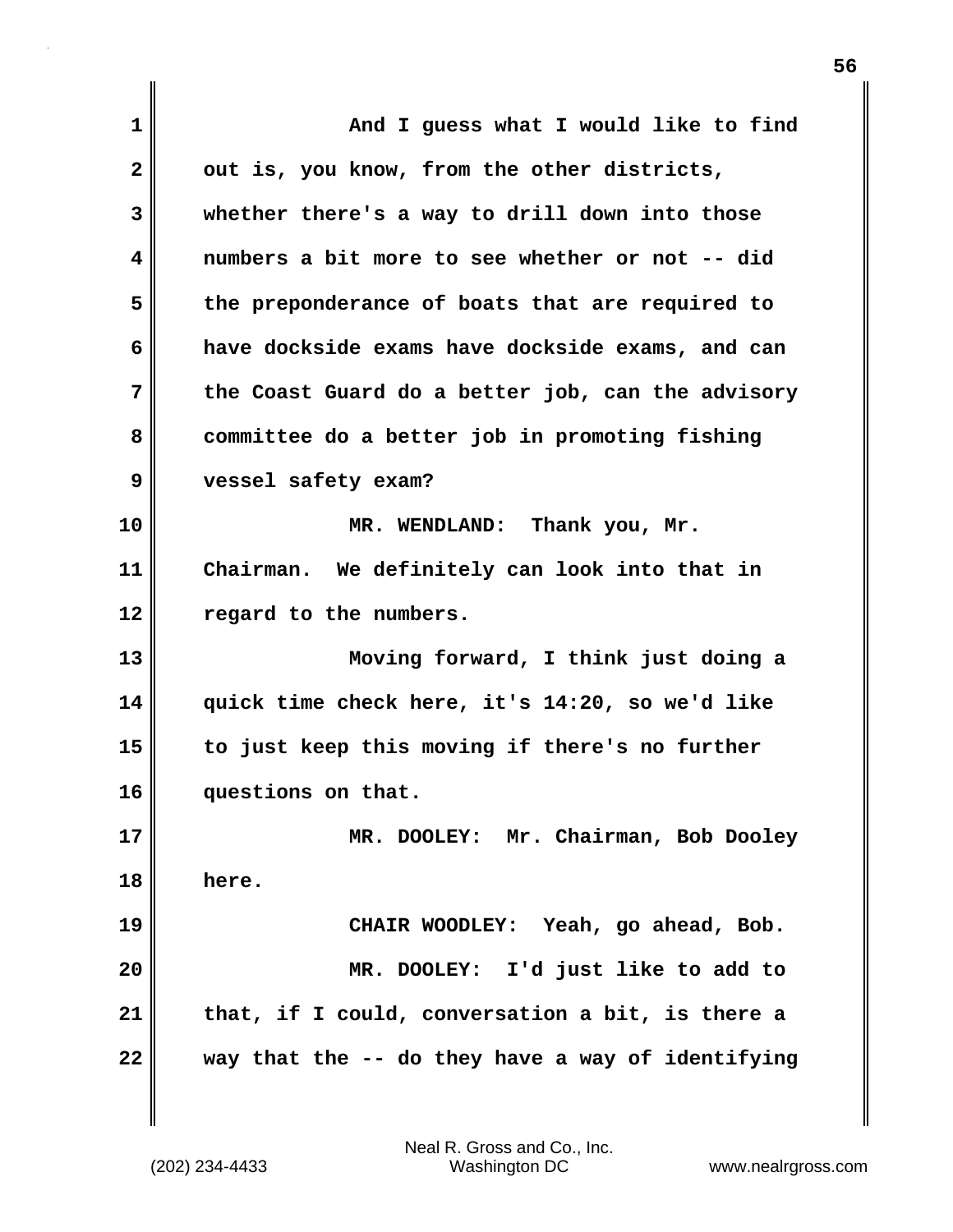**1 vessels that are out of compliance, that are not 2 complying?**

**3 Because you have the two year with 4 people who are observers, and definitely to carry 5 observers, you have the five year mandated right 6 now, so to identify vessels that are really not 7 in compliance with at least the five year, and 8 two year? 9 Is there a way to identify those 10 vessels currently in practice, or not? 11 CHAIR WOODLEY: Jonathan, maybe you 12 can answer that question, then we'll move on to 13 the next topic to just keep things going, but I 14 think Bob's got a good question there. 15 MR. WENDLAND: So, I'm sorry, if we 16 understood your question, you wanted to know the 17 vessel names that were in compliance or not in 18 compliance? 19 MR. DOOLEY: Yeah. Yes. 20 MR. WENDLAND: Yeah, the -- we'll take 21 that back to consider, but you know, initially, 22 it's probably not something that we would**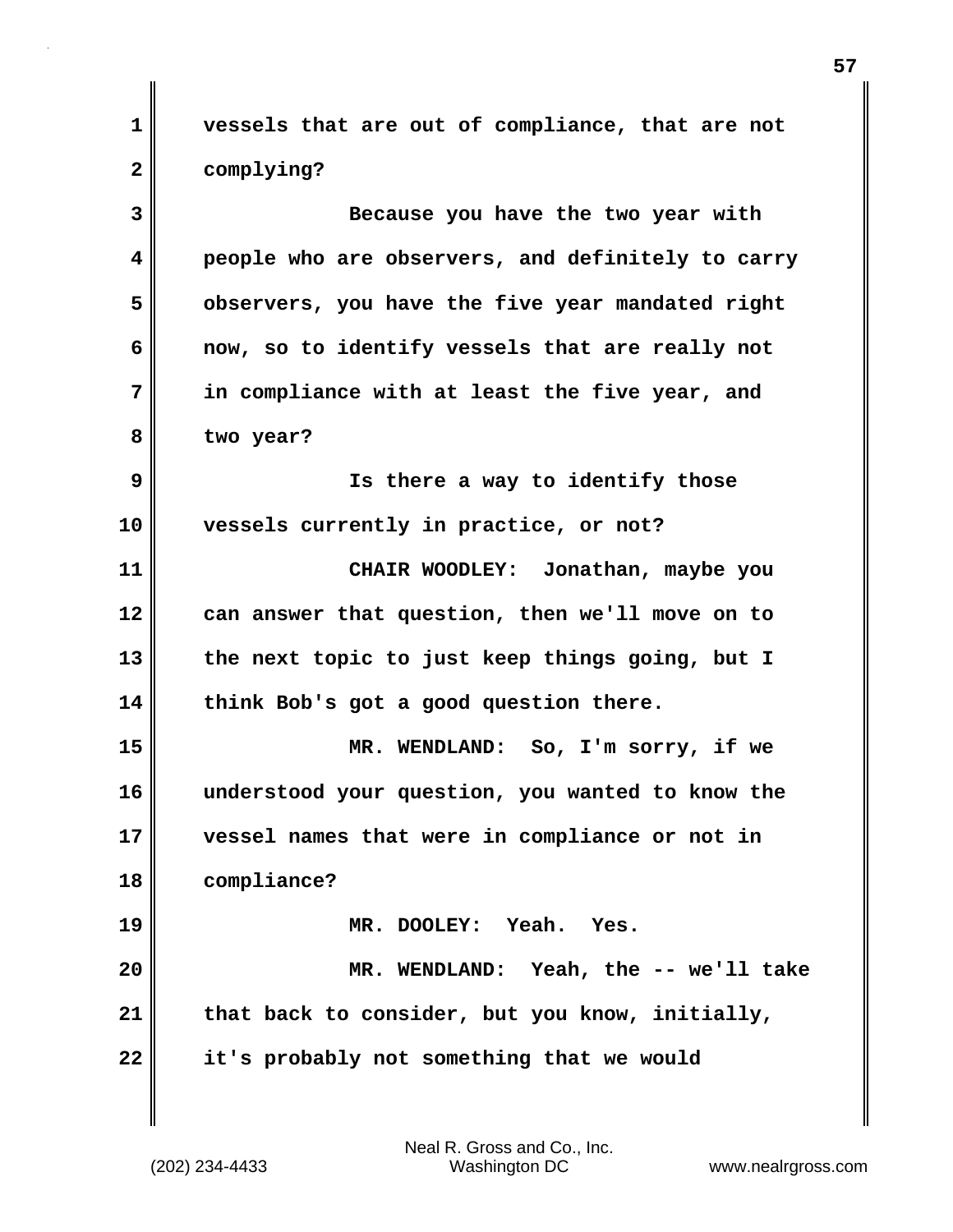**1 normally release. 2 And yeah, I don't know on a 3 vessel-by-vessel basis. 4 I think if we generalized them, in 5 terms of what are the statistics, we're probably 6 in a safe area there, but when we get down to 7 vessel names, I think we're starting to stray in 8 areas that we just can't release that 9 information. 10 MR. DOOLEY: All right. 11 MR. MYERS: And with close to 58,000 12 vessels out there, we may not easily snatch this, 13 so there would have to definitely be a need. I 14 mean, there's such a large population. 15 CHAIR WOODLEY: This is Chris. 16 Yeah, what I heard Bob ask was whether 17 -- not so much whether or not the Coast Guard 18 would release that information, but does the 19 Coast Guard have the ability through their 20 existing database to identify vessels on a name-21 by-name basis, and determine whether or not they 22 have a required exam, or whether they're required**

(202) 234-4433 Washington DC www.nealrgross.com Neal R. Gross and Co., Inc.

**58**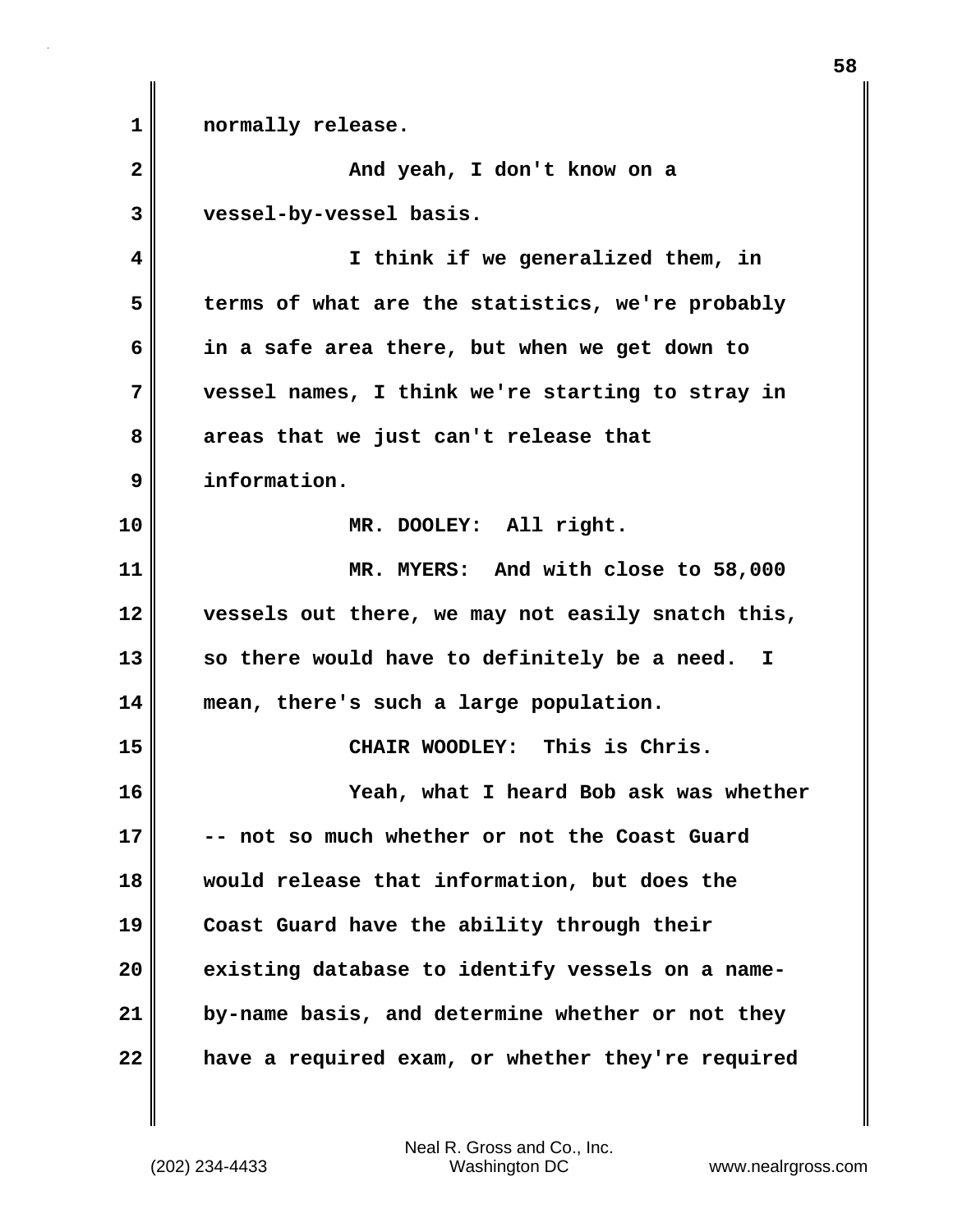**1 to have an exam. I think that was the question. 2 MR. MYERS: And our missile database 3 identifies vessels that have either attempted or 4 have issued completed dockside exams. 5 Now, populations that have not applied 6 for a dockside exam, that makes it a little more 7 tricky. 8 So, the field examiners, they have a 9 better pulse on their population and their 10 customer. 11 So I guess, yes, I mean, the 12 information that we have identifies vessel names 13 and owners, et cetera, and expired exams, 14 efficiencies, and a lot of details. 15 MR. WENDLAND: And Mr. Chairman, if I 16 could just add onto that. This is Jonathan. 17 The Coast Guard database doesn't have 18 the full complement of state-registered vessels. 19 So, we don't know all the state-registered 20 vessels that are out there. 21 We have, as you may well know, you 22 know, all the federally documented vessels in the**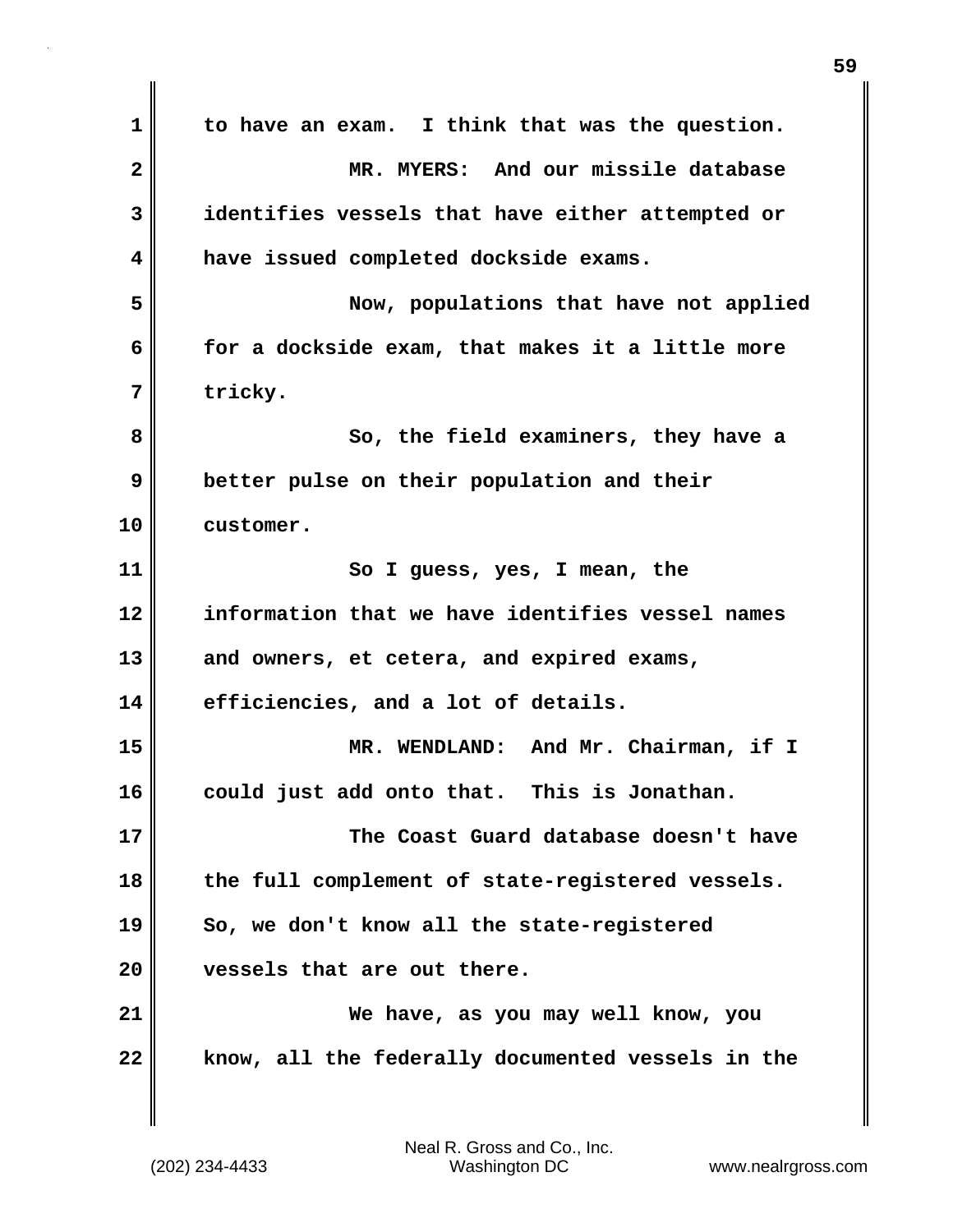1 system.

| $\mathbf{2}$ | CHAIR WOODLEY: All right, well, yeah,             |
|--------------|---------------------------------------------------|
| 3            | this is a good discussion.                        |
| 4            | I think maybe what we could do at the             |
| 5            | end of this meeting is we could have, you know, a |
| 6            | follow-up on questions from me to the CVC-3       |
| 7            | staff, to better kind of line out what            |
| 8            | information is there and not there, and whether   |
| 9            | or not it will be appropriate to make an          |
| 10           | additional data request of the Coast Guard for    |
| 11           | the next meeting. If that works for you guys?     |
| 12           | MR. MYERS: Right. I think we can                  |
| 13           | have an offline discussion on that, Chris.        |
| 14           | Thanks.                                           |
| 15           | CHAIR WOODLEY: All right, thank you.              |
| 16           | MR. WENDLAND: Okay, at this point in              |
| 17           | time, we'd like to move it along to industry      |
| 18           | updates.                                          |
| 19           | Is there anybody from industry that               |
| 20           | would like to provide any updates to the Coast    |
| 21           | Guard?                                            |
| 22           | (No audible response.)                            |
|              |                                                   |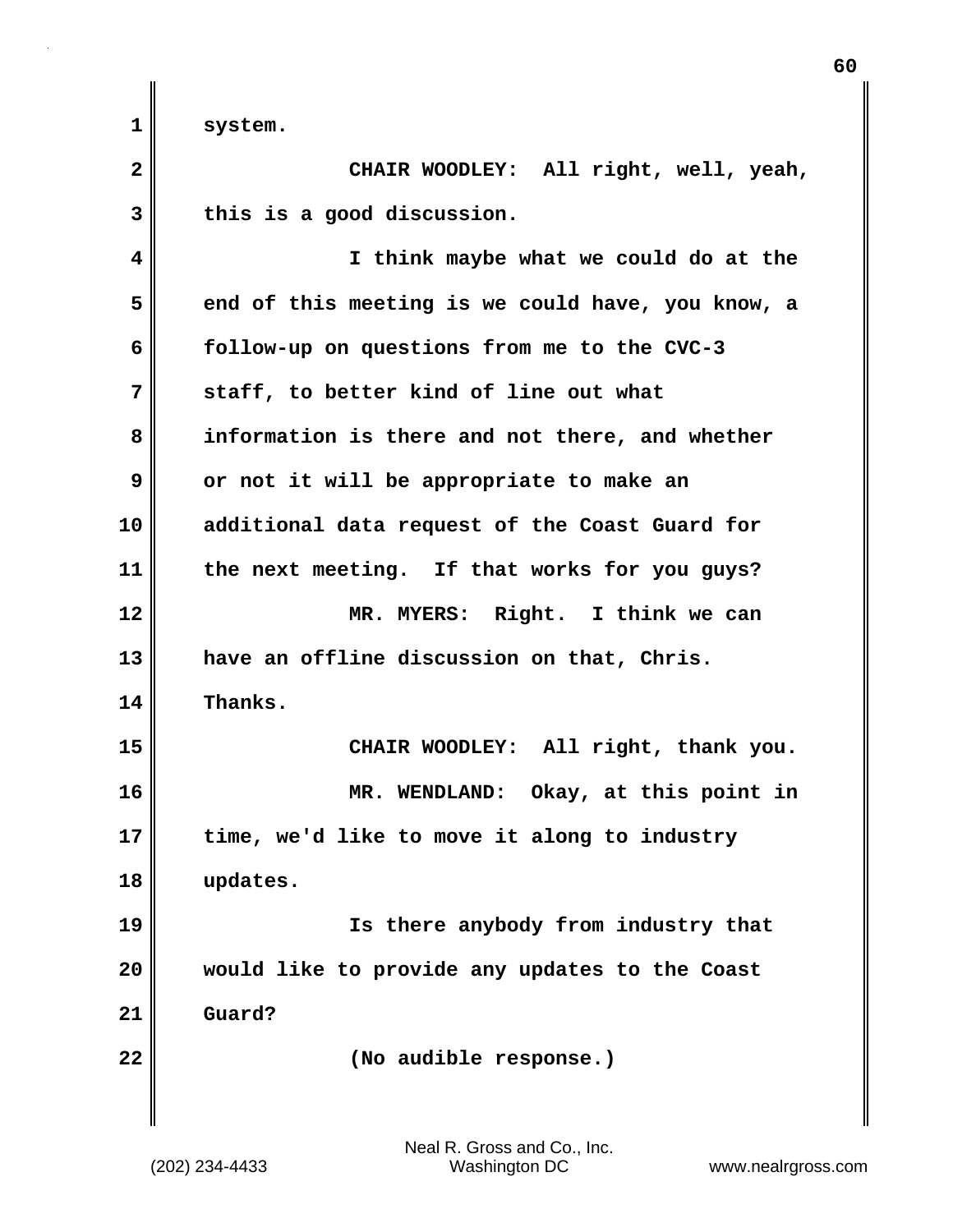| 1            | MR. WENDLAND: An opportunity for                  |
|--------------|---------------------------------------------------|
| $\mathbf{2}$ | anybody from industry to give an update to the    |
| 3            | Coast Guard.                                      |
| 4            | (No audible response.)                            |
| 5            | MR. WENDLAND: Okay, hearing none,                 |
| 6            | there were a couple of comments we received in    |
| 7            | the Federal Register. I think we addressed the    |
| 8            | UFA comments.                                     |
| 9            | However, I want to give an opportunity            |
| 10           | to anybody that may think that we didn't address  |
| 11           | those comments completely, to ask us questions at |
| 12           | this time.                                        |
| 13           | CHAIR WOODLEY: This is Chris Woodley.             |
| 14           | I'm actually a member of the UFA Board, and I     |
| 15           | believe that we're going to get to the issue of   |
| 16           | the task in the moment, which was largely the     |
| 17           | biggest focus of the UFA public comment letter.   |
| 18           | So, I'll withhold anything there, but             |
| 19           | as far as old business, I think that you all did  |
| 20           | address the issues of new appointments, and the   |
| 21           | -- I'm not sure, what's the other thing? An       |
| 22           | update on the regulatory reform.                  |

**61**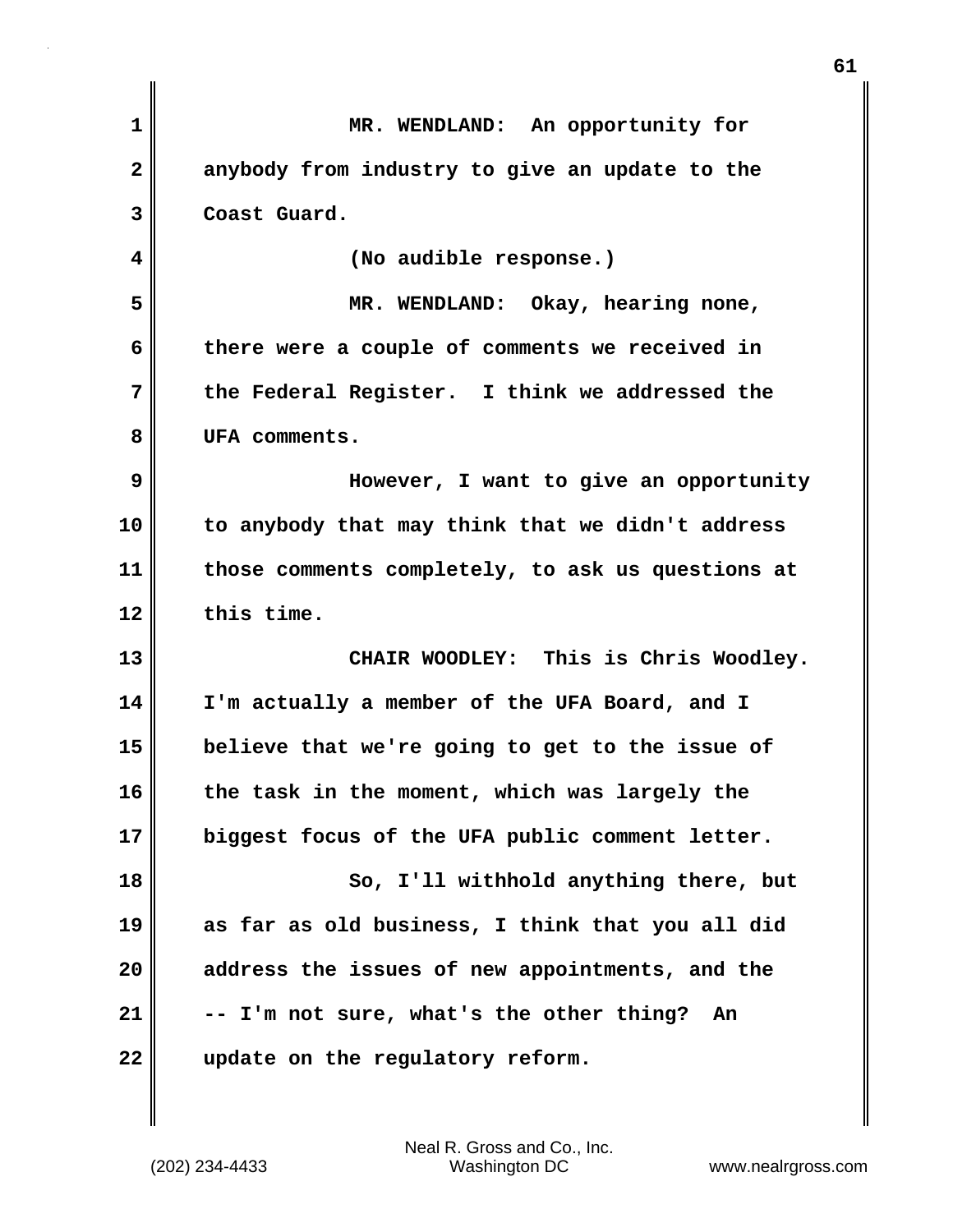| $\mathbf 1$  | So I think those two items have been             |
|--------------|--------------------------------------------------|
| $\mathbf{2}$ | sufficiently covered. Thank you.                 |
| 3            | MR. WENDLAND: Thank you, Mr.                     |
| 4            | Chairman. Mr. Myers, did you want to provide an  |
| 5            | update on second comment?                        |
| 6            | MR. MYERS: Sure, yes. We had a                   |
| 7            | comment from Garrett Norton Farrell and Norton,  |
| 8            | and there were some concerns to address the      |
| 9            | alternate safety and compliance suspension.      |
| 10           | And what Garrett Norton Farrell and              |
| 11           | Norton commented on was they discussed their     |
| 12           | adoption of the Coast Guard issued Voluntary     |
| 13           | Safety Initiatives and Good Marine Practices     |
| 14           | Guide.                                           |
| 15           | But they also commented that they                |
| 16           | would like us, the Coast Guard, to initiate the  |
| 17           | Alternate Safety Compliance Program, and         |
| 18           | recommend the Coast Guard mandate the ASCP.      |
| 19           | And so, I just wanted to remind, or              |
| 20           | include in this response, that the Coast Guard   |
| 21           | Authorization Act of 2010 and 2012 did require   |
| 22           | the Coast Guard to prescribe an Alternate Safety |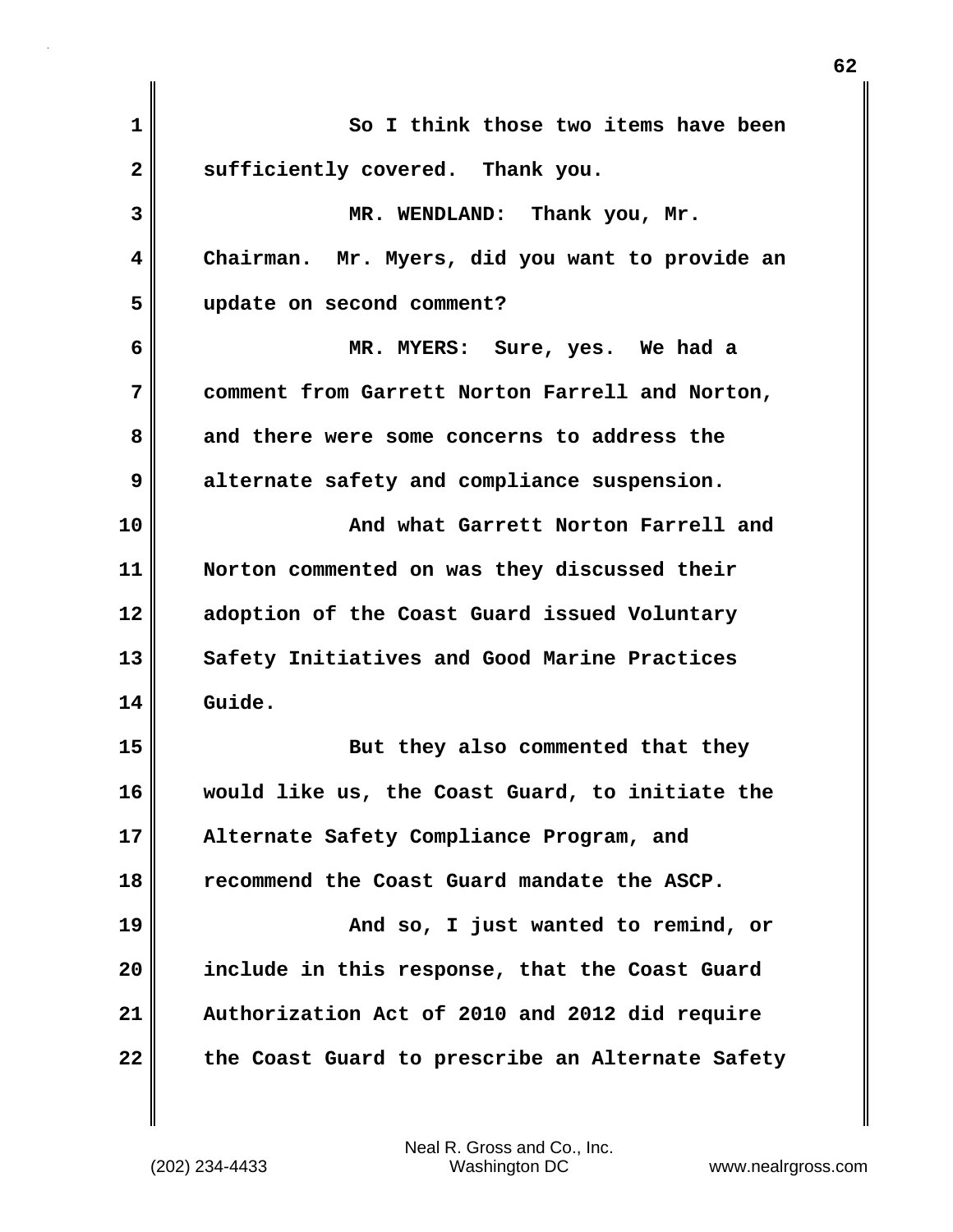**1 Compliance Program for certain commercial fishing 2 industry vessels that are 25 years of age or 3 older.**

**4 The Alternate Safety Compliance 5 Program provisions in the acts required the older 6 vessels to meet new safety measures, in addition 7 to existing safety requirements found in 46 CFR 8 Part 28. I'm sure many of you are aware of this. 9 However, without existing regulations 10 for these older vessels already in place, there 11 are no regulations in which to develop an 12 alternative standard. 13** So, in July 2016, the Coast Guard **14 published Marine Safety Information Bulletin 11- 15 16 to clarify the Coast Guard's decision to stop 16 development of the Alternate Safety Compliance 17 Program.**

**18 So, the Coast Guard's position in 19 response to this comment is currently, there are 20 no plans by the Coast Guard to initiate an 21 Alternate Safety Compliance rule project.**

**22**  $\parallel$  **Are there any questions?**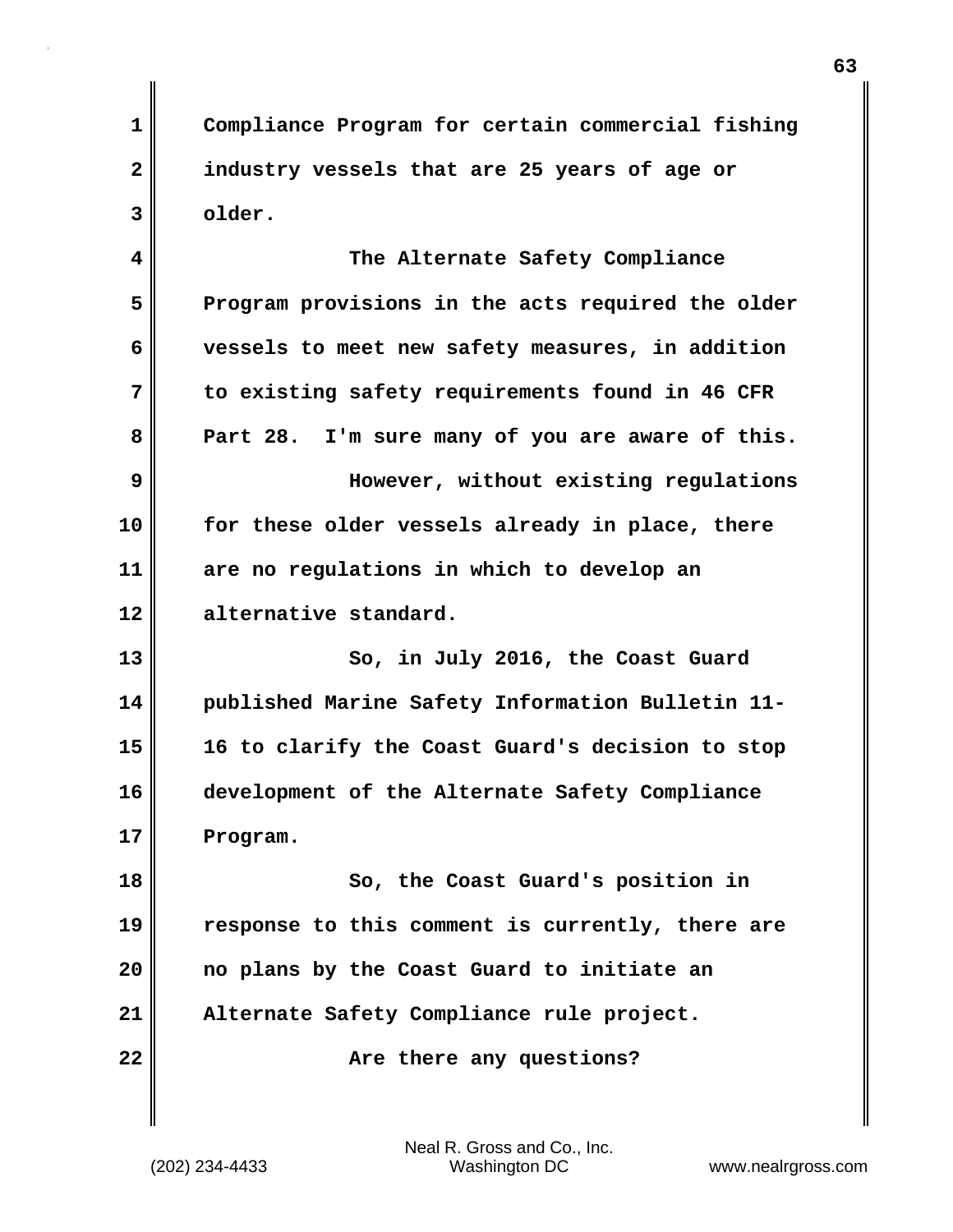| $\mathbf 1$  | (No audible response.)                          |
|--------------|-------------------------------------------------|
| $\mathbf{2}$ | MR. MYERS: Thank you.                           |
| 3            | CHAIR WOODLEY: This is Chris, I did             |
| 4            | have one clarifying question.                   |
| 5            | MR. MYERS: Sure.                                |
| 6            | CHAIR WOODLEY: My understanding                 |
| 7            | though was that does not include the existing   |
| 8            | Alternate Safety Compliance Agreement that's in |
| 9            | place for the freezer longline sector and the   |
| 10           | Amendment 80 trawl catcher/processor sector out |
| 11           | in Puget Sound in Alaska.                       |
| 12           | But that program still remains in               |
| 13           | effect?                                         |
| 14           | MR. MYERS: That's correct. Yes.                 |
| 15           | MR. HOCKEMA: Now Mr. Chairman --                |
| 16           | MR. MYERS: Thank you.                           |
| 17           | MR. HOCKEMA: This is Hal Hockema.               |
| 18           | Yeah, I'd just like to reiterate --             |
| 19           | CHAIR WOODLEY: Go ahead Hal.                    |
| 20           | MR. HOCKEMA: Yeah, I'd just like to             |
| 21           | reiterate my comments from our last committee   |
| 22           | meeting.                                        |

**64**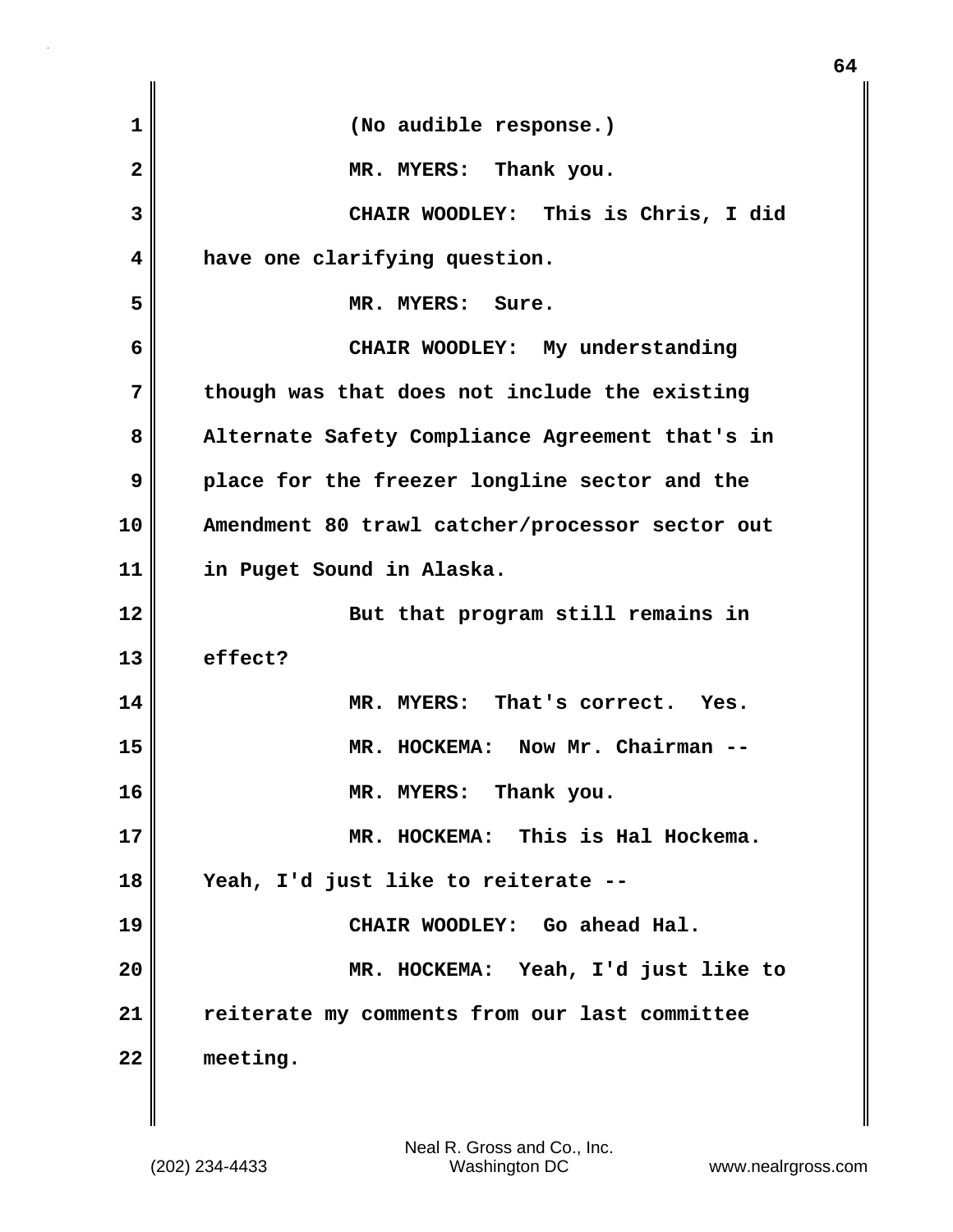| $\mathbf{1}$            | Airing my frustration was the fact                |
|-------------------------|---------------------------------------------------|
| $\overline{\mathbf{2}}$ | that one word in the title of that section of the |
| 3                       | law had discounted the entire process.            |
| 4                       | And I don't think that's a reasonable             |
| 5                       | assumption to make, that one word being alternate |
| 6                       | that has dismantled the entire process.           |
| 7                       | CHAIR WOODLEY: So, yeah, thank you                |
| 8                       | for that comment, Hal, and we unfortunately are   |
| 9                       | bound by certain language or languages in how we  |
| 10                      | proceed forward with regulatory projects.         |
| 11                      | So, you know, it's hard to respond,               |
| 12                      | and so again, I understand your point, but we     |
| 13                      | have our restrictions.                            |
| 14                      | MR. DOOLEY: Mr. Chairman, I'd like to             |
| 15                      | ask Mr. Myers, has the Coast Guard brought that   |
| 16                      | problem of language to the attention of Congress  |
| 17                      | in any Coast Guard hearings?                      |
| 18                      | CAPTAIN EDWARDS: So, this is Captain              |
| 19                      | Edwards.                                          |
| 20                      | I can't say for certain if there's                |
| 21                      | been a hearing, but I know we did have an         |
| 22                      | assistant commandant for prevention policy, to    |
|                         |                                                   |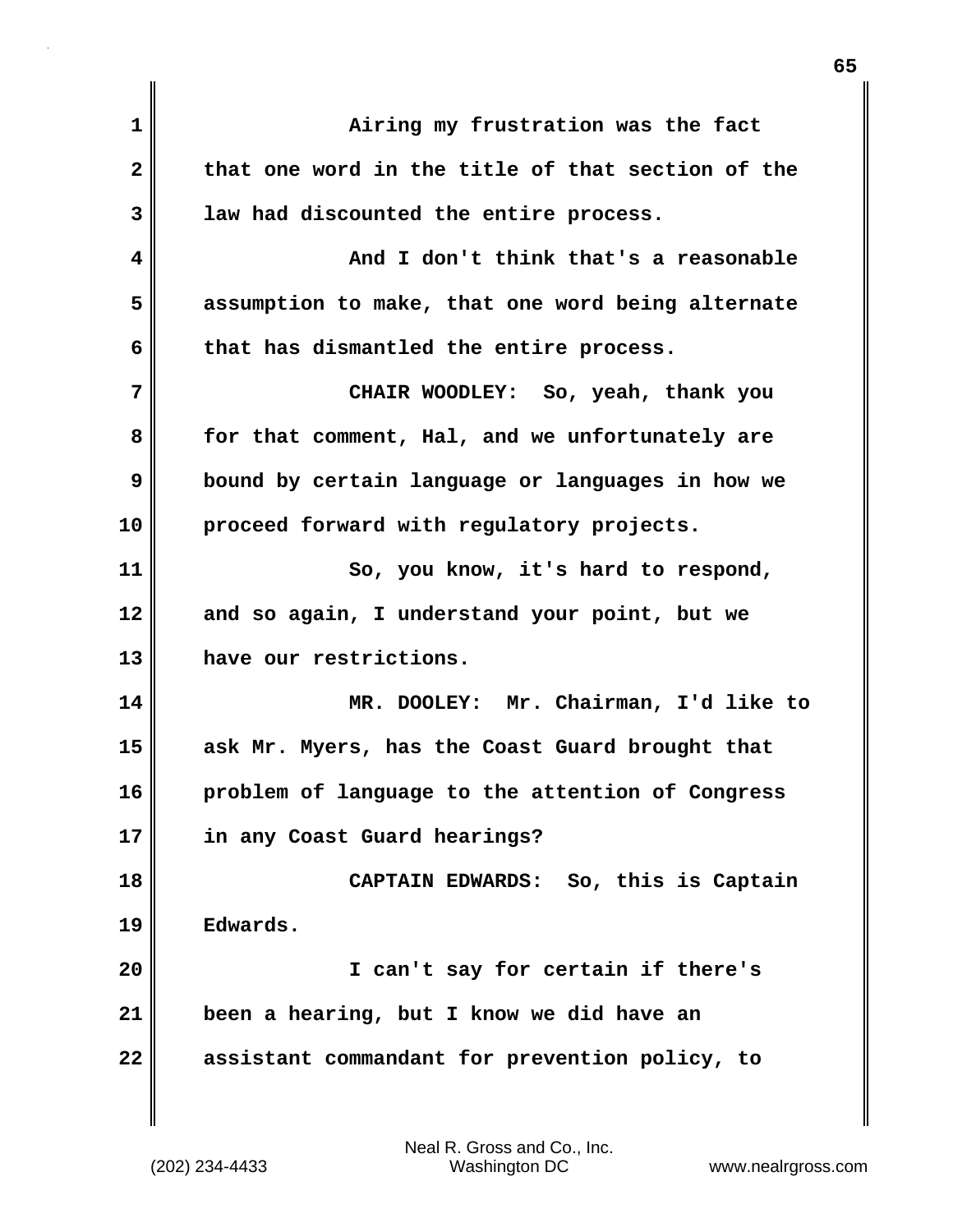**1 have that discussion with some of the 2 congressional staff at the time. 3 And that is where we came out with the 4 Enhanced Oversight Program, and then later it 5 came into the voluntary program that we have in 6 place now. 7 MR. DOOLEY: But the law remains in 8 effect, is that correct? 9 CAPTAIN EDWARDS: That's correct. 10 MR. DOOLEY: Okay. It just doesn't 11 seem like the constructive way to go to me, but 12 I'll leave it at that. 13 CAPTAIN EDWARDS: All right. 14 CHAIR WOODLEY: Thanks, Hal. Any 15 other questions from the other members of the 16 board on this topic? 17 (No audible response.) 18 CHAIR WOODLEY: All right. Jonathan, 19 what's up next? 20 MR. WENDLAND: Yes, thank you, Mr. 21 Chairman. 22 At this point in time, we set aside a**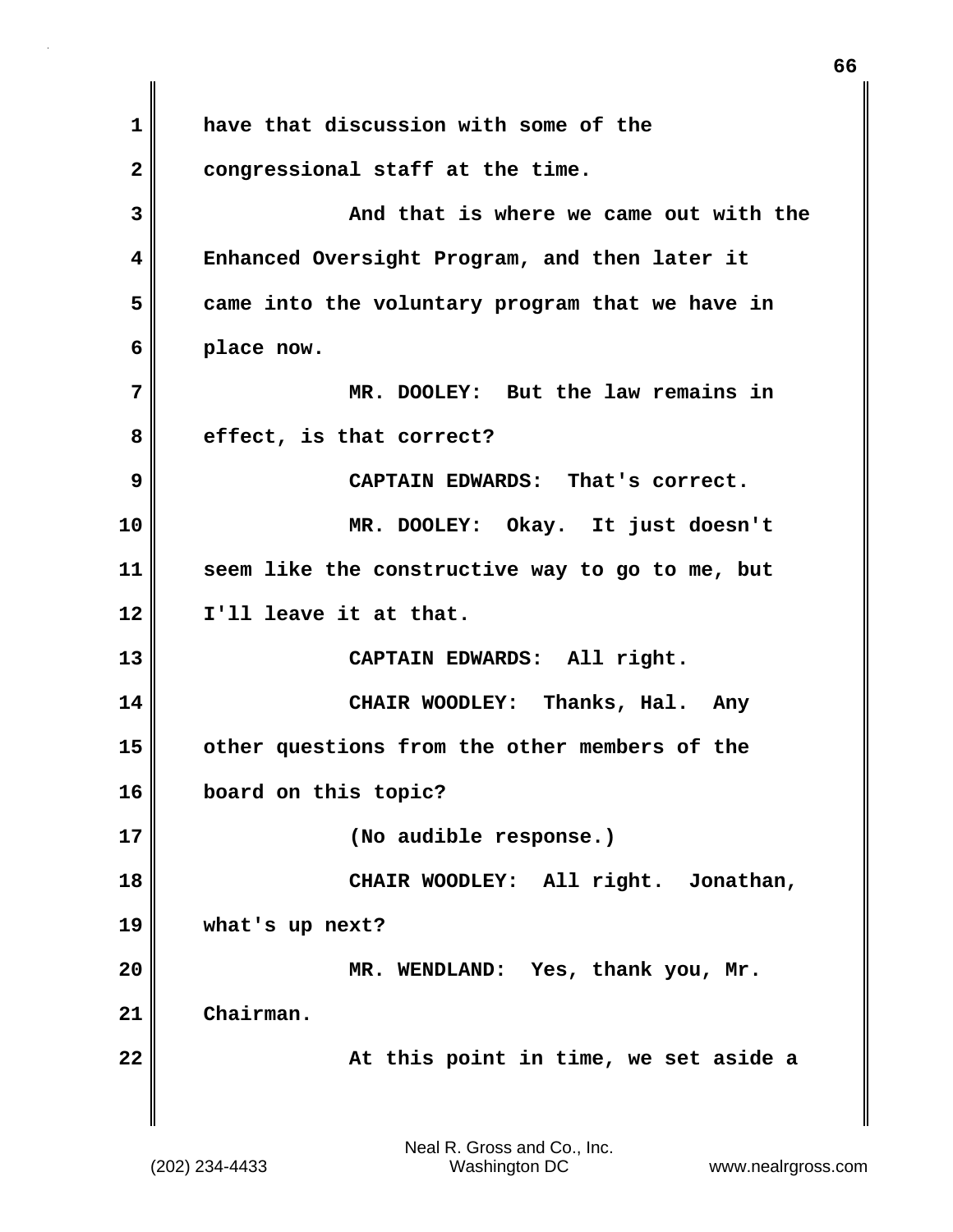**1 little time for public comments, so is there 2 anybody from the public? 3 We didn't see anybody send us any 4 emails as of yet, but lacking no emails, we'd 5 like to give the opportunity for anyone in the 6 public to express comments. 7 And it looks like we need to limit 8 these to three minutes because we're getting a 9 little tight on time. 10 (No audible response.) 11 MR. WENDLAND: Anybody from the 12 public? 13 (No audible response.) 14 Okay. Going once, twice. Hearing 15 none, we are going to move to the meat of the 16 meeting today, and that is the tasking. 17 And so at this point in time, I'd like 18 to pass it over to Mr. Myers to do an 19 introduction of the tasking, Task Number 01-19-B. 20 Mr. Myers? 21 MR. MYERS: Hi everyone. And since we 22 don't have all the luxury of looking at what I'm**

(202) 234-4433 Washington DC www.nealrgross.com Neal R. Gross and Co., Inc.

**67**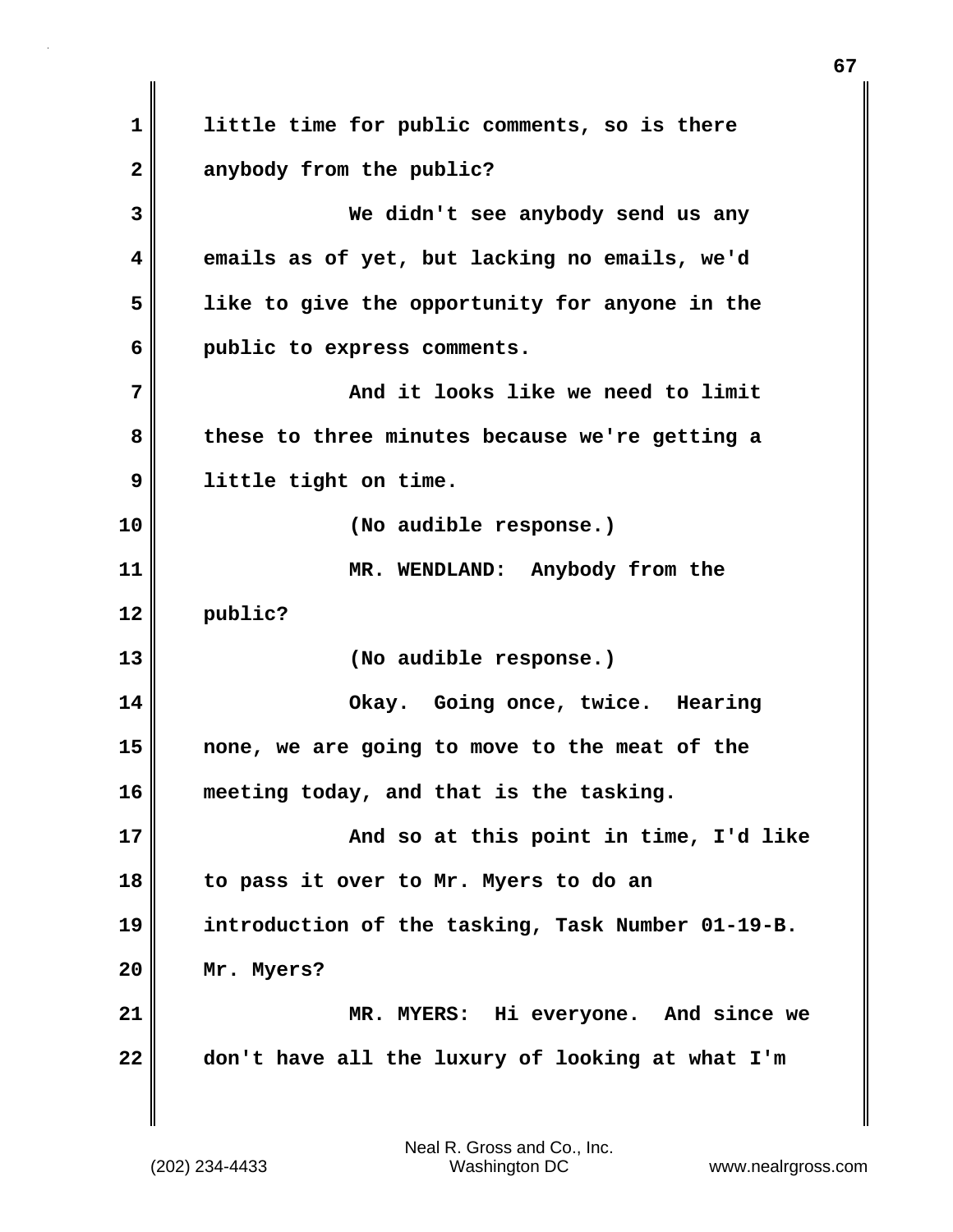**1 going to be reading, I will read this task out in 2 its entirety. 3 But note please that if you already 4 have made your way over to our website, our 5 fishsafe site, this will be made available for 6 all the public to review. 7 And so, NIOSH published a falls** 8 overboard in commercial fishing report that **9 covered years 2000 to 2016. 10 This report was delivered in April of 11 2018, just last year. And the report was offered 12 by Samantha Case, Dr. Jennifer Lincoln, and Dr. 13 Devin Lucas. I should say Samantha Case MPH. 14 The report reflects that the 15 commercial fishermen experienced fatalities at a 16 higher rate than that of all U.S. workers, 17 partially driven by falls overboard, a leading 18 cause of work-related deaths in the industry. 19 During the 2000-2016 year span, 204 20 commercial fishermen died from unintentional 21 falls overboard. 22 Fifty nine percent of the falls were**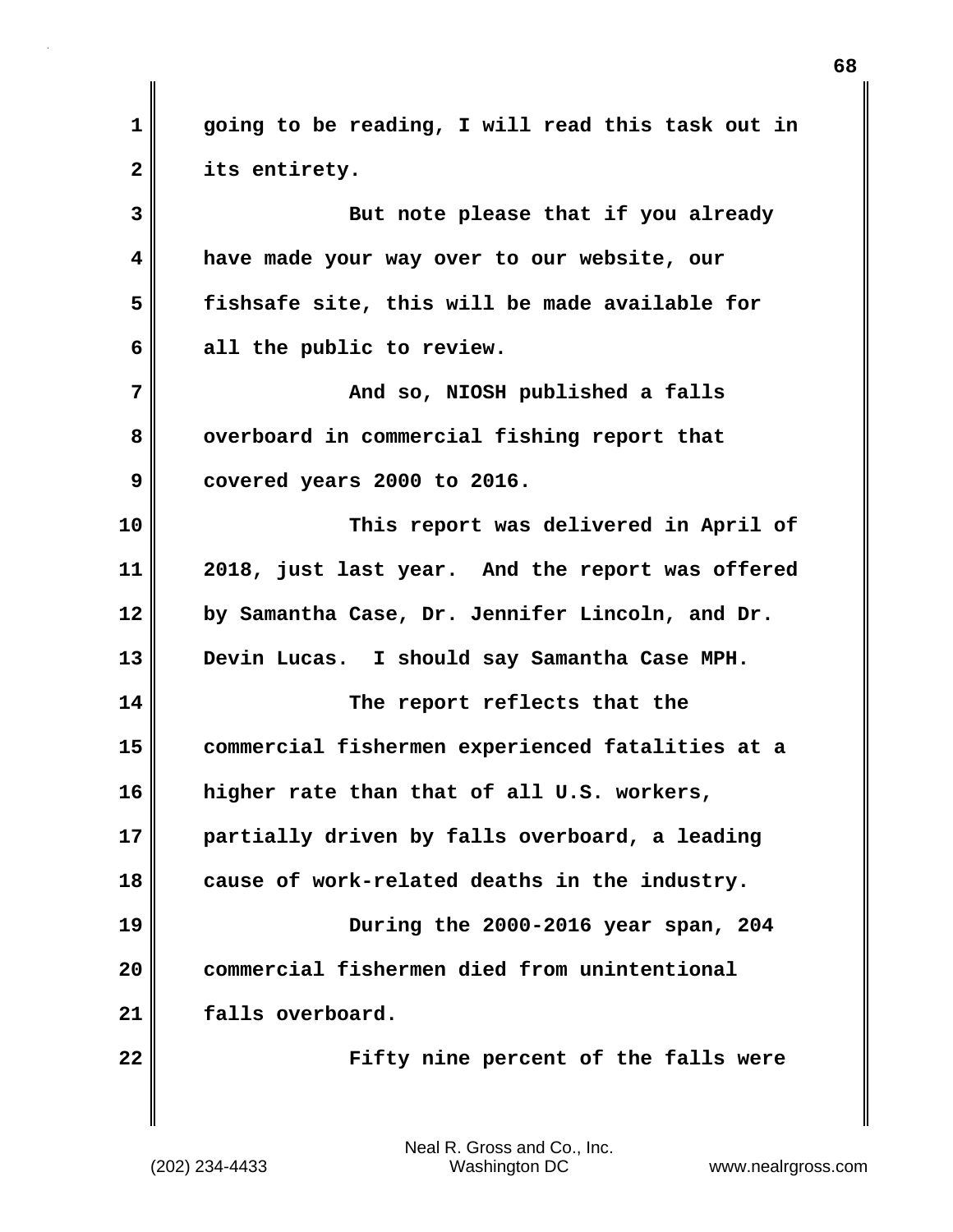**1 not witnessed, and 89.3 percent of these victims 2 were not found. 3 Among 83 percent witnessed falls, 22 4 victims were recovered but not resuscitated. 5 None wore a personal flotation device. 6 Prevention strategies can be 7 implemented to prevent future fatalities, 8 including reducing fall hazards, using PFDs, man 9** overboard alarms and recovery devices, and **10 training crew members on resuscitating and 11 treatment. 12 This detailed report, along with 13 public comments to the Coast Guard, with regards 14 to fishing industry's fall overboards, and 15 resulting fatalities has influenced the Coast 16 Guard to seek CFSAC input of the development of a 17 Lifesaving Man Overboard Voluntary Best Practice 18 Guide. 19 And so, the task statement is as 20 follows. 21 Task Statement 01-19-B, lifesaving man 22 overboard, MOB, in parentheses, Voluntary Best**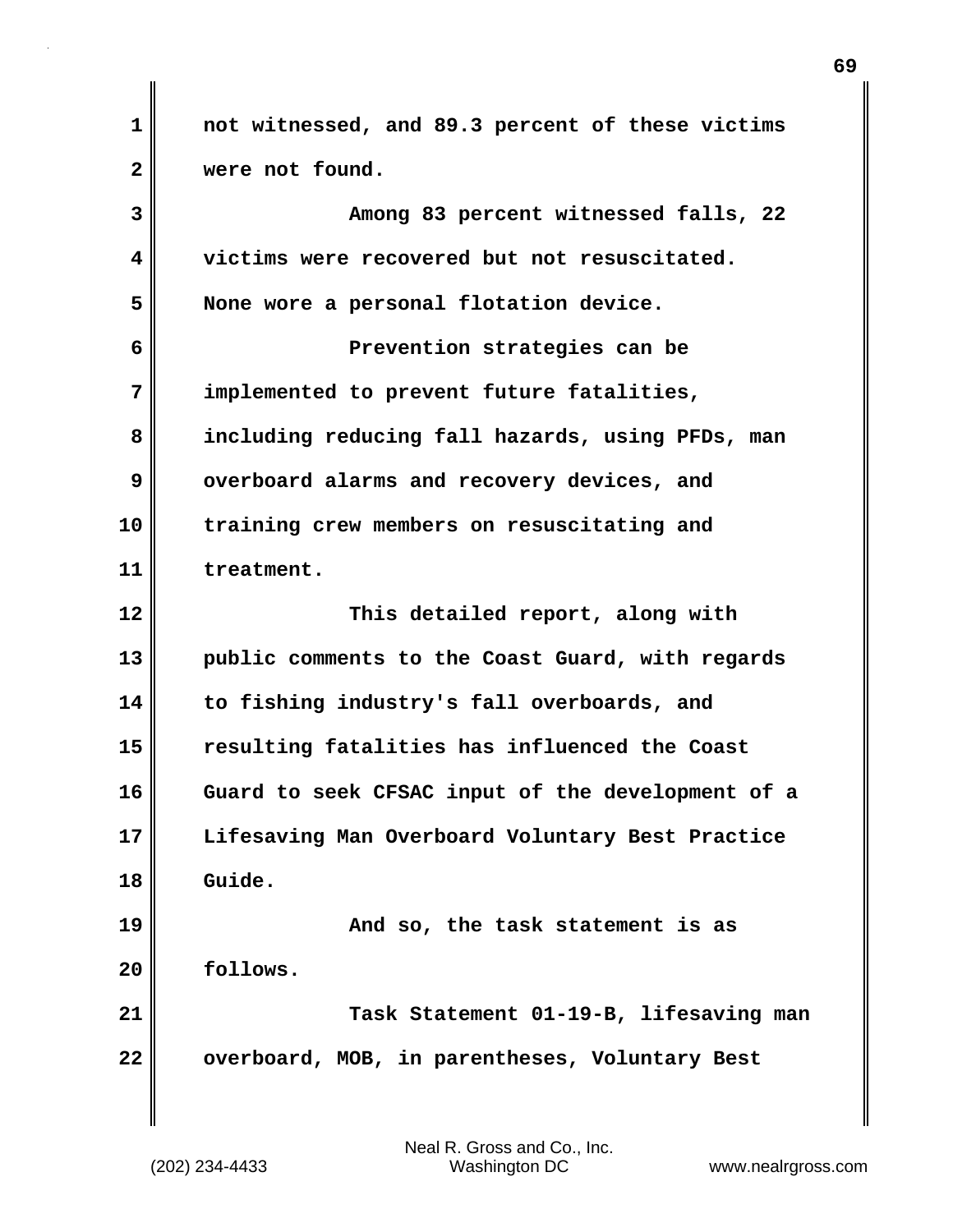1 Practice Guide.

| $\overline{\mathbf{2}}$ | The background. Man overboard loss of             |
|-------------------------|---------------------------------------------------|
| 3                       | life, is one of the leading areas of fatalities   |
| 4                       | in the commercial fishing industry, as            |
| 5                       | highlighted in the 2018 National Institute for    |
| 6                       | Occupational Safety and Health NIOSH report.      |
| 7                       | And by the way, when you go to this               |
| 8                       | tasking, we have created a hyperlink so you can   |
| 9                       | read the full report. It details all the          |
| 10                      | numbers.                                          |
| 11                      | Contributors to falls overboard can               |
| 12                      | result from complacency, fatigue, impairment,     |
| 13                      | weather conditions, work environment, and more.   |
| 14                      | The Coast Guard aims to reduce loss of            |
| 15                      | life to a voluntary based practice guide, and     |
| 16                      | dockside safety exam outreach.                    |
| 17                      | The task, develop a lifesaving man                |
| 18                      | overboard voluntary best practices guide to be    |
| 19                      | used by the commercial fishing industry to reduce |
| 20                      | occurrences of falls overboard.                   |
| 21                      | The guide is intended to be used by               |
| 22                      | the commercial fishing industry.                  |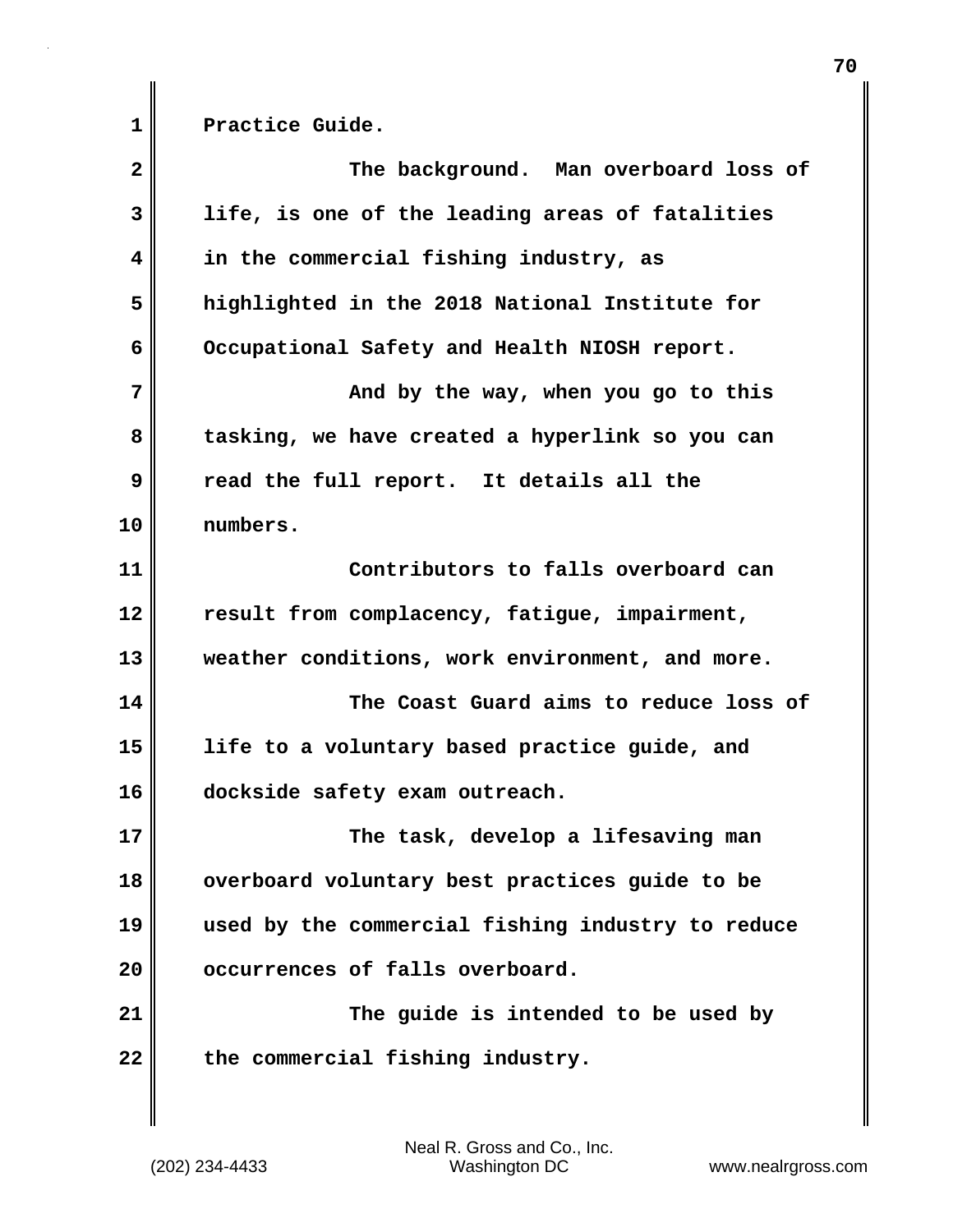| 1  | The guide should factor vessel size,              |
|----|---------------------------------------------------|
| 2  | length, vessel design or fisheries, vessel type,  |
| 3  | i.e., fishing vessel, fish tender, or fish        |
| 4  | processing vessel.                                |
| 5  | It should include a geographic area as            |
| 6  | applicable, number of persons that may work on    |
| 7  | board, vessel recovery equipment technologies     |
| 8  | that may be available, relevant available data,   |
| 9  | i.e., Coast Guard or NIOSH studies, human         |
| 10 | factors, i.e., human factor engineering, and      |
| 11 | training.                                         |
| 12 | The due target date, 6 March of 2020.             |
| 13 | And there's an area for the name and phone number |
| 14 | of the CFSAC committee member to sign.            |
| 15 | And flipping over to page 2, the task             |
| 16 | title again remains the same.                     |
| 17 | The description of tasks. Develop a               |
| 18 | voluntary based practice guide to be used by the  |
| 19 | commercial fishing industry for the prevention of |
| 20 | man overboard situations.                         |
| 21 | The guide should consider human                   |
| 22 | factors and design that contributes to man        |
|    |                                                   |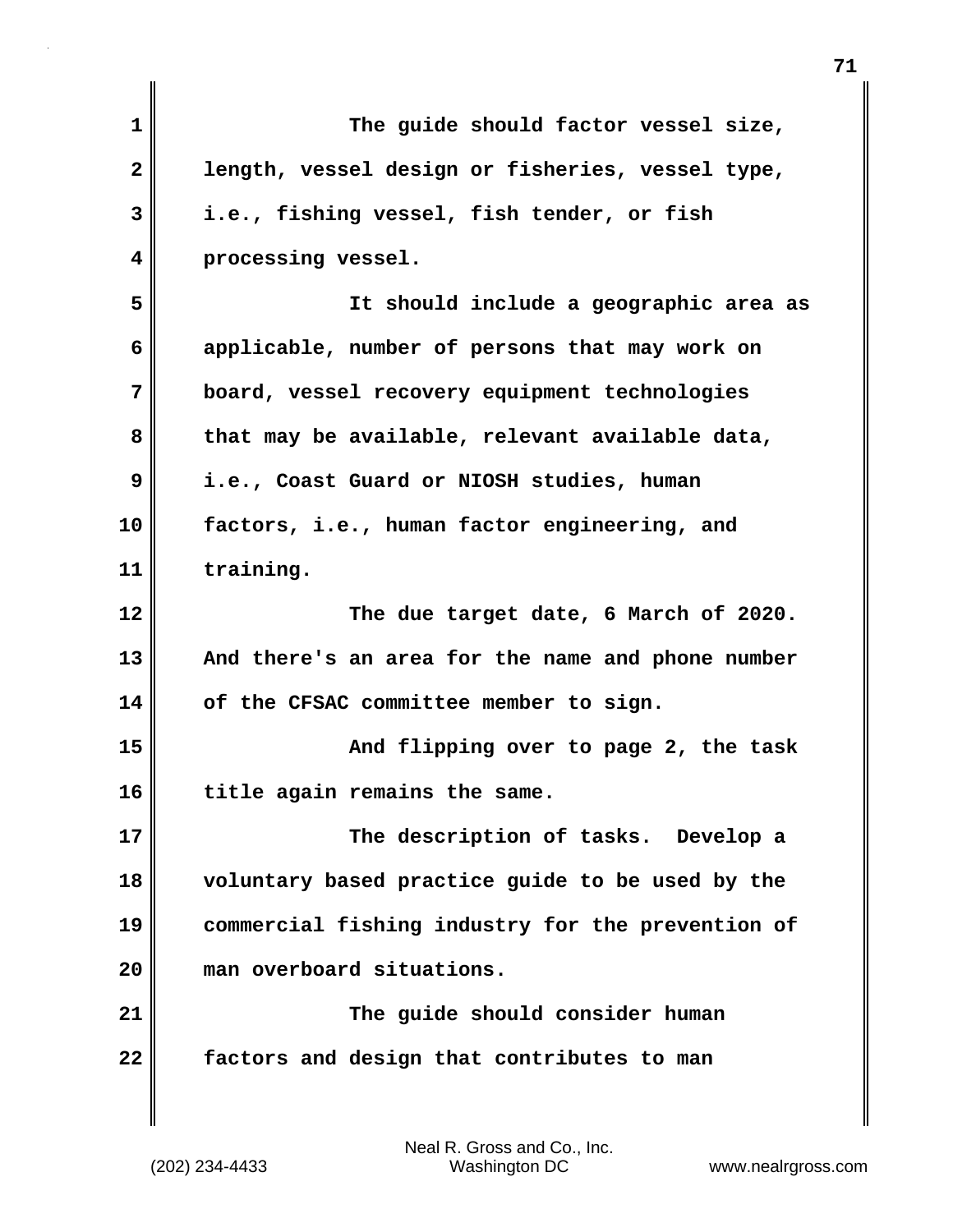**1 overboard. Additionally, preferred lifesaving 2 response actions by responders should be 3 reflected in the guidance.** 

**4 The guide should address industry-5 preferred recovery methods, and equipment that 6 considers fishing vessel type, operations and 7 geographic areas, fish, and worked.**

**8 The Fishing Safety Man Overboard 9 Voluntary Best Practice Guide is intended to be 10 incorporated with the Voluntary Safety 11 Initiatives and Good Marine Practices for 12 commercial fishing industry vessels by both the 13 fishing industry and the U.S. Coast Guard 14 dockside examiners as an outreach educational 15 tool during dockside safety exams.**

**16 Recommended action. The Coast Guard 17 seeks CFSAC input on the development of the 18 Lifesaving Man Overboard Best Practice Guide that 19 can be adopted by the commercial fishing industry 20 to promote safety-oriented procedures that may 21 contribute to lives saved through the pre-22 planning and adoption of best practices by the**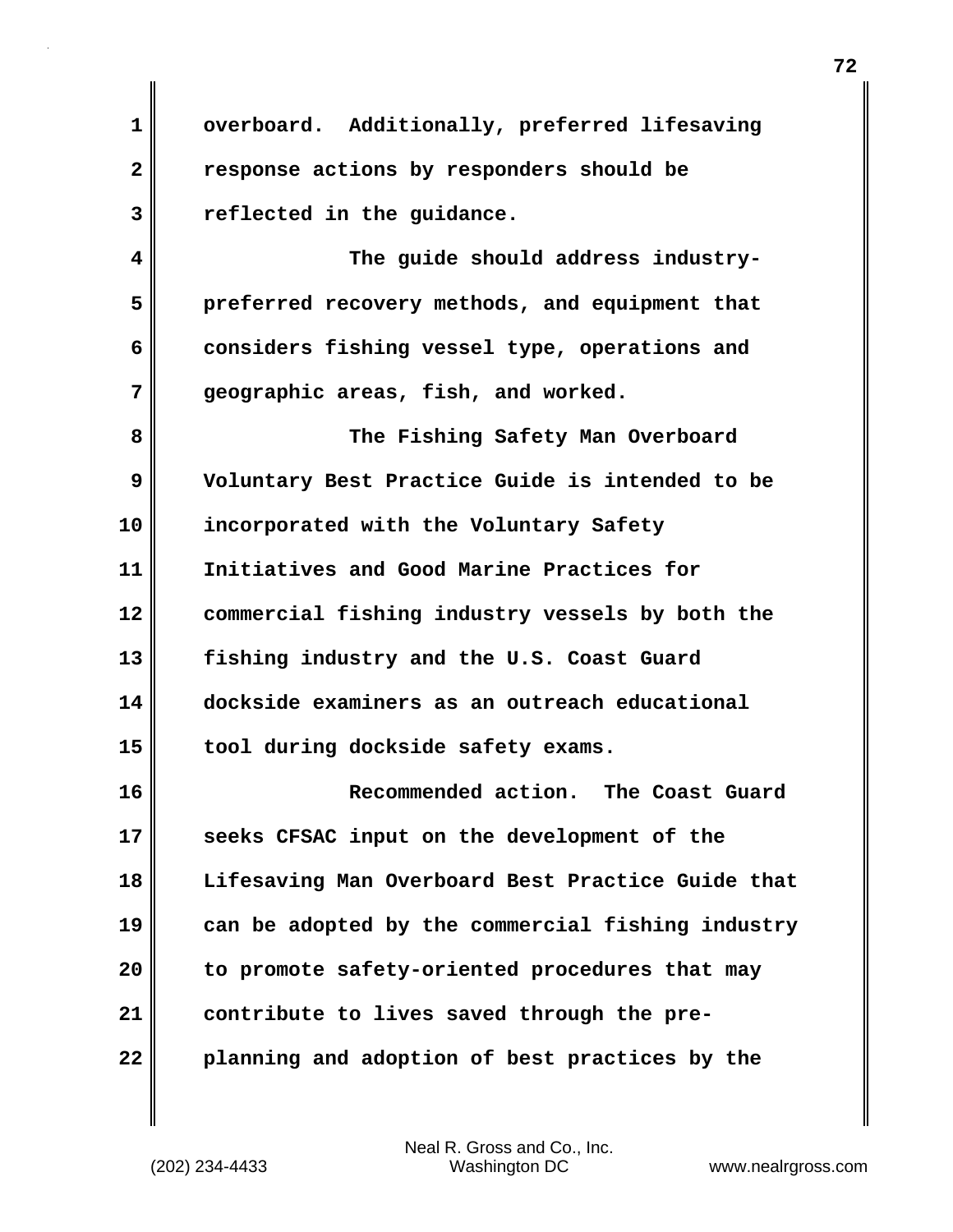| $\mathbf 1$  | commercial fishing industry and their crews.      |
|--------------|---------------------------------------------------|
| $\mathbf{2}$ | The framework should be flexible,                 |
| 3            | accommodating a variety of fishing vessel types,  |
| 4            | operations, and geographic areas in which they    |
| 5            | operate.                                          |
| 6            | The CFSAC assigned work group should              |
| 7            | seek input from industry technical experts, as    |
| 8            | maybe needed for consultation during the drafting |
| 9            | of the document.                                  |
| 10           | And again, the time frame that's                  |
| 11           | targeted is to be completed 6 March of 2020.      |
| 12           | And this has been signed by our DFO,              |
| 13           | Captain Matt Edwards, and it has yet to be        |
| 14           | accepted by the committee, but once accepted, we  |
| 15           | would ask that the committee chair also sign the  |
| 16           | document.                                         |
| 17           | And that being said, that is the                  |
| 18           | reading of the document.                          |
| 19           | And one thing I just wanted to add                |
| 20           | before the discussion ensues, once the            |
| 21           | subcommittee and subcommittee chair are           |
| 22           | identified, I, Joseph Myers, or Mr. Wendland can  |

(202) 234-4433 Washington DC www.nealrgross.com Neal R. Gross and Co., Inc.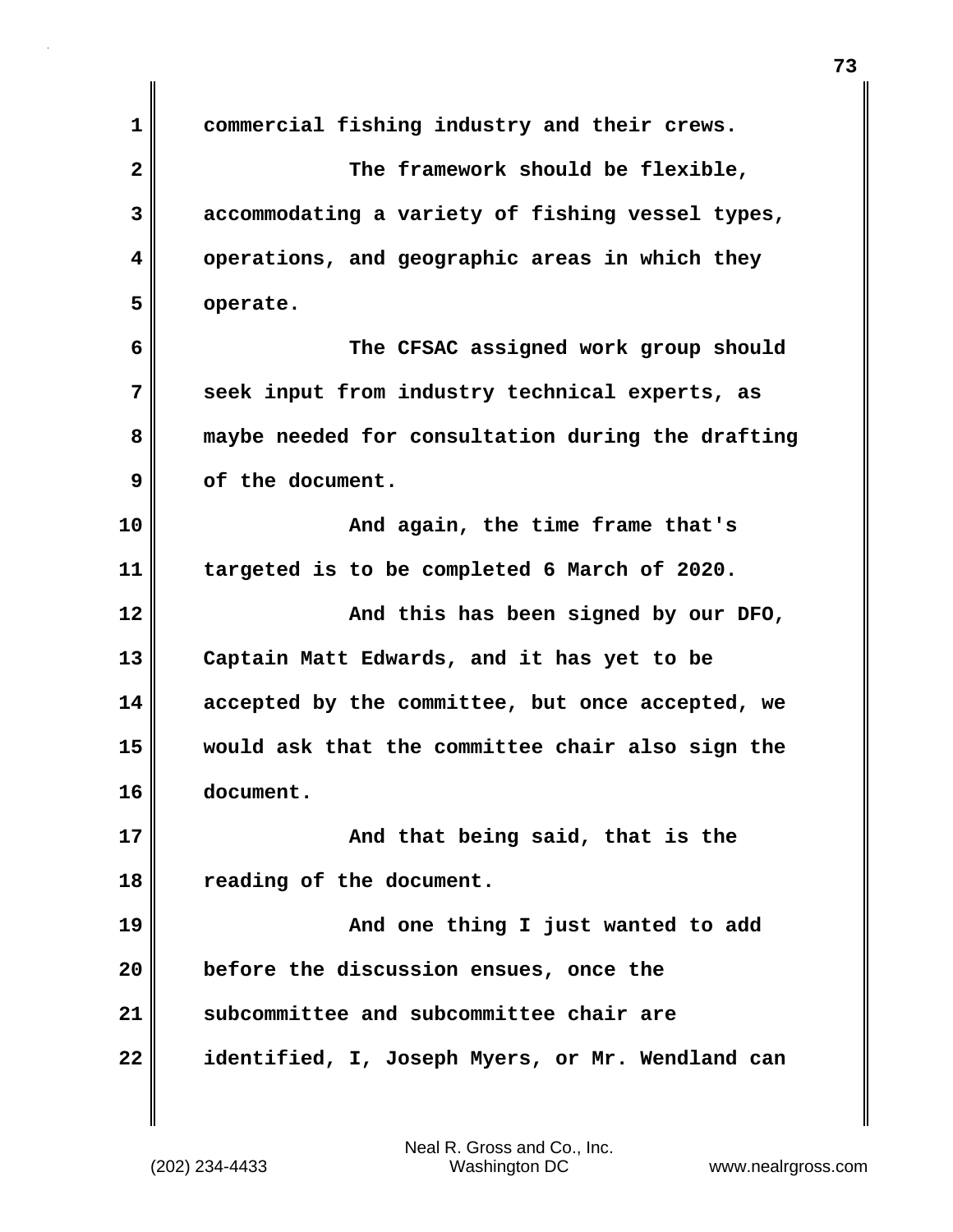| $\mathbf 1$  | be reached as a point of contact to assist in     |
|--------------|---------------------------------------------------|
| $\mathbf{2}$ | setting up meetings, conference calls, and        |
| 3            | posting related information on our site, if that  |
| 4            | is the desire of the committee.                   |
| 5            | And our office being CVC-3, the                   |
| 6            | Fishing Vessel Safety Division, at Coast Guard    |
| 7            | headquarters, is available for guidance that may  |
| 8            | arise during this whole process.                  |
| 9            | Subcommittees do not have to be                   |
| 10           | announced on the Federal Register. Captain?       |
| 11           | CAPTAIN EDWARDS: Yeah, this is                    |
| 12           | Captain Edwards.                                  |
| 13           | You know, I'll just add that, you                 |
| 14           | know, that this is kind of the first of a series  |
| 15           | of tasks that we envision that the committee will |
| 16           | take, that we look at the different systems on    |
| 17           | board a ship, and those systems from the          |
| 18           | construction design, maintenance, and operation   |
| 19           | of those vital systems, and how they can improve  |
| 20           | the safety on board.                              |
| 21           | As Mr. Woodley said early on, you                 |
| 22           | know, man overboards and lifesaving is one of the |
|              |                                                   |

 $\mathbf{I}$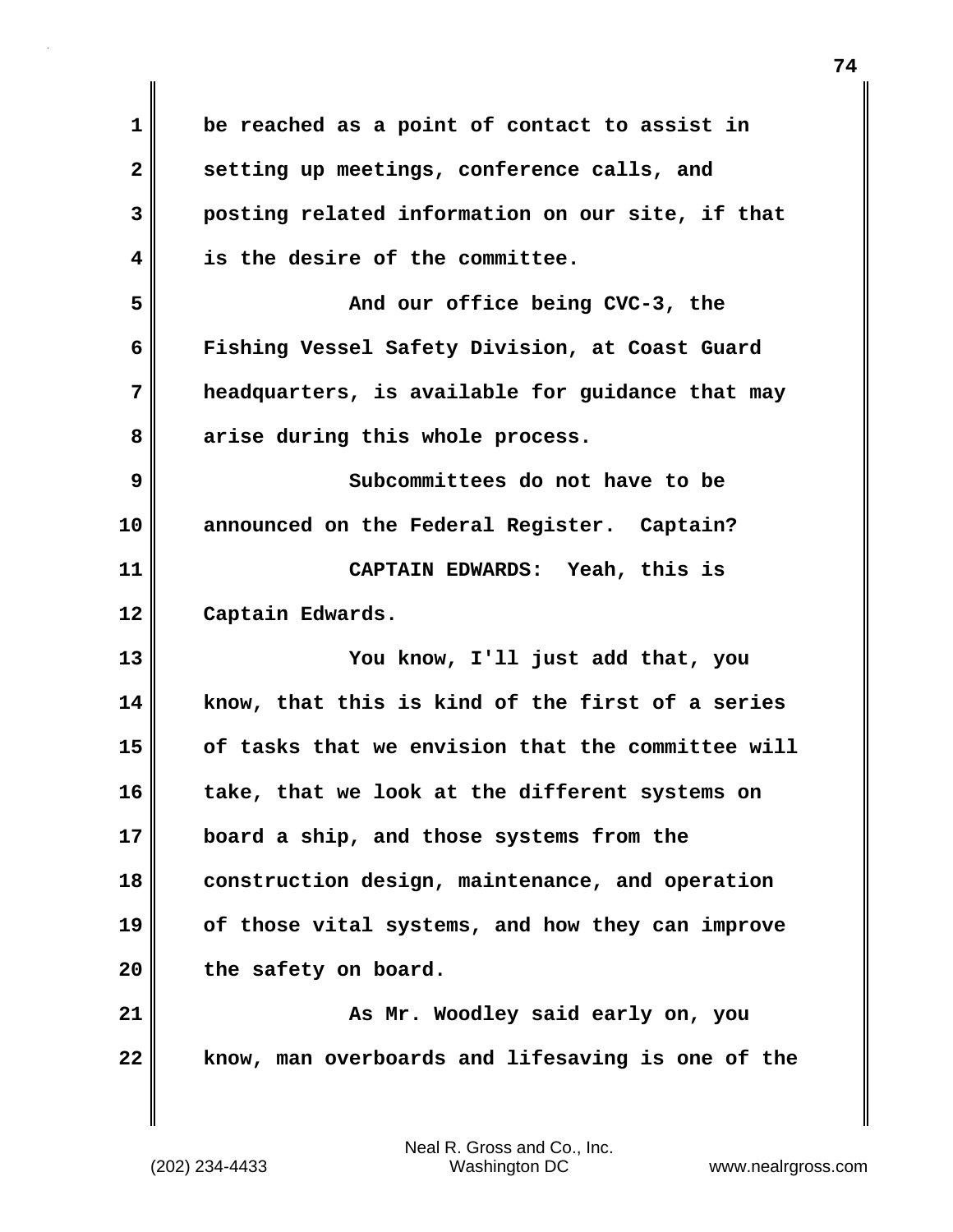**1 leading causes of deaths and injury, so this** 2 seems logical to address this vessel system **3 first. So, with that, yeah. 4 MR. MYERS: Thanks, Captain. And that 5 being said, that is the reading of the task, and 6 I guess we will hand it over to our chair. 7 CHAIR WOODLEY: Thank you for the 8 reading of the task statements. 9** So what I'd like to do is open it up **10 for discussion with the committee members, and I 11 thought maybe just to keep then any public 12 comment on it, as well. 13 I think I got everybody's names here 14 as we went through the roster, so I'll start at 15 the top with Mr. Hewlett, if he's available, and 16 then we can just go down the list. 17 And so, Mr. Hewlett, are you 18 available, or do you have a comment on this? 19 MR. HEWLETT: Yeah, I think it's a 20 pretty good idea. Can you hear me? 21 CHAIR WOODLEY: Yeah, we sure can. Go 22 ahead.**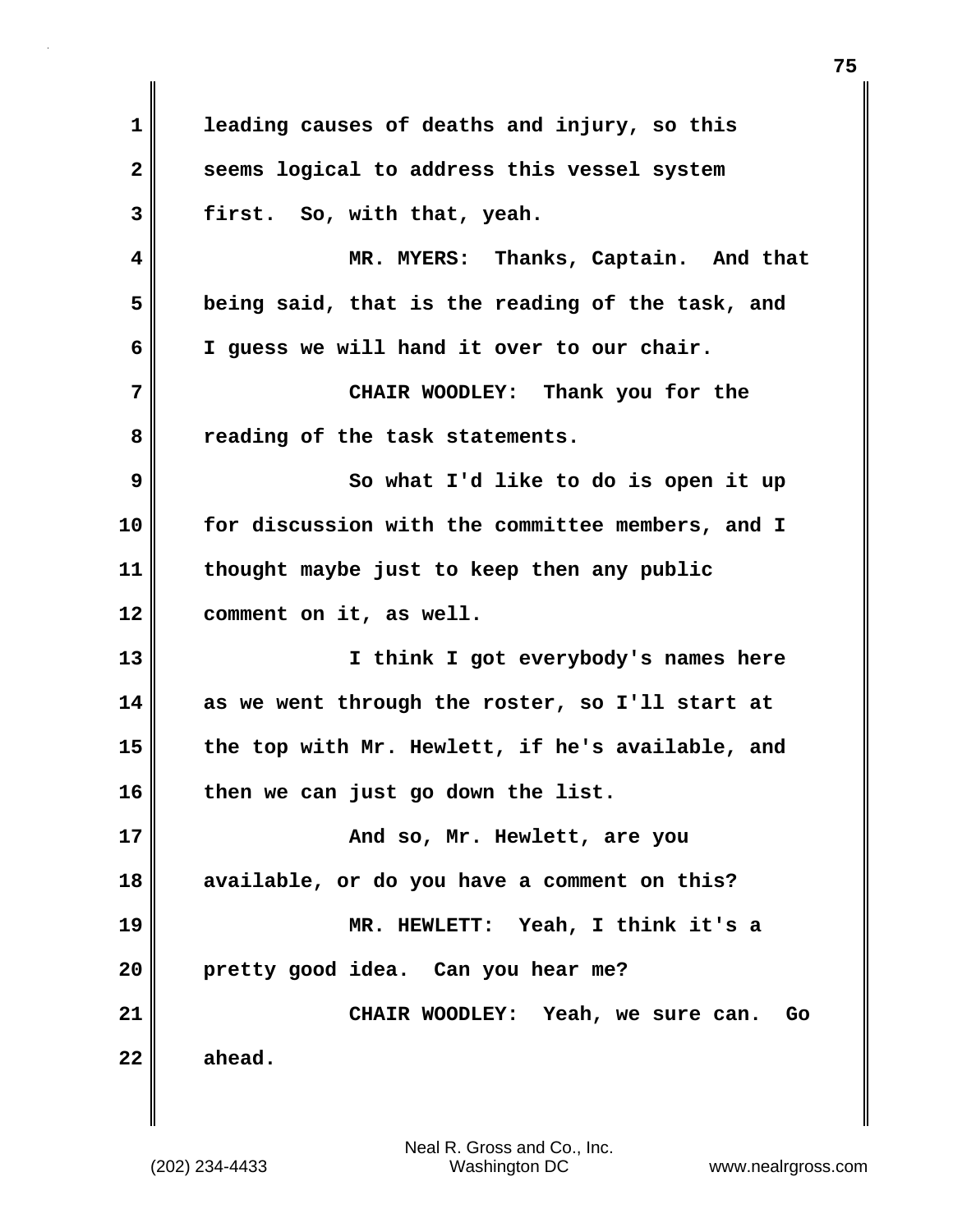**1 MR. HEWLETT: I said I think it's a 2 good idea. I think it's a good tool. 3 CHAIR WOODLEY: All right. Glenn, 4 anything else on that? 5 MR. HEWLETT: No, not really. 6 CHAIR WOODLEY: All right, fair 7 enough. Mr. Dennehy? 8 (No audible response.) 9 CHAIR WOODLEY: Hello, are people 10 still there? 11 MR. WENDLAND: Yeah Chris, we're still 12 on. 13 CHAIR WOODLEY: Okay, sorry. Yeah, 14 Mr. Dennehy, are you on the phone? 15 (No audible response.) 16 CHAIR WOODLEY: All right, we'll move 17 on here. Hal Hockema? 18 MR. HOCKEMA: Yes. I'm here. 19 CHAIR WOODLEY: Any comment on this, 20 on the task? 21 MR. HOCKEMA: No, other than I think 22 high bulwarks are a good idea.**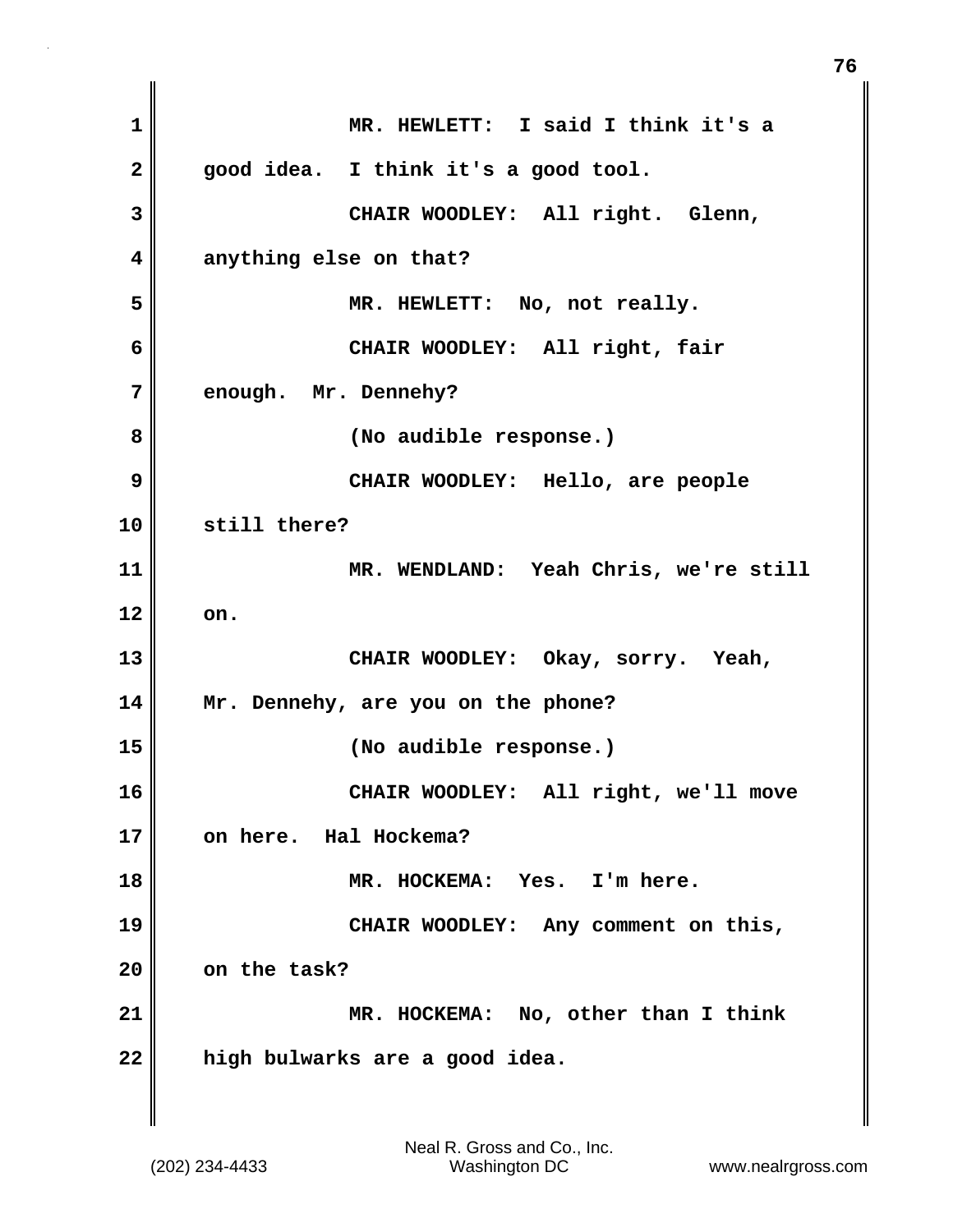| $\mathbf{1}$ | CHAIR WOODLEY: Oh, all right. How                 |
|--------------|---------------------------------------------------|
| $\mathbf{2}$ | about Tom Dameron?                                |
| 3            | VICE CHAIR DAMERON: Yes Mr. Chairman,             |
| 4            | Tom Dameron here. Thank you for the opportunity.  |
| 5            | I'm actually a little bit confused about this     |
| 6            | task statement as it has been presented.          |
| 7            | I was under the impression reading                |
| 8            | what's in the Federal Register that the task      |
| 9            | statement would have to do with construction,     |
| 10           | maintenance, and repair.                          |
| 11           | The way I heard the task statement                |
| 12           | described, it seemed to me that those tasks would |
| 13           | have been better served with the Voluntary Safety |
| 14           | Initiatives and Good Marine Practices for the     |
| 15           | commercial fishing industry that was released in  |
| 16           | January 2017.                                     |
| 17           | And I'm wondering did I miss something            |
| 18           | here? What happened to the construction,          |
| 19           | maintenance, and repair task statement?<br>Thank  |
| 20           | you.                                              |
| 21           | CAPTAIN EDWARDS: So this is Captain               |
| 22           | Edwards.                                          |
|              |                                                   |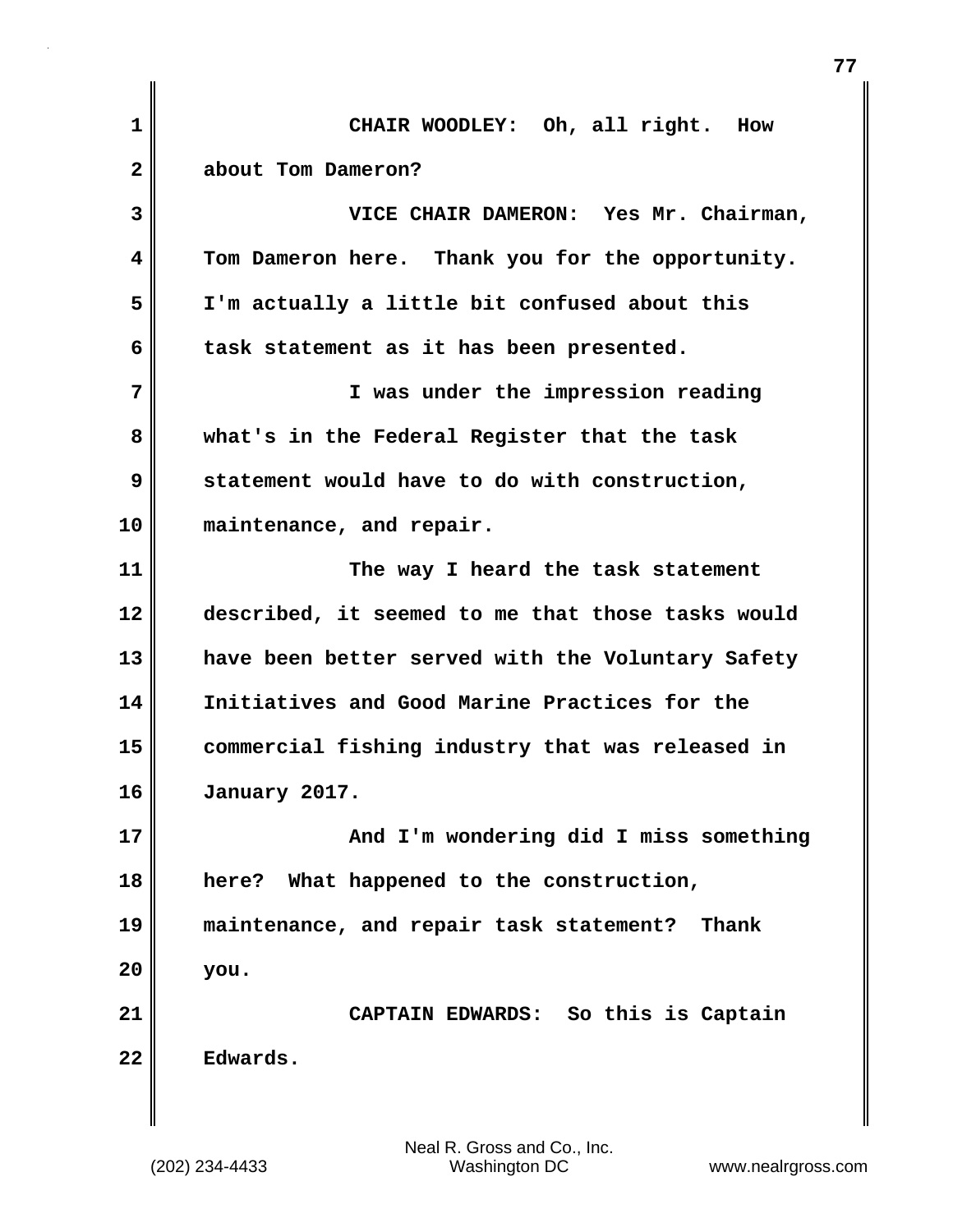| $\mathbf{1}$ | And again, we see the lifesaving                  |
|--------------|---------------------------------------------------|
| $\mathbf{2}$ | system on board a vessel as one system that is    |
| 3            | included in the construction, maintenance, and    |
| 4            | repair, as well as the operations of that system. |
| 5            | So, you know, the things that the                 |
| 6            | group may look at are, you know, are there        |
| 7            | construction techniques that are being done in    |
| 8            | fishing vessels now that would reduce the         |
| 9            | likelihood of a man overboard for particular      |
| 10           | fisheries?                                        |
| 11           | Is there equipment that's being                   |
| 12           | installed on now? Is the maintenance of that      |
| 13           | equipment appropriate?                            |
| 14           | So, again, I would go back to if a                |
| 15           | system on board a vessel that we would see during |
| 16           | the construction and maintenance phase of the     |
| 17           | vessel.                                           |
| 18           | VICE CHAIR DAMERON: So Mr. Chairman,              |
| 19           | this is Tom Dameron. If I could continue?<br>So,  |
| 20           | it seems                                          |
| 21           | CHAIR WOODLEY: Yes, go ahead.                     |
| 22           | VICE CHAIR DAMERON:<br>It seems to me             |
|              |                                                   |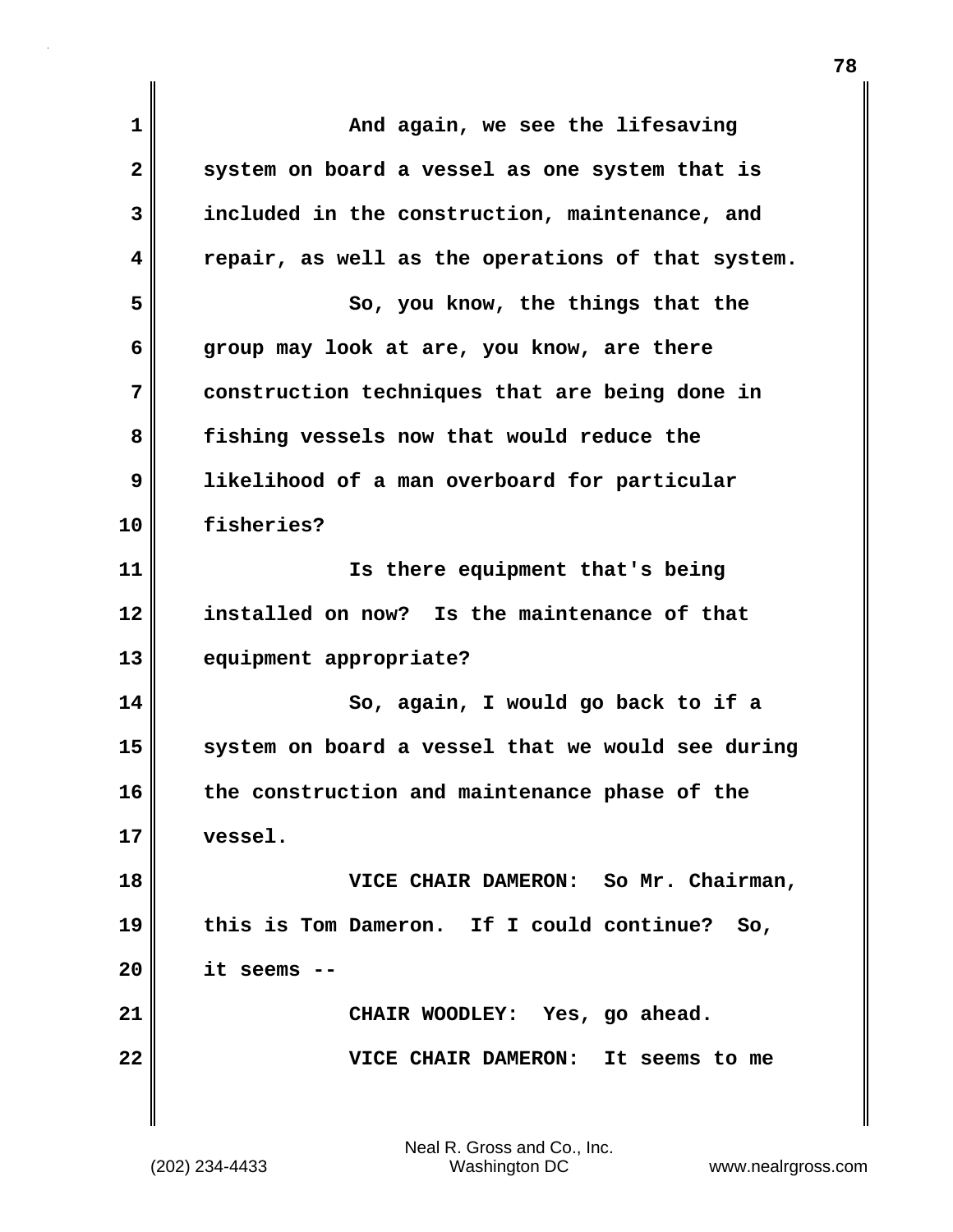**1 that our task has been considerably narrowed 2 without -- we weren't given a heads-up about 3 this, and I'm curious as it seems like this 4 narrow task has been sprung on us when the 5 original task was Voluntary Best Practice Guide 6 for construction, maintenance, and repair, and 7 now we're talking about a very small and limited** 8 subsection. **9 It would seem to me that it would be 10 proper practice for a subcommittee to be set up, 11 and that subcommittee make a determination on 12 which subsystems should be addressed first. 13 Thank you. 14 CHAIR WOODLEY: Yeah, this is Chris. 15 So, Tom -- and I guess two things with it. 16 You know, that we did receive public 17 comment expressing concern over the breadth of 18 the initial task statement, and I agree with 19 those comments, and I felt that perhaps what we 20 could do for our in-person meeting this spring 21 was to go back and look -- you know, as Captain 22 Edwards suggested, some of the broader things**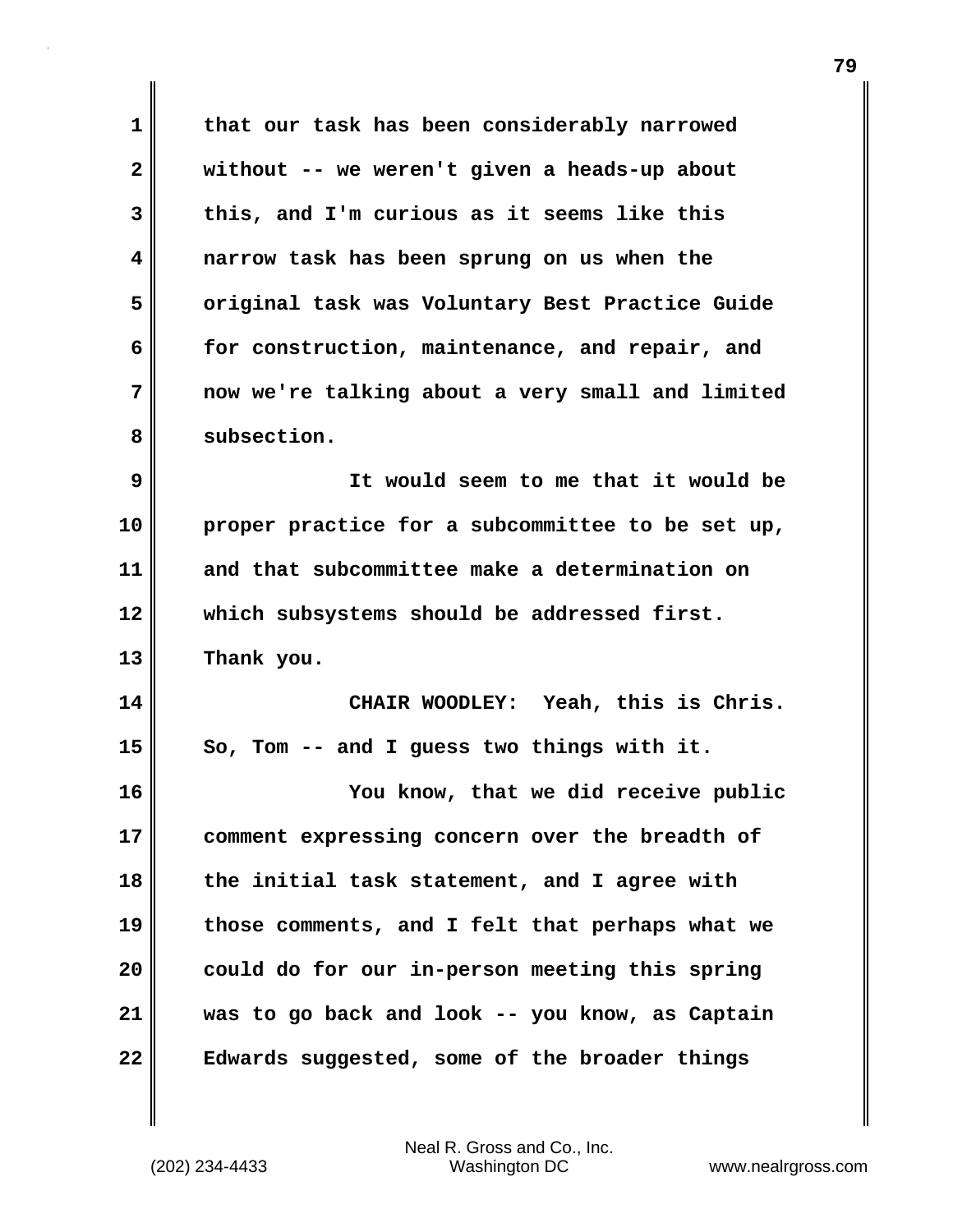**1 that we could look at -- I mean, quite frankly 2 though, I think that in terms of this committee, 3 you know, this committee actually already put in 4 a fair amount of effort to developing some best 5 practices and procedures for the, you know, 6 construction of new vessels that was put together 7 as a draft NVIC.**

**8 I'm not sure if that NVIC is still 9 being worked on, but I thought instead of tasking 10 the committee with something that may be already 11 in the works, that a better use of this 12 committee's time would be to focus, you know, 13 more focus on the lifesaving and man overboard 14 aspect, which does account for about 30 percent 15 of the fatalities in the U.S., and is a -- you 16 know, there's a lot of good solutions out there 17 that are readily available to fishermen, and that 18 we hold off on the broader question until we can 19 actually meet in person when we have more time 20 and more preparation to do the foundational work 21 to address as broad of a task as was originally 22 brought up.**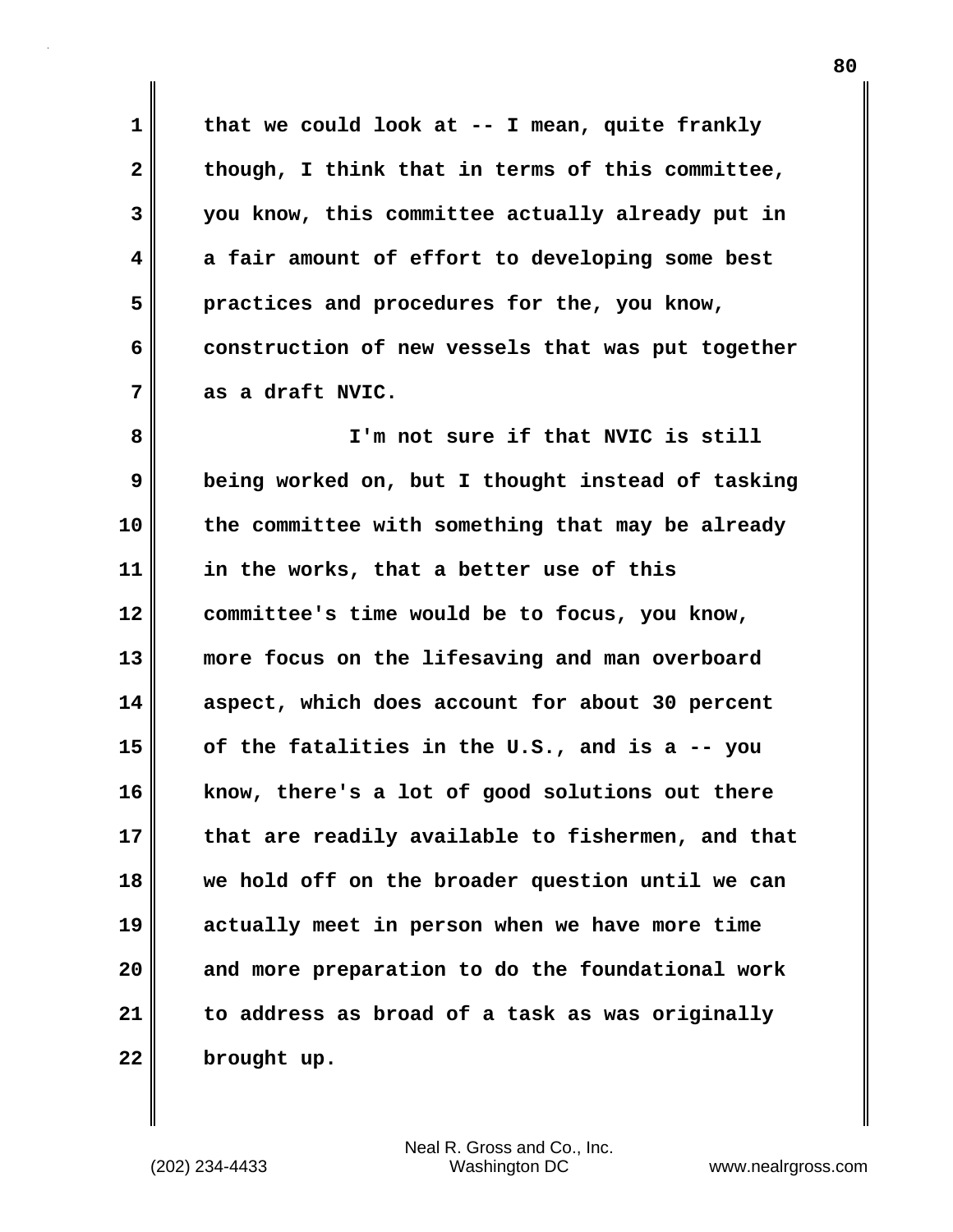| $\mathbf{1}$ | VICE CHAIR DAMERON: Mr. Chairman,                 |
|--------------|---------------------------------------------------|
| $\mathbf{2}$ | Thomas Dameron here. If I could respond to that?  |
| 3            | Again, I want to repeat that it seems             |
| 4            | like the task that was announced in the Federal   |
| 5            | Register has been significantly narrowed without  |
| 6            | open debate by this committee.                    |
| 7            | It seems like some decisions have been            |
| 8            | made behind closed doors, when those decisions    |
| 9            | should've been openly debated today by this       |
| 10           | committee, and I would be remiss if I didn't call |
| 11           | a point of order, that I don't think that this    |
| 12           | task, as it was published in the Federal          |
| 13           | Register, is being properly addressed. Thank      |
| 14           | you.                                              |
| 15           | CHAIR WOODLEY: All right, thanks for              |
| 16           | your comment. All right, further going down the   |
| 17           | Kris Boehmer?<br>list then.                       |
| 18           | MR. BOEHMER: Yes. I guess I kind of               |
| 19           | agree with Tom.                                   |
| 20           | I think it looks like that we're                  |
| 21           | taking a very reactive approach to lifesaving     |
| 22           | than proactive.                                   |
|              |                                                   |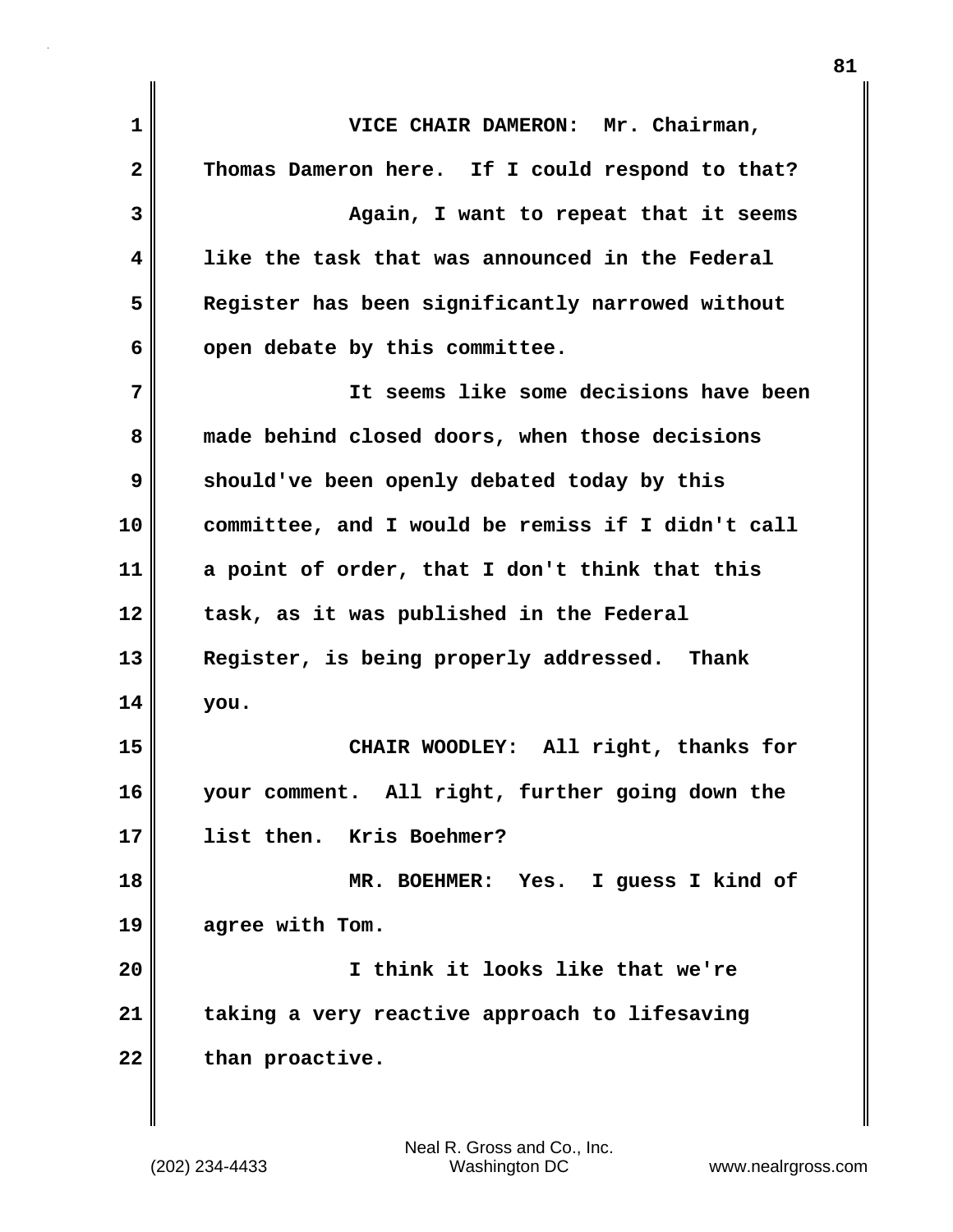| $\mathbf{1}$            | And although I agree that preventing              |
|-------------------------|---------------------------------------------------|
| $\overline{\mathbf{2}}$ | man overboard is important, we have a lot of      |
| 3                       | stuff that we've worked on about stability and    |
| 4                       | other design things that are necessary to improve |
| 5                       | the safety of both old vessels and new vessels.   |
| 6                       | And it does seem like the task that I             |
| 7                       | thought we were addressing has been changed       |
| 8                       | significantly, and I don't understand how that's  |
| 9                       | happened either.                                  |
| 10                      | So, I guess ditto to what Tom said.               |
| 11                      | Thank you.                                        |
| 12                      | CHAIR WOODLEY: Okay, going down the               |
| 13                      | list. Jimmie Martin?                              |
| 14                      | MR. MARTIN: Jimmie Martin here.<br>Man            |
| 15                      | overboard is very, very important to me.          |
| 16                      | I think there's a lot of things that              |
| 17                      | we could do to protect against people falling     |
| 18                      | overboard, and in the construction of a new       |
| 19                      | vessel, it would be very important to look at the |
| 20                      | height of the bulwarks.                           |
| 21                      | So I think we should bead on trying to            |
| 22                      | protect people from falling overboard.            |
|                         |                                                   |

 $\mathsf I$ 

(202) 234-4433 Washington DC www.nealrgross.com Neal R. Gross and Co., Inc.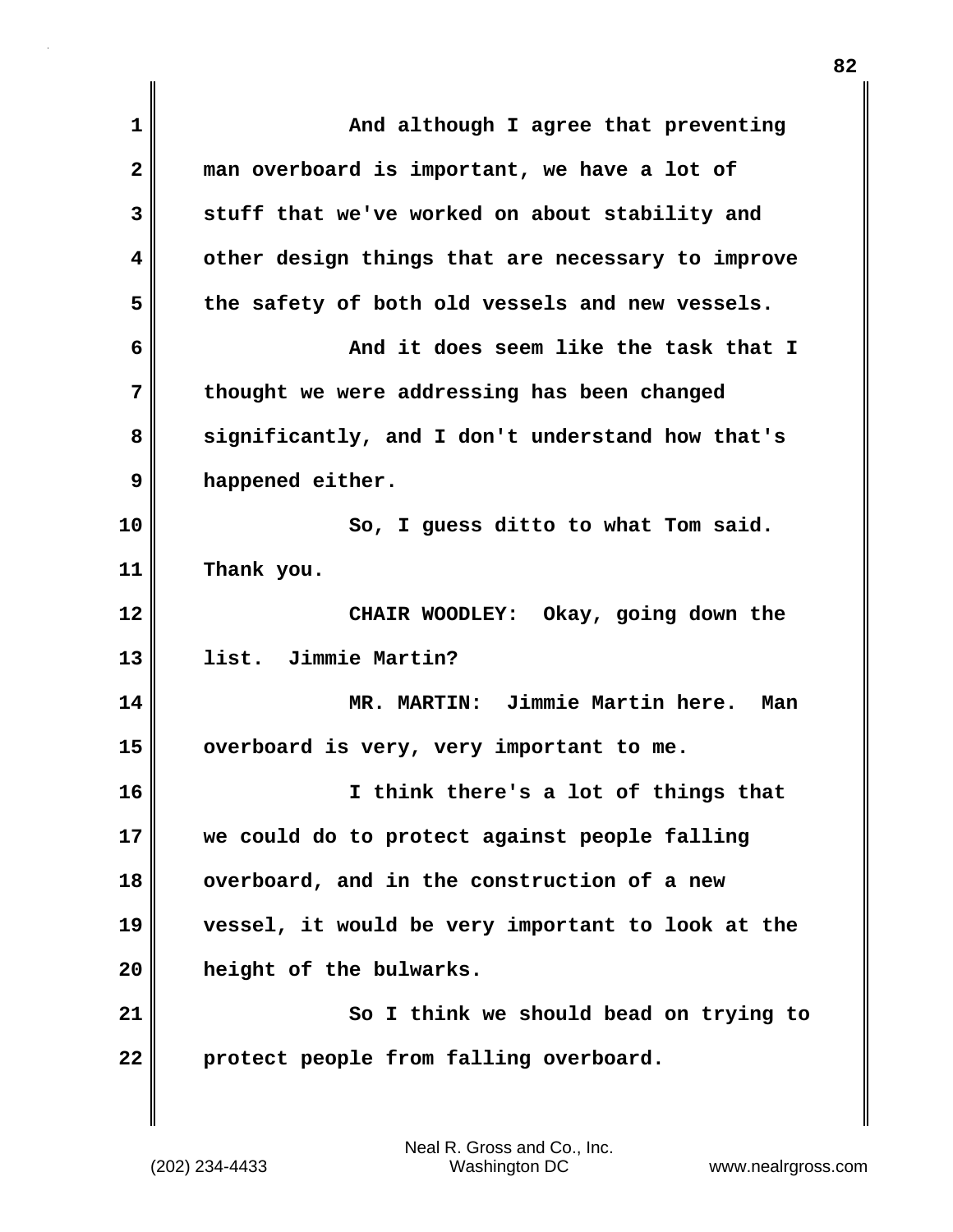| 1            | CHAIR WOODLEY: And yeah, thank you                |
|--------------|---------------------------------------------------|
| $\mathbf{2}$ | for your comment, Jimmie.                         |
| 3            | And so, in my understanding in reading            |
| 4            | the task is that that preventative aspect of man  |
| 5            | overboard as it relates to construction or vessel |
| 6            | arrangement would be part of this Voluntary Best  |
| 7            | Practice Guide.                                   |
| 8            | Is that correct, Mr. Myers?                       |
| 9            | MR. MYERS: Correct, and I know you                |
| 10           | have a copy in front of you, Mr. Chair.           |
| 11           | If you look at the guide, the                     |
| 12           | factoring elements in 3B, it does discuss vessel  |
| 13           | design, vessel type, vessel size, length.         |
| 14           | And so yes, you know, I think those               |
| 15           | can all be factored in in the scope.              |
| 16           | CHAIR WOODLEY: All right --                       |
| 17           | MR. DENNEHY: Mr. Chair, this is Ed                |
| 18           | Dennehy.                                          |
| 19           | CHAIR WOODLEY: I'm sorry, who is                  |
| 20           | that?                                             |
| 21           | MR. DENNEHY: Ed Dennehy.                          |
| 22           | CHAIR WOODLEY: Ed Dennehy? Go ahead,              |
|              |                                                   |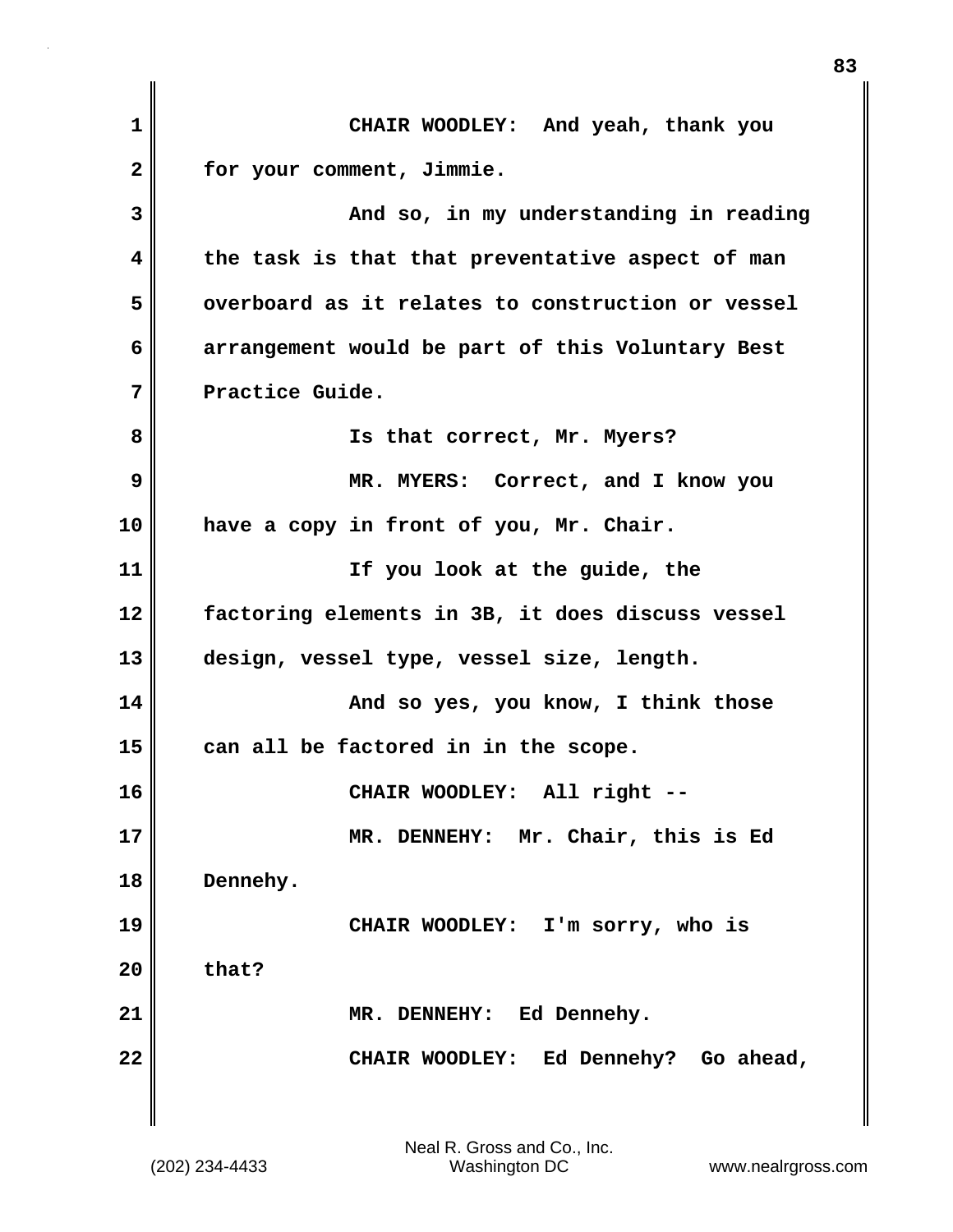| 1            | Ed.                                               |
|--------------|---------------------------------------------------|
| $\mathbf{2}$ | (Simultaneous speaking.)                          |
| 3            | MR. DENNEHY: I apologize. I had a                 |
| 4            | phone malfunction when you called on me, but I    |
| 5            | think I put my two cents worth in.                |
| 6            | I like this topic because I think it's            |
| 7            | something that we can actually accomplish within  |
| 8            | the time frame, and this is something that once   |
| 9            | it's done, the Coast Guard can put out without    |
| 10           | going through all of the regulatory process,      |
| 11           | which means something will actually get done,     |
| 12           | where we could be really spinning our wheels on a |
| 13           | lot of things which involve regulations, and      |
| 14           | could sit around, and nothing ever happened.      |
| 15           | CHAIR WOODLEY: All right, thanks Ed               |
| 16           | Bob Dooley? Bob, if you're<br>for your comment.   |
| 17           | (Simultaneous speaking.)                          |
| 18           | MR. DOOLEY: Mr. Chair, sorry.                     |
| 19           | CHAIR WOODLEY: Go ahead.                          |
| 20           | MR. DOOLEY: Yes, I was on mute. I                 |
| 21           | agree with it. I think this is a very focused     |
| 22           | topic that we should do some good work on. I      |

 $\mathbf{I}$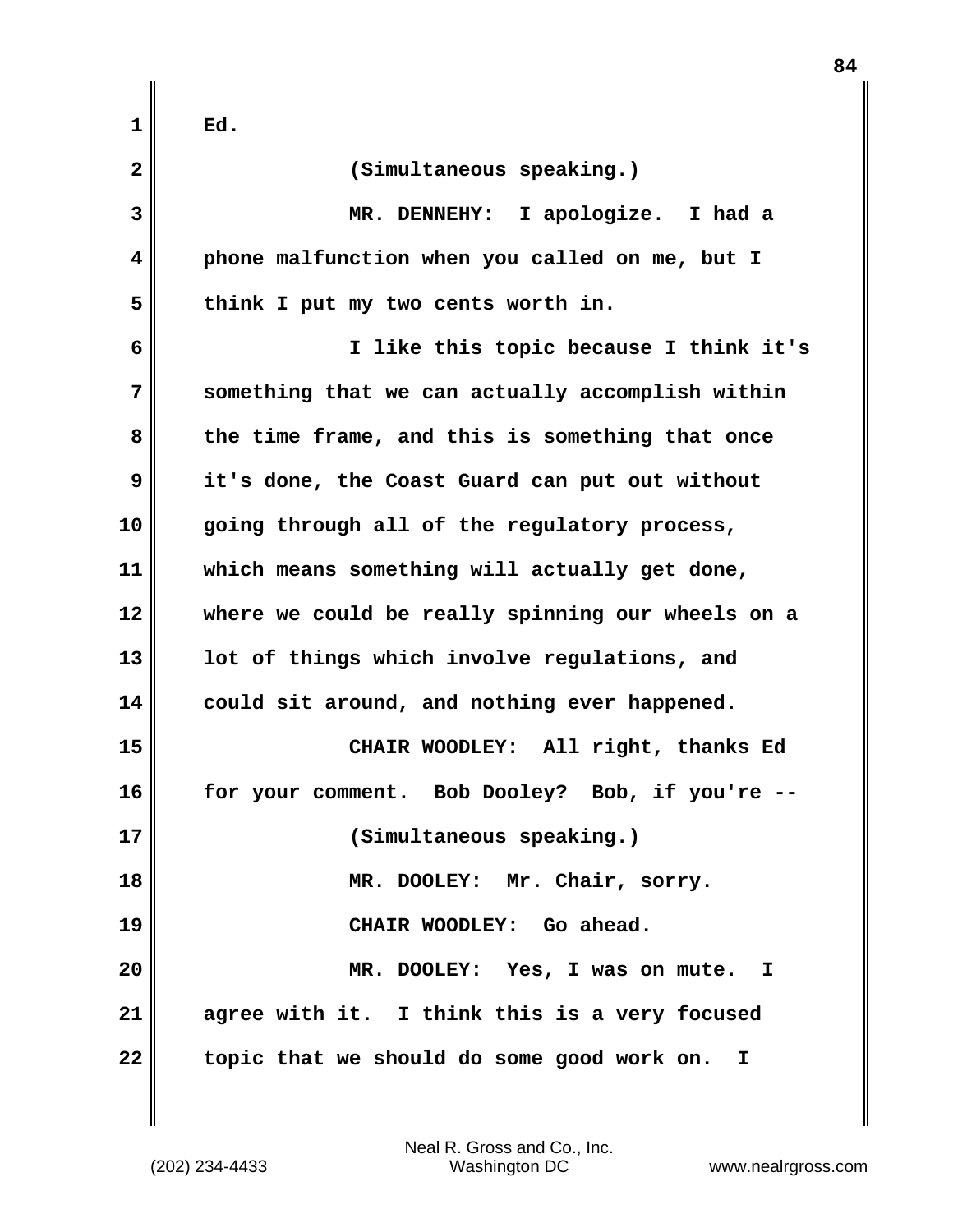1 agree with it.

| $\overline{\mathbf{2}}$ | I think if we take into account the               |
|-------------------------|---------------------------------------------------|
| 3                       | fact of these differences in regions, differences |
| 4                       | in vessel sizes, differences in weather per       |
| 5                       | region, all of those things into account -- it's  |
| 6                       | not a one size fit all -- I really support this.  |
| 7                       | I think there's some work we do, and              |
| 8                       | I think we could do some good work on it. Thank   |
| 9                       | you.                                              |
| 10                      | CHAIR WOODLEY: All right, thanks Bob.             |
| 11                      | Mr. Mahoney, are you -- I don't think you were on |
| 12                      | when we first called.                             |
| 13                      | (No audible response.)                            |
| 14                      | CHAIR WOODLEY: I think he might be                |
| 15                      | out fishing. All right, moving on. Tim Vincent?   |
| 16                      | MR. VINCENT: Yeah, hi Chris. Tim                  |
| 17                      | Vincent here. Yes, I completely agree with this.  |
| 18                      | I think it's a very good idea.                    |
| 19                      | I myself went overboard in Bristol Bay            |
| 20                      | several years back, and like a fool, I wasn't     |
| 21                      | wearing a life vest, and thank god I was able to  |
| 22                      | survive.                                          |

(202) 234-4433 Washington DC www.nealrgross.com Neal R. Gross and Co., Inc.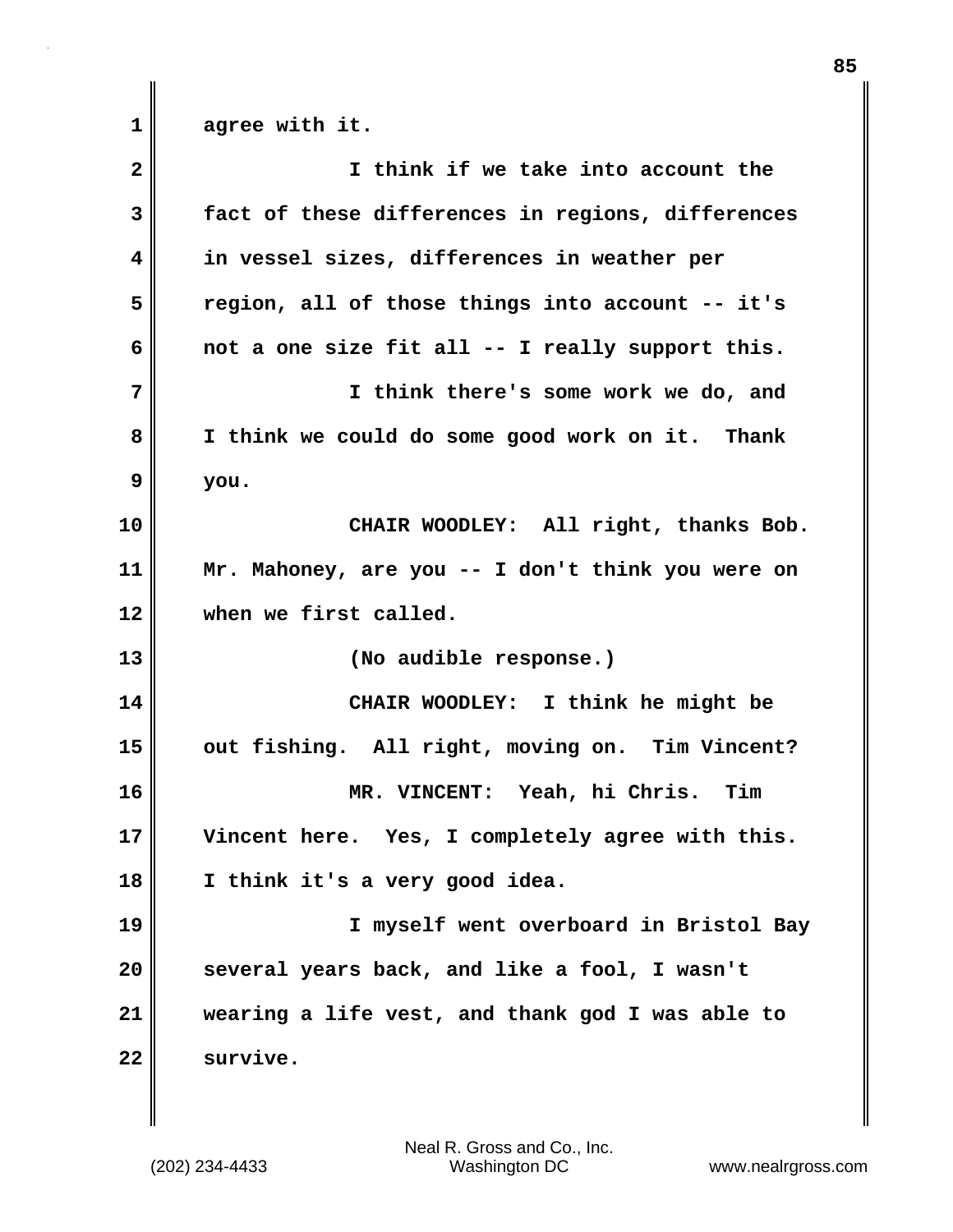| $\mathbf 1$  | One big consideration I feel for this             |
|--------------|---------------------------------------------------|
| $\mathbf{2}$ | is fatigue factor in wearing, you know, a vest    |
| 3            | and whatnot.                                      |
| 4            | That should be like, certainly                    |
| 5            | something that doesn't fatigue the wearer because |
| 6            | I believe fatigue is one huge part of fishing     |
| 7            | vessel safety in general.                         |
| 8            | So, we want to, you know, make sure I             |
| 9            | agree with the previous person that it does need  |
| 10           | to be targeted by region, by type, and things     |
| 11           | like that.                                        |
| 12           | It isn't necessarily one size fits                |
| 13           | all. I also completely agree with higher          |
| 14           | bulwarks as necessary, and then safety rails or   |
| 15           | portable safety rails, also.                      |
| 16           | I see a lot of instances as a marine              |
| 17           | surveyor, you know, where you have situations     |
| 18           | where there's, you know, no protective bulwark,   |
| 19           | or a portable safety rail or a safety chain would |
| 20           | be appropriate. Things like that.                 |
| 21           | So, I am in complete agreement with               |
| 22           | this.                                             |
|              |                                                   |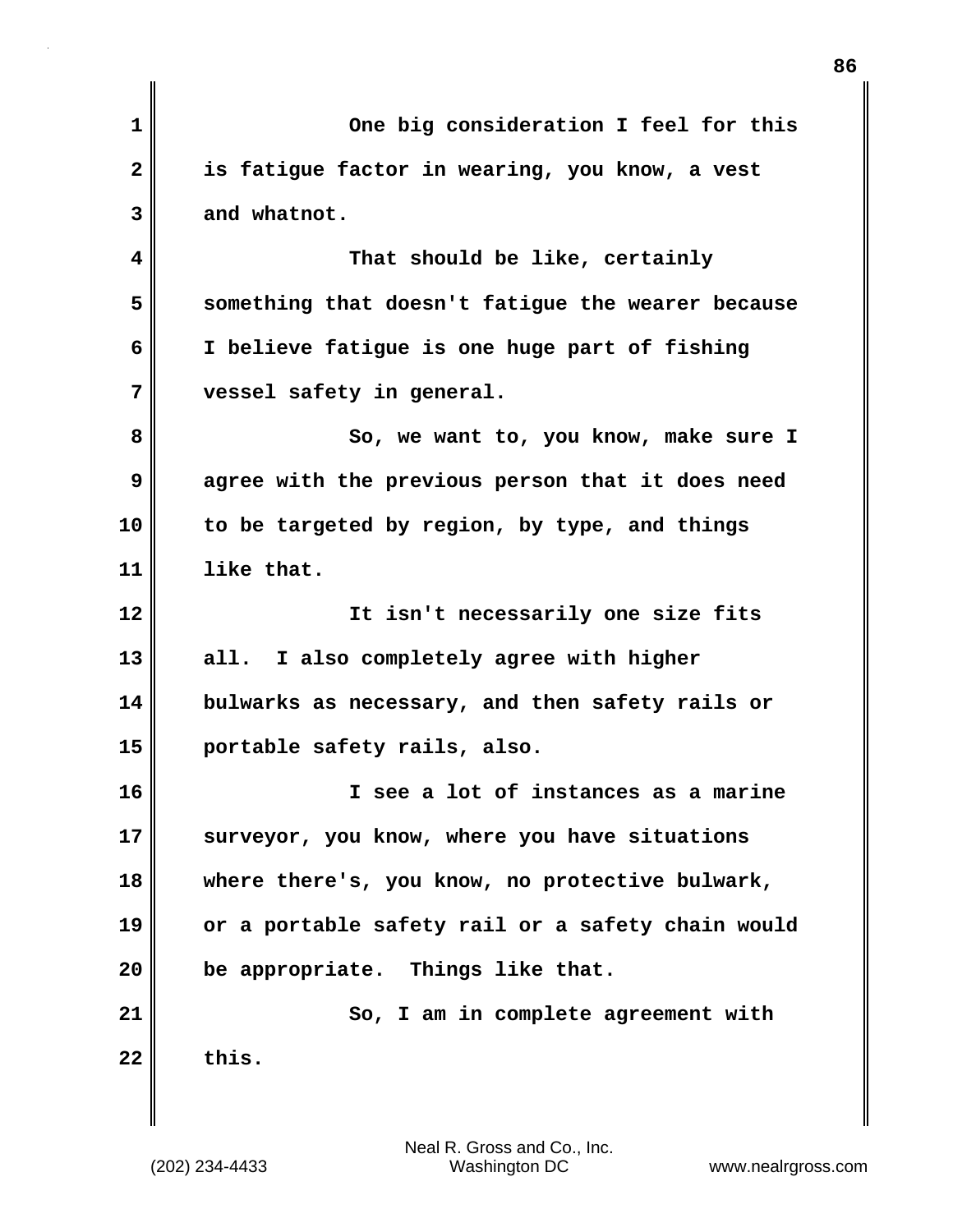| $\mathbf 1$  | CHAIR WOODLEY: All right, thanks Tim.             |
|--------------|---------------------------------------------------|
| $\mathbf{2}$ | And then last up, Nicholas Howland?               |
| 3            | MR. HOWLAND: Yeah, thank you Mr.                  |
| 4            | Chair.                                            |
| 5            | Putting aside the procedural issues,              |
| 6            | I also think this is a great way to narrow the    |
| 7            | scope of the task, focusing on prevention and     |
| 8            | survivability.                                    |
| 9            | The caveat is that I am the                       |
| 10           | representative of a manufacturing industry,       |
| 11           | specifically lifesaving manufacturing, but when I |
| 12           | poll the industry, including Survitec,            |
| 13           | VIKING, Mustang Survival, Zodiac, ACR, and a      |
| 14           | handful of marine safety service stations, the    |
| 15           | one thing that keeps coming back to us is PFDs,   |
| 16           | wearing PFDs.                                     |
| 17           | Of course, out of water survival craft            |
| 18           | is a recurring theme too, which probably would    |
| 19           | make people chuckle, but mostly it's wearability  |
| 20           | of PFDs.                                          |
| 21           | So, I approve of this scope change,               |
| 22           | from my perspective.                              |
|              |                                                   |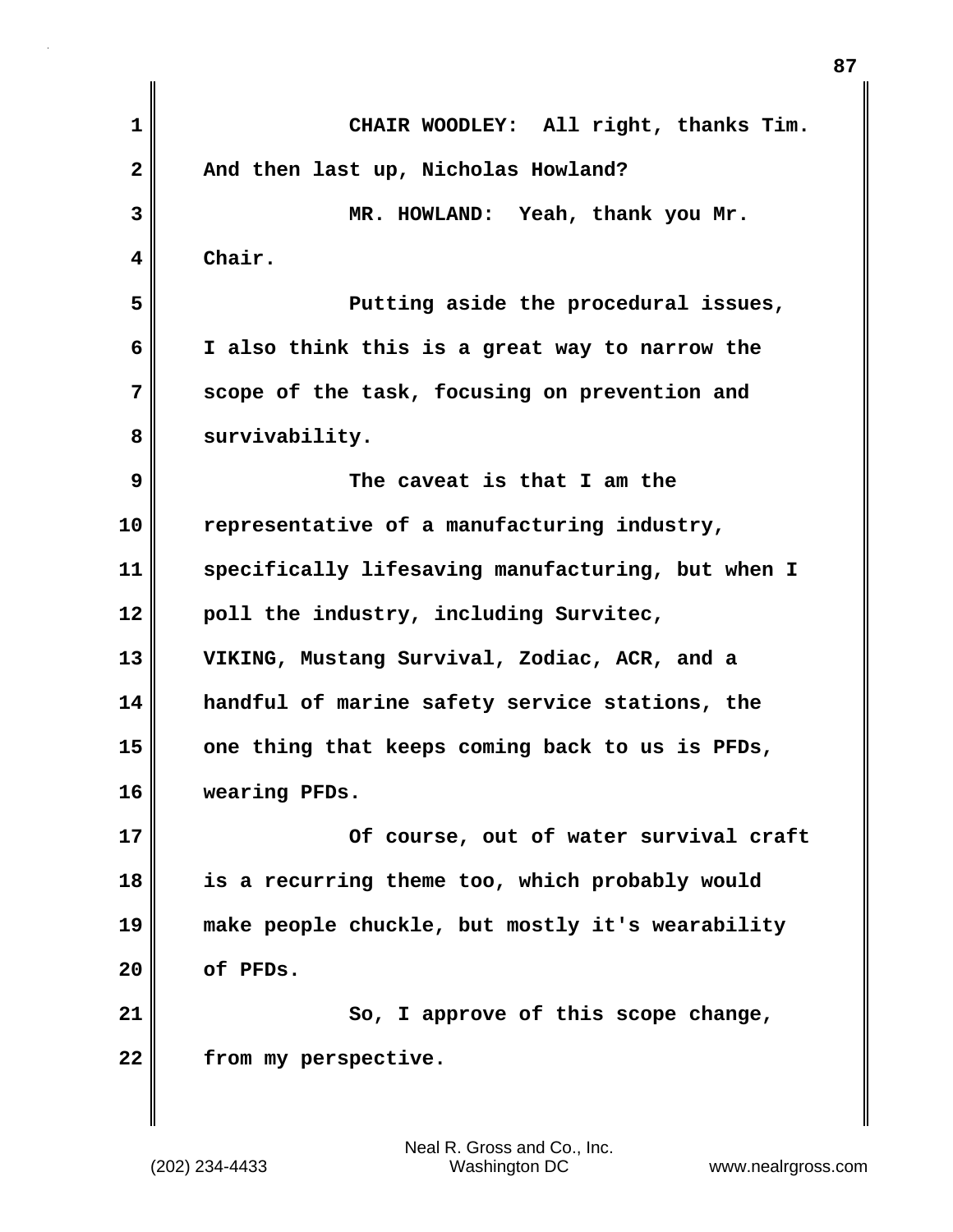| 1            | CHAIR WOODLEY: So we've taken comment             |
|--------------|---------------------------------------------------|
| $\mathbf{2}$ | from the committee members. Is there anybody in   |
| 3            | the public who is attending who would like to     |
| 4            | comment?                                          |
| 5            | MR. DAVIS: This is Alan Davis.<br>Ιf              |
| 6            | the chair would entertain a couple of comments, I |
| 7            | would appreciate it.                              |
| 8            | CHAIR WOODLEY: Yeah, please go ahead.             |
| 9            | MR. DAVIS: I think that this is a                 |
| 10           | highly valuable task, and it is something that    |
| 11           | would be achievable by March, where the previous  |
| 12           | concept that was discussed was so huge that I'm   |
| 13           | not sure that it was readily achievable.          |
| 14           | Based on what I see here in Section               |
| 15           | 3B, where things are bulleted out, based on my    |
| 16           | experience and some of the comments that I've     |
| 17           | heard here today, I would suggest adding three    |
| 18           | more bullets.                                     |
| 19           | More so that they don't get lost in               |
| 20           | the noise as a subcategory. One would be the      |
| 21           | topic of a rescue swimmer.                        |
| 22           | We had a tragedy in the Bering Sea                |
|              |                                                   |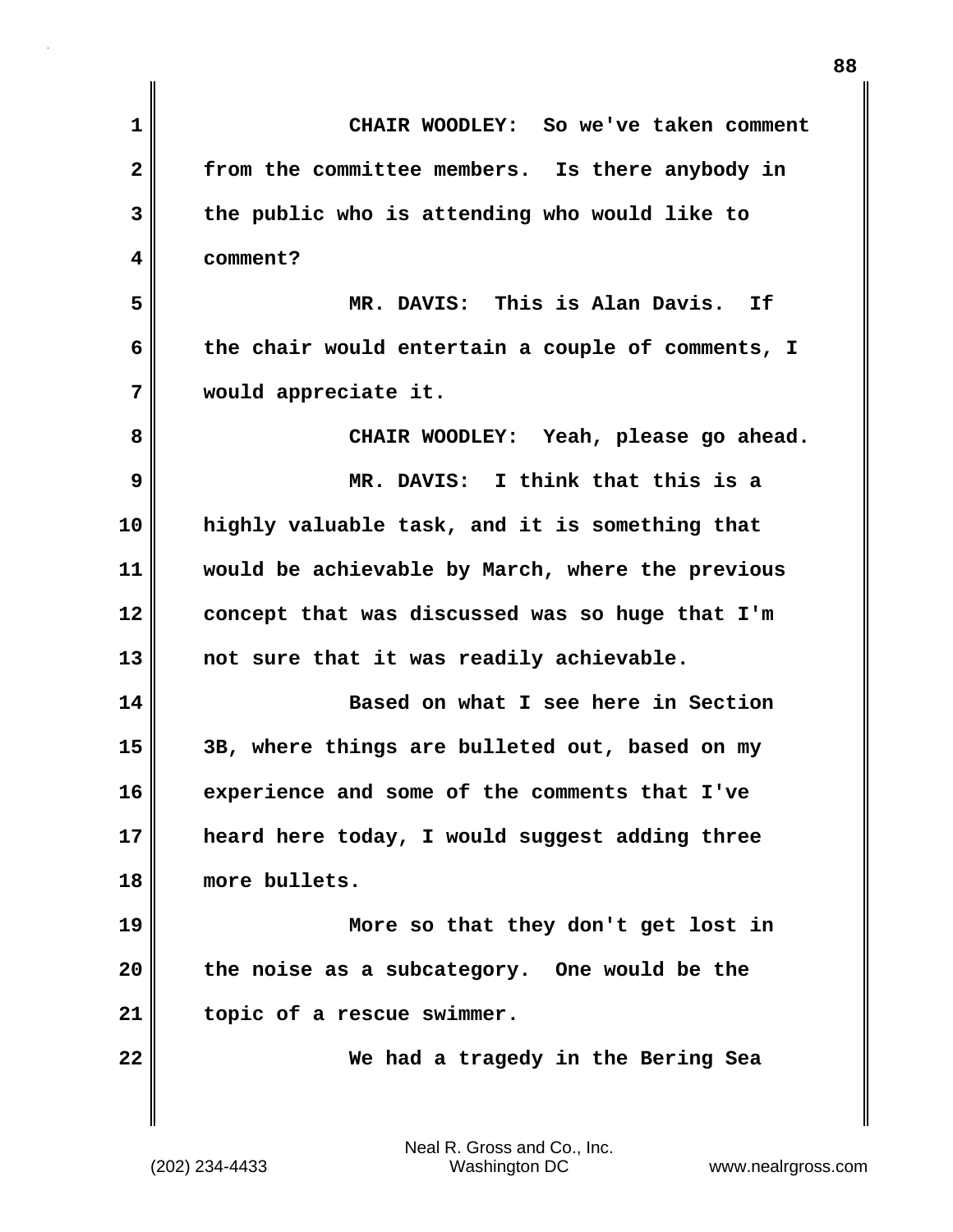| 1  | some years ago, and the Coast Guard's report     |
|----|--------------------------------------------------|
| 2  | based on that tragedy recommended equipment and  |
| 3  | training for rescue swimmers, which at the time, |
| 4  | I was not a fan of.                              |
| 5  | But, what we've seen is that when                |
| 6  | somebody goes overboard, invariably, somebody    |
| 7  | goes in after them.                              |
| 8  | And much like compliance-based                   |
| 9  | rescues, somebody going in after them trying to  |
| 10 | save a man overboard by personally going in is   |
| 11 | putting themselves at great risk.                |
| 12 | So, I would like to see the topic of             |
| 13 | rescue swimmer added as an issue to look at, and |
| 14 | I would be willing to contribute the body of     |
| 15 | knowledge that we have gained in my company.     |
| 16 | The other bullets that I would                   |
| 17 | recommend is putting a bullet in for man         |
| 18 | overboard alarms.                                |
| 19 | Getting somebody to wear a PFD is                |
| 20 | fantastic, but then if nobody knows that you're  |
| 21 | overboard, sometimes they don't get found.       |
| 22 | So I would like that one spelled out             |
|    |                                                  |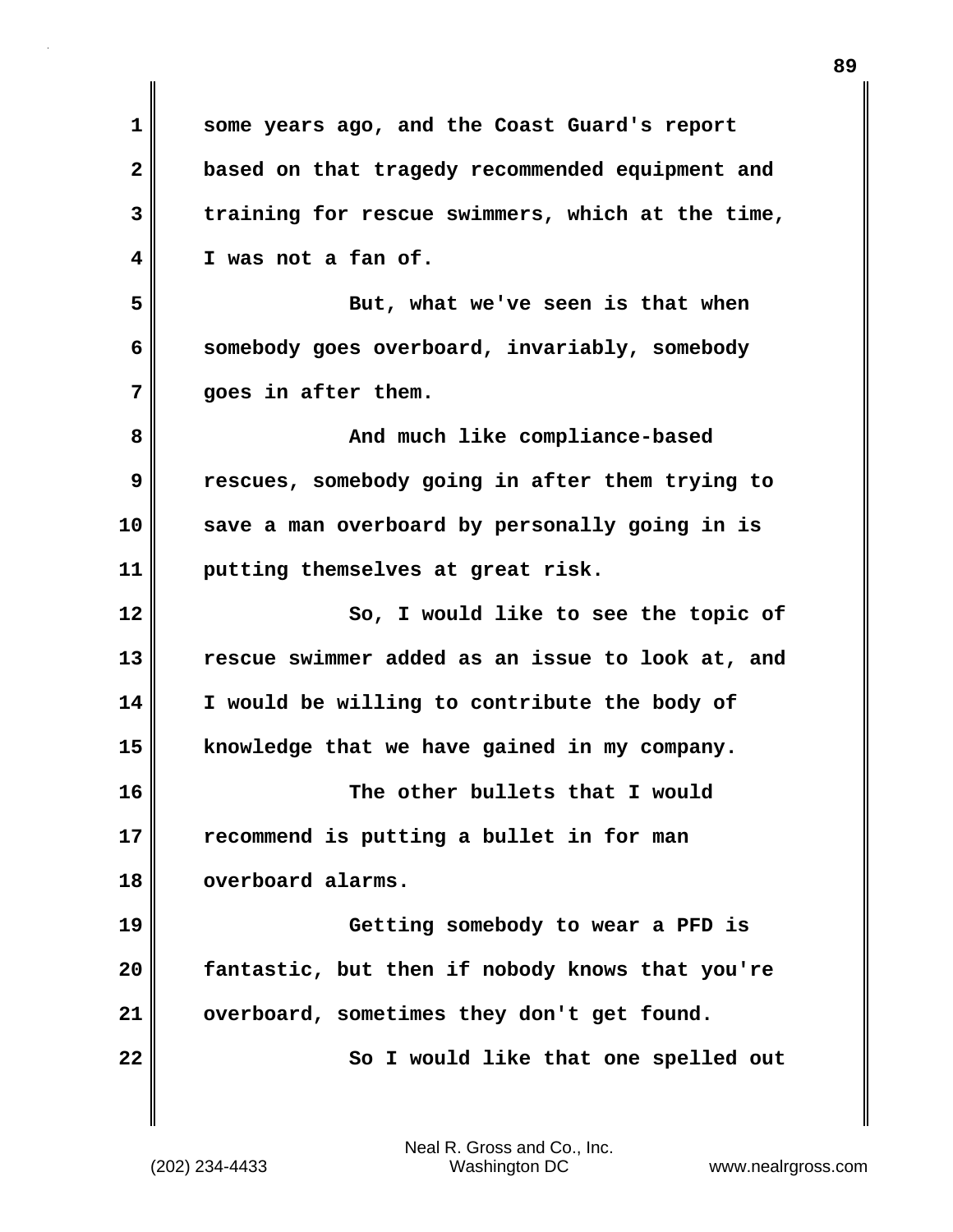**1 and focused on, and again would be willing to 2 share any information I have gathered, and some 3 irritations that I have with some of the man 4 overboard alarm devices that I have tested. 5 And then the last one that is kind of 6 summed up in a variety of the bullets, but might 7 get lost, is man overboard prevention. 8 We've talked about bull rails and 9 other things, but there's also some ideas that 10 longliners in Alaska have started doing that have 11 already saved one life that I know of that I 12 think bears sharing on a national level. 13 So those three bullets are things that 14 I would recommend calling out specifically and 15 adding to this list, and I'm willing to assist 16 and facilitate with all three of them. Thank 17 you. 18 CHAIR WOODLEY: All right. Alan, I 19 want to ask you just one quick question. 20 So, with regard to those three 21 additional systems, is there anything else that 22 you see that could be added, or is that it?**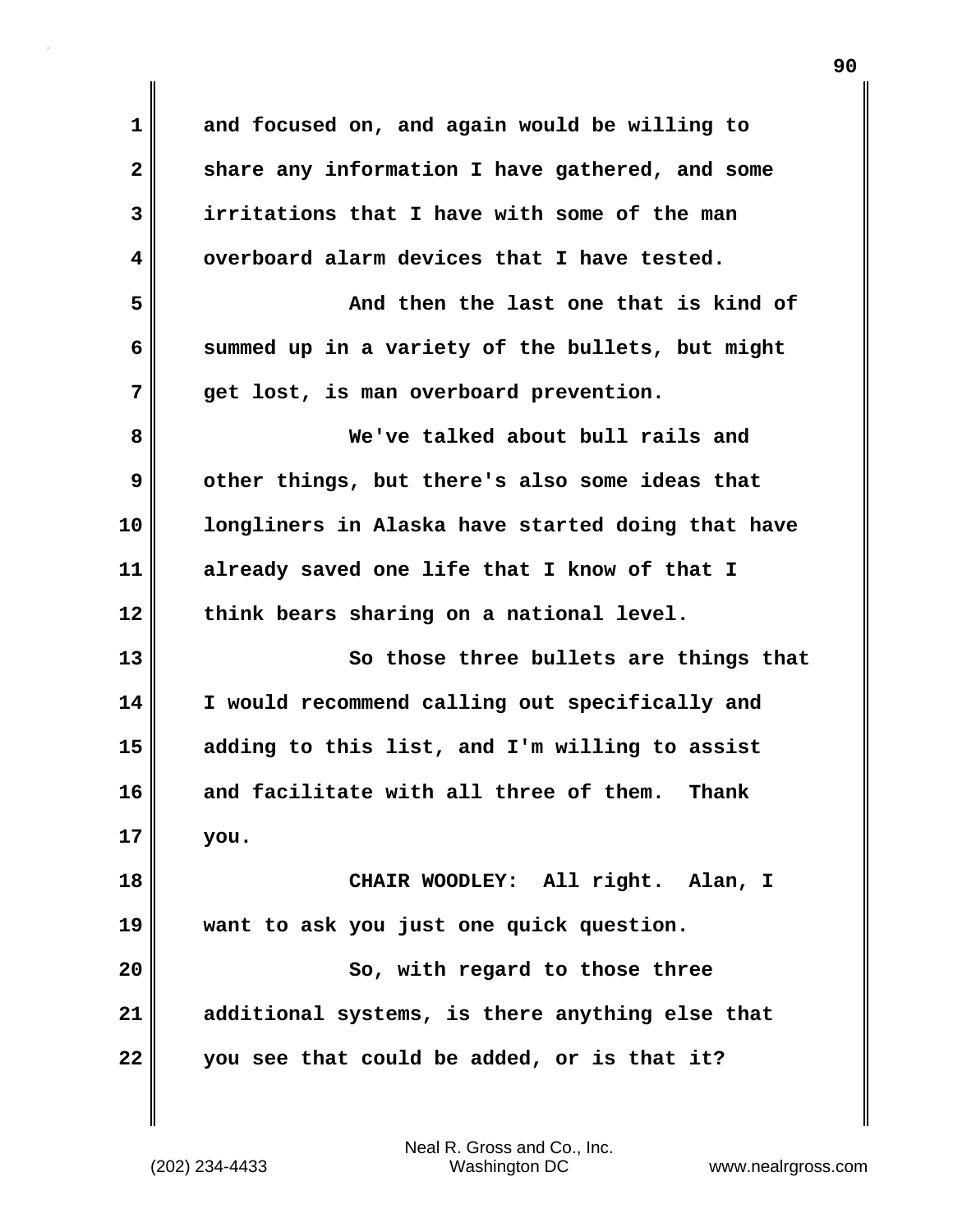| 1            | I feel like some of the things, like              |
|--------------|---------------------------------------------------|
| $\mathbf{2}$ | recovery equipment technologies available, that's |
| 3            | broadly stated, but I think man overboard alarm   |
| 4            | could be included under that subcategory.         |
| 5            | But I agree that the rescue swimmer is            |
| 6            | probably something that needs to be added.        |
| 7            | MR. DAVIS: Yeah, I think that man                 |
| 8            | overboard alarms would fit under the recovery     |
| 9            | equipment technologies, but I would just like it  |
| 10           | to be called out, even if it's a subset, so that  |
| 11           | it doesn't get lost in the task statement.        |
| 12           | Because there is quite a bit of meat              |
| 13           | to cover, depth and breadthwise, in this task.    |
| 14           | CHAIR WOODLEY: Okay. All right. Any               |
| 15           | other questions of Mr. Davis before we move on to |
| 16           | the next person for public testimony?             |
| 17           | MR. VINCENT: Yeah, Chairman Chris.                |
| 18           | Tim Vincent here. I'd ask Alan to speak --        |
| 19           | CHAIR WOODLEY: Hey Tim.                           |
| 20           | MR. VINCENT: Yeah, I don't want to                |
| 21           | take a whole lot of time, but on his rescue       |
| 22           | swimmer, you know, relating to confined space, I  |

 $\mathbf{I}$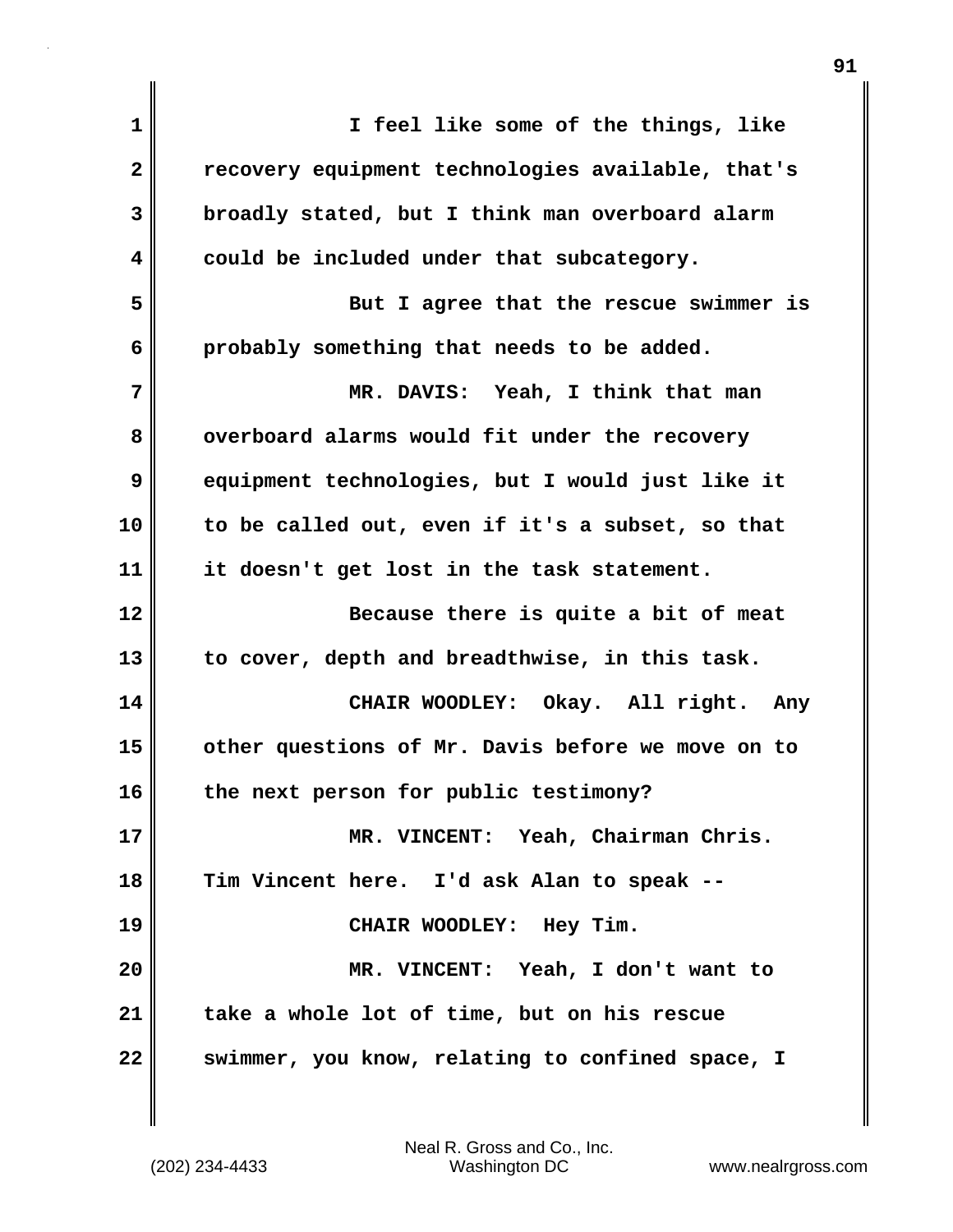| $\mathbf{1}$            | just sort of wonder what the issue there is.      |
|-------------------------|---------------------------------------------------|
| $\overline{\mathbf{2}}$ | We actually saved a guy using a rescue            |
| 3                       | swimmer in the Bering Sea, so I'd like some       |
| 4                       | clarification there.                              |
| 5                       | MR. DAVIS: So, before I got lost and              |
| 6                       | wound up in the exciting world of commercial      |
| 7                       | fishing, I was a confined space rescue            |
| 8                       | technician, high angle rescue technician, on      |
| 9                       | volunteer fire departments and industrial teams.  |
| 10                      | So, a statistic that I know from                  |
| 11                      | confined space rescue is that two out of three    |
| 12                      | people that die in confined spaces are trying to  |
| 13                      | save someone else who's very likely already dead  |
| 14                      | anyway.                                           |
| 15                      | I don't know that we have enough data             |
| 16                      | to call out whether or not we have lost people in |
| 17                      | rescue attempts when people go into the water,    |
| 18                      | but I perceive that that is a risk.               |
| 19                      | And I know of at least one event where            |
| 20                      | I was part of the critical incident stress        |
| 21                      | debriefing team for a man overboard suicide, and  |
| 22                      | got to talk to the young man who put on a regular |

(202) 234-4433 Washington DC www.nealrgross.com Neal R. Gross and Co., Inc.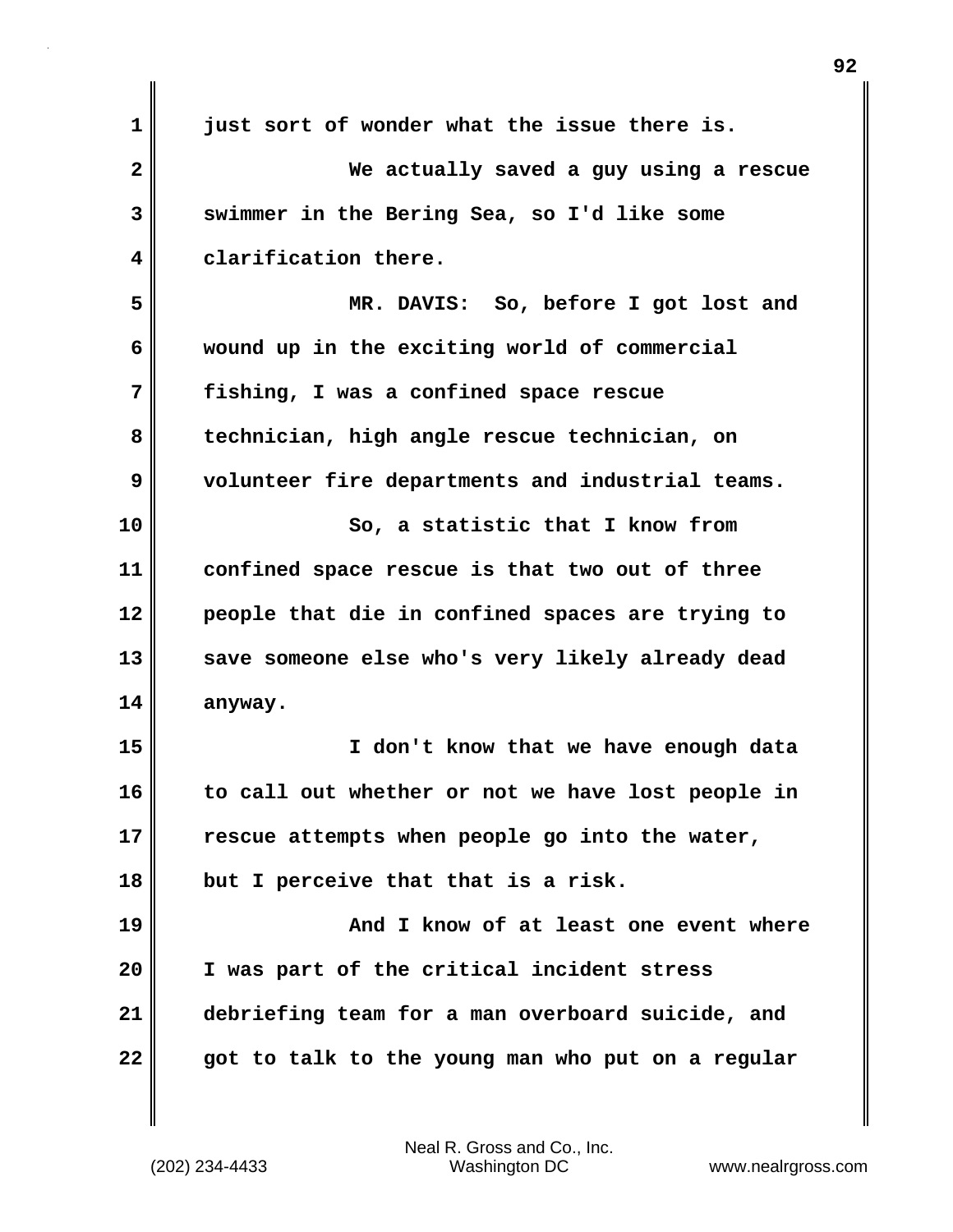**1 survival suit, jumped in the water, and tried to 2 rescue the guy. 3** So, I know at least anecdotally and **4 from that experience that people go in, they do 5 try to rescue people. Some of them succeed, some 6 of them fail. 7 And since the requirement, 8 recommendation -- whatever the term is -- within 9 the Galaxy Report, we've done a lot of work in 10 this area on this issue, although I would not say 11 that we are perfect by any stretch of the 12 imagination. 13 So, I think that it's worth a chapter 14 in whatever guide we create. 15 MR. VINCENT: Yeah, Tim Vincent here 16 again. Yeah, no, Alan, I think that's a good 17 point. 18 There probably certainly needs to be 19 sufficient training, you know, for the designated 20 swimmer, and I would agree completely with you 21 that you wouldn't want anybody just randomly 22 hopping in a survival suit and going rogue type**

(202) 234-4433 Washington DC www.nealrgross.com Neal R. Gross and Co., Inc.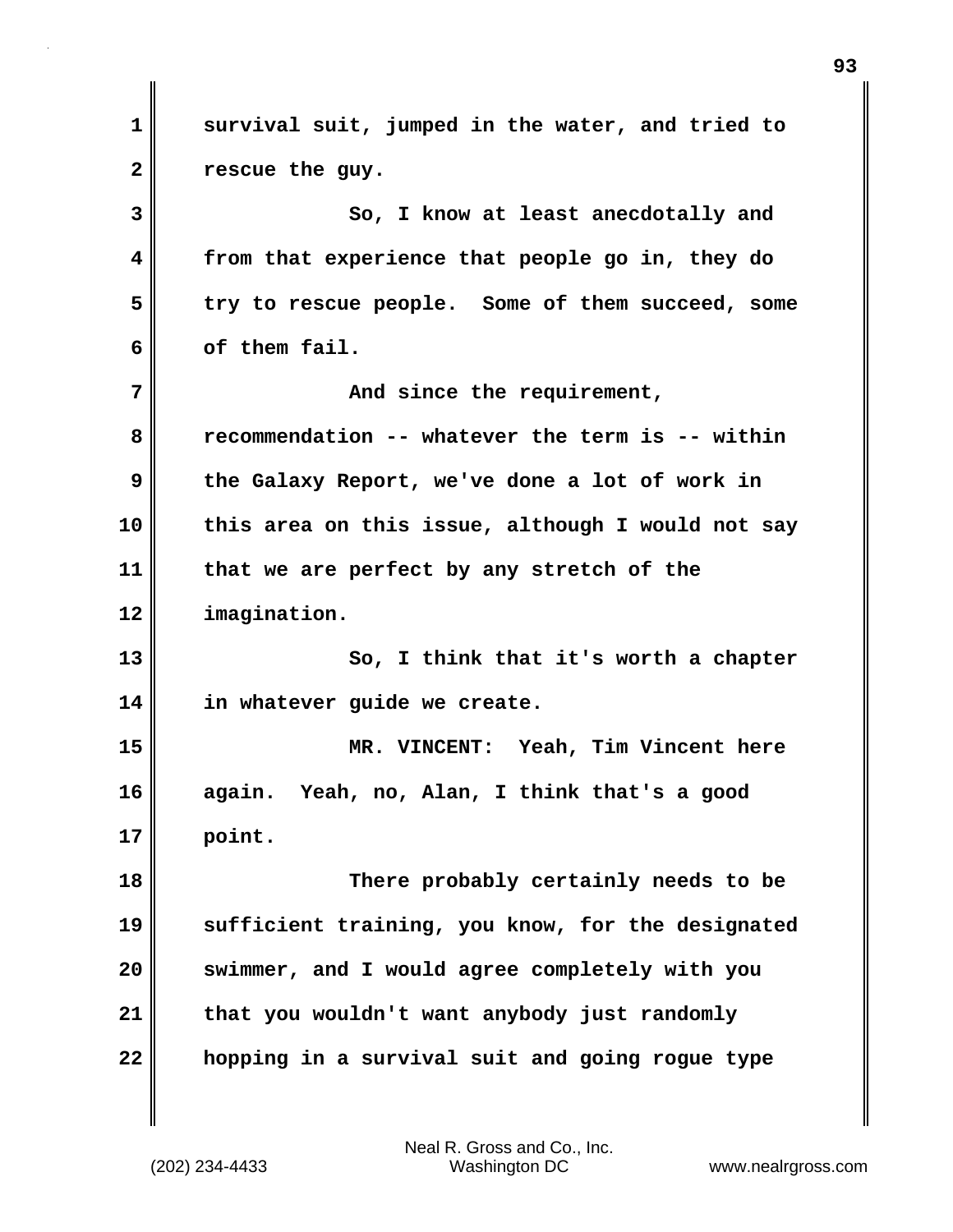| $\mathbf 1$  | thing, so that's a good point, and point taken.          |
|--------------|----------------------------------------------------------|
| $\mathbf{2}$ | MR. DAVIS: All right.                                    |
| 3            | MR. BOEHMER: All right, Mr. Chairman,                    |
| 4            | Kris Boehmer.                                            |
| 5            | CHAIR WOODLEY: Yeah Kris, go ahead.                      |
| 6            | MR. BOEHMER: Yeah, just to add to                        |
| 7            | what Alan said, I can think of two cases.<br>$\mathbf I$ |
| 8            | don't remember the exact circumstances of the            |
| 9            | first one.                                               |
| 10           | One guy went over, another guy went                      |
| 11           | in, and we lost both of them.                            |
| 12           | And then the second one, the rescue                      |
| 13           | swimmer was a captain. He jumped overboard, and          |
| 14           | unfortunately had a heart attack and perished.           |
| 15           | So I think that is a valid point, Alan.                  |
| 16           | Thank you. All right,<br>CHAIR WOODLEY:                  |
| 17           | any other questions for Mr. Davis?                       |
| 18           | (No audible response.)                                   |
| 19           | CHAIR WOODLEY: All right, thank you                      |
| 20           | for your comment. Is there anybody else wishes           |
| 21           | to make public comment?                                  |
| 22           | MR. KEMERER: Mr. Chair, this is Jack                     |
|              |                                                          |

 $\mathbf{I}$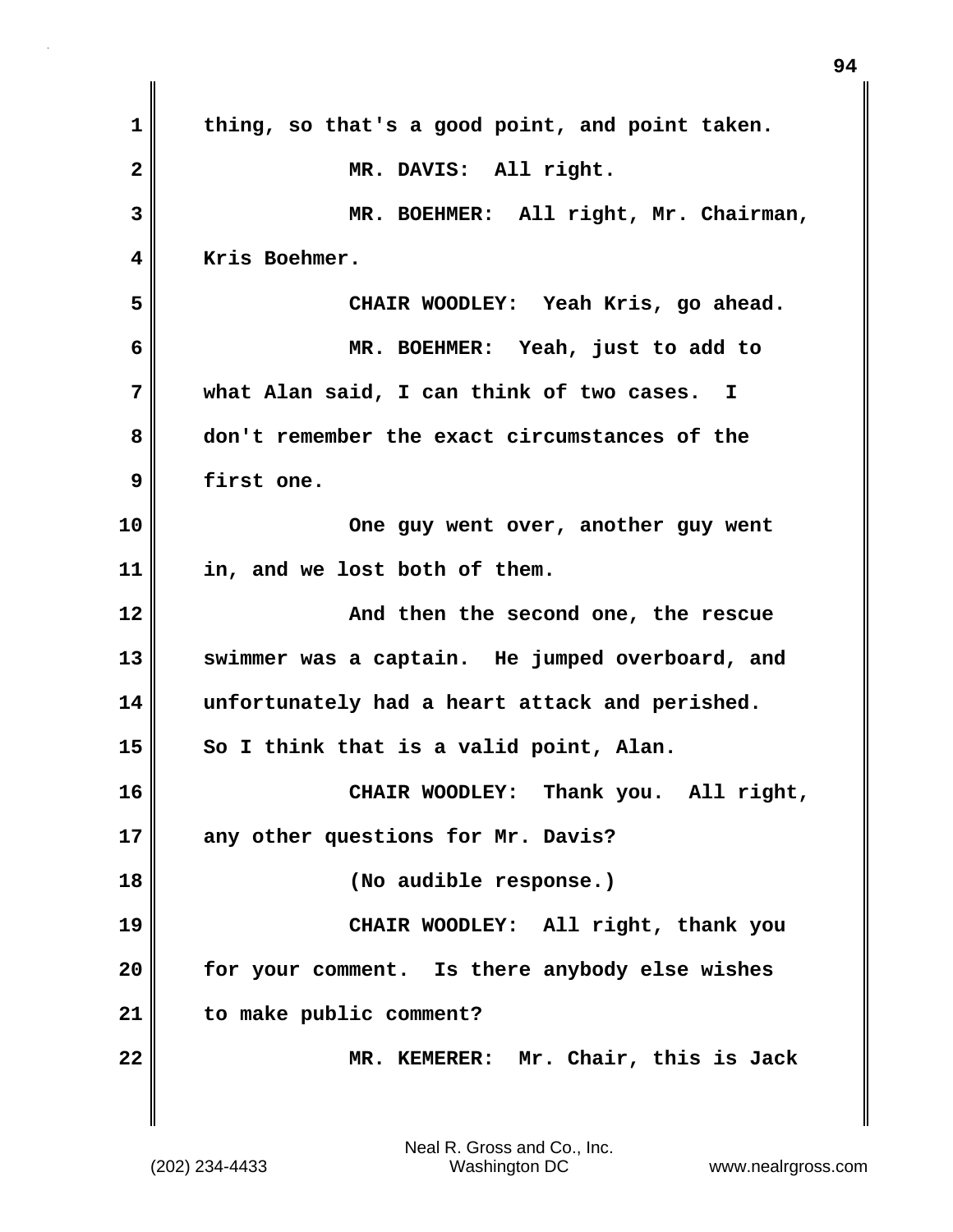**1 -- 2 MS. SCHUETTE: Hi Mr. Chair. 3 CHAIR WOODLEY: Oh okay, gentleman 4 first. I didn't catch who you were, and then I 5 believe that may have been Samantha Case after 6 that, but I don't know, so Mr. -- who is it? 7 MR. KEMERER: Chairman, this is Jack 8 Kemerer. 9 CHAIR WOODLEY: Yes. Go ahead, Jack. 10 MR. KEMERER: If you accept or adopt 11 this task, which is certainly good, I would 12 encourage the committee or the subcommittee 13 working on it to look into past studies -- safety 14 and research studies that were done on man** 15 **overboard prevention and PFD wear. 16 Some of those were sponsored by NIOSH 17 I believe, and there may be some ongoing studies 18 right now regarding that. It may save you some 19 work. Thanks. 20 CHAIR WOODLEY: All right, Mr. 21 Kemerer, thank you. Any questions from the 22 committee to Mr. Kemerer?**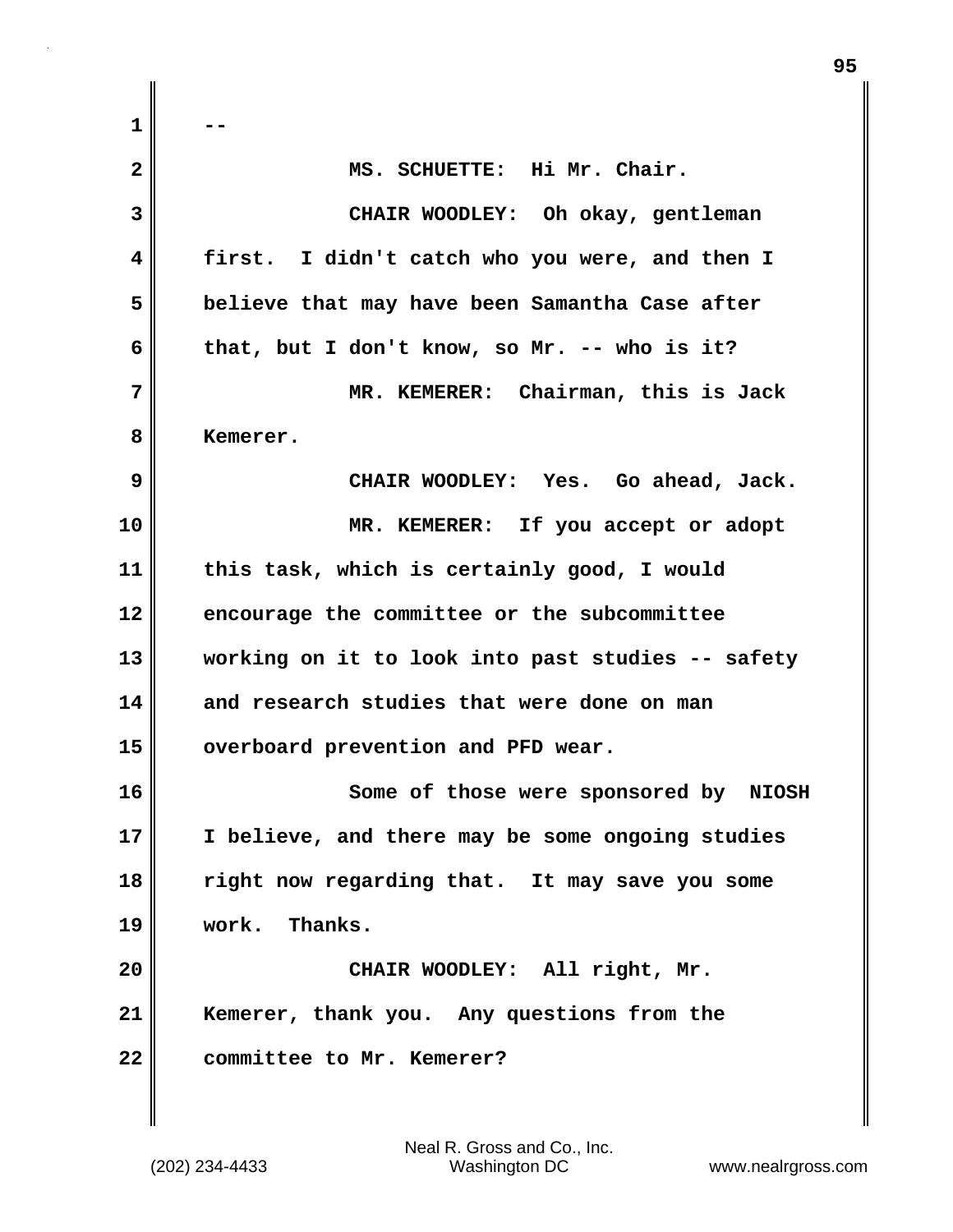| $\mathbf{1}$ | (No audible response.)                            |
|--------------|---------------------------------------------------|
| $\mathbf{2}$ | CHAIR WOODLEY: All right, and I'm                 |
| 3            | sorry, I didn't catch who followed up behind Mr.  |
| 4            | Kemerer?                                          |
| 5            | MS. SCHUETTE: Hi Mr. Chairman, this               |
| 6            | is Suzanne Schuette from Phoenix Processor        |
| 7            | Limited Partnership.                              |
| 8            | CHAIR WOODLEY: Yeah, hi. Go ahead.                |
| 9            | MS. SCHUETTE: Hi. So, just to follow              |
| 10           | up a little bit on the technology of man          |
| 11           | overboard alarm, I would like to see something    |
| 12           | specifically written for equipment not just based |
| 13           | in the wheelhouse, but whether it's like -- think |
| 14           | of like, an emergency stop alarm, right, that is  |
| 15           | on the deck, right?                               |
| 16           | For our large factory trawlers in the             |
| 17           | Bering Sea, a lot of times with the wind and the  |
| 18           | engines and the factory running, it cannot be     |
| 19           | heard, the basic premise of pointing your finger  |
| 20           | and yelling man overboard. Right?                 |
| 21           | If there was an emergency switch for              |
| 22           | that man overboard, whether it's tied into the    |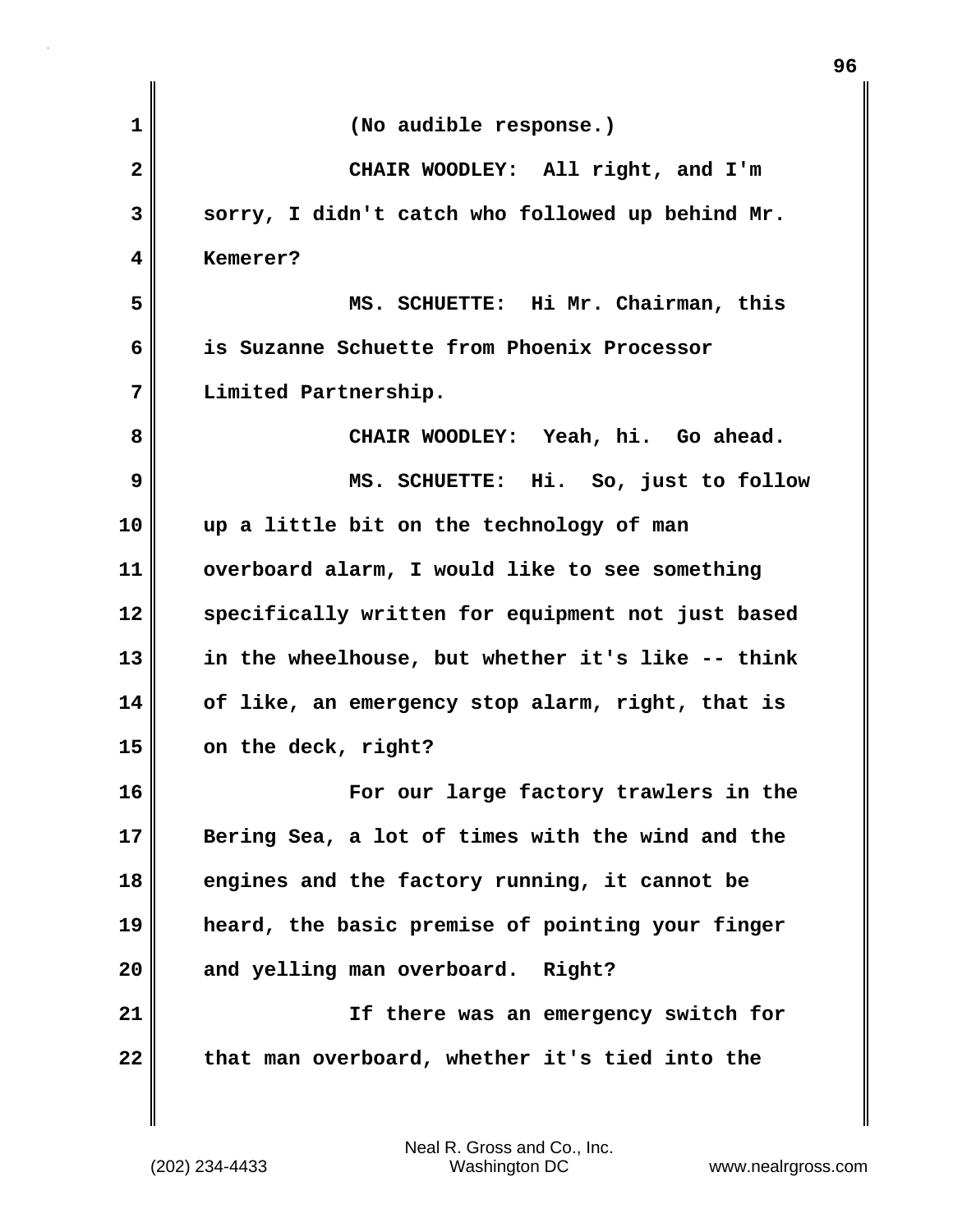**1 GPS, right -- as master mariners, right, we all 2 have the MOB button on our GPSs, right, to log 3 that position. 4 But if we could have something more 5 accessible to the deck crew, that would be 6 fantastic to look at. Technology for that. 7 The other thing is I have done some 8 research on and done some data tests, if you 9 will, on different man overboard transponders for 10 PFDs, right? 11 As they're over, outside, and it's 12 rough, et cetera, I feel like a lot of them are 13 cumbersome, and a lot of them range in expense. 14 And so, I believe there was a comment 15 made by the committee member that this is not one 16 size fits all. 17 As we have tested a SART-based man 18 overboard transponder on a PFD, it's really 19 difficult to find that in large swell and rough 20 weather, right? 21 Which is most likely when it's going 22 to happen.**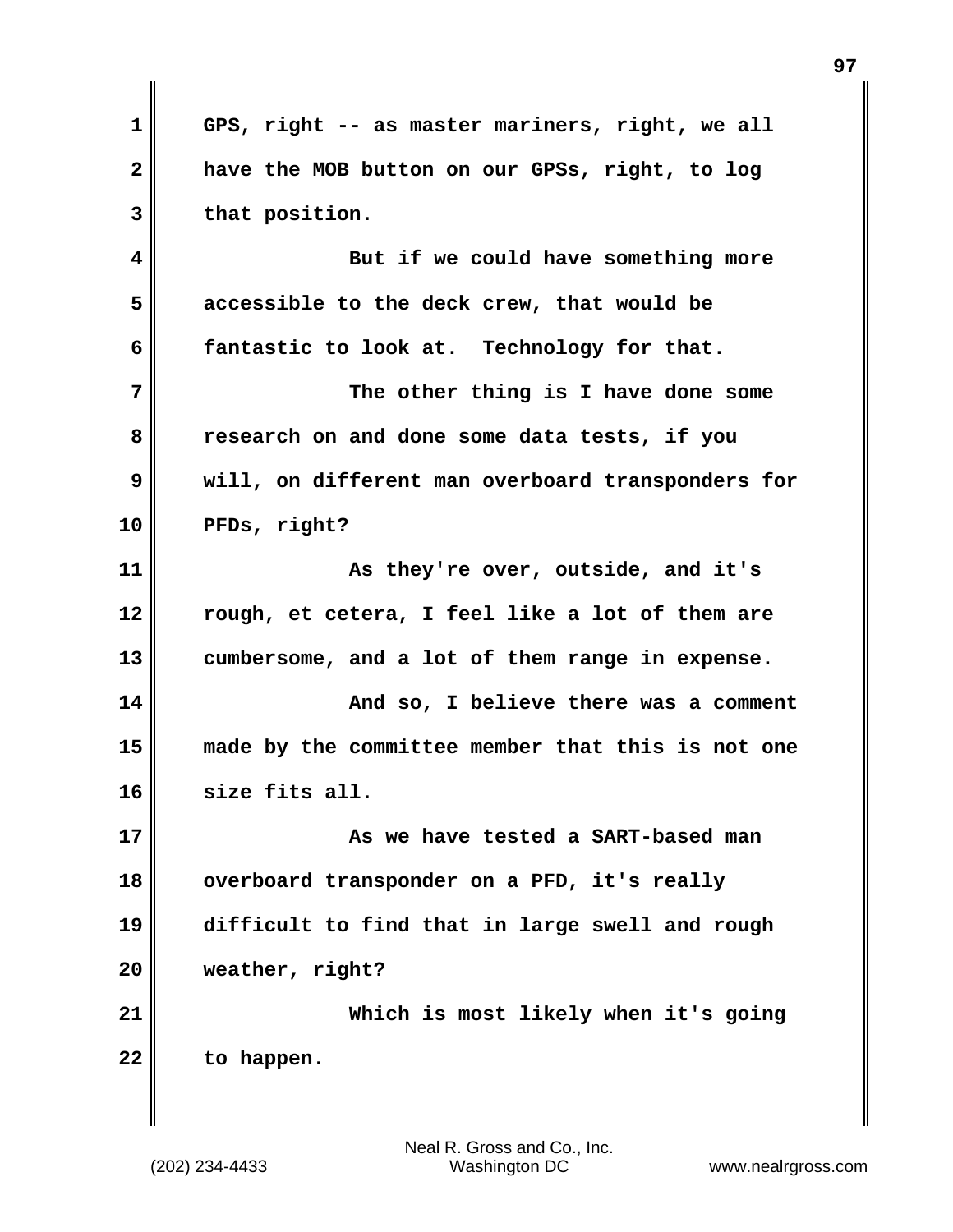| 1  | So, we've transferred over our data               |
|----|---------------------------------------------------|
| 2  | tests to start looking at AIS transponders, which |
| 3  | in turn seem to be a little bit tricky, or maybe  |
| 4  | a little bit complex for the deck guys that are   |
| 5  | wearing them on board, right?                     |
| 6  | So, just something to be considerate              |
| 7  | of, that this is not one size fits all for the    |
| 8  | region and location and type of fishing, and type |
| 9  | of vessel that this is for. Thank you.            |
| 10 | CHAIR WOODLEY: Thank you Ms. Schuette             |
| 11 | for your comments. Any questions of Ms.           |
| 12 | Schuette from the board?                          |
| 13 | (No audible response.)                            |
| 14 | CHAIR WOODLEY: All right, hearing                 |
| 15 | none, are there any other people who wish to      |
| 16 | testify on this topic?                            |
| 17 | (No audible response.)                            |
| 18 | CHAIR WOODLEY: All right. So, I have              |
| 19 | a question. This is Chris Woodley.                |
| 20 | I have a question for the Coast Guard             |
| 21 | as it relates to the request to add on a couple   |
| 22 | of bullet items to this.                          |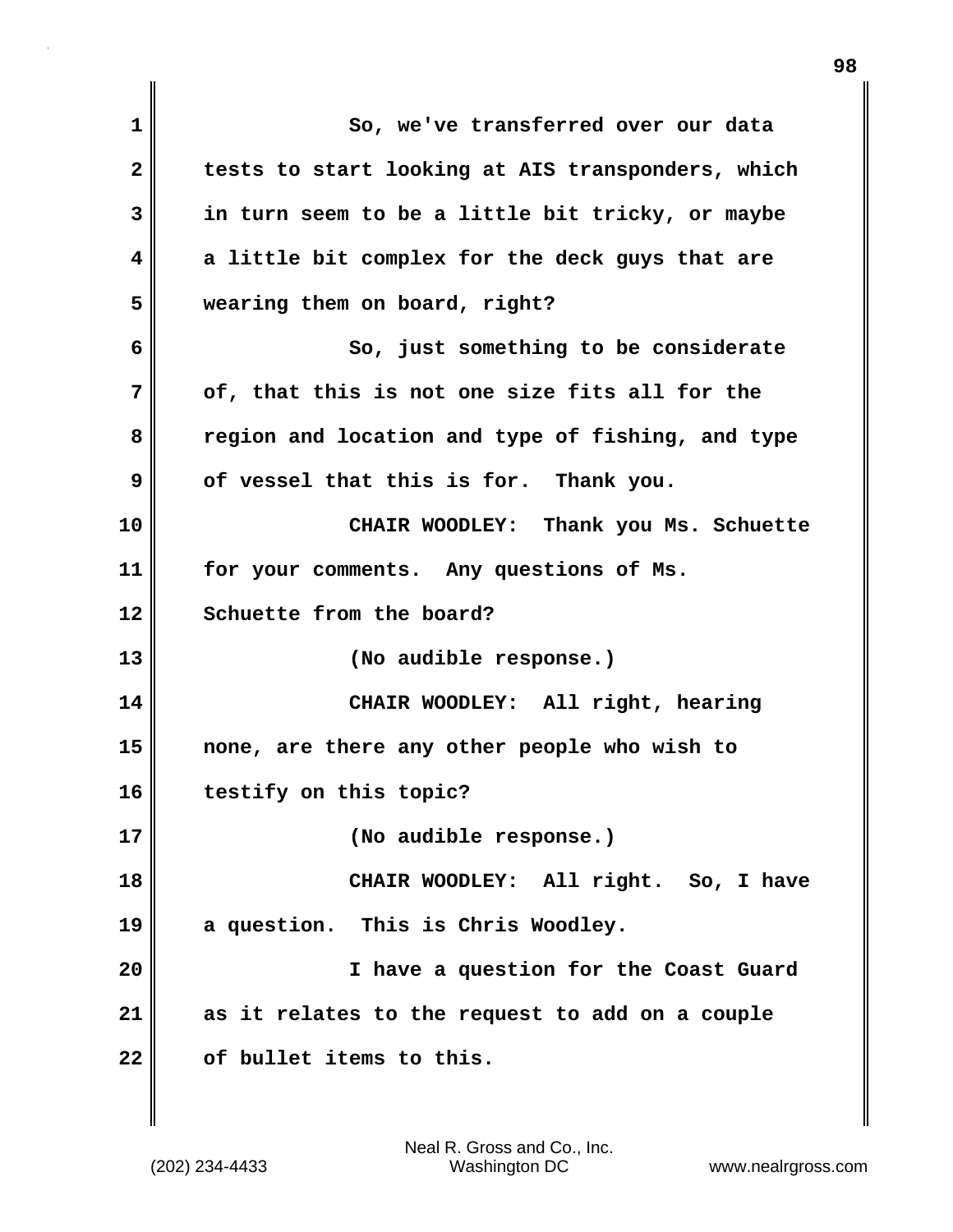| 1  | Do we need to do a motion to add these            |
|----|---------------------------------------------------|
| 2  | things in, or can we add them in at a later date  |
| 3  | once it is assigned to the subcommittee or        |
| 4  | committee?                                        |
| 5  | CAPTAIN EDWARDS: So, this is Captain              |
| 6  | Edwards. I think you have latitude within what    |
| 7  | it says the guide should cover. Let's see.        |
| 8  | Right, responders are listed in                   |
| 9  | description of task, but in the task itself, in   |
| 10 | areas where it talks about recovery equipment     |
| 11 | technology, different types, I think we have      |
| 12 | latitude to include all of that as part of a      |
| 13 | system approach.                                  |
| 14 | MR. MYERS: That's the way I                       |
| 15 | interpreted it.                                   |
| 16 | CAPTAIN EDWARDS: Is that                          |
| 17 | CHAIR WOODLEY: Yeah, I think what I               |
| 18 | would like to do -- it'd just be for today --     |
| 19 | would be to -- talking specifically about Mr.     |
| 20 | Davis's comments, would be to make note of those, |
| 21 | and then in the assignment of the task to a       |
| 22 | subcommittee, that we flesh those specific items  |

 $\mathbf{I}$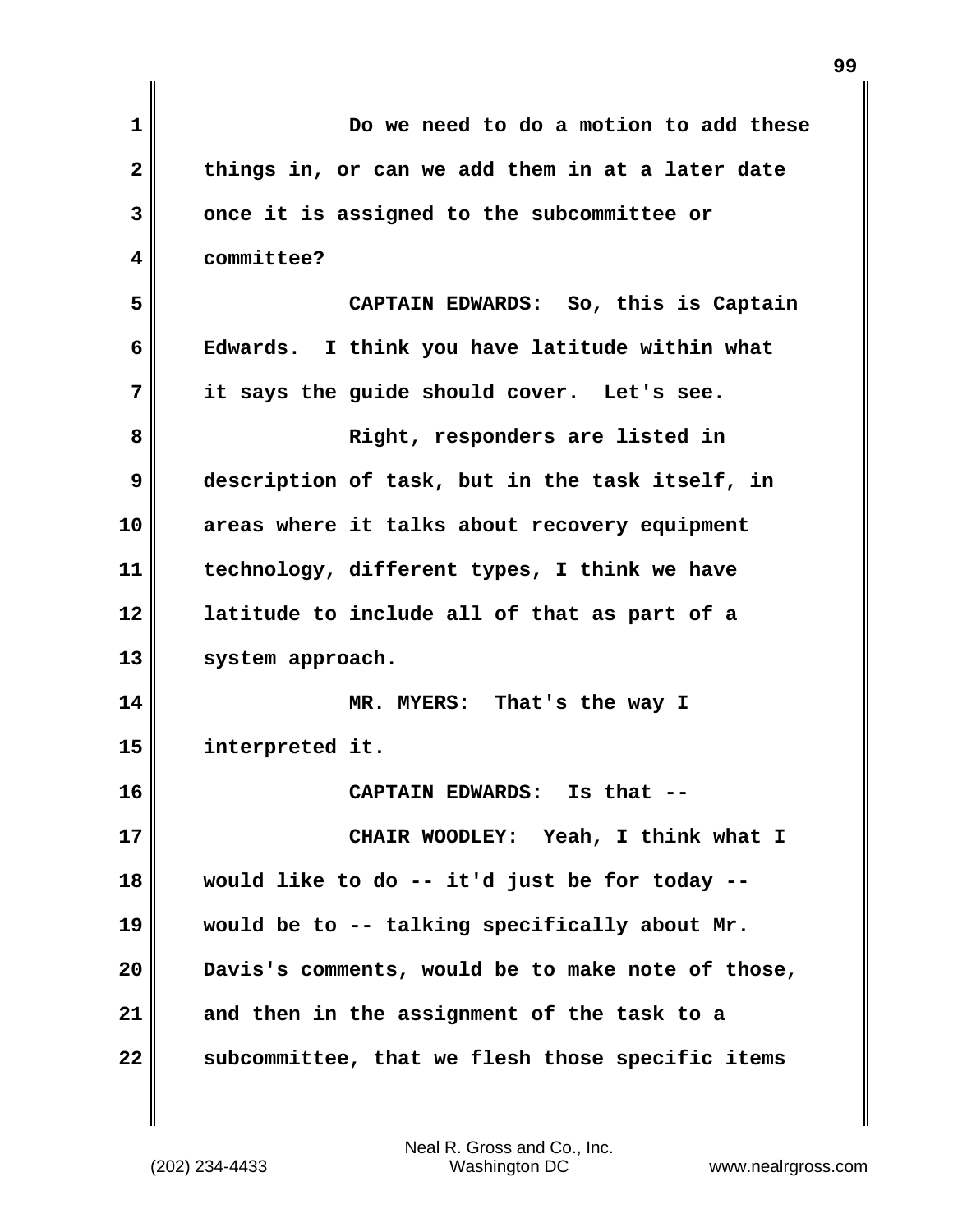**1 out so it is part of their tasking. 2 CAPTAIN EDWARDS: Yep, that sounds**  $3 \parallel$  good. **4 CHAIR WOODLEY: Okay, so we've had the 5 task written, we've taken comments in from the 6 committee members and received public comment. I 7 guess, are we ready to take action on this task? 8 And I'll start off by asking, are 9 there any objections? 10 VICE CHAIR DAMERON: This is Tom 11 Dameron, Mr. Chairman. Again, I'm going to 12 object on a point of order. 13 Task 01-19-B was not the task that was 14 identified in the Federal Register and was 15 identified for this meeting. 16 I do want to go on record that I agree 17 with everything that's been said here by the 18 public and by committee members, and I would not 19 disagree that this task should be high on the 20 list of the task that we sunk under the bigger 21 task of 01-19. 22** But I am not happy with the way this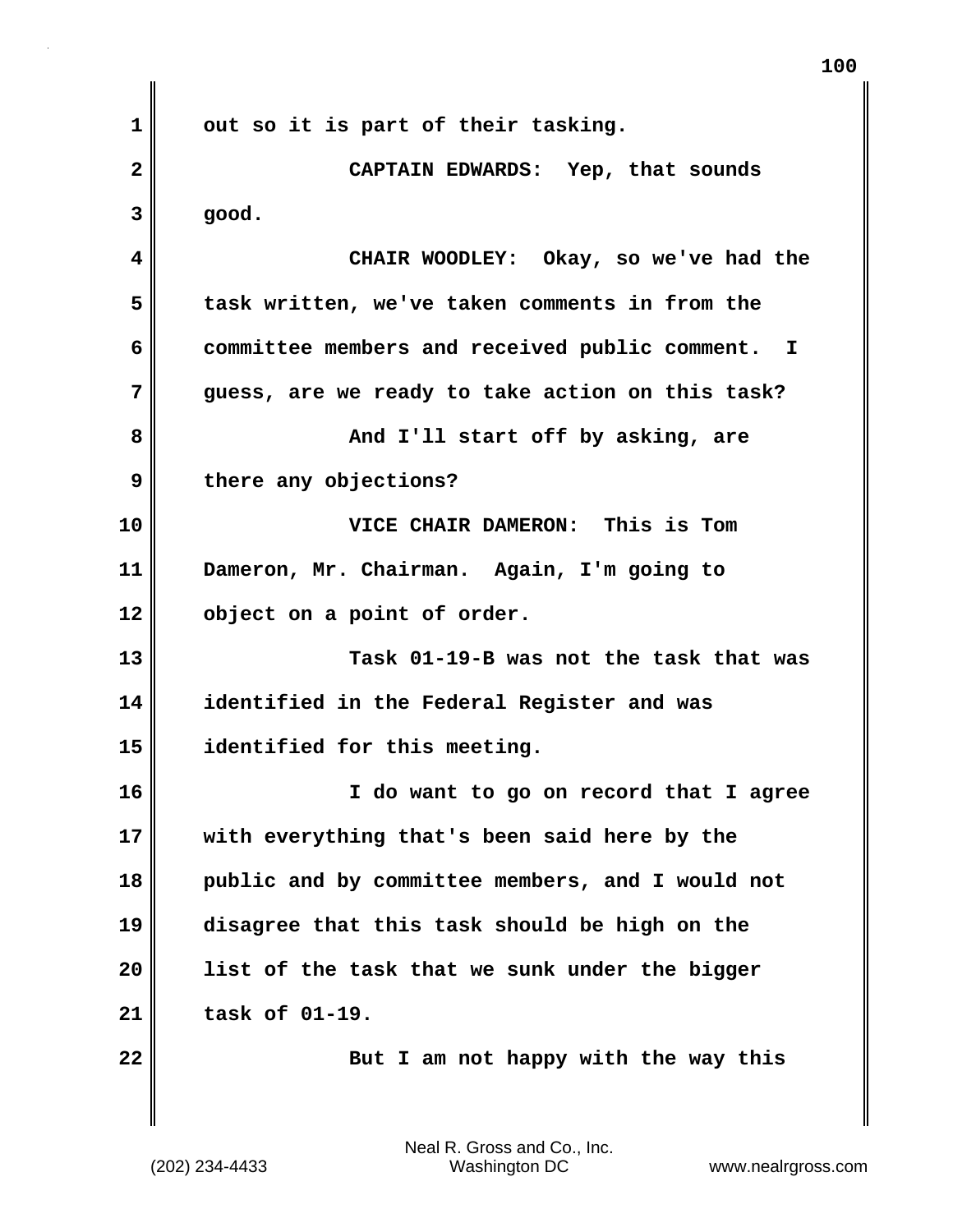**1 has been introduced during a committee meeting.**  2 And my original point of order, which should've **3 been addressed, has not been addressed. 4 CHAIR WOODLEY: Captain Edwards, or 5 Mr. Myer, or Mr. Wendland? I'm not a 6 parliamentarian. I'm -- 7 CAPTAIN EDWARDS: So -- 8 CHAIR WOODLEY: I'm looking for some 9 guidance on how to take into account Mr. 10 Dameron's objection. 11 CAPTAIN EDWARDS: So, I think it comes 12 down to whether the committee wants to take the 13 task fraction or not. 14 I mean, if you don't want to take a 15 fraction, and you want some revisions done, we 16 would have to revise that, and we'll have to set 17 up another meeting in a few months later to meet 18 all of the Federal Register wickets, and 19 everything else. 20 But in the end, it's the committee's 21 call whether they want to accept this as-is, or 22 not.**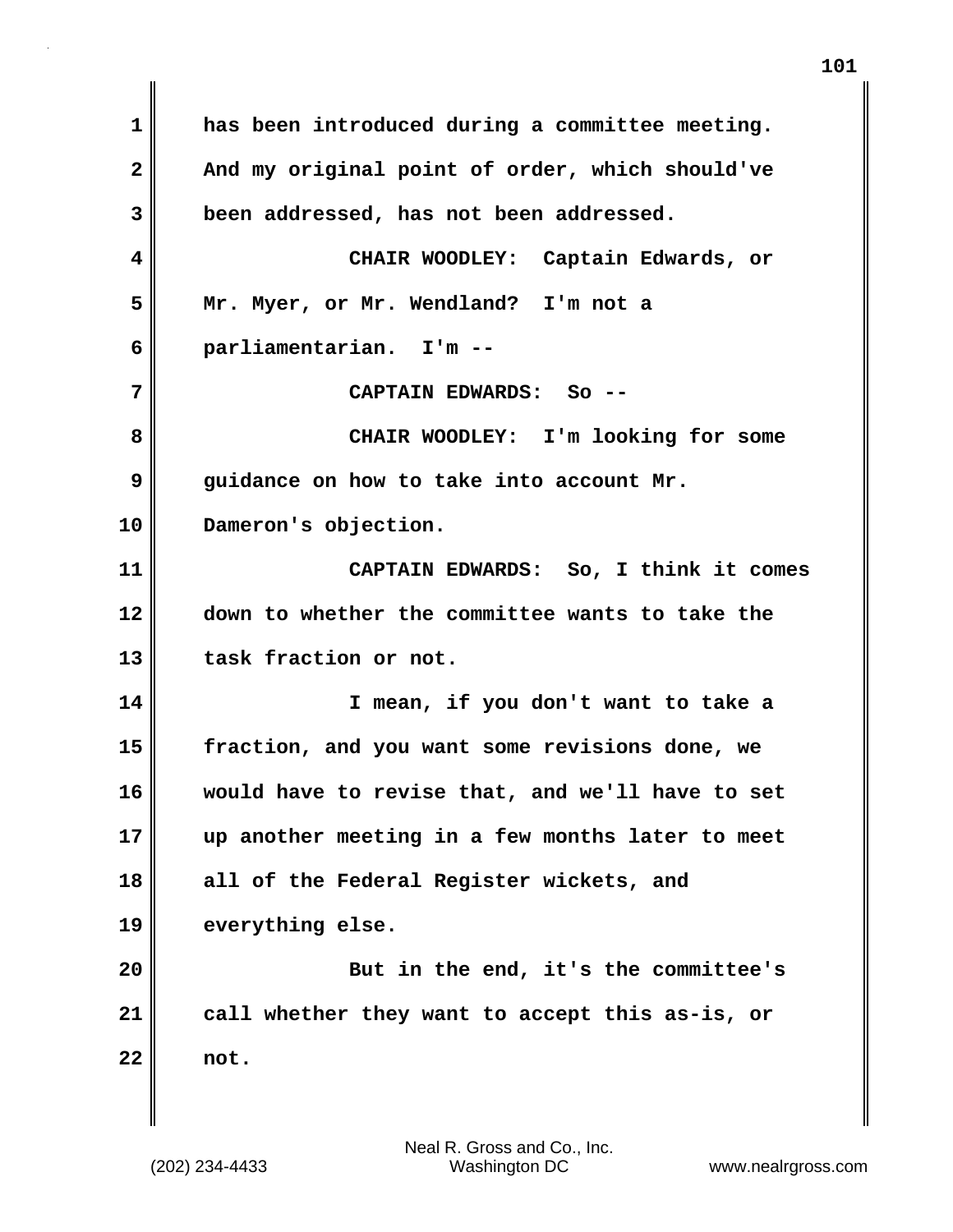| $\mathbf 1$             | MR. MARTIN: This is Jimmie Martin.                |
|-------------------------|---------------------------------------------------|
| $\overline{\mathbf{2}}$ | I move that we accept it as it is.                |
| 3                       | CHAIR WOODLEY: All right. Do I hear               |
| 4                       | a second?                                         |
| 5                       | MR. VINCENT: Tim Vincent, I second.               |
| 6                       | CHAIR WOODLEY: Motion by Mr. Martin               |
| 7                       | to accept the task as-is seconded by Mr. Vincent. |
| 8                       | Committee members have commented.                 |
| 9                       | One objection has been noted. I think             |
| 10                      | at this point, it would probably be best to take  |
| 11                      | a voice vote.                                     |
| 12                      | MR. WENDLAND: Yeah, Mr. Chair?                    |
| 13                      | (Simultaneous speaking.)                          |
| 14                      | CHAIR WOODLEY: Or we'll -- excuse me.             |
| 15                      | Yeah, go ahead Jonathan. I'm sorry.               |
| 16                      | WENDLAND: Yeah Mr. Chairman, my<br><b>MR</b>      |
| 17                      | recommendation at this point in time is just to   |
| 18                      | go down through the roll call to make sure we     |
| 19                      | didn't lose any of the people that were on the    |
| 20                      | call previously, and that way you can make a      |
| 21                      | decision on the quorum -- on the vote.            |
| 22                      | CHAIR WOODLEY: Okay, we have a                    |

 $\mathbf{I}$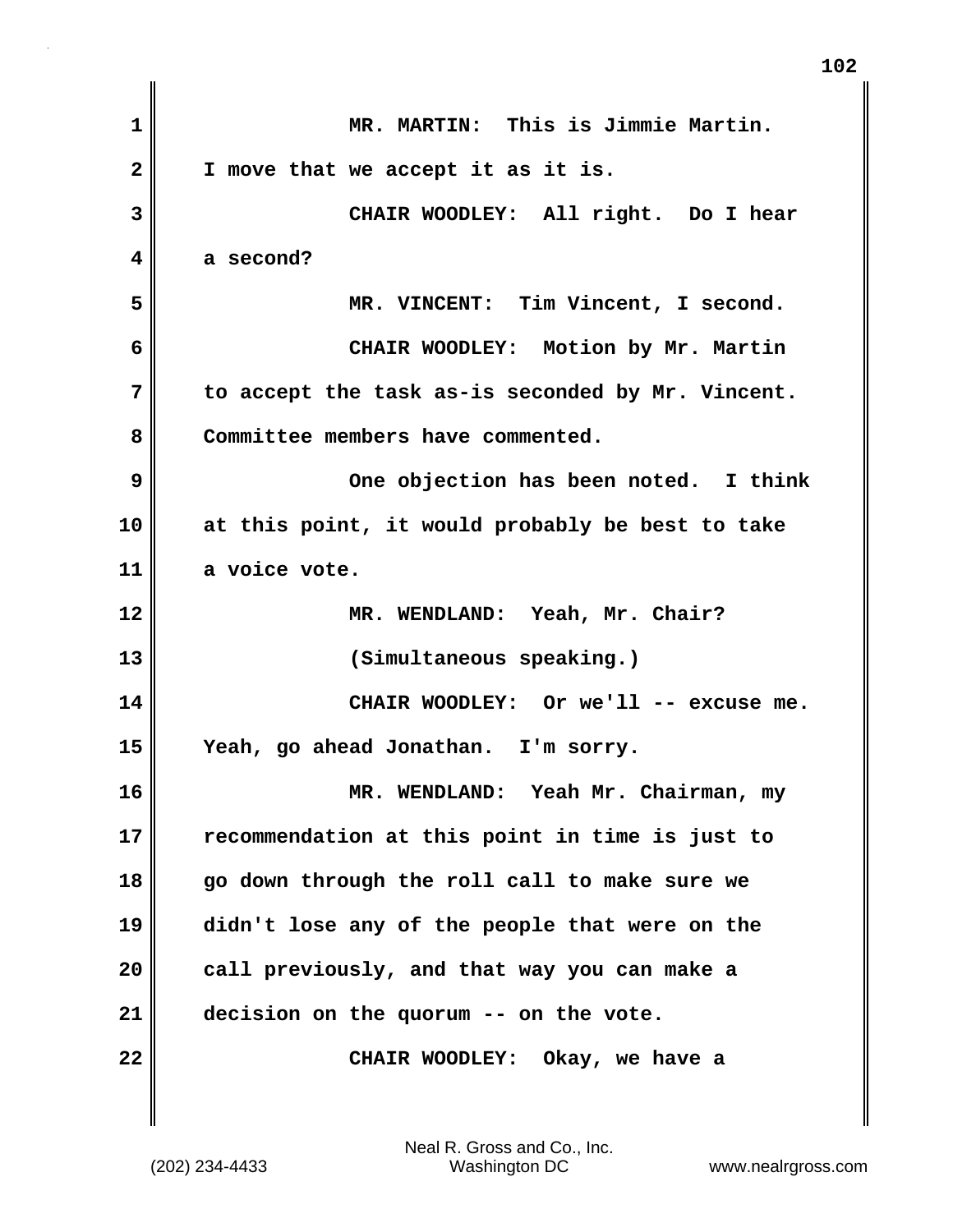**1 quorum, correct? So it's just a question of -- 2 MR. WENDLAND: We do, but we want to 3 make sure that everybody's still on the line. 4 CHAIR WOODLEY: Okay, got it. All 5 right, understand. 6 Okay, so this is going to be a roll 7 call vote on the motion made by Jimmie Martin to 8 accept the task as written. So Mr. Hewlett? 9 MR. HEWLETT: Yes, I think accept it. 10 CHAIR WOODLEY: Mr. Dennehy? 11 MR. DENNEHY: I approve of the motion 12 as presented. 13 CHAIR WOODLEY: All right. Mr. 14 Dameron, I'm assuming that you are a no? Is that 15 correct? 16 VICE CHAIR DAMERON: No, I'm going to 17 approve. I approve. 18 CHAIR WOODLEY: I'm sorry, I should 19 have just let you spoken your piece. I 20 apologize. Mr. Hockema? 21** MR. HOCKEMA: Approve. **22 CHAIR WOODLEY: Mr. Martin?**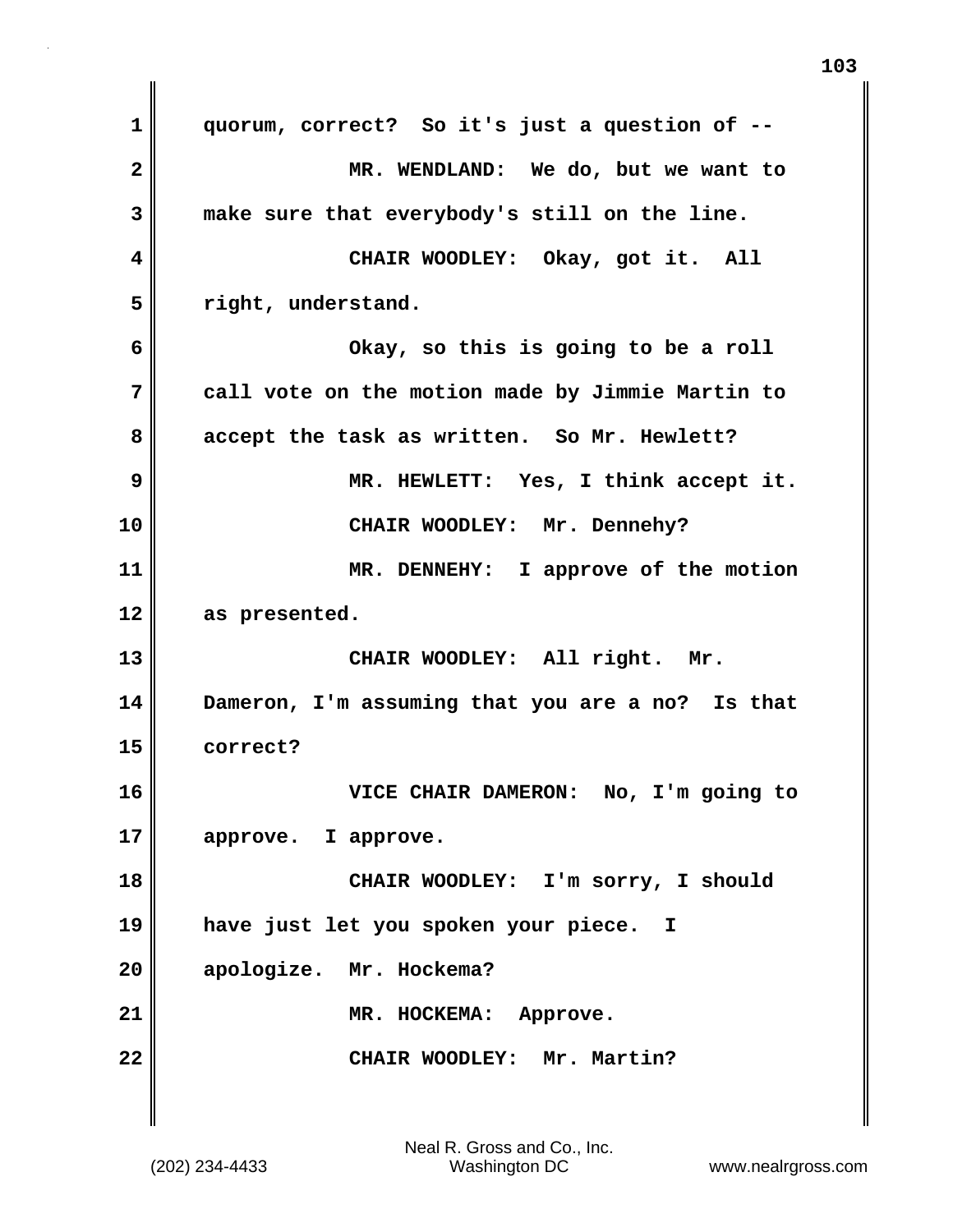| $\mathbf{1}$            | MR. MARTIN: Yes.                                 |
|-------------------------|--------------------------------------------------|
| $\overline{\mathbf{2}}$ | CHAIR WOODLEY: Mr. Dooley?                       |
| 3                       | MR. DOOLEY: I approve.                           |
| 4                       | CHAIR WOODLEY: Mr. Mahoney?                      |
| 5                       | (No audible response.)                           |
| 6                       | CHAIR WOODLEY: Oh, Mr. Mahoney's not             |
| 7                       | online. I apologize. Mr. Vincent?                |
| 8                       | MR. VINCENT: I approve.                          |
| 9                       | CHAIR WOODLEY: Mr. Howland?                      |
| 10                      | MR. HOWLAND: Yes, I approve.                     |
| 11                      | CHAIR WOODLEY: All right, and I                  |
| 12                      | approve, as well. So, motion passes unanimously. |
| 13                      | MR. WENDLAND: Mr. Chairman?                      |
| 14                      | CHAIR WOODLEY: Yes?                              |
| 15                      | MR. WENDLAND: Yeah, I think we just              |
| 16                      | missed Mr. Boehmer.                              |
| 17                      | CHAIR WOODLEY: Oh, I apologize, Mr.              |
| 18                      | Boehmer.                                         |
| 19                      | MR. BOEHMER: How could you miss 320              |
| 20                      | pounds in the room? I approve.                   |
| 21                      | CHAIR WOODLEY: All right. Thank you.             |
| 22                      | I apologize, I got out of order there. Thank you |
|                         |                                                  |

 $\mathbf{I}$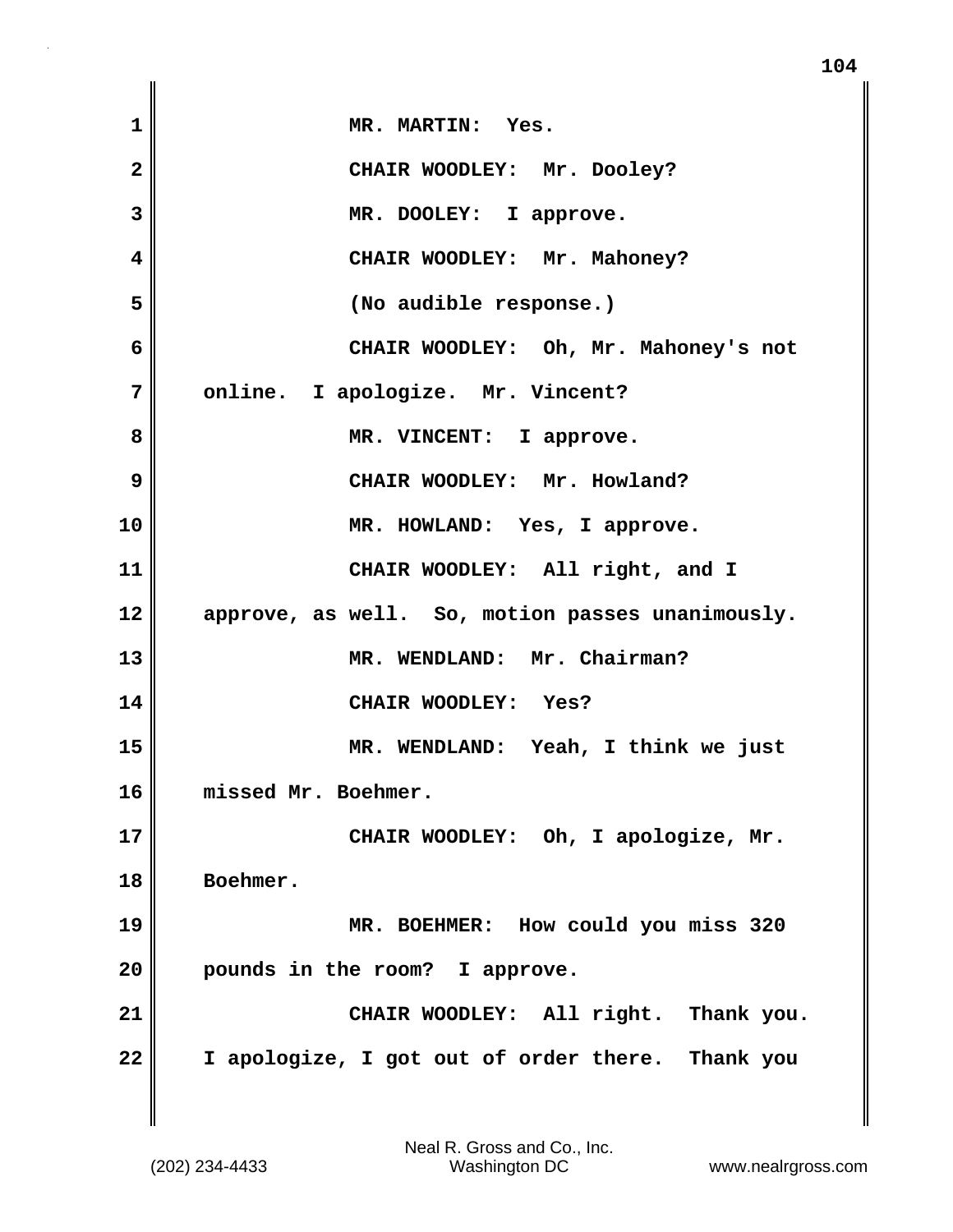1 **for the catch.** 

| $\overline{\mathbf{2}}$ | Okay, is there any other action that              |
|-------------------------|---------------------------------------------------|
| 3                       | we need to take on this agenda item?              |
| 4                       | What I would propose that we do --                |
| 5                       | again, I don't know if we need to do this, but    |
| 6                       | again, I'm looking to Captain Edwards and the     |
| 7                       | Coast Guard as whether the establishment of the   |
| 8                       | subcommittee and the people who had participated  |
| 9                       | in this task need to be identified at this point? |
| 10                      | I would start off -- You know, what I             |
| 11                      | would look for would just be volunteers, and then |
| 12                      | I can assign a subcommittee chair, and send all   |
| 13                      | of that out to the group, or we can do it here.   |
| 14                      | Captain Edwards, what's the proper                |
| 15                      | approach here?                                    |
| 16                      | CAPTAIN EDWARDS: Right, we just need              |
| 17                      | to ensure that there is a subcommittee chair that |
| 18                      | is from the membership that's going to be         |
| 19                      | responsible for this.                             |
| 20                      | So, if among you, you can establish               |
| 21                      | the subcommittee chair today, that would be       |
| 22                      | great.                                            |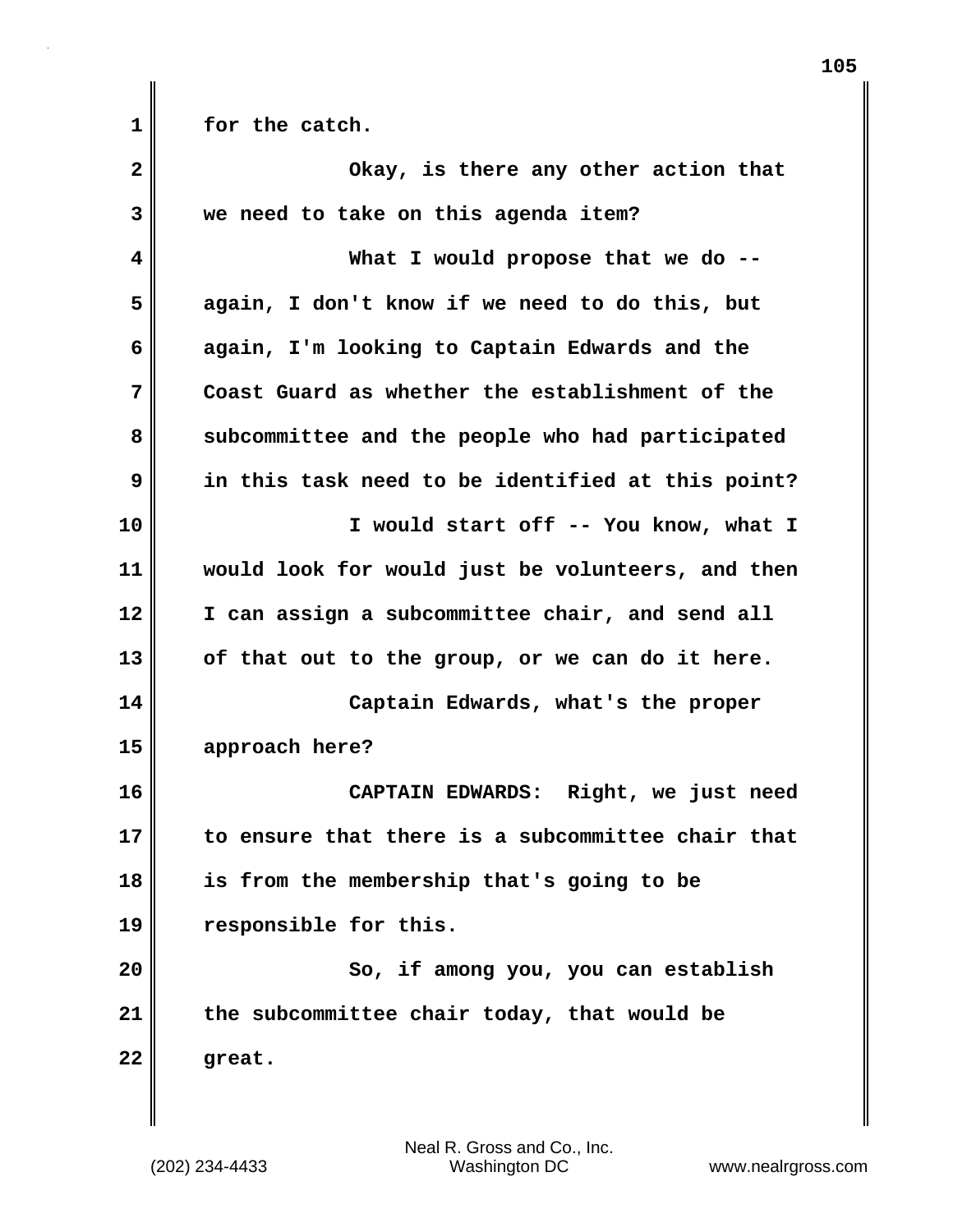**1 CHAIR WOODLEY: Okay. Do I have a 2 volunteer for the subcommittee chair? 3 (No audible response.) 4 CHAIR WOODLEY: Today, if not, then we 5 can follow up. 6 CAPTAIN EDWARDS: Yeah, that's fine. 7 You can give us the name later. 8 CHAIR WOODLEY: Okay. And just as a 9 question, I'm assuming I can't volunteer for 10 that? 11 CAPTAIN EDWARDS: Yeah, I think you're 12 allowed to. I don't think there's a prohibition 13 on that. 14 CHAIR WOODLEY: Okay, what I'll do is 15 I'll put it out to the group in an email to the 16 committee members, and if I end up being the 17 subcommittee chair, we will report back to the 18 entire group, as well as to the Coast Guard. 19 Okay. So I think we've cleared that 20 agenda item. We've done public comments. I 21 think we're down to comments by the designated 22 federal officer.** 

(202) 234-4433 Washington DC www.nealrgross.com Neal R. Gross and Co., Inc.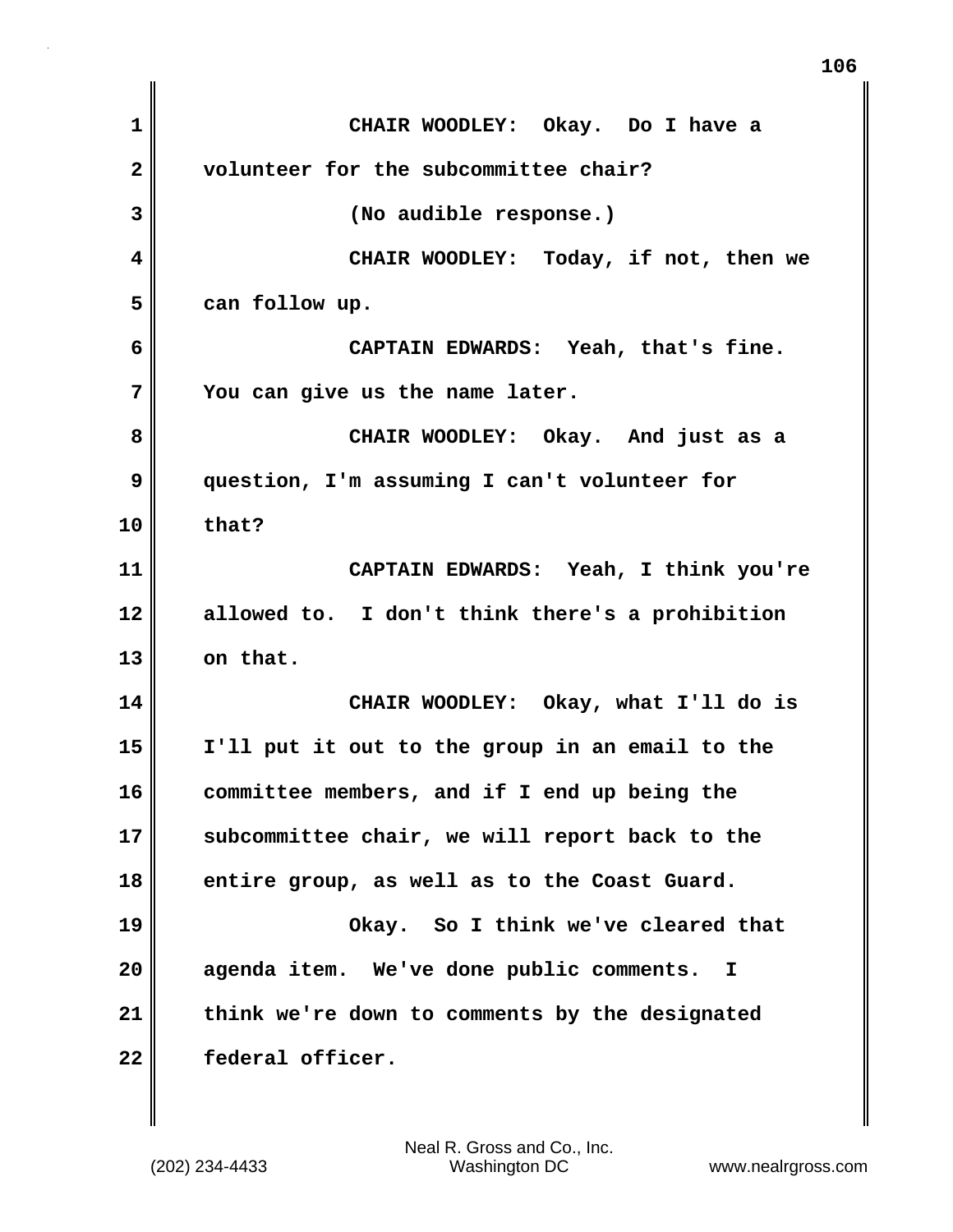**1 CAPTAIN EDWARDS: Do you have any 2 other closing remarks that you'd like to give? 3 Chris? 4 CHAIR WOODLEY: No. In approaching 5 future tasks for this group -- and I don't know 6 if we're going to get to the topic of trying to 7 set dates for a future in-person meeting -- but I 8 would like to possibly establish a process by 9 which the committee could suggest tasking to the 10 Coast Guard that could then be considered by the 11 Coast Guard for a formal task. 12 And I don't know in terms of formality 13 what would be the best way to do that, but we did 14 hear conversation in the last agenda item to 15 consider best practices for hull construction, 16 and things like that. 17 And so, I would like to see what would 18 be the best way for that and other things, to get 19 that information to the Coast Guard to consider** 20 **for future tasking. 21 And then, no, not that necessarily 22 those items would become tasks, but just to**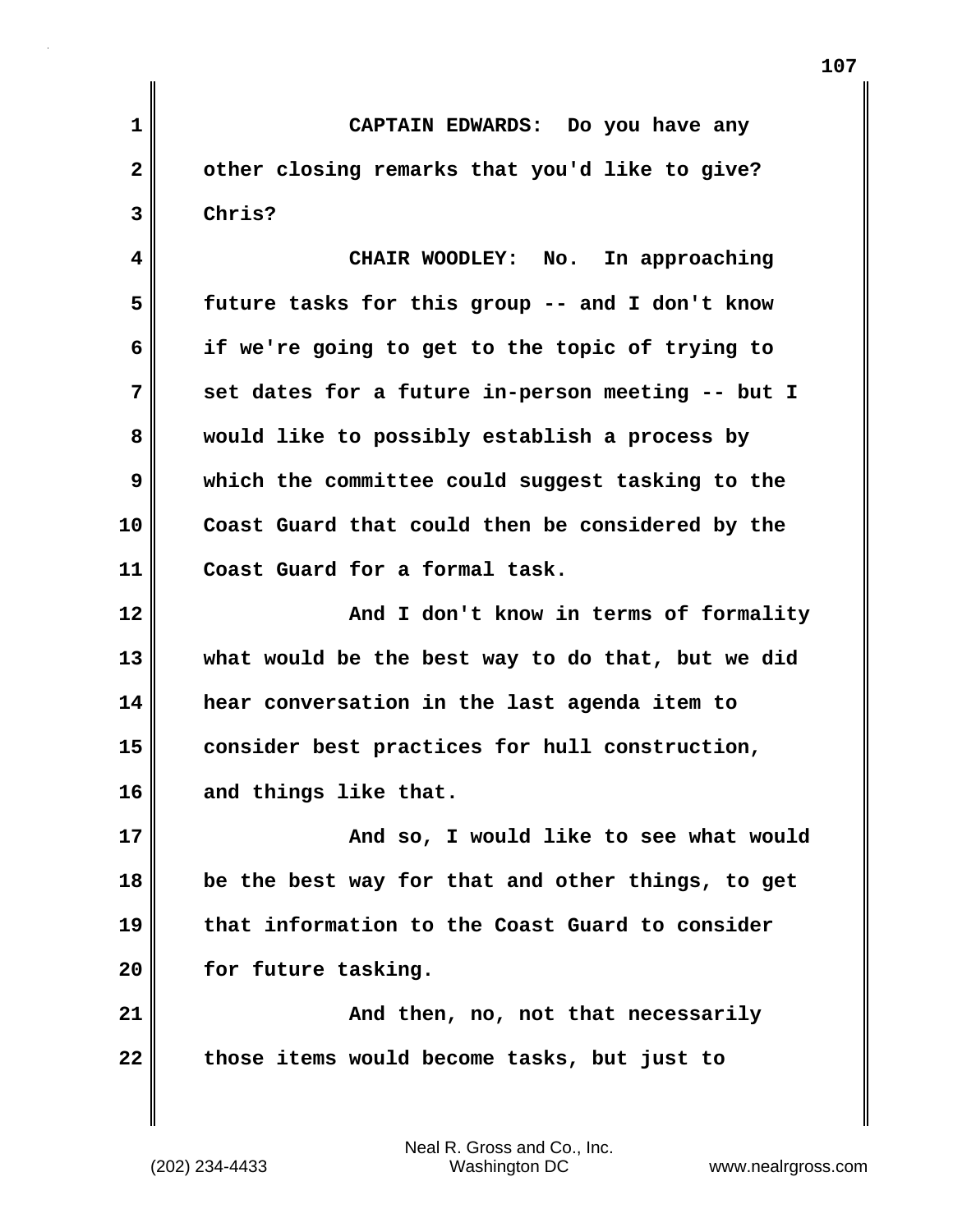**1 identify a process by which the committee could 2 provide that input to the Coast Guard. 3 CAPTAIN EDWARDS: Yeah, Mr. Chairman, 4 I think the most efficient way to do that is 5 through communication with you to us, as the 6 items that the committee members are bringing to 7 you. 8 You know, if you want to, we can have 9 those discussions. You know, in the end, all the 10 task statements and everything has to originate 11 from the Coast Guard to the -- 12 CHAIR WOODLEY: Committee. 13 CAPTAIN EDWARDS: Committee. 14 But you know, if there's certain areas 15 -- and definitely if we can have alignment 16 between areas that the committee is interested 17 in, and topics that the Coast Guard is trying to 18 work on, I think that's the venue. 19 CHAIR WOODLEY: Okay, all right. 20 Well, with that being said, I'm not sure that we 21 have -- other than the final comments from you, 22 Captain Edwards, I have no further comments for**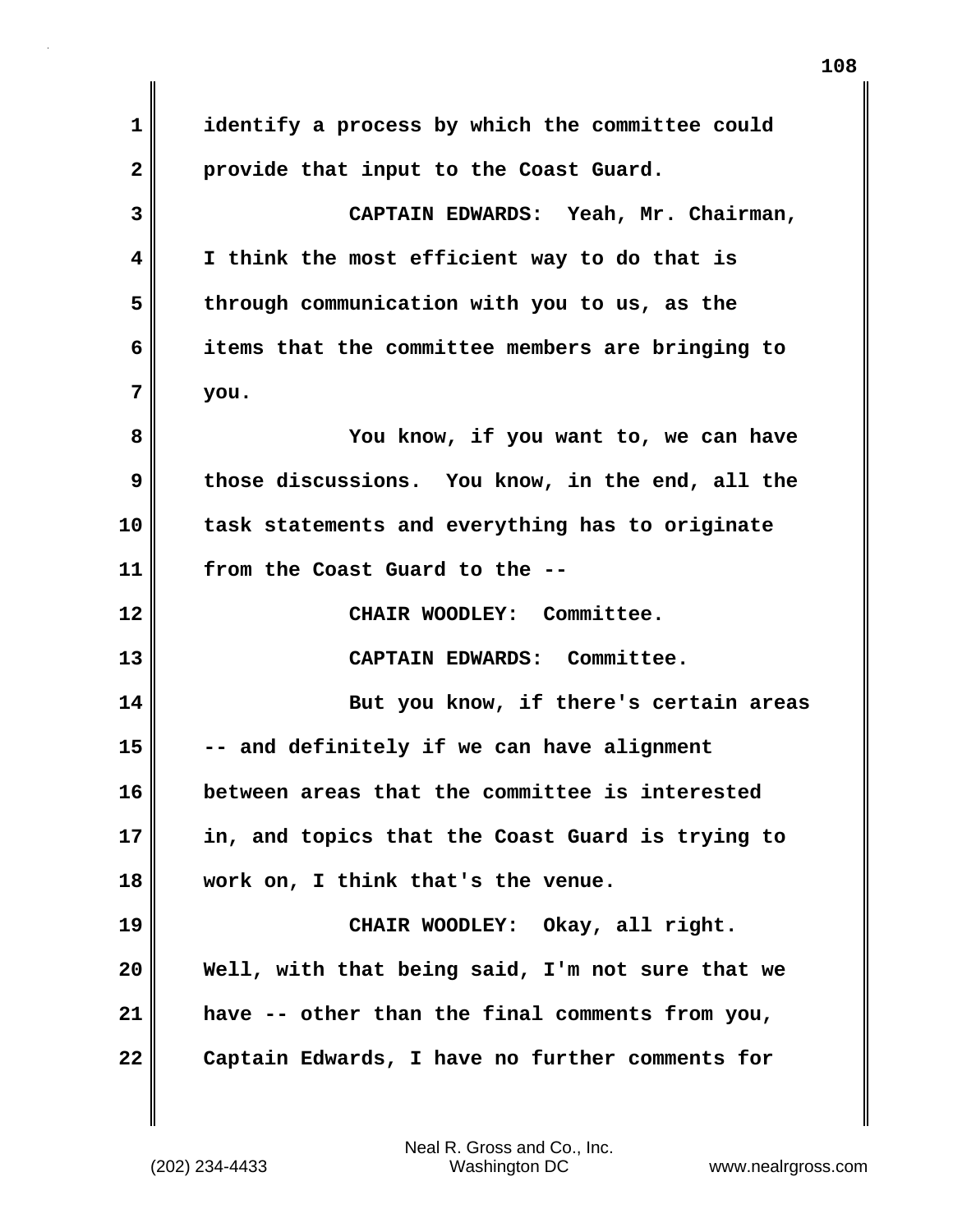**1 this meeting. 2 We're 15 minutes over, but that's not 3 too bad considering the amount of information 4 that we took in today. 5 So, thank you everybody for your work, 6 and those are all of my comments for today. 7 CAPTAIN EDWARDS: Right, thanks. And 8 I'll also be brief. 9 And again, I just want to reiterate 10 thanks to everybody calling in today and giving 11 us your time. 12 And you know, please feel free to 13 continue to feed information up through the 14 chairman, and we'll be in contact with him. 15 We look forward to seeing what the 16 results are of the task, and as you go along the 17 process, please feel free to engage us if there's 18 further questions. 19 CHAIR WOODLEY: And -- 20 CAPTAIN EDWARDS: Go ahead. 21 CHAIR WOODLEY: Captain Edwards, this 22 is Chris again.**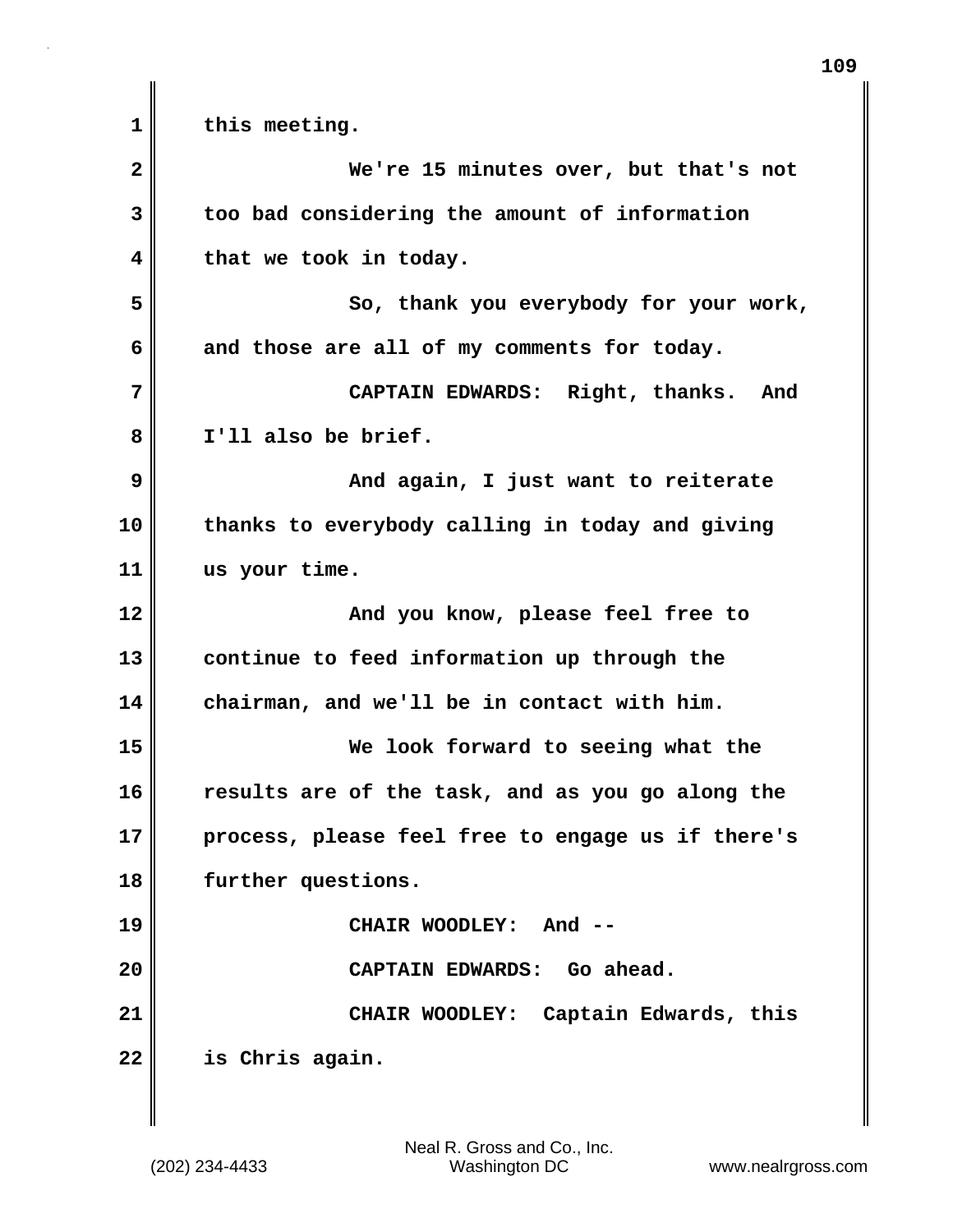| 1            | So, and just for clarification with               |  |  |
|--------------|---------------------------------------------------|--|--|
| $\mathbf{2}$ | this tasking, because this is going to the        |  |  |
| 3            | subcommittee level, we are free as a group to     |  |  |
| 4            | conduct communications internally without going   |  |  |
| 5            | through the public register process, correct?     |  |  |
| 6            | CAPTAIN EDWARDS: That is correct.                 |  |  |
| 7            | (Simultaneous speaking.)                          |  |  |
| 8            | CHAIR WOODLEY: Federal Register                   |  |  |
| 9            | process, okay? Got it.                            |  |  |
| 10           | CAPTAIN EDWARDS: That's correct.                  |  |  |
| 11           | CHAIR WOODLEY: Okay. Got it. Okay,                |  |  |
| 12           | all right, I just wanted to make sure --          |  |  |
| 13           | (Simultaneous speaking.)                          |  |  |
| 14           | CAPTAIN EDWARDS: And --                           |  |  |
| 15           | CHAIR WOODLEY: So --                              |  |  |
| 16           | CAPTAIN EDWARDS: Yeah, sorry. And I               |  |  |
| 17           | also just want to clarify, just in case there was |  |  |
| 18           | any questions.                                    |  |  |
| 19           | You can include public members on your            |  |  |
| 20           | committee. They don't have to be of the           |  |  |
| 21           | membership. So, I think you knew that, but I      |  |  |
| 22           | just wanted to make sure. Yeah. Okay. Good?       |  |  |

(202) 234-4433 Washington DC www.nealrgross.com Neal R. Gross and Co., Inc.

 $\mathbf{I}$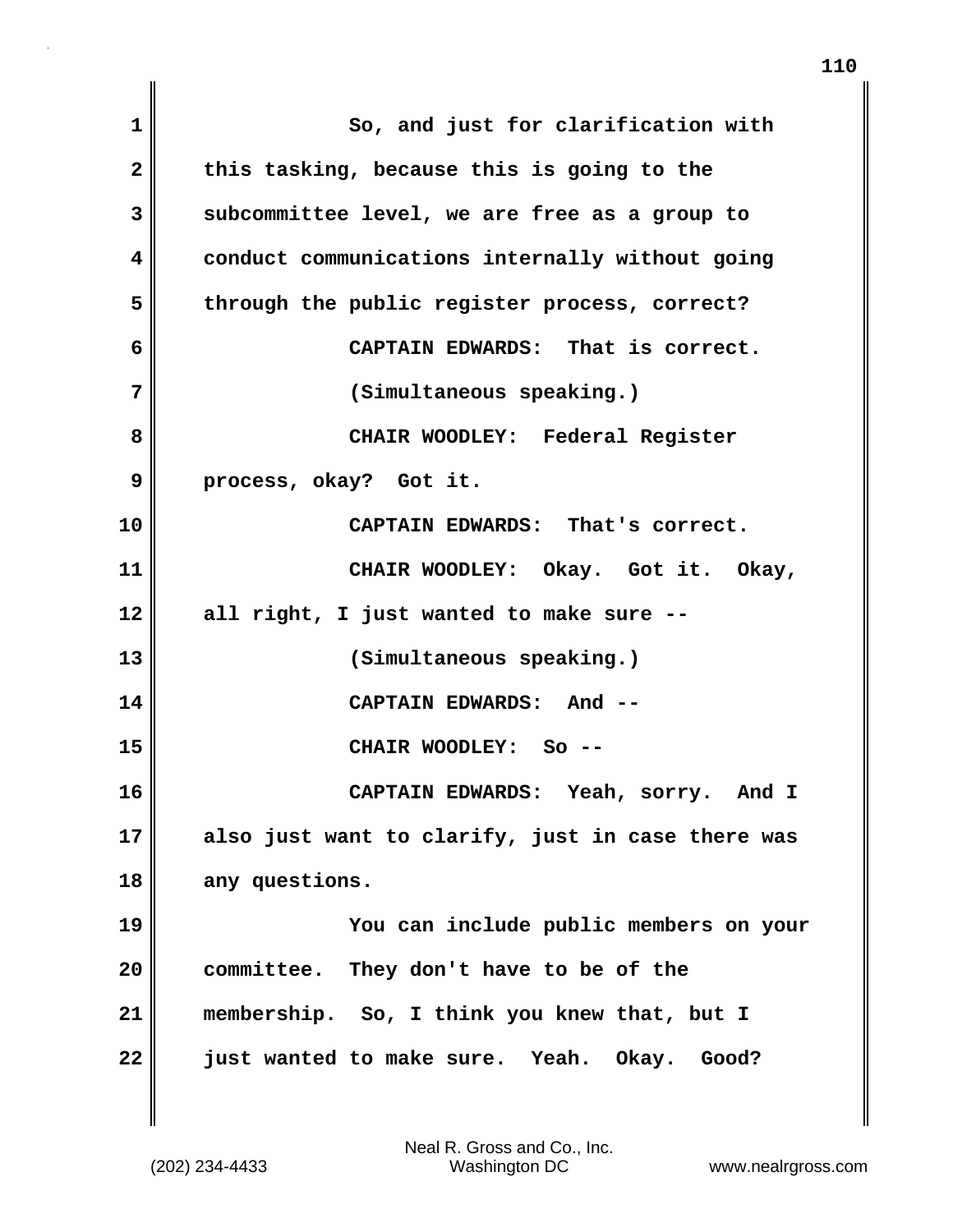| 1            | CHAIR WOODLEY: Yep.                              |  |  |
|--------------|--------------------------------------------------|--|--|
| $\mathbf{2}$ | CAPTAIN EDWARDS: All right. Well                 |  |  |
| 3            | again, thanks everyone. I appreciate your time,  |  |  |
| 4            | and this is those of us at the Coast Guard       |  |  |
| 5            | headquarters signing out.                        |  |  |
| 6            | CHAIR WOODLEY: All right, so I think             |  |  |
| 7            | we need to have a motion to adjourn the meeting. |  |  |
| 8            | I'll entertain a motion to adjourn.              |  |  |
| 9            | MR. HOWLAND: This is Nick Howland.               |  |  |
| 10           | I move to adjourn the meeting.                   |  |  |
| 11           | CHAIR WOODLEY: All right, second?                |  |  |
| 12           | MR. VINCENT: Tim Vincent, I second.              |  |  |
| 13           | CHAIR WOODLEY: All right. Meeting is             |  |  |
| 14           | adjourned. Thank you everybody.                  |  |  |
| 15           | (Whereupon, the above-entitled matter            |  |  |
| 16           | went off the record at 3:27 p.m.)                |  |  |
| 17           |                                                  |  |  |
| 18           |                                                  |  |  |
| 19           |                                                  |  |  |
| 20           |                                                  |  |  |
| 21           |                                                  |  |  |
| 22           |                                                  |  |  |
|              |                                                  |  |  |

**111**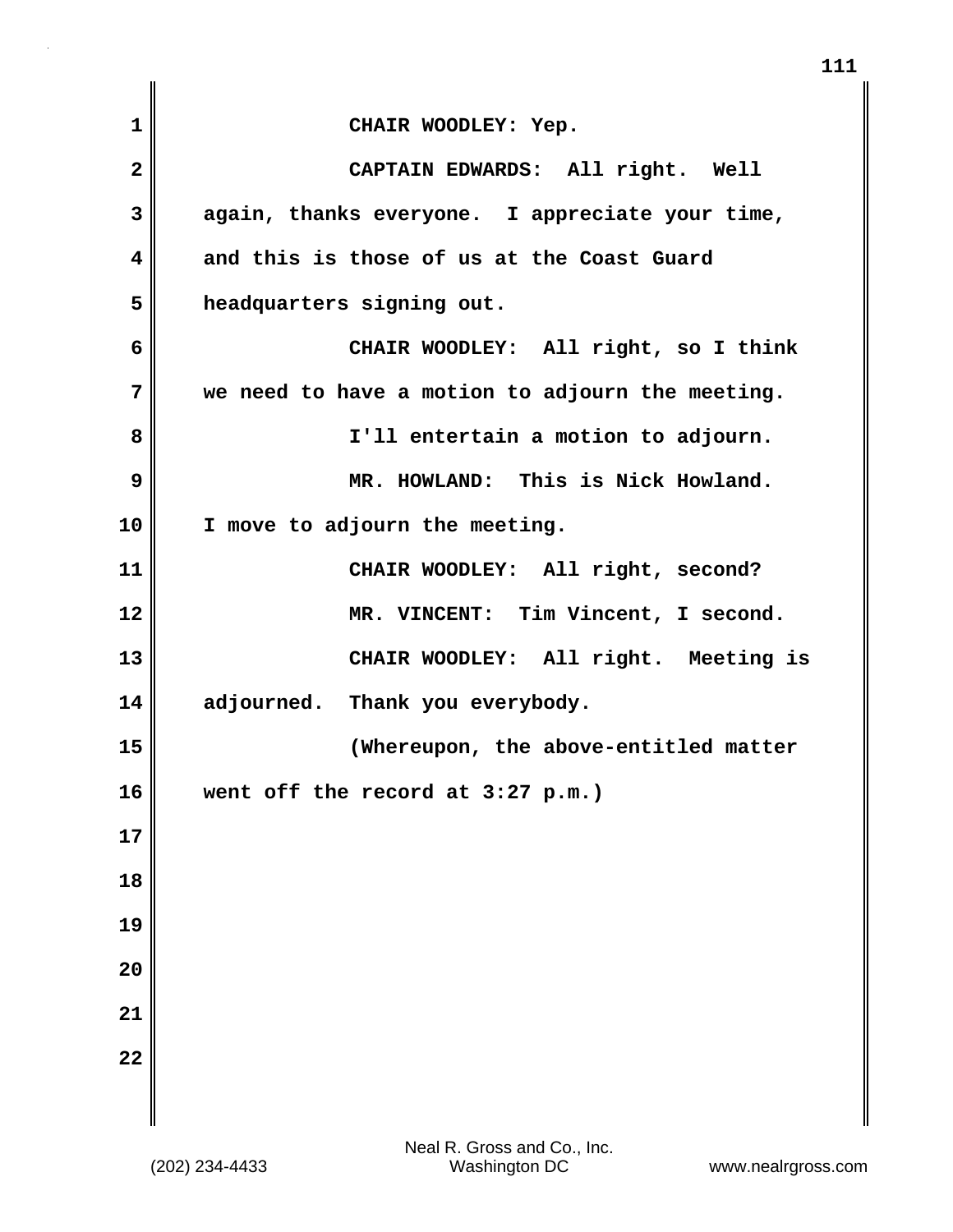**A ability** 58:19 **able** 7:21 17:7 31:22 85:21 **aboard** 13:22 16:19 **above-entitled** 111:15 **academia** 23:5 **accept** 38:4 95:10 101:21 102:2,7 103:8 103:9 **acceptance** 38:7 **accepted** 73:14,14 **accessible** 97:5 **accidents** 18:1 **accommodate** 39:8 **accommodates** 16:12 **accommodating** 73:3 **accomplish** 13:9 84:7 **accomplished** 17:8 52:11 **account** 55:8 80:14 85:2,5 101:9 **accounts** 52:5 **accurate** 5:2 **achievable** 88:11,13 **ACR** 87:13 **Act** 41:21 42:18 43:3 45:1,5,7,15 62:21 **action** 18:8 72:16 100:7 105:2 **actions** 72:2 **active** 21:15 **activities** 25:11 **acts** 63:5 **actual** 29:6 51:19 **actuated** 28:20 **add** 22:14 32:5 53:2 56:20 59:16 73:19 74:13 94:6 98:21 99:1  $99.2$ **added** 89:13 90:22 91:6 **adding** 88:17 90:15 **addition** 63:6 **additional** 60:10 90:21 **Additionally** 72:1 **address** 4:18 7:1,3 31:4 37:14 38:1 46:2 49:14 51:6 61:10,20 62:8 72:4 75:2 80:21 **addressed** 48:2 61:7 79:12 81:13 101:3,3 **addressing** 15:13 82:7 **ADFO** 2:3,4 **adjourn** 111:7,8,10 **adjourned** 111:14 **Adjournment** 3:22 **administration** 22:11 41:7,11 42:7 43:17

**administrative** 13:19 21:8 30:6 47:22 **adopt** 39:17 95:10 **adopted** 72:19 **adopting** 16:2 **adoption** 16:1 62:12 72:22 **advertise** 46:10 **advice** 40:8,10 43:20 **advise** 40:1 44:3 **advised** 29:22 41:9 **advising** 43:6 **advisory** 1:3 17:1 18:22 19:9,22 22:20 23:3 37:18 38:19 41:19 42:1,17 43:4,18 45:3 45:15 46:17 56:7 **afternoon** 12:9 13:22 14:2,10 27:1 46:3 **age** 63:2 **agencies** 11:11 **agenda** 21:16,18,20 22:1 25:2 105:3 106:20 107:14 **ago** 34:12,12 89:1 **agree** 79:18 81:19 82:1 84:21 85:1,17 86:9,13 91:5 93:20 100:16 **agreement** 35:1 54:22 64:8 86:21 **ahead** 12:12 13:16 24:15 25:20 28:3 37:1 42:22 44:8 45:18 47:4 53:14 56:19 64:19 75:22 78:21 83:22 84:19 88:8 94:5 95:9 96:8 102:15 109:20 **aims** 70:14 **Airing** 65:1 **AIS** 98:2 **Alan** 2:5 10:17,18 88:5 90:18 91:18 93:16 94:7,15 **alarm** 90:4 91:3 96:11 96:14 **alarms** 15:9 69:9 89:18  $91.8$ **Alaska** 51:17,21 52:3 53:9 55:5 64:11 90:10 **alibis** 16:15 **alignment** 108:15 **allowed** 28:21 106:12 **alternate** 2:3 62:9,17,22 63:4,16,21 64:8 65:5 **alternative** 63:12 **Amendment** 64:10 **amendments** 45:7 **American** 2:5

**amount** 55:10 80:4 109:3 **amplifying** 55:14 **analysts** 21:5,5 **anecdotally** 55:18 93:3 **angle** 92:8 **announced** 25:1 74:10 81:4 **announcement** 35:15 36:10,11 **ANSI** 6:10 **answer** 7:5 25:12,15 40:12 46:12 47:6 57:12 **answered** 47:12 **anybody** 9:10,16,19,19 9:22 10:3,4,5,9,15,20 11:10,22 25:17 28:2 33:19 40:17 42:14 45:12 47:19 48:3,12 60:19 61:2,10 67:2,3 67:11 88:2 93:21 94:20 **anyway** 24:17 92:14 **apologize** 84:3 103:20 104:7,17,22 **appears** 52:19 **applicable** 71:6 **applicant** 34:19 35:12 **applicants** 42:11 **application** 34:16 **applications** 34:13,14 35:1,2,3 41:1,2 **applied** 59:5 **apply** 26:9 46:18 **appointments** 61:20 **appreciate** 4:5 19:18 48:16 88:7 111:3 **appreciated** 30:11 **approach** 19:8 81:21 99:13 105:15 **approaching** 107:4 **appropriate** 43:22 60:9 78:13 86:20 **appropriated** 36:3 **appropriations** 35:21 **approve** 37:7 87:21 103:11,17,17,21 104:3,8,10,12,20 **approved** 34:14 42:11 **April** 68:10 **area** 58:6 71:5,13 93:10 **areas** 28:7 35:9 37:13 50:16 58:8 70:3 72:7 73:4 99:10 108:14,16 **arrangement** 83:6 **as-is** 101:21 102:7 **ASCP** 62:18

**aside** 66:22 87:5 **asking** 5:18 30:21 47:6 100:8 **aspect** 80:14 83:4 **assign** 105:12 **assigned** 73:6 99:3 **assignment** 99:21 **assist** 74:1 90:15 **assistance** 12:20 **assistant** 65:22 **assuming** 103:14 106:9 **assumption** 44:19 65:5 **Atmosphere** 40:3 **attack** 94:14 **attempted** 59:3 **attempts** 92:17 **attending** 88:3 **attention** 65:16 **audible** 60:22 61:4 64:1 66:17 67:10,13 76:8 76:15 85:13 94:18 96:1 98:13,17 104:5 106:3 **Auth** 41:21 42:18 43:3 45:15 **authority** 43:4 **Authorization** 45:1,5 62:21 **automatically** 22:5 28:14 **available** 28:9 68:5 71:8 71:8 74:7 75:15,18 80:17 91:2 **awarded** 34:11 **aware** 44:15 63:8 **B back** 22:1 32:14 40:22 41:8 57:21 78:14 79:21 85:20 87:15 106:17 **background** 70:2 **bad** 109:3 **balance** 24:19 **Barb** 11:2 **Barbara** 10:22 **based** 20:7 24:9 70:15 71:18 88:14,15 89:2 96:12 **baseline** 52:5,16

**basic** 96:19 **basically** 36:4,13 **basis** 58:3,21 **Bay** 85:19 **bead** 82:21 **bears** 90:12 **becoming** 54:10 **beginning** 22:7

(202) 234-4433 Washington DC www.nealrgross.com Neal R. Gross and Co., Inc.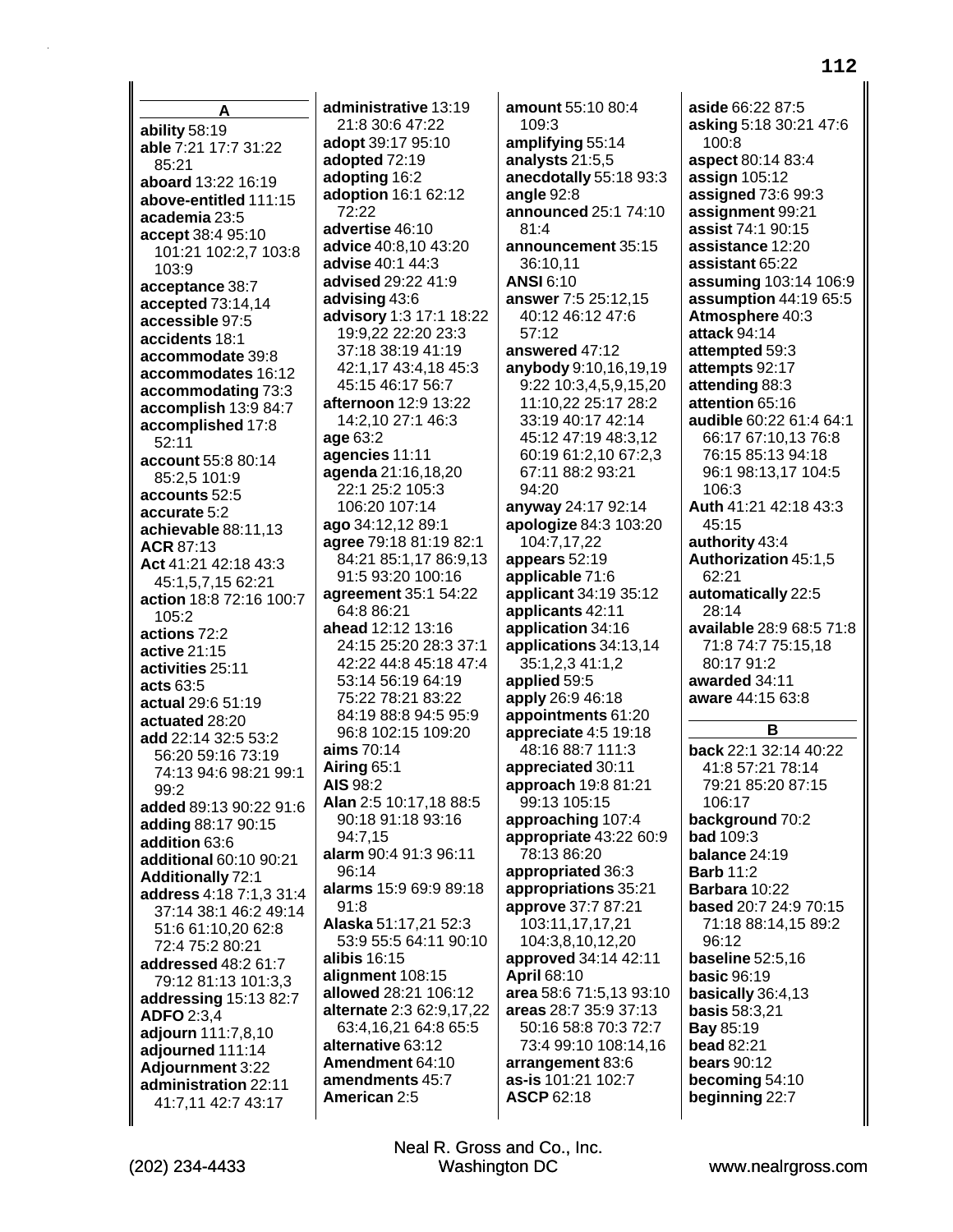behalf 35:7 **believe** 13:1 14:15 38:20 41:4 43:2,10 45:9 49:4 55:17 61:15 86:6 95:5,17 97:14 Belliveau 6:16 **Bering 88:22 92:3** 96:17 best 3:15 7:2 17:22 18:7,22 26:18 55:16 69:17,22 70:18 72:9 72:18,22 79:5 80:4 83:6 102:10 107:13 107:15.18 bet  $50:10$ better 13:2,3 24:16 49:10 50:18 54:2 56:7 56:8 59:9 60:7 77:13 80:11 **beyond** 6:7 31:11,14 49:5 50:13 52:4,15  $55.7$ big 6:18 23:7 86:1 bigger  $100:20$ **biggest**  $24:2061:17$ **bill 45:9** bit 5:11.15 6:13 7:21 15:14 51:12 56:4,21 77:5 91:12 96:10 98:3  $98:4$ **Blog** 36:12 blue 29:13,14 blurting 16:4 board 61:14 66:16 71:7 74:17,20 78:2,15 98:5 98:12 boarding 54:11 **boats** 49:3,8 54:2,21 55:20 56:5 Bob 11:19.21 56:17.19 58:16 84:16,16 85:10 **Bob's 57:14** bodies  $45:10$ **body** 89:14 Boehmer 1:14 8:16,17 47:2,3,5,18 81:17,18 94:3.4.6 104:16.18.19 boots 6:12 14:17 **bound 65:9** boundary 49:5 breadth 79:17 breadthwise 91:13 **break** 48:21 49:22 brief 8:3 34:1 36:13 109:8 briefly 34:8 bring 15:17 20:12 50:5 bringing 108:6

Bristol 85:19 broad 27:9 80:21 **broader** 79:22 80:18 broadly 91:3 brought 65:15 80:22 built 5:9,19 37:16 40:7 hull 90.8 bullet 89:17 98:22 bulleted 88:15 Bulletin 63:14 bullets 88:18 89:16 90:6,13 bulwark 86:18 bulwarks 76:22 82:20  $86.14$ burdens 22:14 business 3:8,12 7:2,3 19:19 33:22 36:21 37:4 40:18,18 41:11 46:4 61:19 button 97:2 **Butturini 2:4 20:17,19** 20:20,21 24:17 26:17 30:19 31:16,20 32:19  $32:22$ by-name  $58:21$ bylaws 39:8 46:21 C **C-O-N-T-E-N-T-S 3:1** Calendar 14:13 call 3:2 6:7 7:12,21 8:1 8:2,7 26:1 48:11 53:5 81:10 92:16 101:21 102:18.20 103:7 called 84:4 85:12 91:10 calling 4:5 5:7 11:7,15 90:14 109:10 calls 74:2 candidate 53:6 candidates 53:7 capacity 51:18 Capt 1:13 captain 2:2 3:4,13 8:1 12:2,4,6,7,8 13:21 19:17 24:10,11 25:22 38:21 39:11,12,12 40:10 44:12,12 65:18 65:18 66:9,13 73:13 74:10,11,12 75:4 77:21.21 79:21 94:13 99:5,5,16 100:2 101:4 101:7,11 105:6,14,16 106:6,11 107:1 108:3 108:13,22 109:7,20 109:21 110:6,10,14 110:16 111:2 captured 37:6

captures 15:7 carry 45:21 57:4 case 29:10 43:11 68:12 68:13 95:5 110:17 cases 94:7 casualties 6:4 12:19,22 casualty 12:15 catch 95:4 96:3 105:1 catcher/processor  $64:10$ cause 12:22 68:18 causes 75:1 caveat 87:9 Center 2:9 10:7 cents  $84.5$ certain 35:9 63:1 65:9 65:20 108:14 certainly 25:14 50:1 51:8,13 52:9 54:10 86:4 93:18 95:11 cetera 59:13 97:12 CFR 63:7 CFSAC 3:9 16:1.8 69:16 71:14 72:17 73:6 **CFVS 2:10 CG-INV 6:3** cgcvc3@uscg.mil7:8,9  $7:20$ cqfishsafe@uscq.mil 16:17.17 chain  $86.19$ chairman 3:7,7,20 4:19 4:20.21 8:4.22 12:1 25:16 28:3 33:1 36:17 36:19 42:19 44:6 45:12,17 47:2 49:14 53:12 54:14 56:11,17 59:15 62:4 64:15 65:14 66:21 77:3 78:18 81:1 91:17 94:3 95:7 96:5 100:11 102:16 104:13 108:3 109:14 Chairmanship 41:15,15 challenges 42:8 challenging 17:6 chance 28:1 48:5 change 3:9 35:20 37:5 87:21 changed 22:8 30:15 37:8 82:7 chapter 43:19 93:13 charter 46:21 check 26:2,3 56:14 **Chief 14:5** choose 7:15 Chris 1:10,12 16:22

19:17 27:22 29:20 30:19 32:5 44:20 48:16 55:12 58:15 60:13 61:13 64:3 76:11 79:14 85:16 91:17 98:19 107:3 109:22 **Chris's 51:11** chuckle 87:19 circumstances 94:8 clarification 38:12 39:20 44:21 92:4 110:1 clarify 27:15 47:16 63:15 110:17 clarifying 64:4 clarity 32:8 class 37:15,16 40:5,7 clear 32:6,7,8,13 33:7 47:6 cleared 106:19 clearly 5:5 47:12 close 58:11 closed 81:8 closer 43:12 closing 107:2 Coast 1:1,12 5:13,13 6:11 9:9,15 12:17 13:10 14:19 17:1.19 17:20 18:10,13,16 19:2 21:1 23:4.18 25:6 26:14 30:5 34:20 35:7 36:10,21 37:3,9 37:12,19 39:22 40:1 43:2.6 44:3 45:1.5 56:7 58:17,19 59:17 60:10,20 61:3 62:12 62:16,18,20,22 63:13 63:15,18,20 65:15,17 69:13.15 70:14 71:9 72:13,16 74:6 84:9 89:1 98:20 105:7 106:18 107:10,11,19 108:2,11,17 111:4 collaborative 13:12 colleague 6:15 collect 55:17 combining 23:14 come 7:10 comes 101:11 comfortably 53:9 coming 41:10 87:15 commandant 46:5  $65.22$ comment 3:17 5:8 7:4 15:5 33:12 38:16,21 51:9 53:17 61:17 62:5 62:7 63:19 65:8 75:12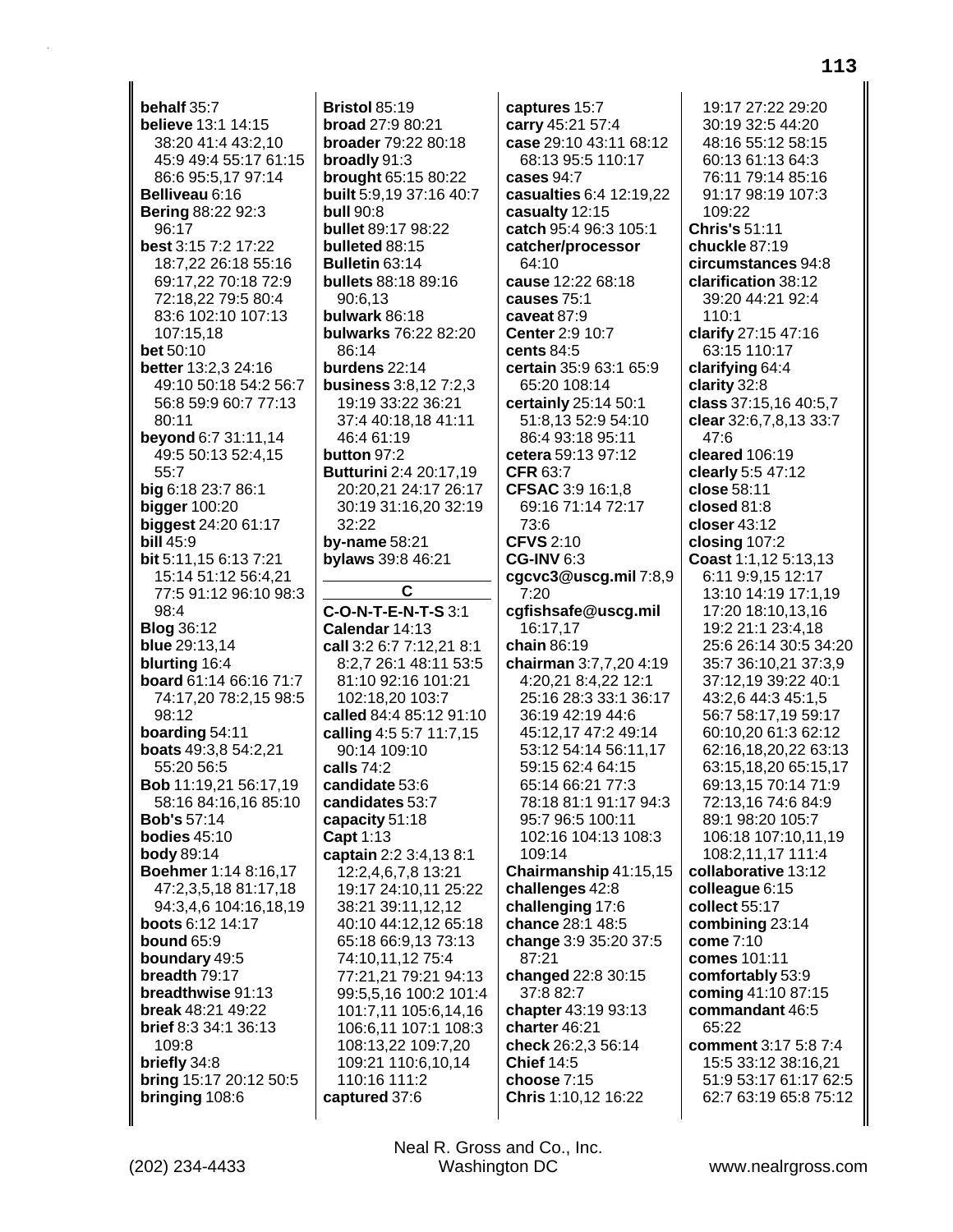75:18 76:19 79:17 81:16 83:2 84:16 88:1 88:4 94:20,21 97:14 100:6 commented 12:14 62:11,15 102:8 comments 3:18,20 4:19 5:8 6:22,22 12:12 19:15 23:12,13,16 24:3,8,19 28:6 33:4,5 38:18 61:6,8,11 64:21 67:1,6 69:13 79:19 88:6.16 98:11 99:20 100:5 106:20,21 108:21,22 109:6 commercial 1:3 3:15 12:18 14:6 19:21 34:22 41:19.22 42:17 43:3 45:14 46:17 51:14 63:1 68:8,15,20 70:4,19,22 71:19 72:12,19 73:1 77:15  $92:6$ Commission 51:15 committed 12:17 29:8 35:22 committee 1:3.9.14.14 1:15,15,16,17,18,19 3:20 4:17 6:10 8:8 10:10,10,10,15,19 12:3 16:1 17:1 18:22 19:9,14,22 27:3 28:9 29:22 37:6,18 38:3,13 38:19 39:2,22 40:9,11 41:1,9,12,13,17,19,20 42:1,2,5,6,9,15,17 43:4,19 44:1,3 45:4 45:13,15,20,21 46:6 46:11,16,18,18,22 47:17 48:9 56:8 64:21 71:14 73:14,15 74:4 74:15 75:10 80:2,3,10 81:6,10 88:2 95:12,22 97:15 99:4 100:6,18 101:1,12 102:8 106:16 107:9 108:1,6 108:12,13,16 110:20 committee's 80:12 101:20 **Committees 22:20 23:3** 43:18 Commons 36:11 communication 16:6 108:5 communications 13:3 15:8 110:4 communities 52:11 community 13:11

(202) 234-4433

company 2:5 89:15 complacency 70:12 complement 59:18 complete 86:21 completed 50:9 59:4 73:11 completely 61:11 85:17 86:13 93:20 complex 98:4 compliance 2:5,11 14:7 57:1,7,17,18 62:9,17 63:1,4,16,21 64:8 compliance-based 89:8 comply 27:12 complying 57:2 component 54:5 concept 88:12 concern 79:17 concerns 19:13 34:17  $62:8$ concisely 5:5 conditions 70:13 conduct 110:4 conducted 55:10 conference 74:2 confined 91:22 92:7.11  $92:12$ conflict 26:21 confused 77:5 confusing 26:9 Congress 26:12 27:4 27:11 30:14 43:5 44:16 65:16 congressional 66:2 consider 57:21 71:21 107:15,19 considerably 79:1 considerate 98:6 consideration 25:3  $86:1$ considered 25:4 107:10 considering 109:3 considers 72:6 construction 3:16 74:18 77:9,18 78:3,7 78:16 79:6 80:6 82:18 83:5 107:15 constructive 66:11 consultation 73:8 contact 16:5 74:1 109:14 contacted 35:5 context 21:2 continue 40:5 78:19 109:13 continues 47:22 contribute 72:21 89:14

contributes 71:22 **Contributors 70:11** convene 3:4 12:5 conversation 56:21 107:14 cooperative 35:1 coordinator 2:6,6,12,12 10:15 48:6 Coordinator's 50:7 coordinators 5:14,18 9:15 17:21 19:10 48:8 48:11 50:1 copy 83:10 correct 30:12 64:14 66:8,9 83:8,9 103:1 103:15 110:5,6,10 cost 34:18 Council 39:14 counsel 2:9,10 27:2 **couple** 17:14 34:12 36:20 37:3 38:1 61:6 88:6 98:21 course 7:3 23:18 87:17 **Court 4:15** cover 91:13 99:7 covered 36:6 62:2 68:9 covers 36:4 craft  $87:17$ create 42:7 93:14 created 70:8 crew 69:10 97:5 crews  $73.1$ critical 15:10 92:20 **Cuddeback 11:19.19** cumbersome 97:13 curious 79:3 current 8:8 21:13 42:5 currently 25:1 37:16 40:21 45:9 46:22 48:11 57:10 63:19 customer 59:10 cut 28:10 **CVC 3:4** CVC-3 3:5 60:6 74:5 cycle 54:5 55:8 cyclical 52:21 D  $D9:10$  $D.C.4:6$  $D.P.A 2:11$ D11 9:19,19 D13 2:6,10 9:19 51:8 D14 9:21,22 D17 2:12 9:22 51:9,11 54:15 **D5** 9:16 D7 2:6 9:16

D8 2:12 D9 9:18.19 Dameron 1:13 8:12,13 36:16,19,20 37:2,3 38:11 39:19.20 40:14 42:19.20 43:1 45:16 45:17,19 46:14,15 77:2,3,4 78:18,19,22 81:1,2 100:10,11 103:14,16 **Dameron's 101:10** Dan 2:6 9:20,21 51:4 53:12,14,21 54:1,8 55:13 data 17:19 18:5 55:17 60:10 71:8 92:15 97:8  $98:1$ database 51:15 58:20 59:2,17 date 14:12,22 20:3 35:18 71:12 99:2 dates 22:1 107:7 **Dave 6:20 David 6:16 David's 6:17** Davis 2:5 10:17.17 88:5 88:5,9 91:7,15 92:5 94:2,17 **Davis's 99:20** day  $4:3$ Daylight 1:10 days 17:14 de-reg 3:10 20:14 dead 92:13 deal 24:4 dealt  $14:7$ death 15:18 deaths 68:18 75:1 debate 81:6 debated 81:9 debriefing 92:21 debt 6:20 decal 53:11 55:1 decals  $54:3$ December 42:3 46:6 decided 34:19 decision 29:9 38:5.8 63:15 102:21 decisions 21:10,11 81:7,8 deck 6:12 14:17 96:15 97:5 98:4 Declare 3:3 declined 34:15 deemed 39:10 defer 26:19 32:2 deficiencies 15:8 defining 50:18

Neal R. Gross and Co., Inc.

Washington DC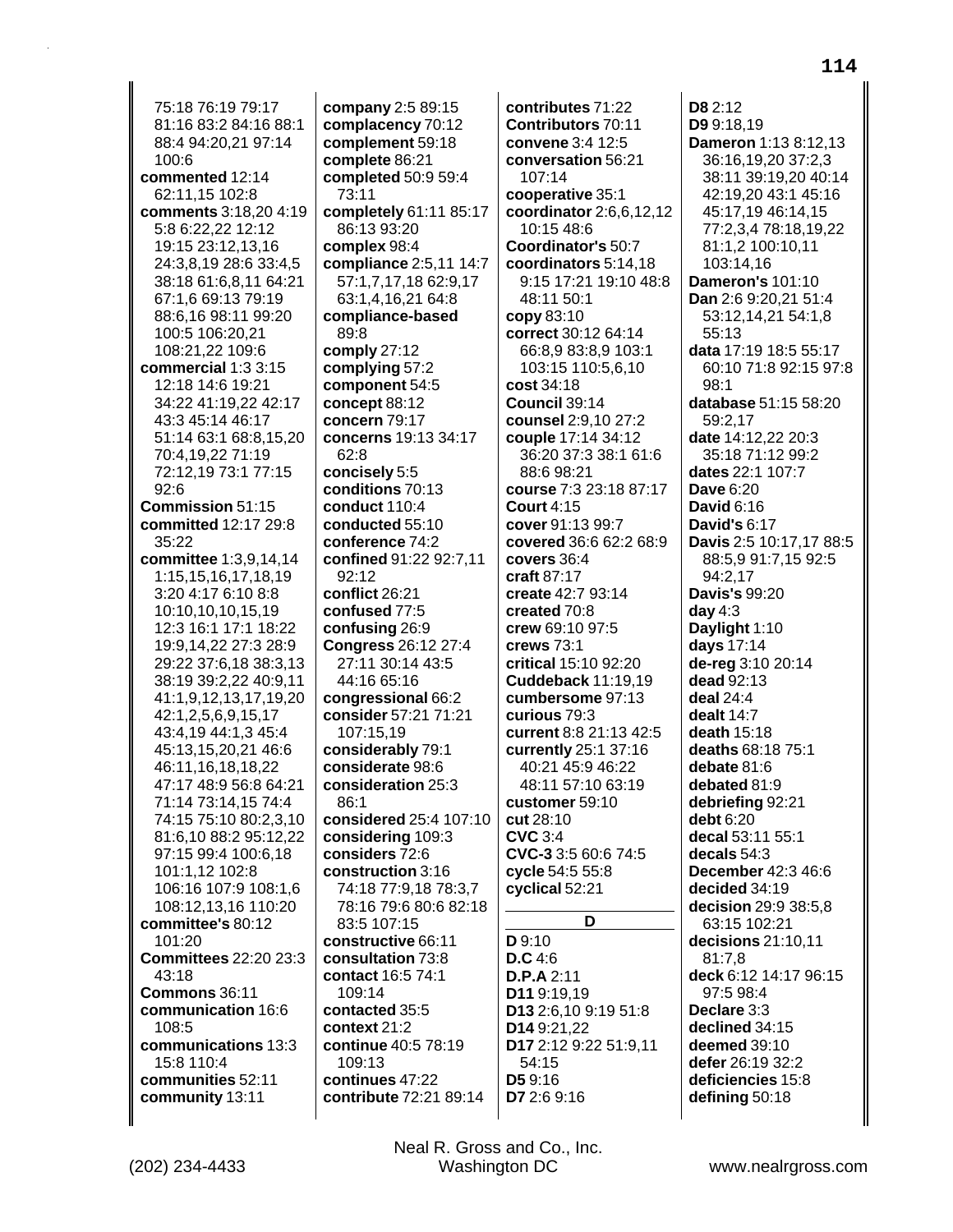deregulation 22:9,19 22:21 25:8,11 deregulatory 24:20 described 77:12 description 71:17 99:9 design 71:2,22 74:18 82:4 83:13 designated 2:2,3 3:18 93:19 106:21 desire 74:4 detailed 69:12 details 36:8 59:14 70:9 determination 79:11 determine 58:21 determined 43:22 develop 3:14 63:11 70:17 71:17 developing 80:4 development 20:22 63:16 69:16 72:17 device 69:5 devices 4:13 69:9 90:4 **Devin 68:13** DFO 3:4.6 8:1 73:12 **DHS** 41:4 die 92:12 died 68:20 differences 85:3,3,4 different 13:4 23:2.8 29:15 74:16 97:9 99:11 difficult 29:9 97:19 direction 12:16 13:18 17:9 22:11 32:13 directions 27:12 directly 16:16 43:5,6 Director 2:5 disagree 100:19 discounted 65:3  $discuss 83:12$ discussed 62:11 88:12 discussion 3:14 5:21 34:1 42:1 60:3,13

definitely 12:16 54:15

Dennehy 1:14 8:10,11

76:7,14 83:17,18,21

denominator 50:19,20

Department 51:17

departments 92:9

83:21,22 84:3 103:10

56:11 57:4 58:13

108:15

delay  $5:12$ 

103:11

depend 19:6

depth 91:13

depends 27:4

delivered 68:10

66:1 73:20 75:10 discussions 41:8 108:9 dismantled 65:6 disparity 55:9 distillation 23:11 distilled 23:11 28:6  $33:4$ distinct 23:13 District 5:14 9:10,15.16 10:12 17:20 19:10 50:6 54:9 districts 9:10 50:14 56:2 ditto 82:10 divided 23:16 division 6:17,18 14:6 74:6 docket 15:21 33:5 dockside 14:13 18:14 18:19 22:4 49:3,11 50:9 53:18 54:6,20 56:6.6 59:4.6 70:16 72:14,15 document 28:8 73:9,16 73:18 documentation 31:1 documented 29:4 31:8 31:11,14,19 48:22 49:19 50:3 51:22 59:22 doing 9:15 38:3 50:15 54:11 56:13 90:10 Dooley 1:15 8:20,21 56:17,17,20 57:19 58:10 65:14 66:7.10 84:16,18,20 104:2,3 doors  $81:8$ downward 6:5 12:15 Dr 68:12.12 draft 44:14 80:7 drafting 73:8 drill 51:1 56:3 driven 68:17 due 71:12 duplicates 23:13 Е earlier 35:13 48:7 early 34:14 74:21 easily 58:12 Eastern 1:10 easy 29:11,13

echo 33:12

economic 21:4

educate 18:11

EDWARD 1:14

educational 72:14

Ed 83:17,21,22 84:1,15

**Edwards** 2:2 3:4.13 12:2,5,6,7,8 19:17 24:10,11 25:22 38:21 39:12,13 40:10 44:12 44:13 65:18.19 66:9 66:13 73:13 74:11,12 77:21,22 79:22 99:5,6 99:16 100:2 101:4,7 101:11 105:6.14.16 106:6,11 107:1 108:3 108:13,22 109:7,20 109:21 110:6,10,14 110:16 111:2 effect 28:14,21 64:13  $R \cdot 33$ effective 22:5 effectively 19:4 efficiencies 59:14 efficient 108:4 effort 13:12 48:16 80:4 efforts 16:6 eight 52:20 either 32:10 33:14 47:7 59:3 82:9 elected 41:12 electronic 4:13 elements 83:12 email 7:7,19,19 16:16 32:12 33:13,14 106:15 emails 7:10 16:5 67:4.4 embark 55:5 embarkation 55:4 emergency 96:14,21 encourage 95:12 energy 4:5 6:1 37:13 enforced 27:8,15 enforcement 26:13 31:9 49:10 engage 109:17 engagement 4:12 engineering 71:10 engines 96:18 Enhanced 66:4 ensues 73:20 ensure 105:17 entertain 88:6 111:8 entire 29:21 50:16 65:3 65:6 106:18 entirely 30:20 entirety 68:2 **Entry 51:14** environment 22:8 25:9  $70.13$ environmental 21:5 envision 74:15 **EPIRBs** 15:9 equipment 22:3 23:19

23:20.20 71:7 72:5 78:11,13 89:2 91:2,9 96:12 99:10 equivalent 31:7 especially 17:5 essence 5:9 essentially 24:5 establish 31:7 105:20  $107.8$ established 31:17 43:19 46:11 establishment 105:7 estimate 51:16 et 59:13 97:12 Evaluation 20:22 event 92:19 everybody 4:4,5 17:13 19:16 20:12,20 25:13 26:1 109:5,10 111:14 everybody's 46:13 75:13 103:3 exact 94:8 exactly 29:16 exam 18:10,14,19 49:3 49:11,20 50:21 53:6,6 53:11.18 54:7.20 55:20.20 56:9 58:22 59:1,6 70:16 **Examiner** 2:10 6:11 examiners 17:21 18:10 59:8 72:14 example 4:19 exams 14:13 22:4 48:21 49:9,10 50:9 52:21,21 55:10 56:6,6 59:4,13 72:15 exciting 92:6 excuse 24:10 102:14 executing 27:14 exercise 30:6 existing 58:20 63:7,9 64:7 expect 17:7 25:8 expense 97:13 experience 13:8 88:16  $93.4$ experienced 68:15 expertise 13:8 30:6 experts 13:14 26:20,22 35:8 73:7 expired 59:13 expires 41:20 46:6 express 67:6 expressing 79:17 extend 42:2 extent 49:8 extinguishers 15:11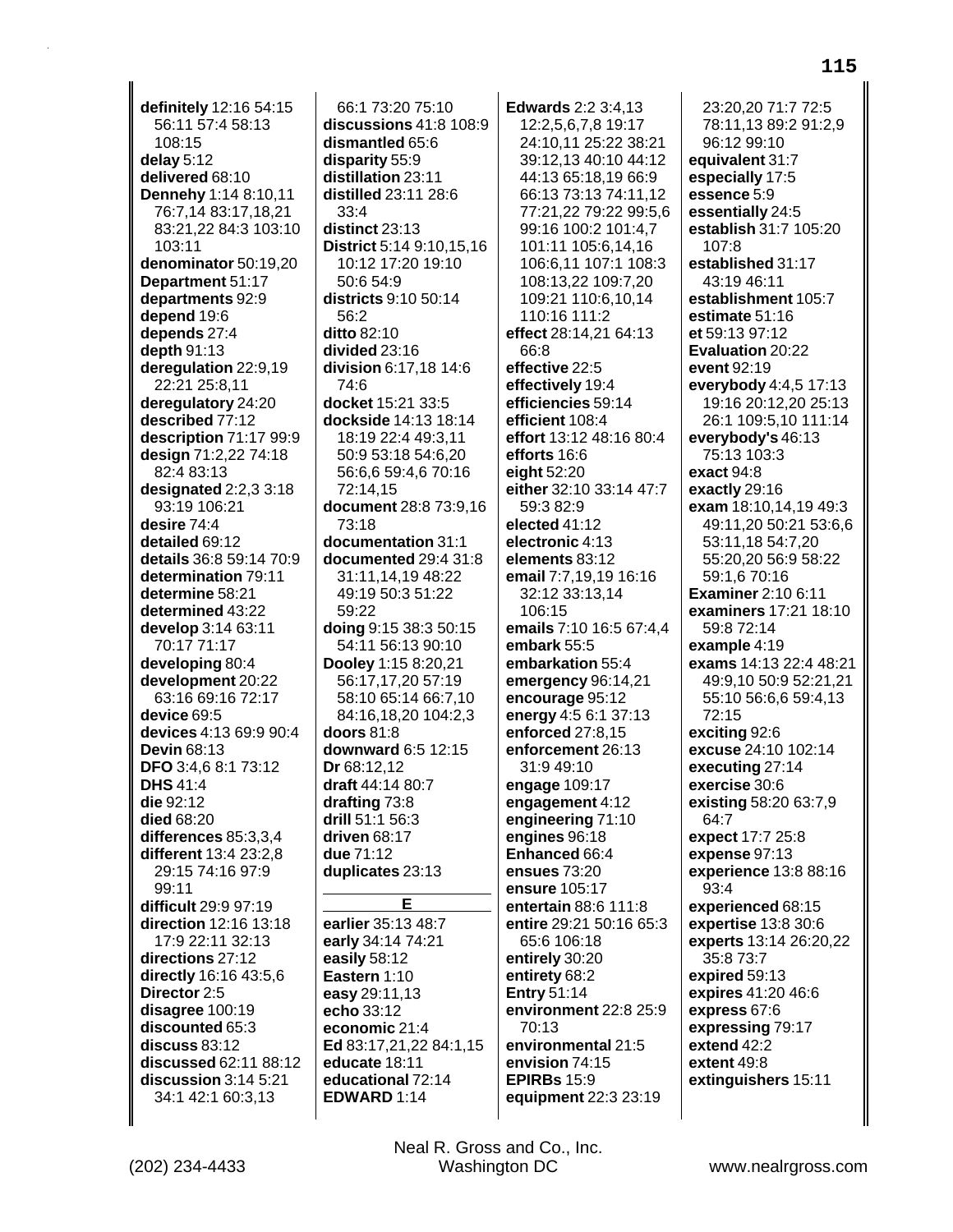F **FACA 46:2** face 38:19 face-to-38:18 facilitate 90:16 fact 54:7 65:1 85:3 factor 71:1.10 86:2 factored 83:15 factoring 83:12 factors 12:21 71:10,22 factory 96:16,18 fail  $93:6$ fair 76:6 80:4 fall 69:8.14 falling 82:17,22 falls 68:7,17,21,22 69:3 70:11,20 familiar 20:16 22:17 24:4 32:1 fan 89:4 fantastic 89:20 97:6 far 4:9 33:10 61:19 **Farrell 62:7,10** faster 7:22 fatalities 6:4 15:1 18:1 68:15 69:7,15 70:3 80:15 fatigue 70:12 86:2,5,6 favor 40:4 federal 2:2,3 3:18 7:1 15:21 22:18 29:3,4 61:7 74:10 77:8 81:4 81:12 100:14 101:18 106:22 110:8 federally 49:19 59:22 feed 32:14 109:13 feedback 20:8,18 24:13 26:3 feel 86:1 91:1 97:12 109:12.17 feet 49:4.17 50:12 felt 79:19 field 18:9 59:8 fifth  $53:1$ **Fifty 68:22** filed 46:11 **filled 40:22** final  $108:21$ find 21:19 54:12 56:1  $97:19$ fine 106:6 finger 96:19 fire 15:10 92:9 firefighting 15:9 23:20 fires 15:2 first 17:11 28:5,11 33:1 37:4 38:1,2 47:10 49:15 52:18 74:14

75:3 79:12 85:12 94:9 95:4 fiscal 34:6,8 35:12,16 36:3,4,7 fish 14:5 15:1 51:17,18 71:3.3 72:7 fisheries 6:9 40:4 52:10 52:17 71:2 78:10 fisherman 18:16 fishermen 18:11,12 19:2 68:15,20 80:17 fishery 19:7 55:6 fishing  $1:33:15,16$ 12:18 17:21 18:9 19:22 21:14 22:2 31:4 31:9 34:9,22 37:14 40:6 41:19,22 42:17 43:4 45:3,14 46:17 51:14 56:8 63:1 68:8 69:14 70:4,19,22 71:3 71:19 72:6,8,12,13,19 73:1.3 74:6 77:15 78:8 85:15 86:6 92:7  $98:8$ fishsafe 16:14 68:5 fit 85:6 91:8 fits 86:12 97:16 98:7 five 34:21 35:1 53:19 54:4,12 55:2,7,22  $57:5.7$ five-vear 31:1 fixed 15:11 fleet 13:9 53:4 54:6 flesh 99:22 flexible 73:2 flipping  $71:15$ flotation 69:5 flows  $5:3$ flushed 36:8 focus 17:14.18 18:17 61:17 80:12.13 focused 22:9 84:21  $90:1$ focusing 17:19 87:7 follow 30:10 33:16 55:1 96:9 106:5 follow-up 60:6 followed 22:19 96:3 **following 8:1 30:20** follows 69:20 fool 85:20 forego 34:19 foremost 6:8 foreseeable 25:9 forget  $31:3$ forgive 30:21 form 14:8 43:21 formal 107:11

formality 107:12 forth 7:21 8:5 23:21 forthcoming 35:17 **forward** 5:14 15:19 19:15 35:6.11 48:2 56:13 65:10 109:15 forwarded 41:4 found 63:7 69:2 89:21 foundation 39:16 foundational 80:20 four 34:21 fraction 101:13,15 frame 73:10 84:8 framework 73:2 frankly 33:2 80:1 free 109:12,17 110:3 freezer 64:9 frequency 43:22 frequent 37:18 38:18 fresh  $47:10$ **FRN** 16:7 front 32:10 83:10 frustration 65:1 full 20:9 59:18 70:9 fully  $7:5$ funded 34:21.21 funding 34:15,15 35:15 further 6:13 13:6 22:21 30:17 33:19 44:21 48:21 56:15 81:16 108:22 109:18 furthering 14:19 future 25:3,9,10,12 36:8 39:16 69:7 107:5,7,20 FY19 50:9 G Gabriela 2:8 11:12 qained 89:15 Galaxy 93:9 Game 51:18 Garrett 62:7,10 gathered 90:2 general 2:8,10 86:7 generalized 58:4 gentleman 95:3 geographic 71:5 72:7 73:4 getting 24:13 26:2 49:9 52:22 67:8 89:19 qill 52:10 give 7:11 20:18 26:20 27:11 34:1,4 40:20 43:13 48:9 61:2,9 67:5 106:7 107:2 qiven 40:9,11 79:2 giving 25:2 109:10 glad 32:15

Glenn 1:15 76:3 goal 14:21 15:17,19 goals 21:8,9 39:14 god 85:21 googling 21:20 qovernment 11:11 21:19 GPS 97:1 **GPSs 97:2** grant 3:11 34:7,16 35:2  $35:3$ grantees 35:4 grants 34:2,5,10 35:10 35:22 36:1,2,6,14 graph  $6:2$ graphic  $6:3$ gratitude 6:20 greatly 30:10 Greetings 34:3 groundings 15:3 group 23:7 73:6 78:6 105:13 106:15,18 107:5 110:3 grow 16:6 Guard 1:1.12 5:13.14 6:11 9:9.15 12:17 13:10 14:19 17:1.19 17:20 18:10,13,16 19:2 21:1 23:4.18 25:6 26:14 30:5 34:20 35:7 36:10.21 37:3.10 37:12.19 40:1.2 43:2 43:6 44:3 45:1,5 56:7 58:17,19 59:17 60:10 60:21 61:3 62:12,16 62:18,20,22 63:13,20 65:15,17 69:13,16 70:14 71:9 72:13,16 74:6 84:9 98:20 105:7 106:18 107:10.11.19 108:2,11,17 111:4 Guard's 63:15,18 89:1 guess 17:11 28:5,18 29:1,20 33:12 48:18 56:1 59:11 75:6 79:15 81:18 82:10 100:7 quidance 35:9 42:4 72:3 74:7 101:9 guide 3:15 62:14 69:18 70:1,15,18,21 71:1,18 71:21 72:4,9,18 79:5 83:7,11 93:14 99:7 H Hal 1:16 25:19,21 44:7 44:8 64:17,19 65:8 66:14 76:17

Hal's 44:21

Neal R. Gross and Co., Inc. Washington DC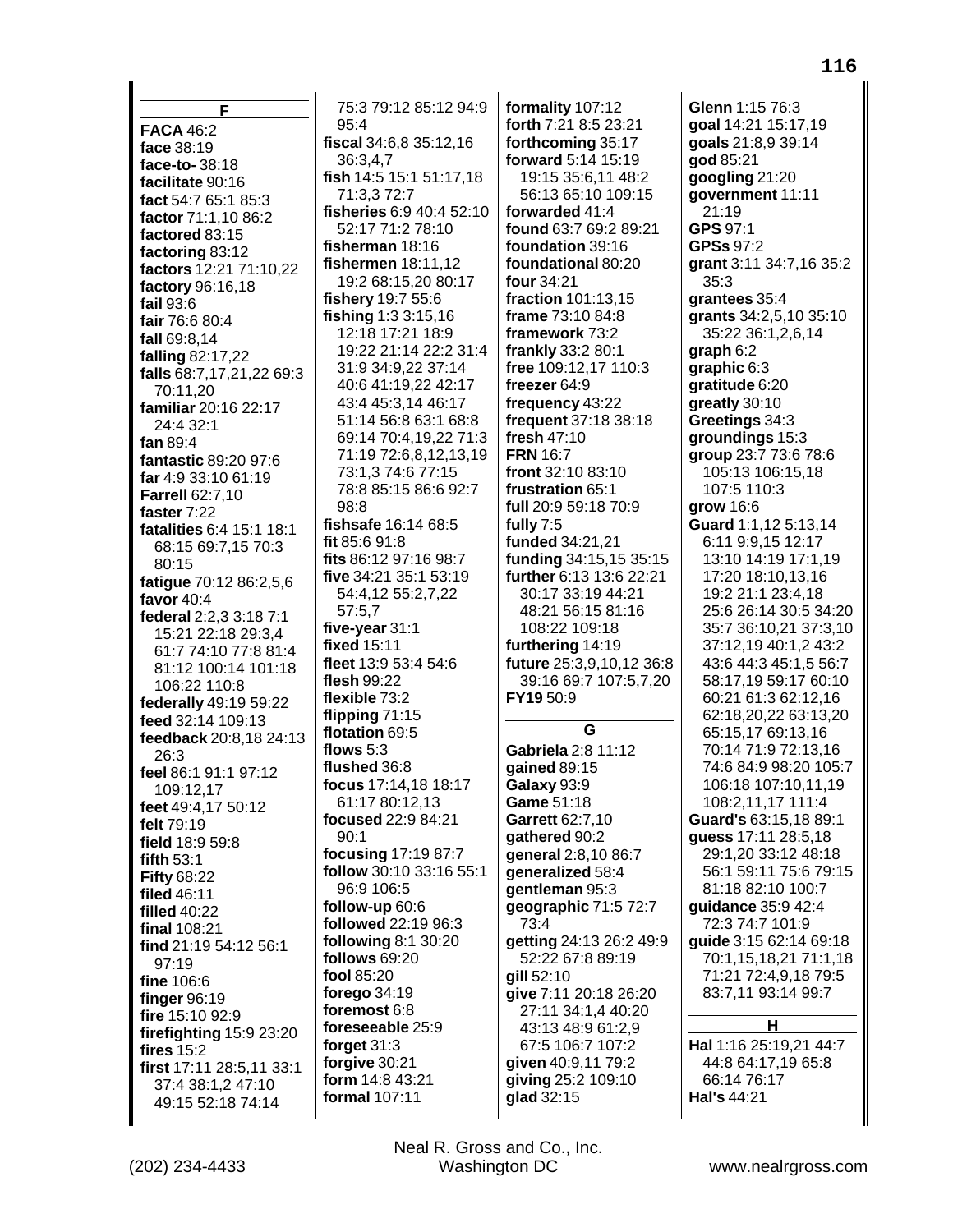half 34:12 53:10 hand 16:20 75:6 handful 87:14 handle 26:14 54:2 happen 52:17 97:22 happened 25:12 30:13 77:18 82:9 84:14 happy 26:20 33:16 39:3 100:22 hard 65:11 Hardin 2:6 9:20 51:4 53:12,13,16 54:8,8 Hardin's 9:20 hat 6:14 hate  $35:18$ hazards 69:8 head 52:8 headquarters 17:20 21:1 23:18 25:7 74:7 111:5 heads-up 79:2 Health 70:6 hear 47:5 75:20 102:3  $107:14$ heard 22:12 46:15 47:6 47:11 58:16 77:11 88:17 96:19 hearing 19:12 33:21 40:19 48:14 55:18 61:5 65:21 67:14  $98.14$ hearings 65:17 heart 94:14 height 82:20 **Hello 76:9** help 13:17 24:7 31:22 32:5,11 helps 25:12 Hewlett 1:15 8:9,10 9:1 9:12.13 10:22.22 11:3 75:15,17,19 76:1,5 103:8,9 Hey 51:10 91:19 hi 10:8,18 11:2,3,6,9,18 11:21 12:8 26:17 43:16 67:21 85:16 95:2 96:5,8,9 hiccups 48:1 high 24:1 76:22 92:8  $100.19$ higher 68:16 86:13 highest 7:15 highlighted 70:5 highly 88:10 Hill 44:15 hinge  $13:12$ hitting 50:15 Hockema 1:16 8:14,15

25:19.19 26:6 27:17 44:6,7,9,18 64:15,17 64:17,20 76:17,18,21 103:20,21 hold 5:7 39:16 80:18 holders 51:19 Homeland 21:21 hook 51:5 hope 16:2 25:12 hopeful 18:21 hopefully 24:16 48:5 hoping  $31:21$ HOPPE 2:6 9:17 **Hoppe's 9:17** hopping 93:22 hour 18:20 hours 5:10 18:20 house 20:19 40:1 41:5 42:12 45:8 **Howland 1:17 9:6,7** 87:2,3 104:9,10 111:9  $111.9$ https://www.dco.usc... 16:13 huge 86:6 88:12 hull 29:12 107:15 human 12:21 71:9.10  $71:21$ hyperlink 70:8 I i.e  $71:3.9.10$ idea 7:11 75:20 76:2,22  $85:18$ **ideas** 23:6 90:9 **identified 24:1 28:16** 30:4 73:22 100:14,15 105:9 identifies 59:3,12 identify 5:5 17:22 18:22 57:6,9 58:20 108:1 identifying 56:22 imagination 93:12 imagine 32:2 immersion 15:7 impairment 70:12 implemented 26:15 69:7 implementing 26:8 implication 30:3  $imply 53:3$ importance 24:20 important 5:1 18:17,18 19:6 22:10 82:2,15,19 impression 77:7 **improve** 13:5 74:19 82:4 in-person 79:20 107:7

inactive 22:7,15 incident 92:20 include 51:16 62:20 64:7 71:5 99:12  $110.19$ included 78:3 91:4 including 22:21 23:3 69:8 87:12 incorporated 72:10 individual 19:9 indulging 31:21 industrial 92:9 industry 3:15 6:8 12:18 13:6 14:18.18 23:4 27:11 60:17,19 61:2 63:2 68:18 70:4,19,22 71:19 72:12,13,19 73:1,7 77:15 87:10,12 industry's 69:14 industry-72:4 influenced 69:15 information 19:1 20:2 33:9.10 35:17 50:2 55:14 58:9,18 59:12 60:8 63:14 74:3 90:2 107:19 109:3.13 informing 54:19 initial 28:10 79:18 initially 57:21 **initiate 62:16 63:20 Initiatives 62:13 72:11**  $77.14$ injury  $75:1$ input 16:1 69:16 72:17 73:7 108:2 inside 51:21 52:2 installed 78:12 instance 24:2 instances 54:18 86:16 Institute 70:5 institution 34:15 integrity 21:13 intended 70:21 72:9 interaction 18:15.17 interested 17:17 19:11 108:16 internally 110:4 interpret 27:10 interpreted 99:15 interrupt 24:11 interval 31:1 introduced 101:1 introducing 15:22 introduction 3:2,13 67:19 introductory 8:3 invariably 89:6 invited 20:17

involve 84:13 irritations 90:3 **issue** 53:8 61:15 89:13 92:1 93:10 **issued** 54:18 55:21 5946212 issues 15:8 18:18 23:21 31:5 61:20 87:5 it'd 99:18 item 33:22 105:3 106:20 107:14 items 62:1 98:22 99:22 107:22 108:6 iteration 48:20  $\mathbf{I}$ . Jack 2:7 11:8.9 94:22 95:7,9 January 77:16 Jennifer 68:12 Jimmie 1:18 82:13,14 83:2 102:1 103:7 job 21:6 50:15 56:7,8 Joe 13:19 14:4 32:3.5 33:14 38:15  $Joe's 33:12$ John 2:12 10:12.14 joined 24:12 26:1 41:16 joining 12:10 13:15 **Jonathan 2:4 4:20** 27:21 33:15 46:8 48:15 50:5 51:10 57:11 59:16 66:18 102:15 **Joseph 2:3 73:22** July 63:13 jumped 93:1 94:13 **June 41:8** K keep 56:15 57:13 75:11 keeping 6:1 22:4 40:4 keeps 87:15 **Kemerer 2:7 11:8.8** 94:22 95:7,8,10,21,22 96:4 kick-off 8:4 kicked 35:13 **kinds 29:14** knew 110:21 knowledge 89:15 knows 89:20 Kris 47:3,4 81:17 94:4,5

117

**KRISTIAN 1:14** 

lacking 67:4 lanes 37:13

Neal R. Gross and Co., Inc. Washington DC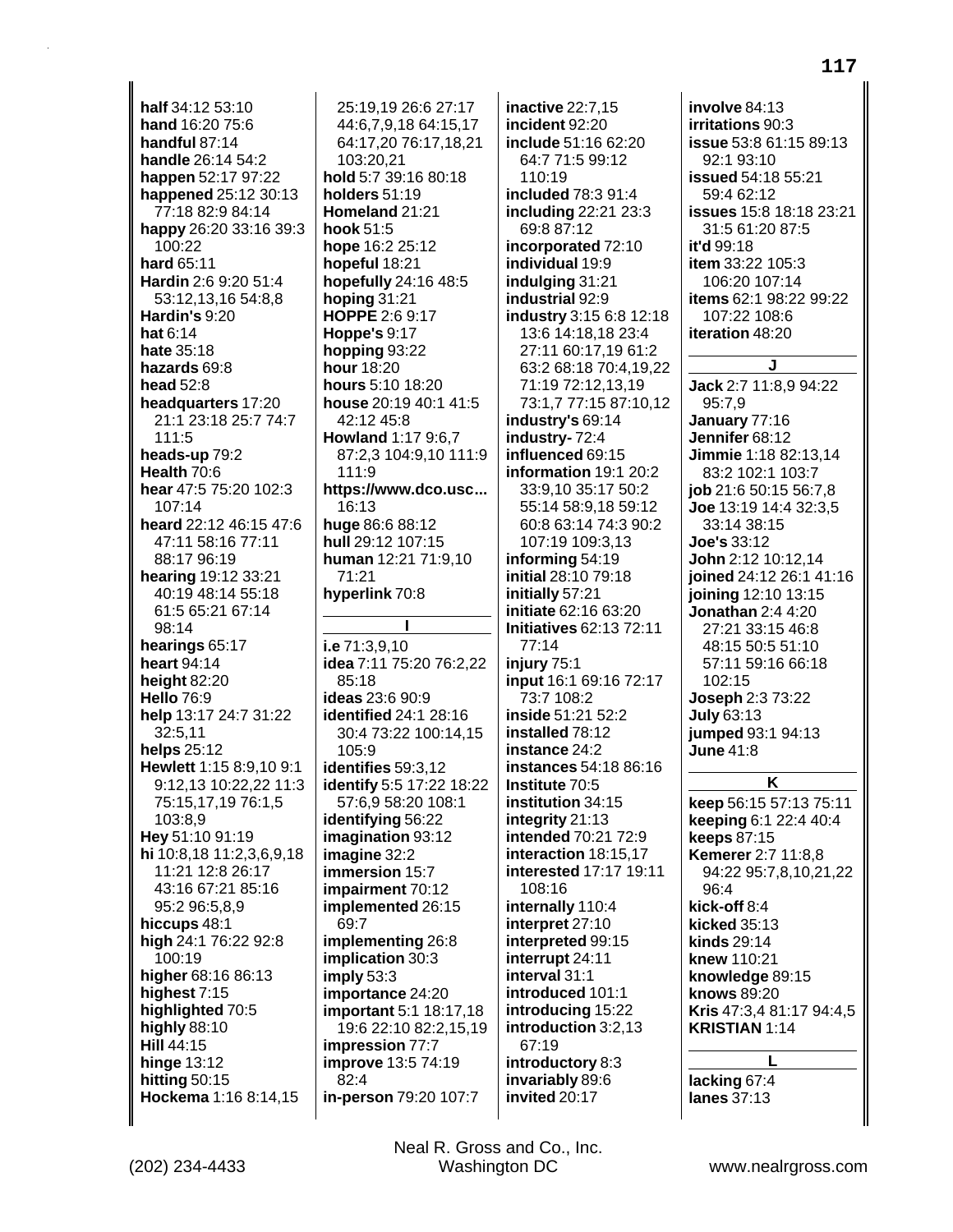**language** 41:21 43:10 44:5,14 45:2 65:9,16 **languages** 65:9 **LANT** 10:4 **LANTAREA** 10:4 **large** 54:5 58:14 96:16 97:19 **largely** 61:16 **largest** 18:2 **Larry** 2:9 10:6,8 **latitude** 99:6,12 **law** 27:5,6,12,14 28:16 29:10,12 44:9 65:3 66:7 **laws** 26:7,8,11,13,15 **leading** 12:22 68:17 70:3 75:1 **learn** 18:11 **learning** 18:12 **leave** 66:12 **legal** 26:19 27:5 33:7 **legislation** 22:2 28:14 30:15,16 **legislative** 42:16 **length** 71:2 83:13 **let's** 29:8 47:7 99:7 **letter** 54:19 61:17 **level** 90:12 110:3 **Libby** 2:7 46:2,3,4 47:13,15,15 **licensing** 23:21 **life** 15:7 70:3,15 85:21 90:11 **lifesaving** 15:6,12,13 23:20 69:17,21 70:17 72:1,18 74:22 78:1 80:13 81:21 87:11 **likelihood** 78:9 **limit** 45:21 67:7 **limited** 11:5 18:17 19:3 79:7 96:7 **limits** 46:16 **Lincoln** 68:12 **line** 4:4 8:9 24:14 49:5 60:7 103:3 **list** 21:18 33:4 75:16 81:17 82:13 90:15 100:20 **listed** 99:8 **little** 5:11,15 6:13 7:21 15:14 29:18 34:11 51:12 59:6 67:1,9 77:5 96:10 98:3,4 **lives** 18:2 72:21 **living** 52:2 **local** 17:21 **location** 98:8 **log** 97:2

**logical** 75:2 **long** 31:14 **longer** 5:11 6:17 37:15 **longline** 64:9 **longliners** 90:10 **look** 13:7 18:4 19:15 21:11 22:13 29:6,16 43:12 47:8 56:11 74:16 78:6 79:21 80:1 82:19 83:11 89:13 95:13 97:6 105:11 109:15 **looking** 13:3 43:9 50:6 67:22 98:2 101:8  $105.6$ **looks** 12:2 50:15 67:7 81:20 **lose** 102:19 **loss** 70:2,14 **losses** 15:1 **lost** 18:3 88:19 90:7 91:11 92:5,16 94:11 **lot** 7:15 14:7,14 22:12 23:5 24:13 26:2 27:4 29:10 53:4 59:14 80:16 82:2,16 84:13 86:16 91:21 93:9 96:17 97:12,13 **Lots** 4:5 **low** 24:1 **Lucas** 68:13 **luxury** 67:22 **M Mahoney** 9:2,3 85:11 104:4 **Mahoney's** 104:6 **main** 14:20 **maintenance** 3:16 74:18 77:10,19 78:3 78:12,16 79:6 **malfunction** 84:4 **man** 69:8,17,21 70:2,17 71:20,22 72:8,18 74:22 78:9 80:13 82:2 82:14 83:4 89:10,17 90:3,7 91:3,7 92:21 92:22 95:14 96:10,20 96:22 97:9,17 **Manager** 2:11 **managers** 21:4 33:8 **managing** 35:6,10 **mandate** 62:18 **mandated** 57:5 **mandates** 24:5 26:13 **mandatory** 49:20 53:5 53:11,18 54:20

87:11 **Marathon** 11:1 **March** 71:12 73:11 88:11 **marine** 6:8 11:17 23:19 62:13 63:14 72:11 77:14 86:16 87:14 **mariners** 97:1 **maritime** 13:11 40:2 **Maritime's** 36:11 **Martin** 1:18 8:18,19 82:13,14,14 102:1,1,6 103:7,22 104:1 **master** 97:1 **matching** 34:18 **material** 32:10 **math** 53:1 **Matt** 73:13 **matter** 25:5 31:13 49:15 111:15 **MATTHEW** 2:2 **McMurtry** 2:8 11:13 **mean** 18:19 21:8 25:2 30:2 58:14 59:11 80:1 101:14 **means** 14:17 27:7 42:9 84:11 **measures** 13:2,5 35:5 63:6 **meat** 67:15 91:12 **medium** 24:1 **meet** 14:1 29:3 31:15 39:6 48:21 52:22 63:6 80:19 101:17 **meeting** 1:5 3:4,22 4:14 5:2,10 7:12 8:2 12:5 15:14,20 16:8,15 17:11 19:22 20:3,8,18 32:7 34:17 37:5,10 38:14 39:3,4,9,14,21 41:8,10,11 53:5 60:5 60:11 64:22 67:16 79:20 100:15 101:1 101:17 107:7 109:1 111:7,10,13 **meetings** 37:19 38:19 39:9,16 74:2 **Melanee** 2:7 46:2,4 47:15 **member** 1:14,14,15,15 1:16,17,18,19 9:12 61:14 71:14 97:15 **members** 8:8 10:10,11 10:16,19 12:3 17:1 19:9 41:16 66:15 69:10 75:10 88:2 100:6,18 102:8 106:16 108:6 110:19

**membership** 40:20 42:16 45:14 46:7 105:18 110:21 **memory** 29:8 **mention** 19:20 41:18 **mentioned** 20:2 24:22  $48.7$ **met** 1:9 54:12 **methods** 72:5 **MICHAEL** 2:10 **Mielke** 2:8 27:1,2 29:5 30:12 43:16,16 **Mike** 11:16,18 **miles** 31:12,15 49:5,16 49:18 50:13 52:4,15 52:17 55:7 **million** 36:2,4 **mind** 33:13 **mine** 6:15 **minute** 51:3 **minutes** 5:20 16:8 19:21 37:5,7 38:2,4,8 38:9 43:13 67:8 109:2 **Minutes-format** 3:9 **misread** 43:7 **missed** 104:16 **missile** 59:2 **mistaken** 49:6 **misunderstanding** 28:22 **MOB** 69:22 97:2 **moment** 61:16 **month** 14:16 34:12 35:13 **months** 34:12 35:19 101:17 **moot** 39:6 **morning** 12:9 16:21 **motion** 4:21 37:14,17 99:1 102:6 103:7,11 104:12 111:7,8 **motions** 37:11,20 38:13 39:21 **move** 13:17 33:21 40:18 57:12 60:17 67:15 76:16 91:15 102:2 111:10 **moves** 48:2 **moving** 12:15 35:5,11 45:10 56:13,15 85:15 **MPH** 68:13 **Mustang** 87:13 **mute** 4:13 24:13 26:4 37:1 53:15 84:20 **Myer** 101:5 **Myers** 2:3 3:6,13 8:3 13:19,21 14:4 20:1 21:7 32:4,5,18,21

(202) 234-4433 Washington DC www.nealrgross.com Neal R. Gross and Co., Inc.

**manufacturing** 87:10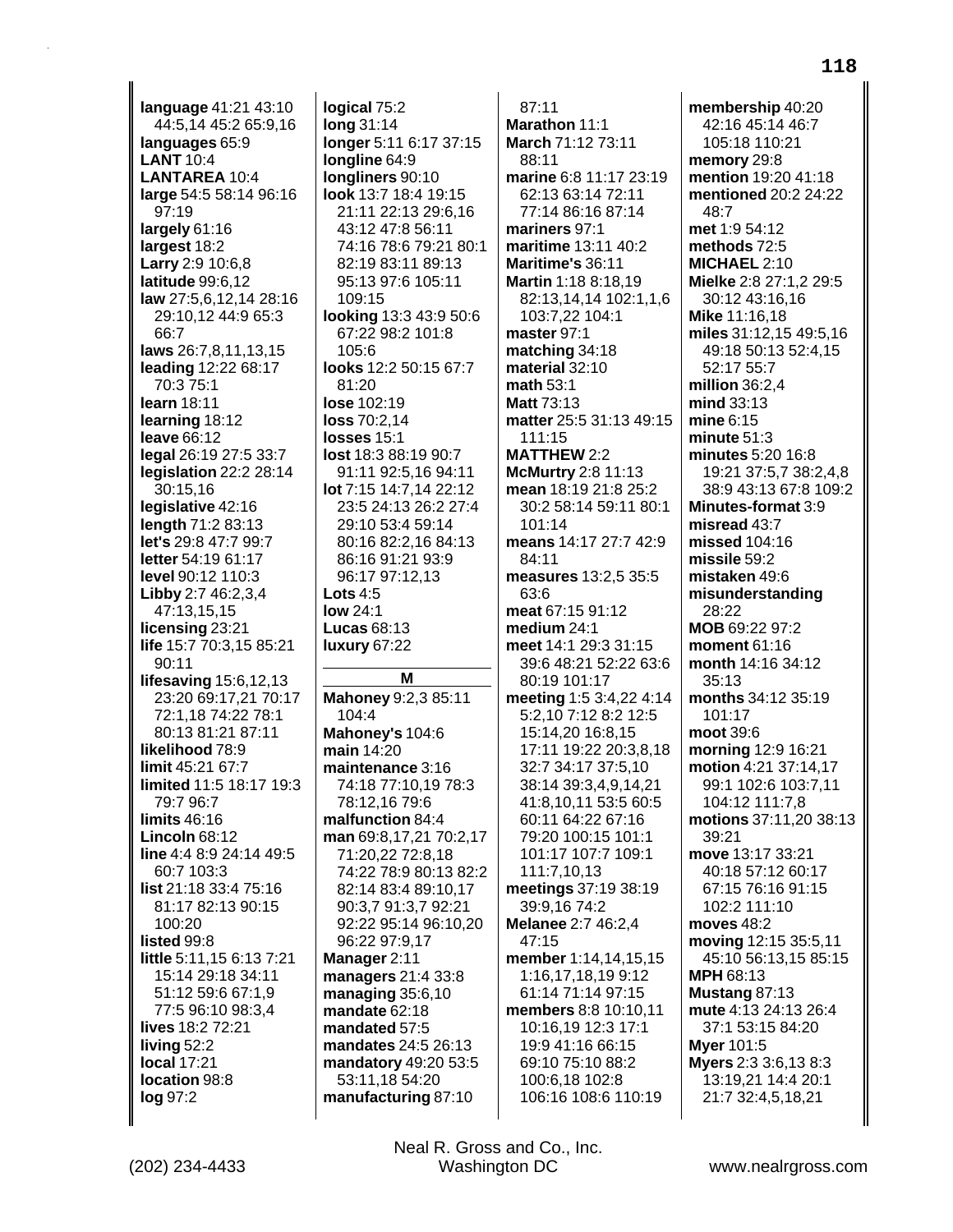34:1,2,3 38:15,15 58:11 59:2 60:12 62:4 62:6 64:2,5,14,16 65:15 67:18,20,21 73:22 75:4 83:8.9  $99.14$ 

# N

name 14:4 23:5 71:13  $106:7$ name-58:20 names 57:17 58:7 59:12 75:13 narrow 79:4 87:6 narrowed 79:1 81:5 national 6:8 41:22 42:16 45:3,14 70:5 90:12 Nationals 4:8 **Nats 4:10** nautical 49:16,18 near 36:8 nearly 50:8 necessarily 86:12 107:21 necessary 39:10 82:4 86:14 need 27:7 30:5 38:7,10 46:9 49:10 53:10 58:13 67:7 86:9 99:1 105:3,5,9,16 111:7 needed 28:20 30:8 31:15 39:9 73:8 needs 13:10 27:12 50:21 91:6 93:18 negative 8:10 9:3,11  $10:4,5$ net 52:10,10 new 3:12 7:2 13:3 31:12 35:15 40:18 41:16 42:6,11 45:20,21 46:15,18,21,21 47:17 61:20 63:6 80:6 82:5 82:18 nice 19:18 **Nicholas 1:17 87:2 Nick 111:9** nine 68:22 NIOSH 6:9 17:19 34:10 34:21 35:6,6,11,14 36:9 68:7 70:6 71:9  $95:16$ NOAA 2:8,10 6:8 11:13 noise 88:20 normally 58:1 Norton 62:7,7,10,11 note 20:5 68:3 99:20 noted 102:9

notes  $13:20$ notice 22:17 noticed 20:6 number 7:14 15:3,9,12 23:2 48:21 52:7 53:22 67:19 71:6.13 numbers 15:17 18:2 50:17 51:14 53:20 55:9 56:4.12 70:10 **NVIC 80:7,8** 

 $\mathbf{o}$ 

object 100:12 objection 101:10 102:9 objections 100:9 objectives 25:6 **Observer 6:9 54:22**  $554$ observers 55:6 57:4,5 obviously 15:16 18:6 35:13 52:12 occupational 34:22 70:6 occur 5:21 occurrences 70:20 occurs 18:15 Oceans 40:3 **OCTOBER 1:7** offered  $68:11$ offering 15:15 office 2:8,10 14:6 20:21 21:3 46:4 74:5 officer 2:2,3 3:18 106:22 offices 21:7 23:17,22  $25:6$ official 17:11 offline 60:13 old 3:8 7:2 19:19 21:22 31:10 33:22 36:21 37:4 40:17 45:20 46:5 46:16 61:19 82:5 older 63:3,5,10 **OMB's 21:18** once 46:10 47:16 53:19 67:14 73:14,20 84:8  $99:3$ ones 50:2 ongoing 95:17 online 104:7 open 19:12 51:8 75:9  $81:6$ opening 3:4,5,7 8:4 12:6 19:18 openly  $81:9$ operate 49:4 50:13 51:20 73:5 operated 31:11,14

operates 4:17 operating 49:16,18 52:15 54:3,6 operation 74:18 Operational 6:4 operations 72:6 73:4  $78.4$ opinion 26:21 opportunity 35:15 48:3 48:9 61:1,9 67:5 77:4 opposed 50:21 order 7:9 8:2 81:11 100:12 101:2 104:22 original 30:15 79:5  $101:2$ originally 80:21 originate 108:10 outcome 39:18 outreach 13:2 70:16 72:14 outside 49:16,18 97:11 overboard 68:8,17,21 69:9,17,22 70:2,11,18 70:20 71:20 72:1,8,18 78:9 80:13 82:2.15.18 82:22 83:5 85:19 89:6 89:10.18.21 90:4.7 91:3,8 92:21 94:13 95:15 96:11,20,22 97:9.18 overboards 69:14  $74:22$ oversight 30:6 66:4 **owes 6:19** owners 33:9 59:13 P P-R-O-C-E-E-D-I-N-G-S  $4.1$ p.m 1:10 4:2 111:16 **PAC 10:5** PACAREA 10:4 page 32:20 71:15 paint 29:12,13 pardon 21:9 parentheses 69:22 parity 31:18 parliamentarian 101:6 part 6:18 7:18 30:22 33:1 49:15 63:8 83:6 86:6 92:20 99:12  $100:1$ partially 68:17 participated 105:8 participating  $6:10$ participation 17:2 particular 22:6 37:11 78:9

partnership 11:5 13:11 14:20 34:10 96:7 pass 67:18 passed 19:1 26:12 30:14 38:20 44:9.10 44:16 45:8 passes 104:12 **Pause 43:15** payoff 24:20 **PELLA 54:22** people 7:14 23:4,6 42:9 52:22 57:4 76:9 82:17 82:22 87:19 92:12.16 92:17 93:4,5 98:15 102:19 105:8 perceive 92:18 percent 34:17 68:22 69:1,3 80:14 perception 55:19 perfect 93:11 performed 48:22 period 3:17 7:4 periods 5:8 perished 94:14 permit  $51:19$ person 7:16 39:17 80:19 86:9 91:16 personal 69:5 **personally** 89:10 persons 71:6 perspective 87:22 Peters 2:9 10:6.6 PFD 89:19 95:15 97:18 **PFDs** 15:7 69:8 87:15 87:16.20 97:10 phase 78:16 Phoenix 11:5 96:6 phone 5:4 12:11 24:12 32:12 71:13 76:14  $84.4$ phones 26:2,3 phonetic 54:22 piece 6:7 103:19 place 26:7,12,15 29:4 30:9 52:18 63:10 64:9 66:6 planning 72:22 plans 35:4 63:20 plant 15:6 plates 6:12 platform 18:9 please 4:18 5:4,7 24:15 68:3 88:8 109:12,17 point 4:22 8:6 12:4 17:16 19:20 20:11 24:17 38:5 39:6 42:4 48:10,12 50:22 54:1 60:16 65:12 66:22

Neal R. Gross and Co., Inc. **Washington DC**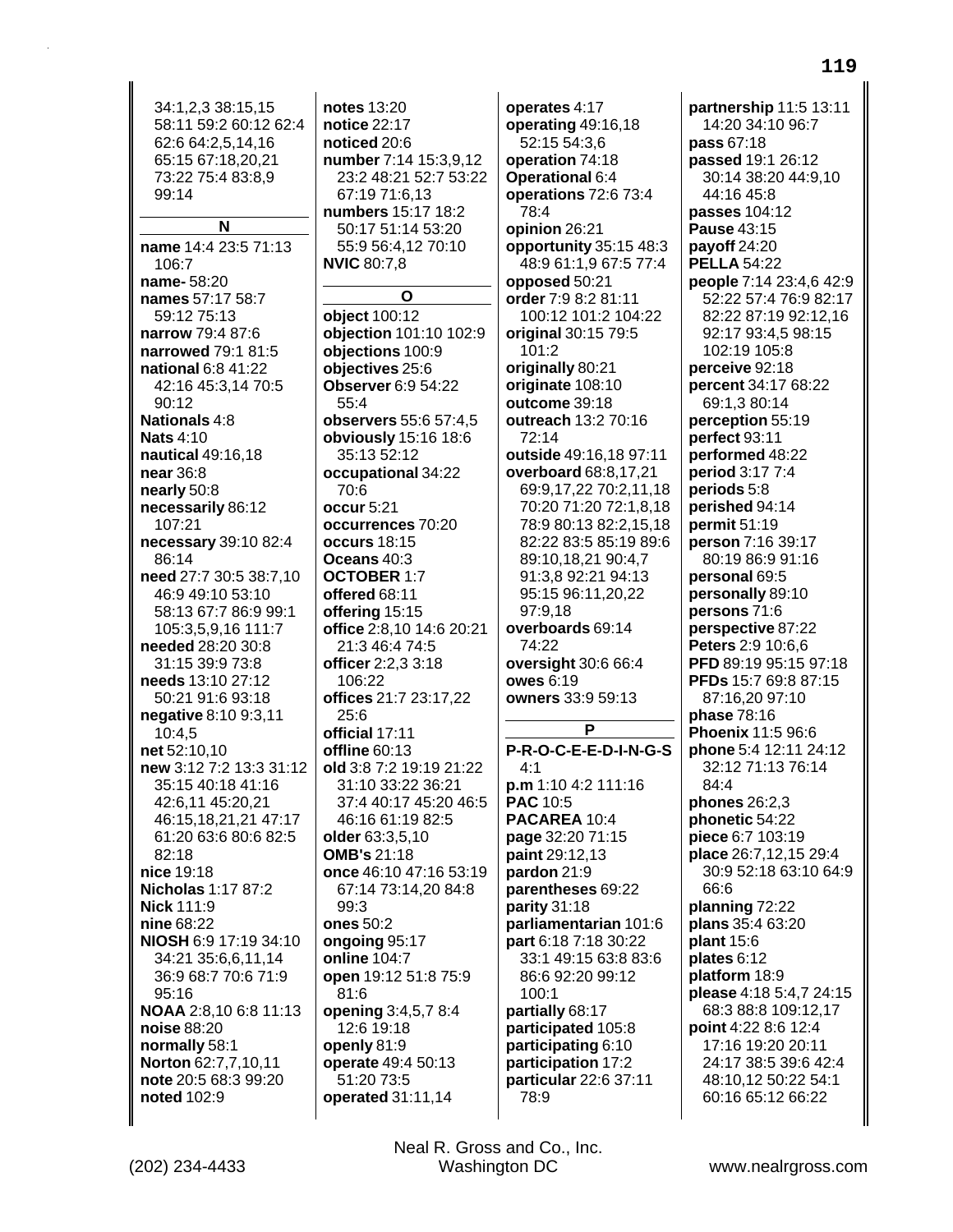67:17 74:1 81:11 93:17 94:1,1,15 100:12 101:2 102:10 102:17 105:9 **pointed** 16:15 **pointing** 96:19 **Points** 3:11 **policy** 46:5 65:22 **poll** 87:12 **population** 50:7,16 58:14 59:9 **populations** 59:5 **portable** 86:15,19 **portion** 52:6 **Portland** 11:17 **position** 17:18 39:1,7 44:2 46:9 63:18 97:3 **positions** 41:3 **positive** 6:1,5 **possible** 48:19 **possibly** 107:8 **post** 36:10 **posted** 20:9 **posting** 16:9 36:9 74:3 **potential** 48:1 **potentially** 42:10 **pounds** 104:20 **practice** 3:15 57:10 69:17 70:1,15 71:18 72:9,18 79:5,10 83:7 **practices** 17:22 19:1 62:13 70:18 72:11,22 77:14 80:5 107:15 **pre-** 72:21 **pre-conference** 45:9 **precisely** 44:4 **preferred** 72:1,5 **premise** 96:19 **preparation** 80:20 **prepare** 53:20 **preponderance** 56:5 **prescribe** 62:22 **present** 1:11 2:1 5:19 8:12,13,15,17,19,21 9:1,5,7,13 **presentation** 48:8 **presentations** 5:15,21 48:13 **presented** 77:6 103:12 **President** 26:11 **presiding** 1:10 **pretty** 23:7 29:13 54:11 75:20 **prevent** 69:7 **preventative** 83:4 **preventing** 82:1 **prevention** 17:22 46:5 65:22 69:6 71:19 87:7

90:7 95:15 **previous** 86:9 88:11 **previously** 102:20 **priorities** 19:12 **prioritized** 24:9,18 **prioritizing** 25:5 **priority** 19:6 **proactive** 81:22 **probably** 22:16 26:19 29:18 32:11 33:6,14 44:13 50:11,12,13 53:10 57:22 58:5 87:18 91:6 93:18 102:10 **problem** 65:16 **procedural** 87:5 **procedures** 72:20 80:5 **proceed** 65:10 **process** 21:4,12 25:16 30:9 35:10,12 37:8 39:5 41:6 44:11 65:3 65:6 74:8 84:10 107:8 108:1 109:17 110:5,9 **processing** 71:4 **Processor** 11:5 96:6 **program** 6:9,19 26:20 35:16 55:1 62:17 63:1 63:5,17 64:12 66:4,5 **prohibition** 106:12 **project** 3:10,10 20:14 20:15 21:4,22 22:15 27:2 29:21 34:5 35:2 35:2,7 36:14 63:21 **projects** 20:14 21:15 24:1 27:20 33:20 34:6 34:7 35:22 36:6 65:10 **promote** 72:20 **promoting** 56:8 **proper** 79:10 105:14 **properly** 81:13 **propose** 105:4 **proposed** 16:7 **protect** 82:17,22 **protective** 86:18 **provide** 32:6 33:3 39:14 39:16 50:2 60:20 62:4 108:2 **provides** 35:8 **providing** 35:17 **provision** 44:17 **provisions** 63:5 **public** 3:17 5:7,8 7:4,8 10:21 16:12 22:18 23:4 36:9 61:17 67:1 67:2,6,12 68:6 69:13 75:11 79:16 88:3 91:16 94:21 100:6,18 106:20 110:5,19

**published** 15:20 22:17 63:14 68:7 81:12 **Puget** 11:20 64:11 **pulse** 59:9 **pure** 20:6 38:6 **purely** 41:11 **purpose** 5:6 38:3 **push** 15:19 **pushed** 4:9 **put** 17:14 21:2 24:12 25:13 26:4 29:8 30:9 35:18 51:5 80:3,6 84:5,9 92:22 106:15 **putting** 17:3 48:17 87:5 89:11,17 **Q question** 26:19 27:3,16 27:22 28:11,12,18,22 29:1 32:8 33:2 36:20 37:4,9 42:20 43:2 44:22 45:17 47:11 49:21 50:18 51:6,12 53:17 57:12,14,16 59:1 64:4 80:18 90:19 98:19,20 103:1 106:9 **questions** 5:20 7:5 16:16 20:13 25:15,18 27:20 28:5 30:18 33:19 36:15 37:3 38:1 40:13,17 42:15 45:13 46:13 47:20 48:4,10 48:13 56:16 60:6 61:11 63:22 66:15 91:15 94:17 95:21 98:11 109:18 110:18 **quick** 34:4 40:20 48:17 56:14 90:19 **quickly** 19:21 51:9 **quite** 14:7 50:17 52:1 53:6 55:4 80:1 91:12 **quorum** 3:3 12:2 102:21 103:1 **R raft** 15:7 **rail** 86:19 **rails** 86:14,15 90:8 **randomly** 93:21 **range** 97:13 **ranking** 7:15 **rare** 54:11,13 **rate** 68:16 **reached** 19:8 74:1 **reaching** 21:8 **reactive** 81:21 **read** 68:1 70:9 **readily** 80:17 88:13

**reading** 68:1 73:18 75:5 75:8 77:7 83:3 **ready** 100:7 **real** 19:20 26:22 **reapply** 42:6,10,13 46:9 46:22 47:8 **reapplying** 47:9 **reason** 33:3 41:14 49:2 50:5 52:19 **reasonable** 65:4 **Rebecca** 2:10 11:12 **receive** 79:16 **received** 23:1 34:13 41:2 61:6 100:6 **recognize** 4:21 12:21 42:8 47:21 **recommend** 62:18 89:17 90:14 **recommendation** 93:8 102:17 **recommendations** 43:5 43:21 44:4 **recommended** 39:22 72:16 89:2 **record** 6:21 22:3 100:16 111:16 **recorded** 4:15,15 **recovered** 69:4 **recovery** 69:9 71:7 72:5 91:2,8 99:10 **recurring** 87:18 **reduce** 22:14 70:14,19 78:8 **reducing** 12:18 69:8 **Reese** 2:10 11:12,12 **reference** 32:9 **reflected** 72:3 **reflects** 68:14 **reform** 61:22 **reg** 3:10 20:14,19 27:20 **regard** 21:13 33:1 49:21 56:12 90:20 **regarding** 6:3,4 7:7 20:13 22:2 27:20 28:13 38:2 41:22 42:15 45:2,13 48:3 51:6 95:18 **regardless** 51:21 52:13 **regards** 15:14 69:13 **regiment** 55:2 **region** 18:6,6 19:6 85:5 86:10 98:8 **Regional** 17:20 **regions** 85:3 **register** 7:1 15:21 22:18 61:7 74:10 77:8 81:5 81:13 100:14 101:18 110:5,8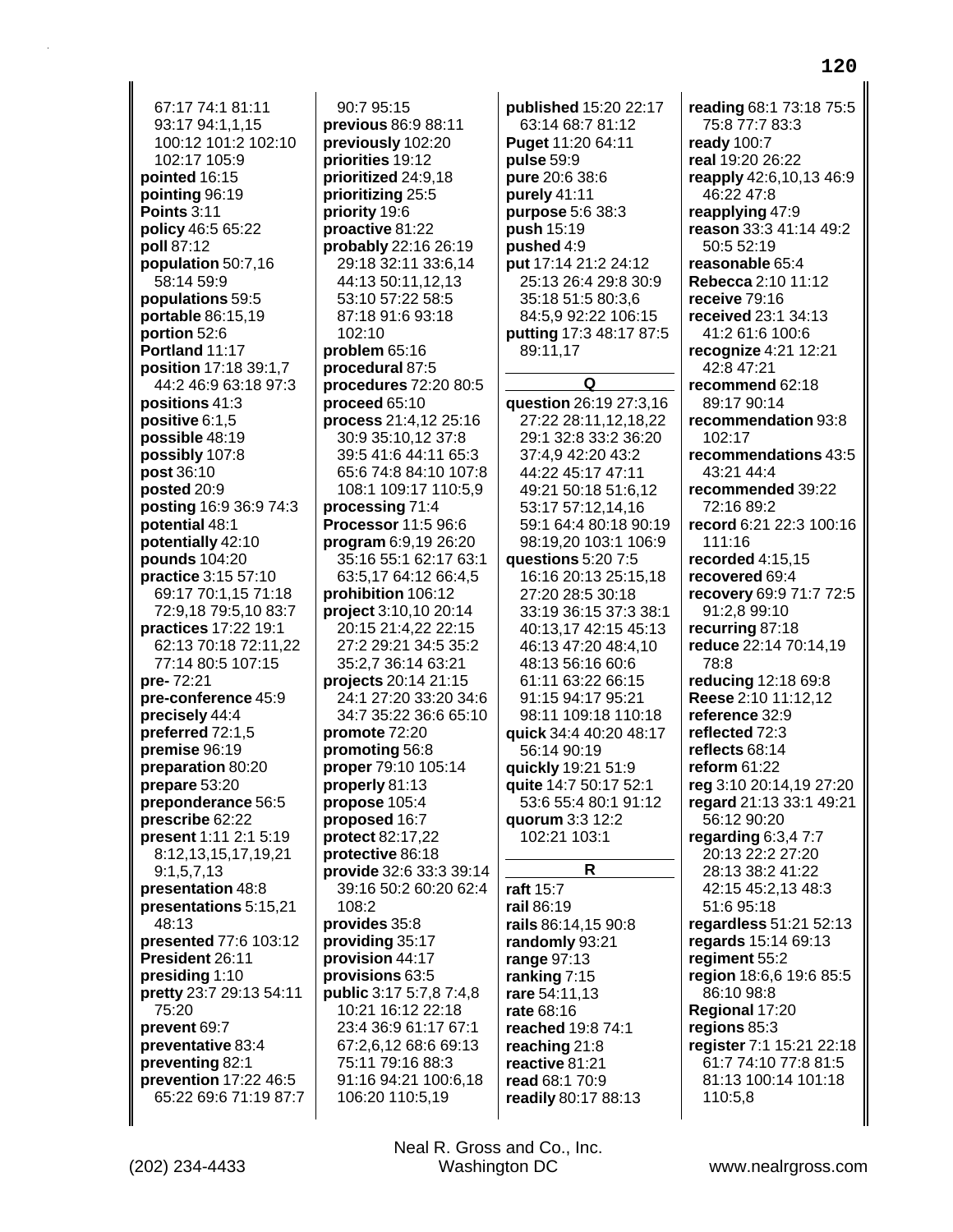**registered** 51:17 52:13 **regular** 92:22 **regulation** 28:20 30:9 33:20 **regulations** 22:13 24:9 26:8,16 27:8,10 30:16 31:9 63:9,11 84:13 **regulators** 13:13 **regulatory** 20:15 21:9 21:14,18 22:8,14 24:6 26:8 61:22 65:10 84:10 **reiterate** 64:18,21 109:9 **related** 21:15 24:8 74:3 **relates** 28:6 83:5 98:21 **relating** 91:22 **release** 58:1,8,18 **released** 77:15 **relevant** 71:8 **remain** 37:15 40:5 **remaining** 24:8 **remains** 35:8 64:12 66:7 71:16 **remarks** 3:4,5,7 12:6 13:19 107:2 **remember** 5:4 53:18 94:8 **remind** 16:3 62:19 **remiss** 81:10 **remote** 52:10 **removing** 23:13 **repair** 3:16 77:10,19 78:4 79:6 **repeat** 30:22 81:3 **report** 15:3 50:7 68:8 68:10,11,14 69:12 70:6,9 89:1 93:9 106:17 **Reporter** 4:16 **reports** 43:21 **represent** 7:16 **representative** 87:10 **request** 4:12 7:6,13 60:10 98:21 **requested** 5:13 **require** 50:22 52:3 54:7 55:20 62:21 **required** 27:10 37:16 49:9,20 53:19 56:5 58:22,22 63:5 **requirement** 34:18 40:5 49:3 53:1 54:13,20 93:7 **requirements** 29:3 49:11 63:7 **rescue** 88:21 89:3,13 91:5,21 92:2,7,8,11 92:17 93:2,5 94:12

**rescues** 89:9 **research** 18:5,8 29:18 34:5,7,10,16,22 36:2 95:14 97:8 **reset** 45:22 46:20 **resides** 41:6 **respond** 65:11 81:2 **responders** 72:2 99:8 **response** 18:1 32:6 47:14 60:22 61:4 62:20 63:19 64:1 66:17 67:10,13 72:2 76:8,15 85:13 94:18 96:1 98:13,17 104:5 106:3 **responsible** 21:3 105:19 **rest** 21:11 **restrictions** 65:13 **result** 6:6 18:2 23:1 70:12 **resulting** 69:15 **results** 109:16 **resuscitated** 69:4 **resuscitating** 69:10 **Ret** 1:13 2:7 **review** 12:13 28:9 48:6 68:6 **revise** 101:16 **revisions** 101:15 **risen** 25:1 **risk** 89:11 92:18 **ROBERT** 1:15 **Robert's** 4:18 **Roger** 2:4 20:21 26:17 30:20 33:17,18 **rogue** 93:22 **roll** 3:2 7:12,20 8:1,7 19:19 102:18 103:6 **room** 7:13 104:20 **roster** 75:14 **rotation** 54:4 **rough** 97:12,19 **Rudolph** 2:10 11:16,16 **rule** 63:21 **rulemaking** 21:3,15 22:6 28:15 29:21 30:3 30:4 **Rulemaking(s)** 3:9 **rules** 4:11,18,18 **running** 21:3 96:18 **S safe** 58:6

**safeguard** 21:12 **safety** 1:3 2:5,11 11:17 13:5 14:5,18 17:21 18:10 19:22 22:3 31:5

31:9 34:22 41:19,22 42:17 43:4 45:3,15 46:17 56:9 62:9,13,17 62:22 63:4,6,7,14,16 63:21 64:8 70:6,16 72:8,10,15 74:6,20 77:13 82:5 86:7,14,15 86:19,19 87:14 95:13 **safety-oriented** 72:20 **Samantha** 68:12,13 95:5 **SART-based** 97:17 **save** 5:15,19 89:10 92:13 95:18 **saved** 72:21 90:11 92:2 **saying** 30:21 46:8 **says** 29:12 44:5 99:7 **schedule** 39:4 **schedules** 14:1 **Schuette** 2:11 11:4,4 95:2 96:5,6,9 98:10 98:12 **scope** 83:15 87:7,21 **Scott** 2:12 10:1,3 51:4 51:11 53:22 54:15 55:13 **sea** 52:4,16 88:22 92:3 96:17 **Seafoods** 2:5 **season** 4:9 **Seattle** 16:22 19:21 20:8 **second** 28:12 34:16 37:9 47:7 54:16 62:5 94:12 102:4,5 111:11 111:12 **seconded** 102:7 **seconds** 6:14 43:14 **Secretary** 43:20 **section** 43:18 65:2 88:14 **sections** 7:3 28:16 **sector** 11:19 64:9,10 **Security** 21:21 **seeing** 53:3 55:9 109:15 **seek** 69:16 73:7 **seeks** 72:17 **seen** 6:2 89:5 **selections** 41:3 **self** 28:13 **self-** 27:13 28:19 **self-actuating** 28:13 30:1,7 **self-executing** 27:6,7 27:13 **self-starting** 28:17 **Senate** 40:3 45:6,8

**send** 7:7,18 32:7,16 67:3 105:12 **sending** 33:13 **sense** 49:12 **sensitivity** 33:10 **sent** 6:3 32:12 **separate** 28:7 **September** 34:11 41:20 42:12 **series** 4:10 74:14 **served** 77:13 **service** 6:9 87:14 **set** 14:11 52:9 66:22 79:10 101:16 107:7 **setting** 37:12 74:2 **seven** 15:2 41:1,3 42:11 **shade** 29:14 **shape** 14:8 **share** 14:12 90:2 **sharing** 90:12 **Sherlock** 2:12 10:12,12 **ship** 74:17 **short** 5:21 24:18 **should've** 81:9 101:2 **side** 4:8 20:19 **sign** 71:14 73:15 **signed** 73:12 **significant** 15:2 **significantly** 81:5 82:8 **signing** 111:5 **signings** 7:18 **signups** 7:18 **similar** 23:14 36:11 **Simultaneous** 84:2,17 102:13 110:7,13 **single** 18:15 **sinkings** 15:1 **sir** 16:20 30:13 32:21 **sit** 84:14 **site** 16:12 68:5 74:3 **sitting** 7:13 **situation** 26:10 **situations** 71:20 86:17 **size** 49:15 51:22 71:1 83:13 85:6 86:12 97:16 98:7 **sizes** 85:4 **skiffs** 50:11 51:7 52:11 52:12 **slots** 40:22 **slow** 16:10 **slowly** 45:10 **small** 79:7 **snatch** 58:12 **solicited** 40:22 **soliciting** 22:18 **solutions** 80:16 **somebody** 7:16 26:1

(202) 234-4433 Washington DC www.nealrgross.com Neal R. Gross and Co., Inc.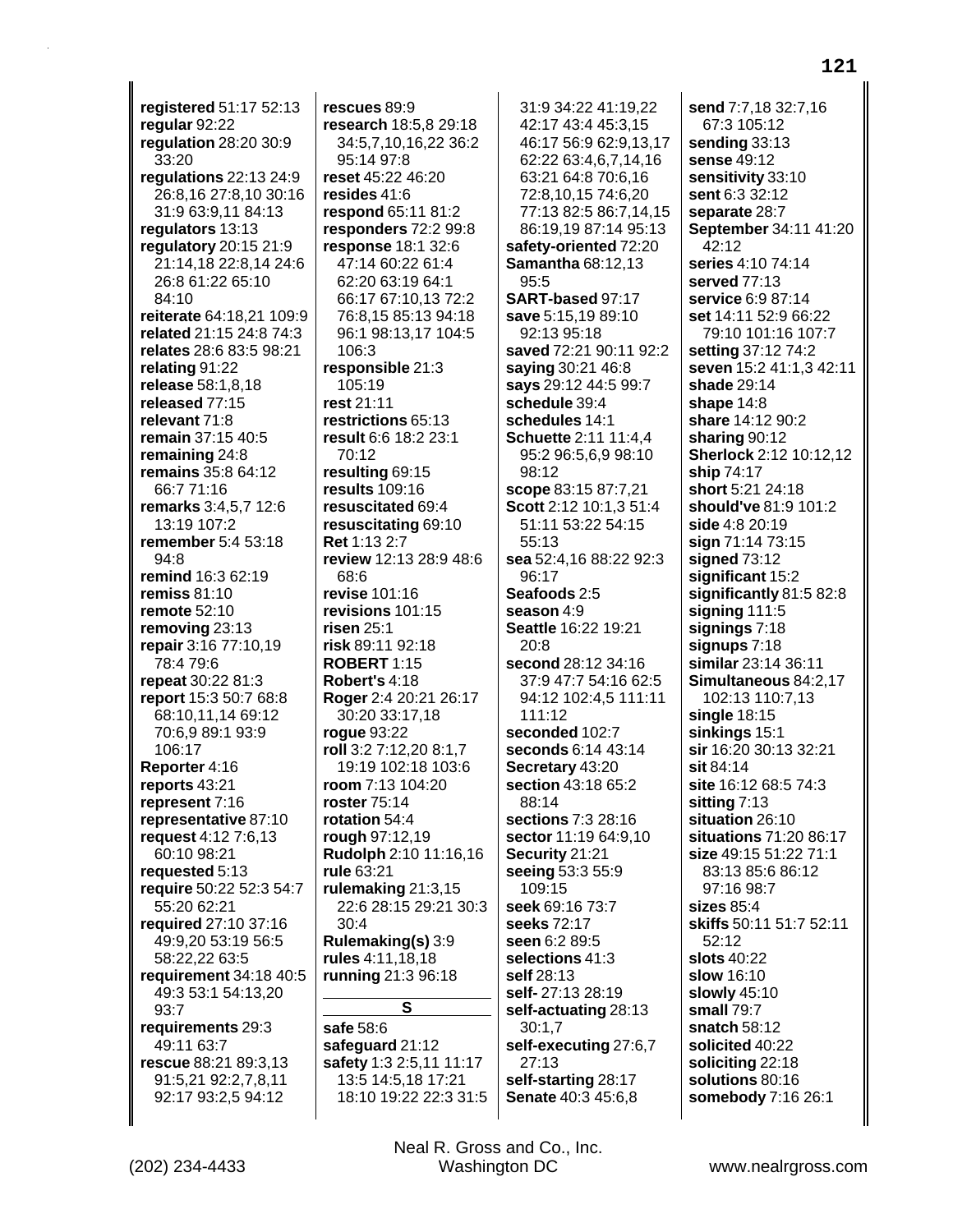89:6,6,9,19 **soon** 46:10 **sorry** 4:4 24:10 30:19 53:14 57:15 76:13 83:19 84:18 96:3 102:15 103:18 110:16 **sort** 92:1 **Sound** 11:20 64:11 **sounds** 100:2 **sources** 23:2 **Southeast** 51:21 52:3 **space** 91:22 92:7,11 **spaces** 92:12 **span** 68:19 **speak** 5:3,5 7:7 28:17 51:11 91:18 **speaking** 4:13 26:4 38:16 84:2,17 102:13 110:7,13 **specific** 17:9 29:1 43:10 99:22 **specifically** 50:6 87:11 90:14 96:12 99:19 **speed** 7:20 20:12 **spelled** 89:22 **spinning** 84:12 **spoken** 38:6 103:19 **sponsored** 95:16 **spring** 79:20 **sprung** 79:4 **stability** 82:3 **staff** 33:7 60:7 66:2 **standard** 63:12 **standards** 20:22 22:3 **stands** 36:14 47:1 **start** 8:7,7 17:8 30:9 75:14 98:2 100:8 105:10 **started** 4:11 90:10 **starters** 14:11 **starting** 47:10 58:7 **starts** 47:17 **state** 23:9 31:13 49:1 49:19 50:3,8 **state-** 52:12 **state-numbered** 29:2 31:7,18 **state-registered** 52:1 52:14 59:18,19 **stated** 91:3 **statement** 8:5 15:22 39:15 69:19,21 77:6,9 77:11,19 79:18 91:11 **statements** 16:7 19:18 75:8 108:10 **States** 1:1,12 **stating** 38:21 **stations** 87:14

**statistic** 92:10 **statistics** 58:5 **status** 3:9 **statute** 29:6,17 31:3,10 31:13 **statutory** 22:5 24:5 **stop** 63:15 96:14 **story** 24:18 **strategic** 21:11 **strategies** 69:6 **stray** 58:7 **stress** 92:20 **stretch** 93:11 **strike** 24:6 **structure** 7:11 **studies** 71:9 95:13,14 95:17 **stuff** 82:3 **subcategory** 88:20 91:4 **subcommittee** 40:1,3 73:21,21 79:10,11 95:12 99:3,22 105:8 105:12,17,21 106:2 106:17 110:3 **Subcommittees** 74:9 **subject** 35:20 **submit** 43:20 **submitted** 6:22 12:12 **submitters** 24:21 **subsection** 79:8 **subset** 91:10 **subsystems** 79:12 **succeed** 93:5 **sufficient** 93:19 **sufficiently** 62:2 **suggest** 50:17 88:17 107:9 **suggested** 79:22 **suggestions** 22:19,22 23:2,8,8 25:10,13 **suicide** 92:21 **suit** 93:1,22 **suits** 15:7 **summaries** 48:17 **summary** 20:7,10 38:4 **summed** 90:6 **sunk** 100:20 **support** 21:7 85:6 **surveyor** 86:17 **Survitec** 87:12 **survivability** 87:8 **survival** 87:13,17 93:1 93:22 **survive** 85:22 **suspension** 62:9 **Suzanne** 2:11 11:4,6 96:6

**swell** 97:19 **swimmer** 88:21 89:13 91:5,22 92:3 93:20 94:13 **swimmers** 89:3 **switch** 96:21 **system** 60:1 75:2 78:2 78:2,4,15 99:13 **systems** 15:11 74:16 74:17,19 90:21 **T taken** 88:1 94:1 100:5 **talk** 8:4 32:12 34:7 92:22 **talked** 90:8 **talking** 3:11 14:17 17:13 79:7 99:19 **talks** 99:10 **target** 50:16 71:12 **targeted** 73:11 86:10 **task** 3:13,14 15:22 16:7 39:15 61:16 67:19 68:1 69:19,21 70:17 71:15 75:5,8 76:20 77:6,8,11,19 79:1,4,5 79:18 80:21 81:4,12 82:6 83:4 87:7 88:10 91:11,13 95:11 99:9,9 99:21 100:5,7,13,13 100:19,20,21 101:13 102:7 103:8 105:9 107:11 108:10 109:16 **tasking** 39:2 67:16,19 70:8 80:9 100:1 107:9 107:20 110:2 **taskings** 22:20 39:5 **tasks** 15:15 24:6 71:17 74:15 77:12 107:5,22 **team** 92:21 **teams** 92:9 **technical** 21:5,7,10 23:17,22 25:6 35:8 73:7 **technically** 41:20 **technician** 92:8,8 **techniques** 78:7 **technologies** 13:4 71:7 91:2,9 **technology** 96:10 97:6 99:11 **teleconference** 1:9 17:6 **teleconferences** 37:18 **tell** 29:7 33:11 **ten** 6:15,19 34:13,14 **tender** 71:3 **Tennessee** 23:9,10

**term** 17:18 27:5 45:21 46:16 47:7,10,11 93:8 **terminates** 47:17 **terminations** 15:4 **terms** 31:8 53:20 58:5 80:2 107:12 **territorial** 52:4,15 **tested** 90:4 97:17 **testify** 98:16 **testimony** 91:16 **tests** 97:8 98:2 **thank** 6:20 9:21 11:6,14 11:14 12:7,10,11 13:16,21 16:22 17:12 20:20 25:16 26:4,6 27:18 29:19 30:11 31:20 32:22 33:17,18 36:16 37:21 38:11 39:19 40:9,14 43:1,8 44:18 45:11,22 46:2 47:18 50:4 53:22 55:13 56:10 60:15 62:2,3 64:2,16 65:7 66:20 75:7 77:4,19 79:13 81:13 82:11 83:1 85:8,21 87:3 90:16 94:16,19 95:21 98:9,10 104:21,22 109:5 111:14 **thanks** 10:3 13:15,22 17:12 19:17 30:18 32:17 60:14 66:14 75:4 81:15 84:15 85:10 87:1 95:19 109:7,10 111:3 **theme** 6:1 87:18 **thereabouts** 22:7 **things** 14:3 17:8 21:2 23:14 29:15,22 30:4,5 48:18 57:13 78:5 79:15,22 82:4,16 84:13 85:5 86:10,20 88:15 90:9,13 91:1 99:2 107:16,18 **third** 47:9 **Thomas** 1:13 2:8 39:20 81:2 **thought** 75:11 80:9 82:7 **thoughts** 15:6 **three** 15:6,10 31:11,14 49:5,16,18 50:10,13 52:4,15,17 54:18 55:7 67:8 88:17 90:13,16 90:20 92:11 **tied** 96:22 **tight** 67:9 **Tim** 85:15,16 87:1

(202) 234-4433 Washington DC www.nealrgross.com Neal R. Gross and Co., Inc.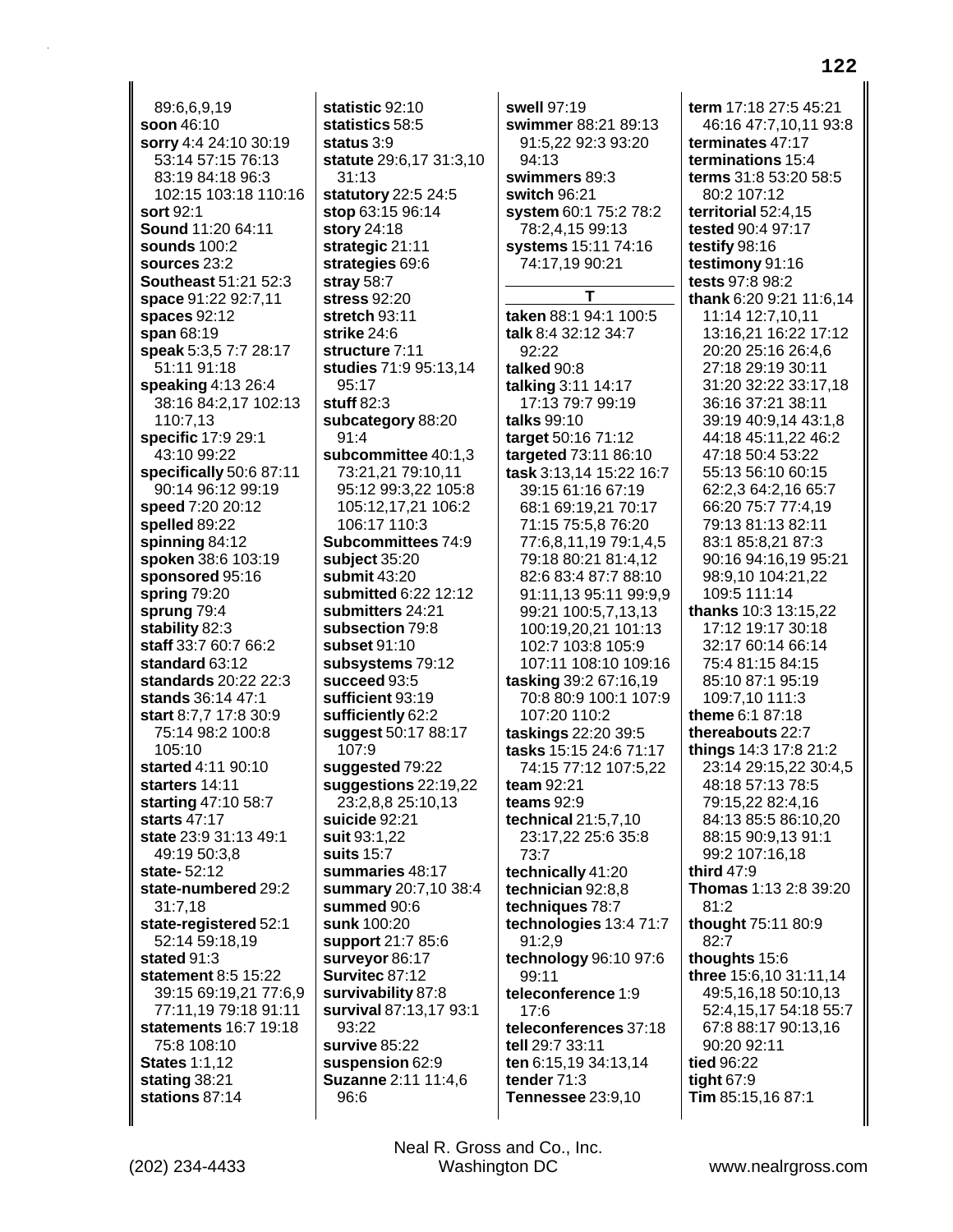91:18.19 93:15 102:5  $111:12$ times 96:17 TIMOTHY 1:19  $\mathbf{t}$ ip 6:14 title 65:2 71:16 today 12:10 16:12 17:2 17:7 40:7 67:16 81:9 88:17 99:18 105:21 106:4 109:4,6,10 Tom 27:2 36:20,22 37:2 37:12,22 40:12 42:20 42:22 43:9,16 45:16 45:18 46:1,14,20 77:2 77:4 78:19 79:15 81:19 82:10 100:10 Tom's 47:6 tone 14:11 tonight 4:10 tool 72:15 76:2 top 15:6 52:7 75:15 topic 28:7 31:22 57:13 66:16 84:6,22 88:21 89:12 98:16 107:6 topics 23:14 108:17 total  $23:8$ traffic  $37:12$ tragedy 88:22 89:2 training  $2:96:1110:7$ 13:2 22:3 34:5,9 35:2 36:1.14 69:10 71:11 89:3 93:19 transcript 38:6 transcription 5:2 20:7,9 transferred 98:1 translate 18:8 transponder 97:18 transponders 97:9 98:2 Transportation 40:2 trawl 64:10 trawlers 55:6 96:16 treatment 69:11 trend 6:5 12:15 tricky 59:7 98:3 tried 93:1 troubles 4:4 true 43:7 truth 29:7 try 25:14 39:8 42:2 93:5 trying 16:6 17:14 49:7 50:12 51:1 82:21 89:9 92:12 107:6 108:17 turn 12:4 13:18 98:3 twice 67:14 two 5:9,10 6:21,22 18:20 20:14 23:10 28:4 34:6 36:4 38:17 43:13 45:10 54:17

55:1 57:3.8 62:1 79:15 84:5 92:11 94:7 type 19:7 52:10 71:2 72:6 83:13 86:10 93:22 98:8.8 types 55:6 73:3 99:11 typically 18:19 U U.S 40:1 68:16 72:13 80:15 UFA 61:8,14,17 ultimate 15:16 unacceptable 15:18 unanimously 104:12 understand 7:14 19:5 26:10 49:8 65:12 82:8 103:5 understanding 28:15 28:19 64:6 83:3 understood 9:14 27:17 51:2 57:16 unfamiliar 21:17 unfortunately 30:13 65:8 94:14 Unified 21:16.18.20 22:1 25:1 unimportant 25:4 unintentional 68:20 Unit 11:17 **United 1:1,12** unmute  $5:4$ unsafe 15:4 upcoming 35:22 update 34:4 40:20 61:2 61:22 62:5 updates 37:20 38:12,14 48:6 60:18,20 **USCG** 1:13 2:6,6,7,9,10  $2:12,12$ USCG-2019-0751 15:21 USCG-CG-Req 2:4 **USCG-CVC 2:2 USCG-CVC-3 2:3.4 USCG-FACA 2:7** USCG-LRA 2:8 use 13:5 18:9 80:11  $\mathbf v$ vacancies 41:1 vacant 46:10 valid 39:2,5 94:15 valuable 88:10 varies 18:6 variety 13:4 73:3 90:6

versus  $48:22$ vessel 3:16 12:18 14:5 14:6 15:1 18:10 21:14 31:5.8.8.9.11 34:9 45:3 46:17 49:17 51:14,16 54:12,19 56:9 57:17 58:7 59:12 71:1,2,2,3,4,7 72:6 73:3 74:6 75:2 78:2 78:15,17 82:19 83:5 83:12,13,13 85:4 86:7 98:9 vessel-by-vessel 58:3 vessels 22:2 29:2.4 31:18,19 37:14 40:6 49:1 50:8,11,21 51:7 51:19,20 52:1,6,20 53:10 55:5,10 57:1,6 57:10 58:12,20 59:3 59:18,20,22 63:2,6,10 72:12 78:8 80:6 82:5  $82:5$ vest 85:21 86:2 vice 1:13 8:13 19:2 36:16,19 37:2 38:11 39:19 40:14 41:13.15 42:19 43:1 45:16.19 46:14 77:3 78:18,22 81:1 100:10 103:16 victims  $69:1.4$ view 17:16 18:14 viewed  $5:16$ viewing 16:12 **VIKING 87:13** Vincent 1:19 9:4.5 85:15,16,17 91:17,18 91:20 93:15,15 102:5 102:5,7 104:7,8 111:12.12 vital 74:19 voice 102:11 voluntary 3:15 53:6 62:12 66:5 69:17,22 70:15,18 71:18 72:9 72:10 77:13 79:5 83:6 volunteer 92:9 106:2,9 volunteers 105:11 vote 37:7 38:3.9 41:14 102:11,21 103:7 voyage 15:4 W

Walter 2:6 9:17.18 wanted 12:16 14:12 16:3 17:10 19:20 34:4 48:9 57:16 62:19 73:19 110:12,22 wants 16:14 101:12

warrants  $39:3$ Washington 4:6 wasn't 30:20 85:20 water 87:17 92:17 93:1 waters 51:21 52:2 way 14:8 18:7 21:20 29:8 37:5 39:7 55:16 56:3,22,22 57:9 66:11 68:4 70:7 77:11 87:6 99:14 100:22 102:20 107:13,18 108:4 wear 89:19 95:15 wearability 87:19 wearer 86:5 wearing 85:21 86:2 87:16 98:5 weather 70:13 85:4 97:20 webpage 20:1,3 website 16:9 68:4 websites 16:5 **WEDNESDAY 1:7** week 14:15 welcome 3:2 11:9 13:22 16:19 25:10 **Wendland 2:4 4:3.20** 8:12,14,16,18,20,22 9:2,6,8,14,18,21 10:3 10:8,14,18 11:2,6,9 11:14,18,21 12:14 25:17.20 27:19 28:2 33:18 36:22 37:22 39:11 40:12,16 43:9 45:11 46:12,19 47:13 47:19 48:14 49:13 50:19 51:2 56:10 57:15,20 59:15 60:16 61:1.5 62:3 66:20 67:11 73:22 76:11 101:5 102:12.16 103:2 104:13,15 went 48:16 75:14 85:19 94:10.10 111:16 weren't 79:2 whatnot 86:3 wheelhouse 96:13 wheels  $84:12$ White 41:5 42:11 wickets 101:18 Williams 8:2 willing 25:14 50:10 89:14 90:1,15 Wilwert 2:12 10:1 51:4 51:10,11 54:14,15 Wilwert's 10:1 wind 37:13 96:17 wish 98:15 wishes 94:20

Neal R. Gross and Co., Inc. Washington DC

various 23:17

venue 108:18

versa 19:3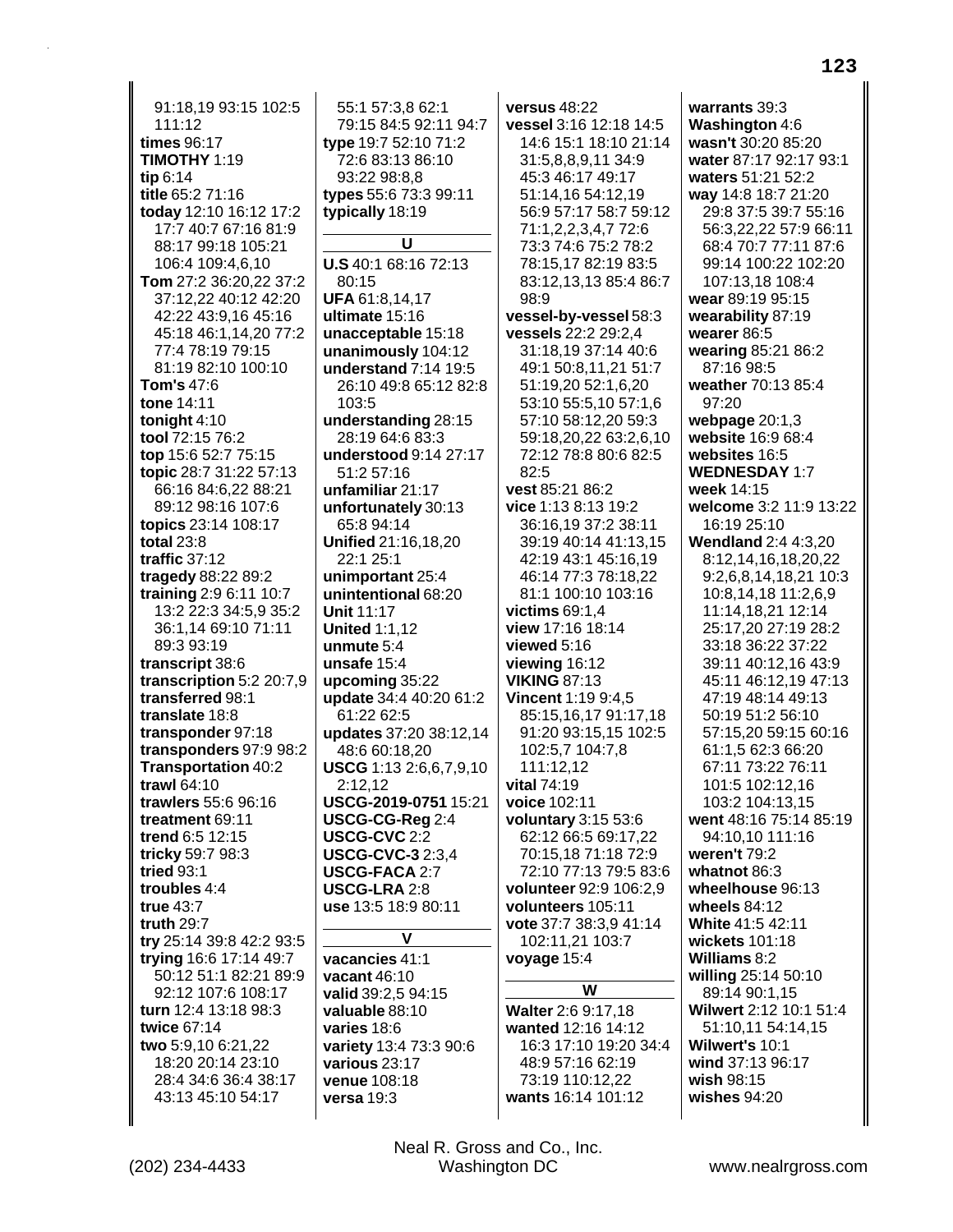| withhold 61:18                 | <b>Zodiac 87:13</b>           | 38:14            |
|--------------------------------|-------------------------------|------------------|
| witnessed 69:1,3               |                               | 3B 83:12 88:15   |
| wonder 92:1                    | 0                             |                  |
| wondering 37:19 48:19          | 01-19 3:14 15:22 100:21       | 4                |
| 77:17                          | 01-19-B 3:13 67:19            | 4 3:2            |
| word 16:13 65:2,5              | 69:21 100:13                  | 4,000 14:13 50:  |
| wording 29:6,17                |                               | 400 23:12        |
| words 22:10 26:21              | 1                             | 40th 1:5         |
| wore 69:5                      | 1,600 50:9 52:20              | 44 15:3          |
| work 13:16 17:2 21:14          | 1:001:10                      | 46 63:7          |
| 21:19 24:2 25:3 37:12          | 1:114:2                       | 490 28:7         |
| 70:13 71:6 73:6 80:20          | 106 3:18                      | 4th 42:3 46:6    |
| 84:22 85:7,8 93:9              | 107 3:20                      |                  |
| 95:19 108:18 109:5             | 11 40:21 42:9                 | 5                |
| work-related 68:18             | $11 - 63:14$                  | 59:16            |
| worked 44:14 72:7 80:9<br>82:3 | 111 3:22                      | 50 49:4,17       |
| workers 68:16                  | 12 3:3,4 15:1<br>13 3:5       | 58,000 58:11     |
| working 13:9 19:15             | 13th 54:8                     | 6                |
| 21:20 95:13                    | 14:20 56:14                   | 6 36:2,4 71:12 7 |
| works 44:3 60:11 80:11         | 15 34:17 109:2                | 67 3:13          |
| world 4:10 18:5 92:6           | 16 3:7 63:15                  |                  |
| worth 84:5 93:13               | 1700 23:1,7,8 28:6            | 7                |
| wouldn't 33:13 40:6            | 17th 50:6                     | 75 3:17          |
| 93:21                          | 18 40:21                      |                  |
| wound $92:6$                   | 19 3:9,9 14:14                | 8                |
| wrap 16:11 19:14               | 1982-2018 6:5                 | 8 10:13          |
| write 32:16                    |                               | 8,500 51:15      |
| writers 21:6                   | $\mathbf{2}$                  | 80 64:10         |
| writes $27:5$                  | 271:15                        | 83 69:3          |
| writing 30:16 35:14            | 20 3:10 34:8 35:12,16         | 89.3 69:1        |
| 43:20                          | 36:3                          |                  |
| written 27:15 28:8             | 2000 68:9                     | 9                |
| 96:12 100:5 103:8              | 2000-2016 68:19               | 9,000 50:8 51:1  |
| wrong 38:22                    | 2010 22:1 26:7 62:21          |                  |
| wrote 28:7                     | 2012 22:2 62:21               |                  |
| www.dco.uscg.mil/fi            | 2016 63:13 68:9               |                  |
| 5:17 20:4                      | 2017 22:7 77:16               |                  |
| х                              | 2018 41:21 42:18 43:3         |                  |
|                                | 45:2,7,15 68:11 70:5          |                  |
| x 31:12,15                     | 2019 1:7 34:6,11,14           |                  |
| Y                              | 2020 41:21 42:3,12 46:6       |                  |
| y31:12,15                      | 47:8 71:12 73:11<br>204 68:19 |                  |
| year 14:12,14 34:6,8           | 21 3:10 36:3                  |                  |
| 35:12,16 36:3,7 52:22          | 22 14:22 69:3                 |                  |
| 53:1 54:4,13 55:1,7            | 25 63:2                       |                  |
| 55:21,21 57:3,5,7,8            | 279 14:16                     |                  |
| 68:11,19                       | 28 50:12 63:8                 |                  |
| years 6:15,19 36:5             |                               |                  |
| 53:19 55:22 63:2 68:9          | 3                             |                  |
| 85:20 89:1                     | 3:27 111:16                   |                  |
| yelling 96:20                  | 30 1:7 6:14 34:11 43:14       |                  |
| Yorktown 2:9 10:5,7            | 80:14                         |                  |
| young 92:22                    | 30th 41:20 42:12              |                  |
|                                | 320 104:19                    |                  |
| z                              | 34 3:11                       |                  |
| z 31:12,15                     | 39th 3:9 19:21 37:5           |                  |
|                                |                               |                  |

3 50:11  $6:6$  $\overline{\phantom{0}}$  $:11$  $6$  $1:1273:11$  $\overline{7}$  $\overline{\mathbf{8}}$  $\overline{5}$  $9$ 51:15 52:20